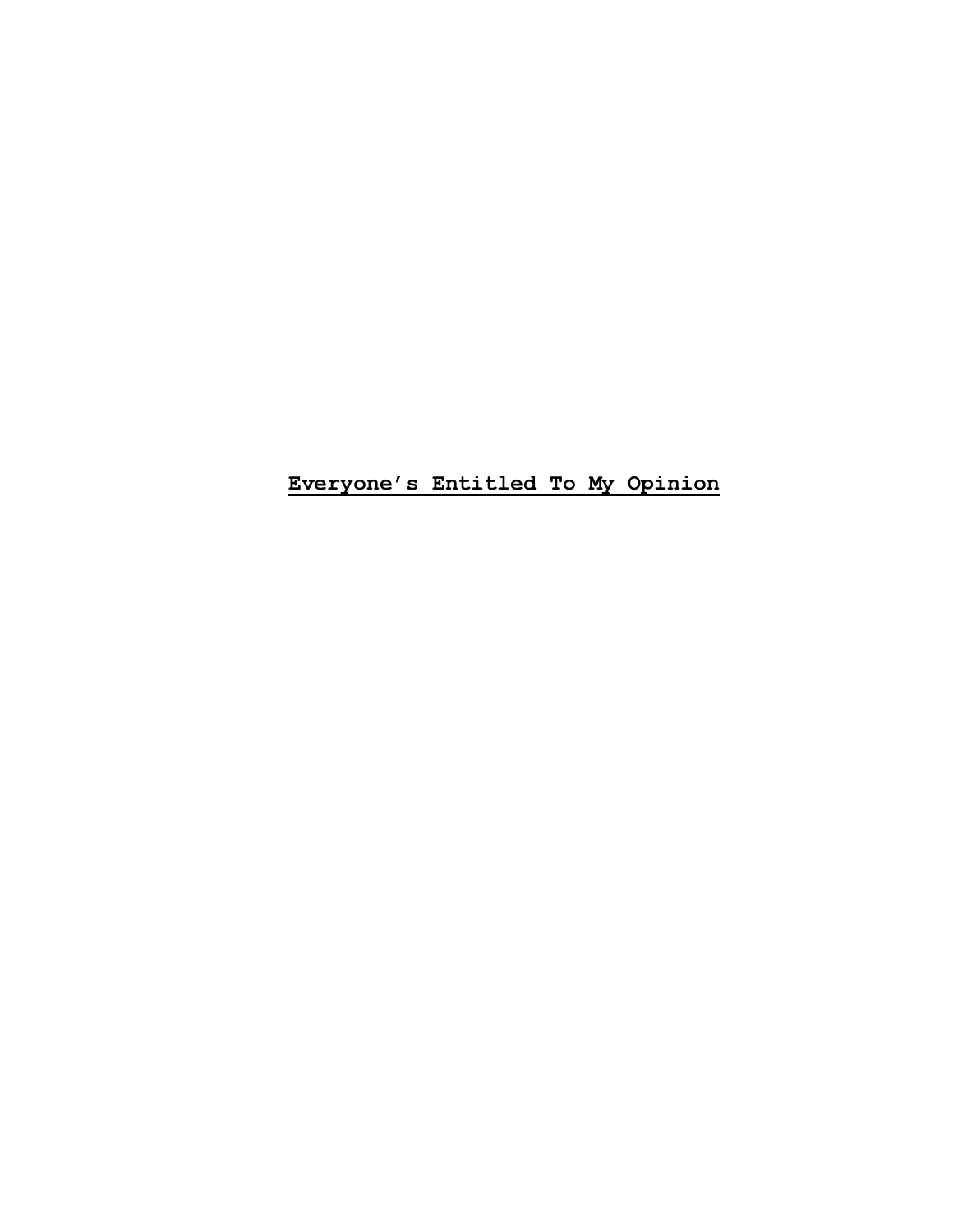### **CHARACTERS**

**BOLT**: ANDREW BOLT, Herald Sun columnist

**POPOVIC**: JELENA POPOVIC, Deputy Chief Magistrate,

**SHER**: JEFFREY SHER, counsel for Popovic

**HOUGHTON**: WILLIAM HOUGHTON, counsel for Bolt

**JUDGE**: JUSTICE BONGORIONO, trial judge PROSECUTOR DECLAN COLLINS, witness for Bolt PROSECUTOR MICHAEL MOHAMMED, witness for Bolt

# **SET**

The set is a courtroom with the relevant sections of two articles printed on the walls so the audience can read them. The articles, written by Andrew Bolt and published in the Herald Sun, appear at the end of this play.

> *(BOLT, POPOVIC, SHER, HOUGHTON and the JUDGE enter dancing to techno music. BOLT steps forward, shakes hands with members of the AUDIENCE)*

### BOLT

Andrew Bolt, mate. Call me The Bolta. Qualified journalist. More people read me than Chopper Read. Popovic here, so-called Deputy Chief Magistrate, is suing me.

POPOVIC

And the Herald Sun.

### BOLT

You're not allowed to have an opinion anymore!

# POPOVIC

I'm suing him because he wrote lies about me. Nothing to do with having an opinion. And the Herald Sun refused to apologise or retract the lies.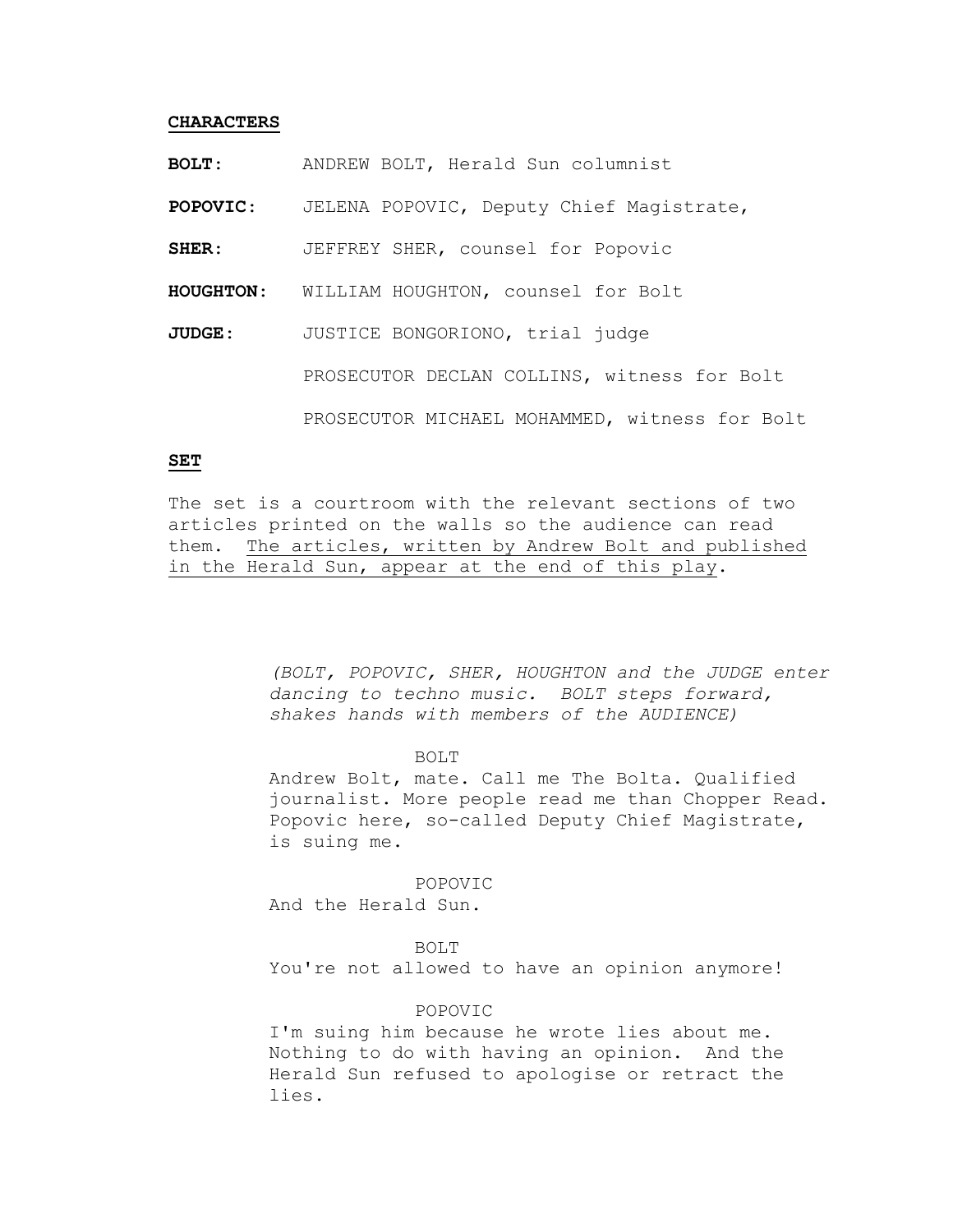BOLT Everything I write is true, fair and balanced.

### BOLT

Anyone got a contact for Dancing With The Stars? Not that I'm interested. Can't stand egoistical grandstanders. Un-Australian. Our artists are so stupid they wouldn't know if they had rabbits coming out their arse. Don't take my word for it, check out *Rabbit Proof Fence*. I mean why would you build a rabbit fence in the first place? Rabbits create employment. Akubras. And the so-called stolen generation. The only thing stolen was the billions of taxpayers' money we gave them to get over it. That's the stuff I write, what everyone's thinking but too scared to say. True, fair and balanced.

### POPOVIC

If it was true, fair and balanced we wouldn't be here.

*(Pulls a copy of his book from his jacket)*

# BOLT

I wrote this. *Still Not Sorry*. Came up with the title myself. John Howard, there's a bloke you can believe. What's he say about me? "*Andrew Bolt writes a great deal of sense*." See, right there on the cover. It's his opinion and he's entitled to it.

*(The JUDGE steps forward, the others continue dancing)*

### JUDGE

Members of the jury, as Judge of this civil trial, it's my duty to inform you you will be asked to determine six important questions. (*Referring to article written on wall*) Was the article Mr Bolt wrote in the Herald Sun, December 13, 2000, defamatory to Ms Popovic?

#### BOLT

*(aside*) Is bin Laden a soft-cock pacifist?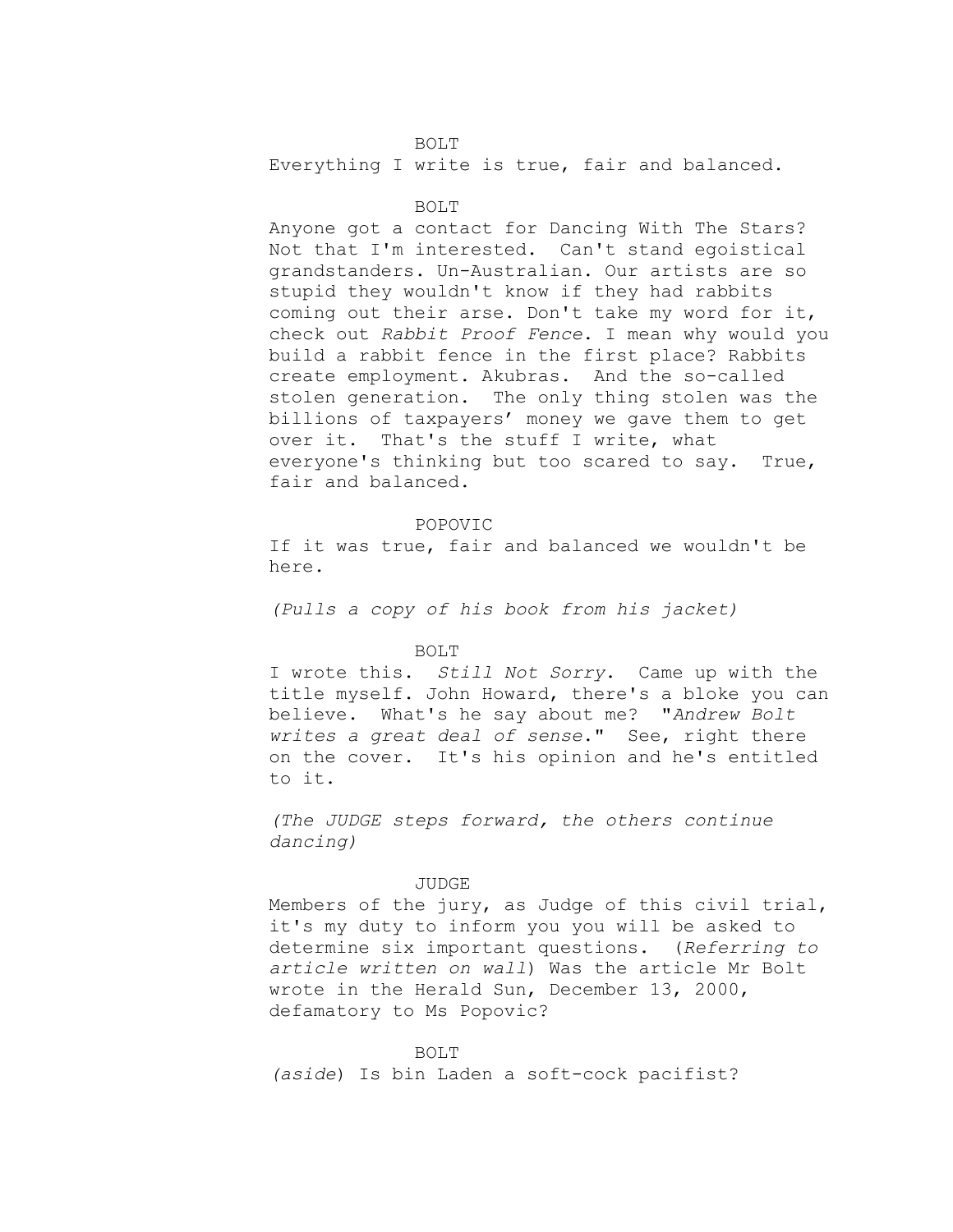### JUDGE

Was the article true?

BOLT

*(aside*) Do they grow tulips in Holland?

### JUDGE

Did it accurately report what happened in the magistrate's court on November 1, 2000, presided over by Ms Popovic?

# BOLT

*(aside*) Did Mark Latham have a foul mouth or what? Called me a Nancy boy.

### JUDGE

Was the article fair comment on a matter of public interest?

# BOLT

*(aside*) Is the green movement a Nazi menace to humanity?

### JUDGE

Was the conduct of Andrew Bolt and The Herald Sun in publishing the article reasonable in the circumstances?

#### BOLT

*(aside*) Is The Age newspaper a waste of good ink?

# JUDGE

And finally, were Mr Bolt and The Herald Sun actuated by malice in publishing the article?

### BOLT

*(waving book*) Should everybody be forced to read my book?

#### POPOVIC

Definitely not!

# BOLT

Of course not. That's what this case is all about, *freedom* of speech. The right to hold an opinion and freely express it. I may not agree with what you say but I will fight to the death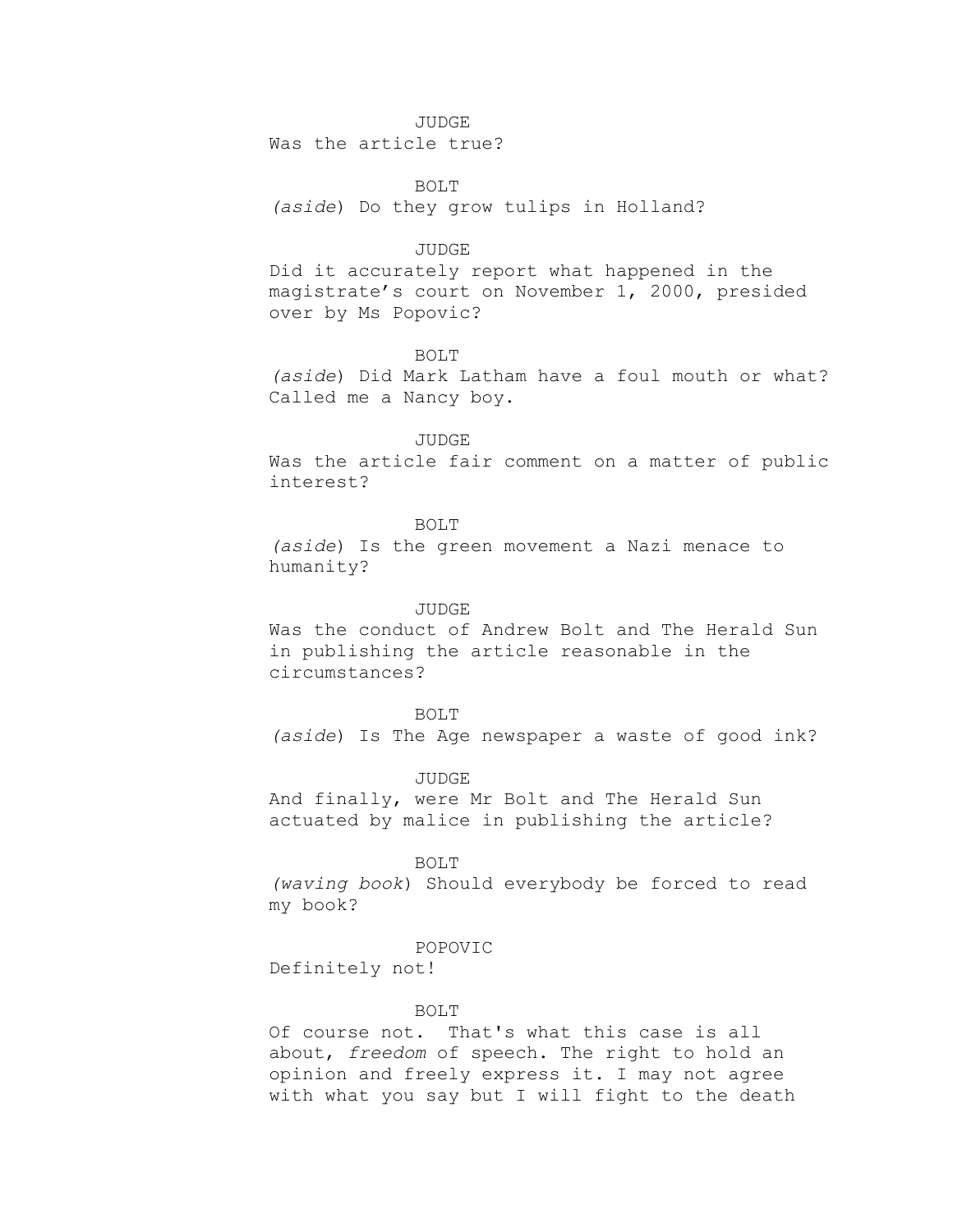for your right to say it. That's the type of stuff I come up with. Original and factual. At the end of the day they'll be out of pocket and I won't be sorry.

*(The music stops. BOLT takes the stand. HOUGHTON appears for BOLT and the HERALD SUN)*

HOUGHTON Your full name is Andrew Bolt?

BOLT

Yes. That's a fact. Though I prefer The Bolta.

POPOVIC Melbourne's own village idiot.

HOUGHTON What year were you born?

BOLT

1959, year of the pig. Did you know pigs are good humoured?

HOUGHTON Did you attend university?

BOLT

I believe I attended for a year at Adelaide University, 1978.

POPOVIC *(aside*) He *attended*? Did he pass?

BOLT

I object.

JUDGE Upheld. Continue.

BOLT I object. (*HOUGHTON shakes his head*) I withdraw that.

# HOUGHTON

Did you serve your cadetship as a journalist with The Age newspaper in Melbourne?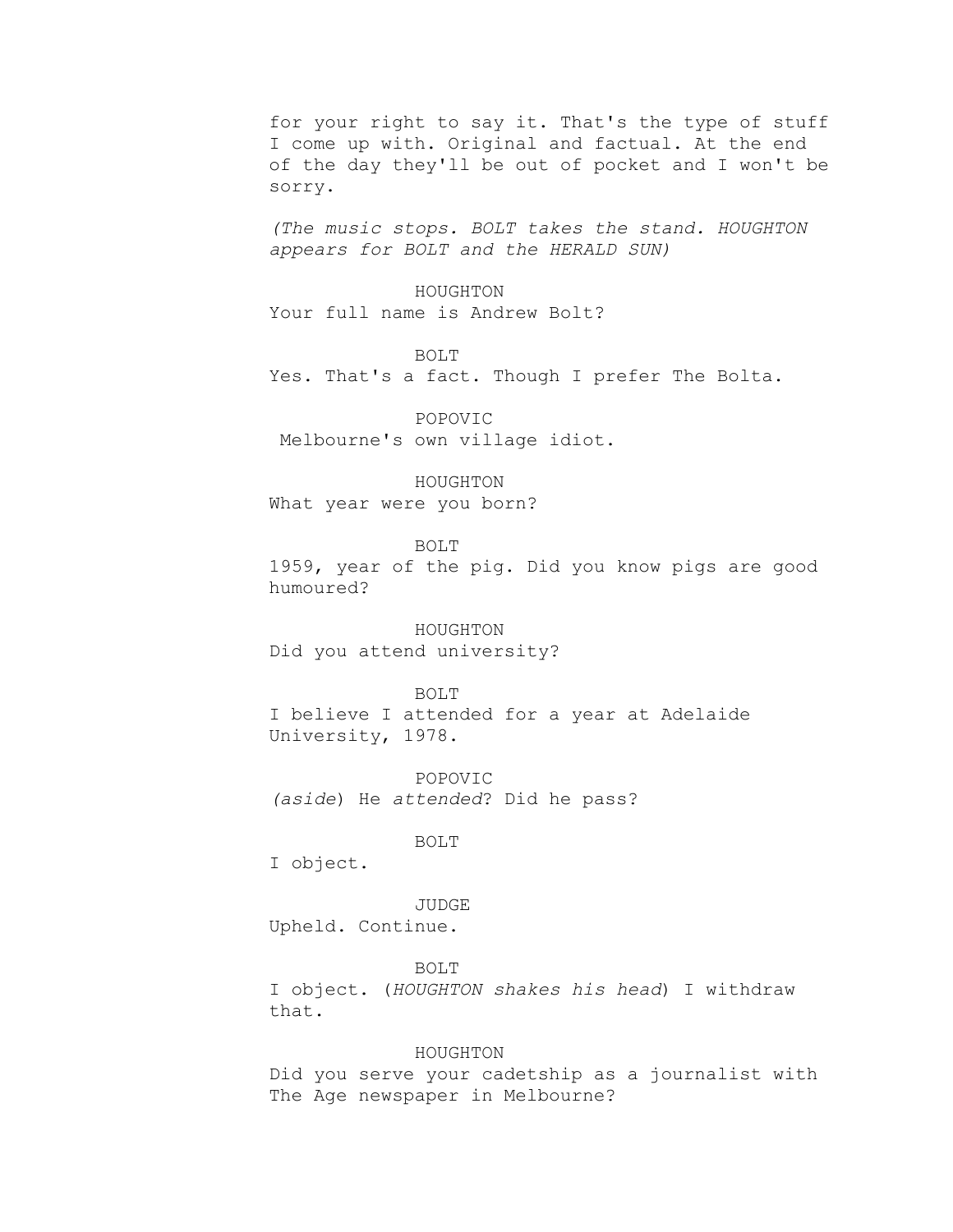# BOLT

Ha, ha, yes I did. The Age of the barbarians. 1979, it lasted two years.

### HOUGHTON

Did you then work for a politician in the Northern Territory?

### BOLT

Yes, 1984. A Labour politician. Thank Christ we lost the election. So I decided to go to Holland, work in my uncle's factory, a flower exporter.

POPOVIC

*(aside*) The Dutch Tulip. Alias, Dutch oven.

BOLT

That's below the belt. I don't play the man. I never play the man. I always play the ball.

HOUGHTON

Go on, Mr Bolt.

### BOLT

I returned to The Age, under duress I might add, then received an offer to go to the Herald.

HOUGHTON

What year was that?

BOLT

86. Then I got a job with the National Media Liaison Office working in a sort of propaganda area.

# POPOVIC

Who for?

# BOLT

Do I have to answer that? Never mind. The Hawke Labour Government. Ha, ha, they never knew what hit them. (aside) I had my own band you know. Russell Crowe used me as a role model.

HOUGHTON What did you do after that?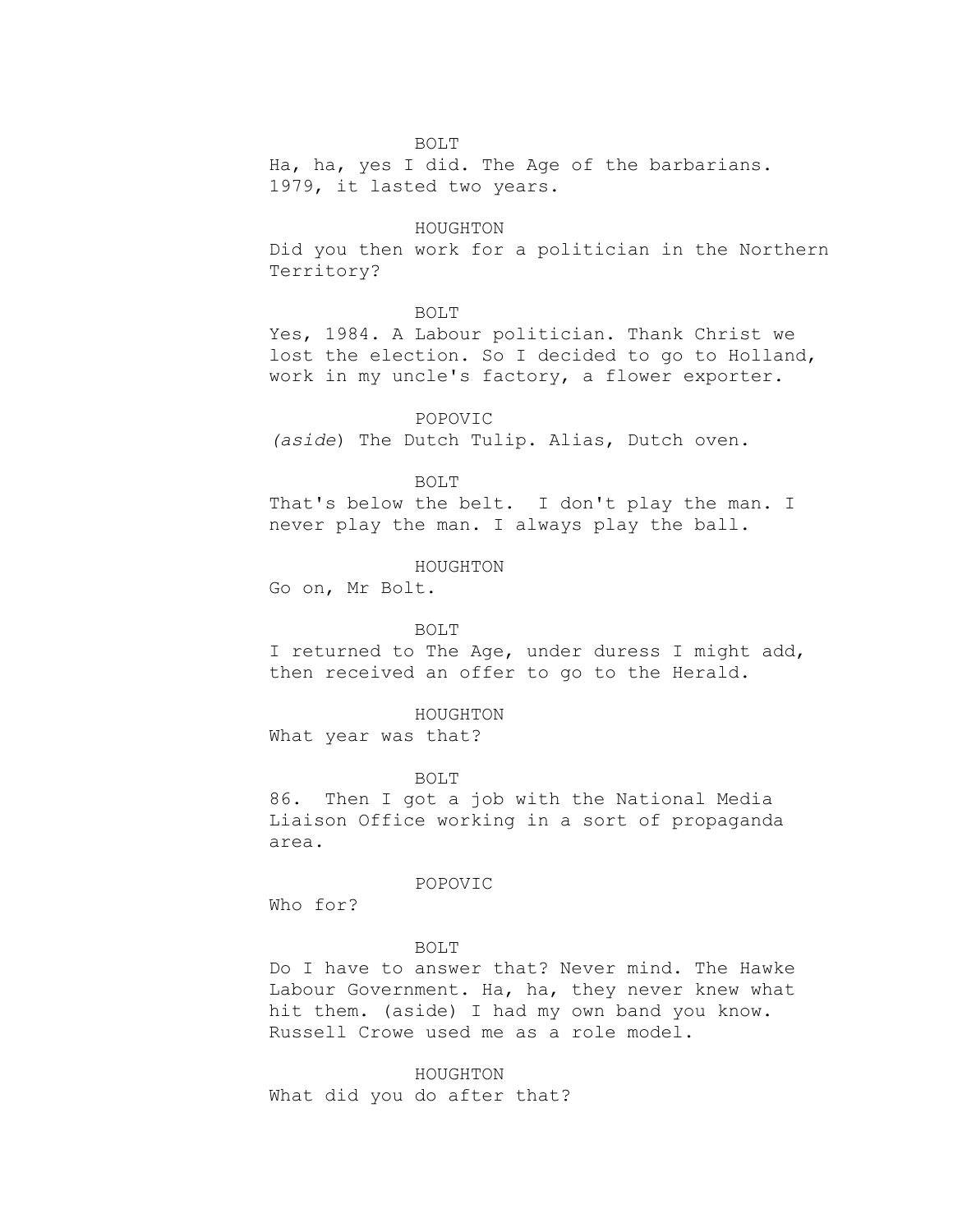BOLT

1988 I again took up a job with the Herald--

POPOVIC

Coffee boy?

BOLT Opinion page editor.

POPOVIC

Same thing.

# JUDGE

That's it. Any more I'll close the court.

*(POPOVIC angrily folds her arms, listens intently)*

# BOLT

Opinion page editor is the most important position a journalist can hold! My job as editor is to uphold the right to have an opinion.

HOUGHTON

About this time had you met your future wife?

### BOLT

Yes. Did I mention she also writes for the Hun, sorry Herald Sun? We're a family of writers.

*(BOLT waves to his imaginary wife)*

SHER

Your Honour, I have to object to that.

JUDGE

Yes, Mr Sher?

# SHER

It really does seem, with respect, absolutely nothing to do with the issue in this case.

# JUDGE

Yes. Confine it to relevant background, Mr Houghton.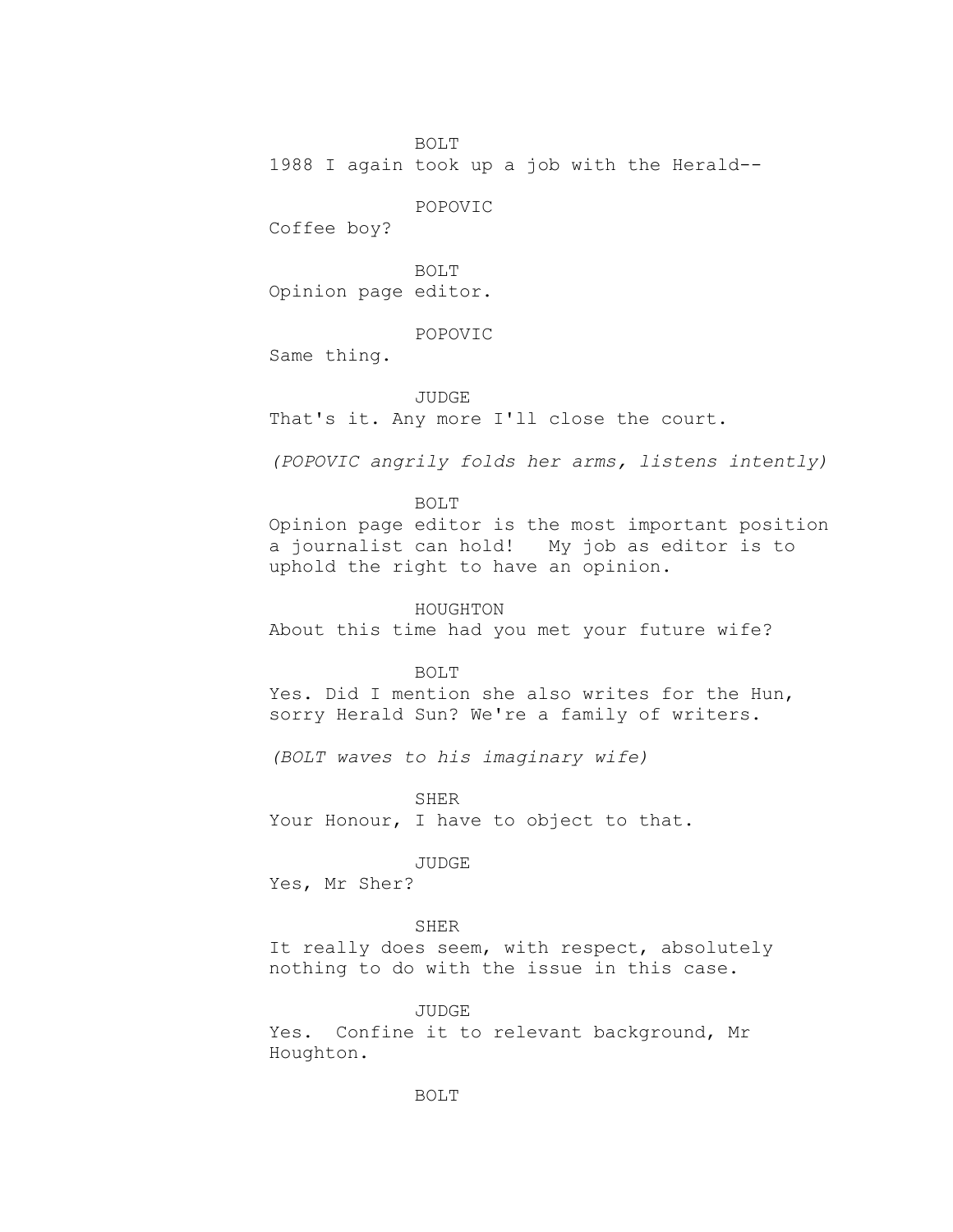*(aside*) I once worked as a Father Christmas.

JUDGE

That'll do, Mr Bolt.

# HOUGHTON

(*referring to an article on the wall*) The article Ms Popovic is suing yourself and the Herald Sun over was written on the 13th of December, 2000?

# BOLT

Correct.

# HOUGHTON

(*referring to the other article on the wall*) But two months prior, on October 9th, you wrote another article under the title--

### BOLT

*To a lay person, the sentence some magistrates pose can be quite a puzzle.*

*(BOLT searches his folder for the article)*

#### BOLT

Correct. If I may quote?

# HOUGHTON

Please.

### BOLT

(*over-the-top interpretation*) *You may be puzzled to hear our chief magistrate, Michael Adams, is causing outrage by describing magistrates as being either 'soft c-o-c-k-s' or 'rednecks'.*

#### POPOVIC

(*aside*) He can spell it but he can't say it. What a soft cock!

HOUGHTON And that was your opinion?

BOLT Yes, my bloody oath.

### HOUGHTON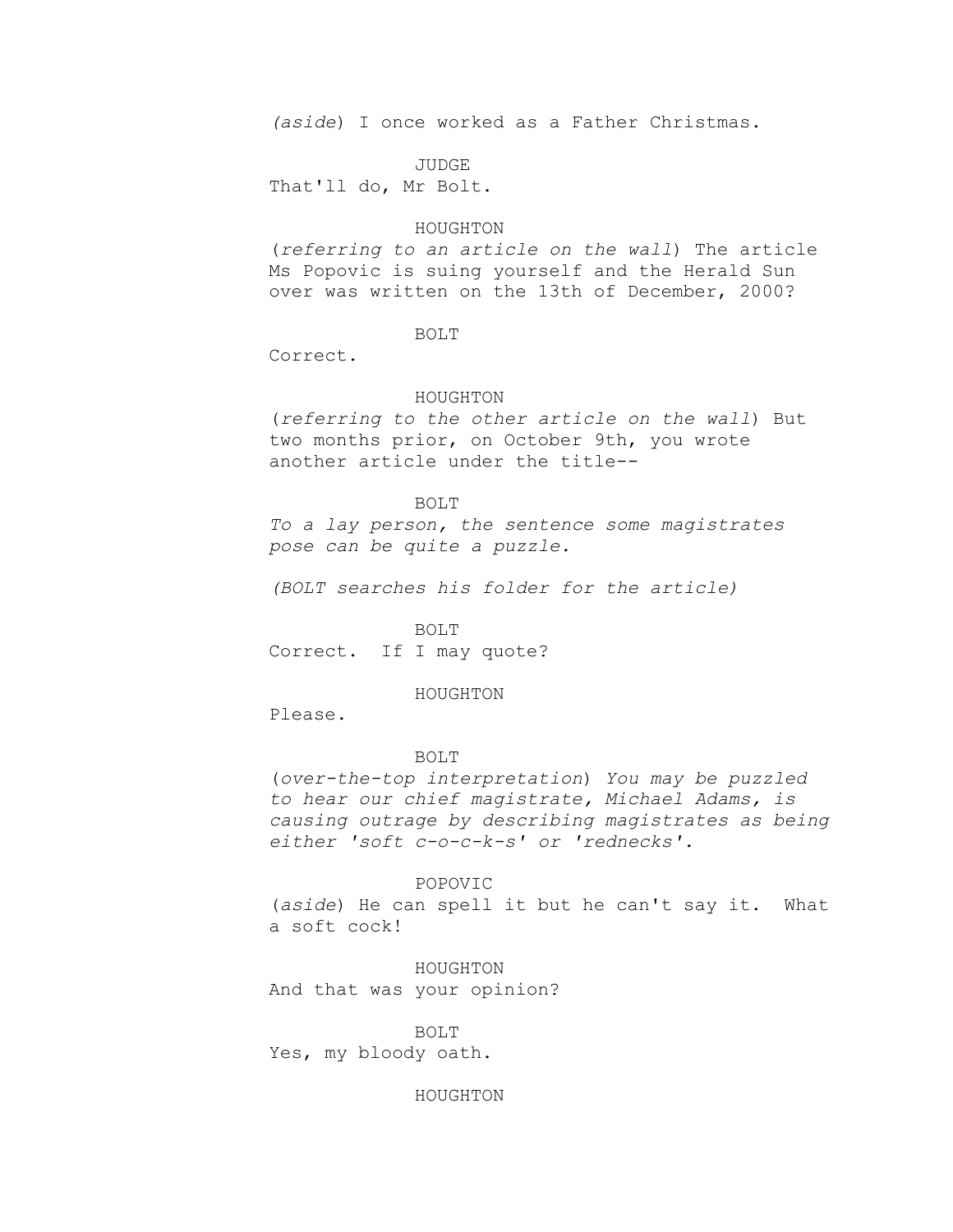I have nothing further to ask at this stage, Your Honour.

JUDGE

Mr Sher.

SHER

The Age newspaper spelt the words "soft cocks" out in full.

BOLT

Ours is a family newspaper.

SHER

Your family newspaper makes its money advertising brothels doesn't it?

BOLT

*(outraged) It does not!*

SHER

Let me take you to the classifieds.

(*reads from Herald Sun*)

*Adult Hot Missy,* there's a number here, I won't read it*, Hot Gals, grannies, trannies. Bored blonde, Sally*, Ring a bell? *Good time Sally*. *Seeks discreet fun*.

BOLT

You obviously haven't been to a brothel. They're chat lines. We do not advertise brothels.

SHER

Of course not. *Quick and discrete, nasty Gals*. *Long tall Sally*.

BOLT You're selectively quoting.

SHER

It's right here.

BOLT

At the back.

SHER That makes it okay does it?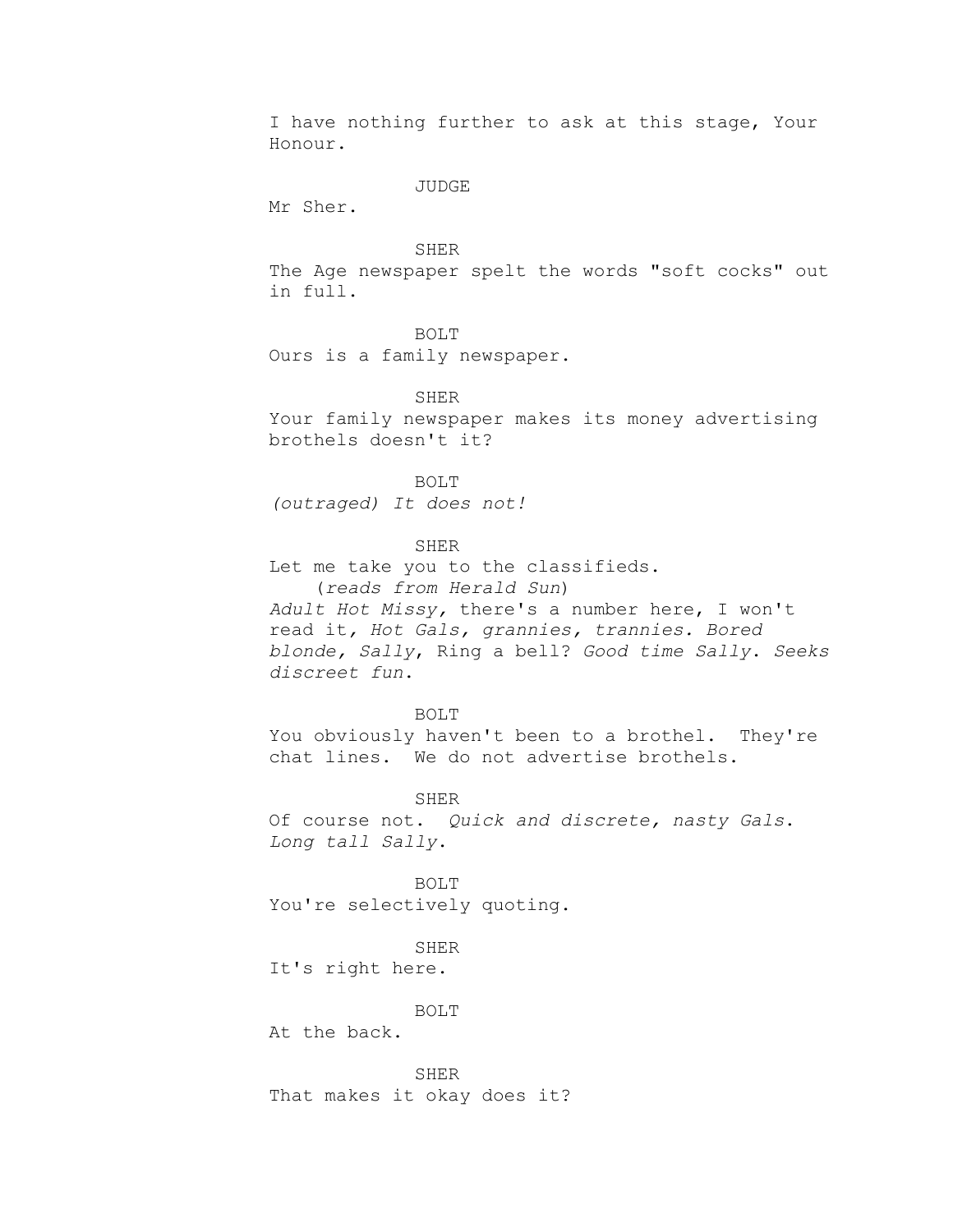# BOLT

Out of sight of our mainstream readership.

**SHER** 

"*Andrew Bolt writes a great deal of sense*." Did John Howard write that about your book?

BOLT

You'll have to ask him.

**SHER** He didn't did he?

BOLT

Ask John.

### SHER

You lifted that from something else he said about you, on the hoax issue of climate change.

BOLT

*(aside*) Anyone who believes in climate change has been drinking too much water.

# SHER

You put it on the front of your book to imply he said it about your book. That's selective quoting, isn't it?

BOLT

I didn't put it there.

SHER How did it get there?

# BOLT

My publisher put it there. Can't trust anyone these days.

# SHER

That's selective quoting though, isn't it?

# BOLT

The Prime Minister said it about me. How can it be selective quoting?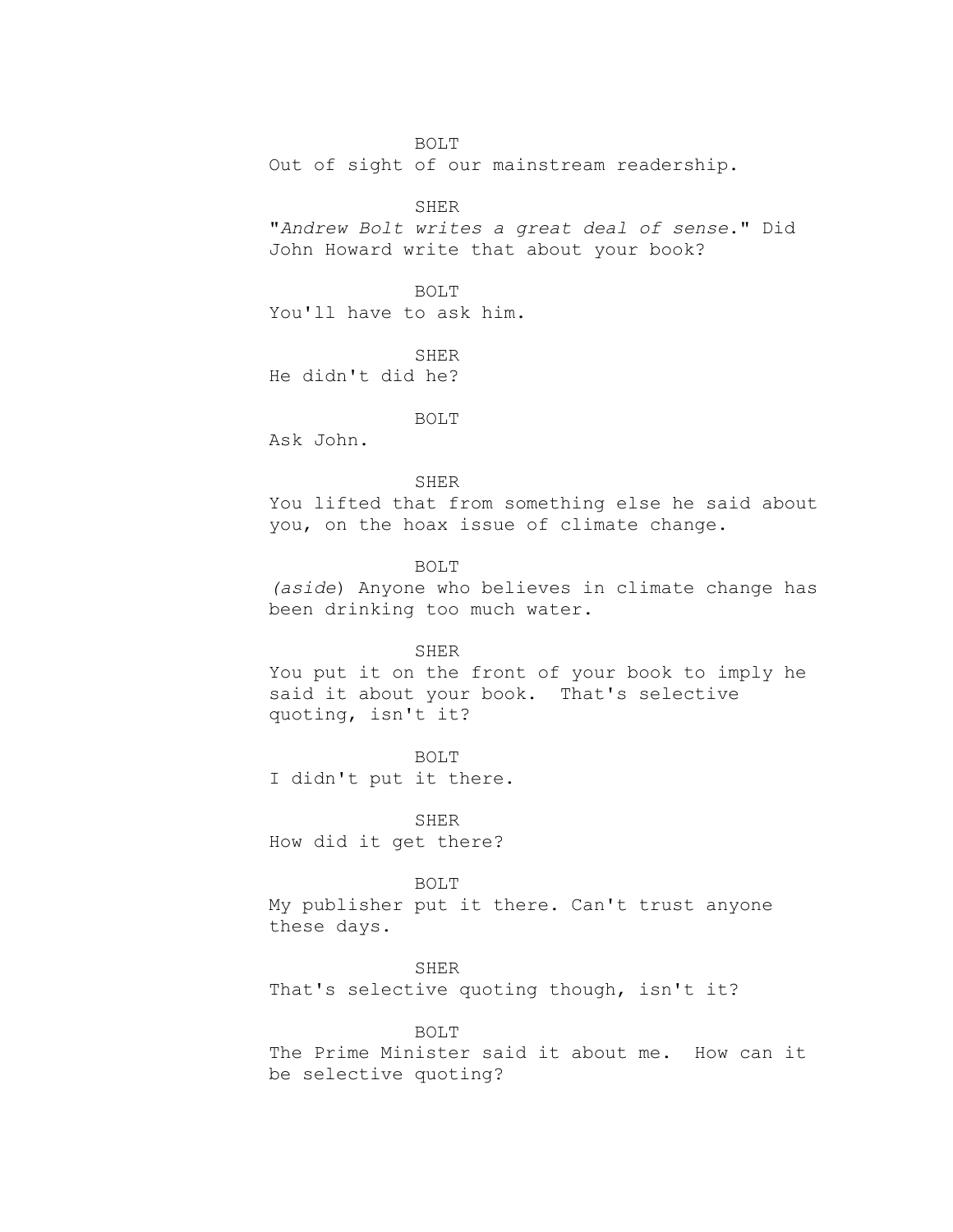HOUGHTON What has this got to do with the case in hand?

JUDGE I agree, Mr Houghton. Could we return to the relevant case?

SHER

This expression "soft cocks", it's crude?

BOLT

My bloody oath.

SHER It's offensive?

BOLT To some it would be offensive, bloody oath.

SHER To magistrates it would be offensive, wouldn't it?

BOLT They might would find it offensive.

SHER What about a female magistrate?

BOLT Some might not but others might.

SHER Did you know how long Ms Popovic had been a magistrate?

BOLT

I might've been told she was appointed by the Kirner government, but I can't recall that.

SHER

Did you know what sort of work she'd done on the bench over the years she'd been a magistrate?

BOLT

Our newspaper files have some sense of the kind of cases she'd been dealing with.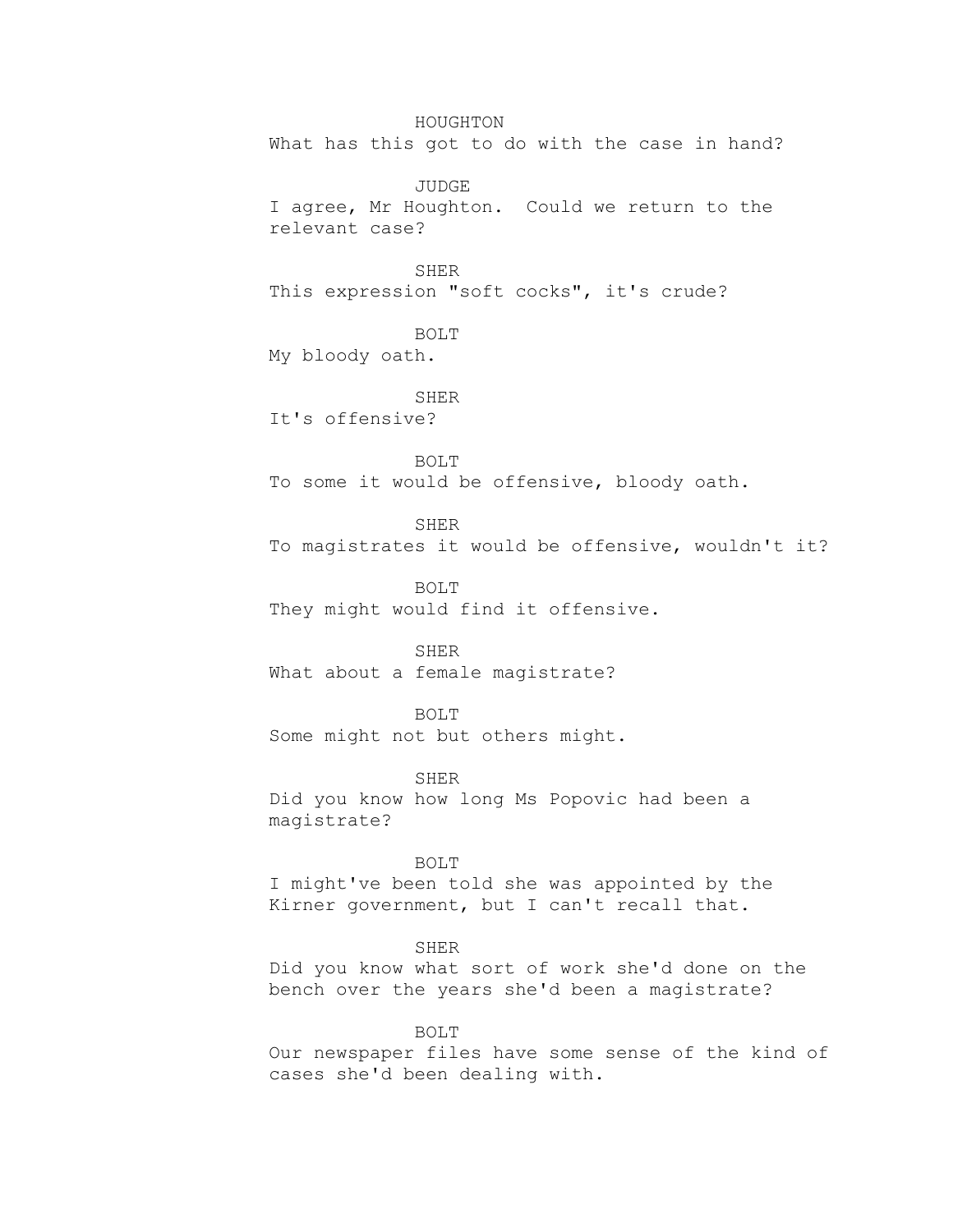# SHER

You knew nothing of her background?

BOLT

Whether she was *Serbian Orthodox*? No I didn't know that.

#### SHER

When you say you don't play the man you didn't turn your mind to the hurt you might cause her when you wrote this article?

BOLT

That's untrue.

# SHER

You did?

# BOLT

It's impossible to write a criticism, opinion piece, of someone's performance without hurting their feelings and that's the thing that I hate most, that people get hurt.

# SHER

And you maintain you never play the man?

### BOLT

That's not my style. I deplore bullying of any kind. (*to AUDIENCE*) If you don't believe me ask Mary 'Condoms' Delahunty or Red Red Kerry O'Brien of the ABC. They'll back me up.

### SHER

In relation to what Mr Adams is talking about, namely soft cocks, you said,

BOLT

"*Now here I think I can help*."

# SHER

You were going to help your readers work out what Mr Adams was talking about when he called some magistrates soft cocks?

#### BOLT

And rednecks.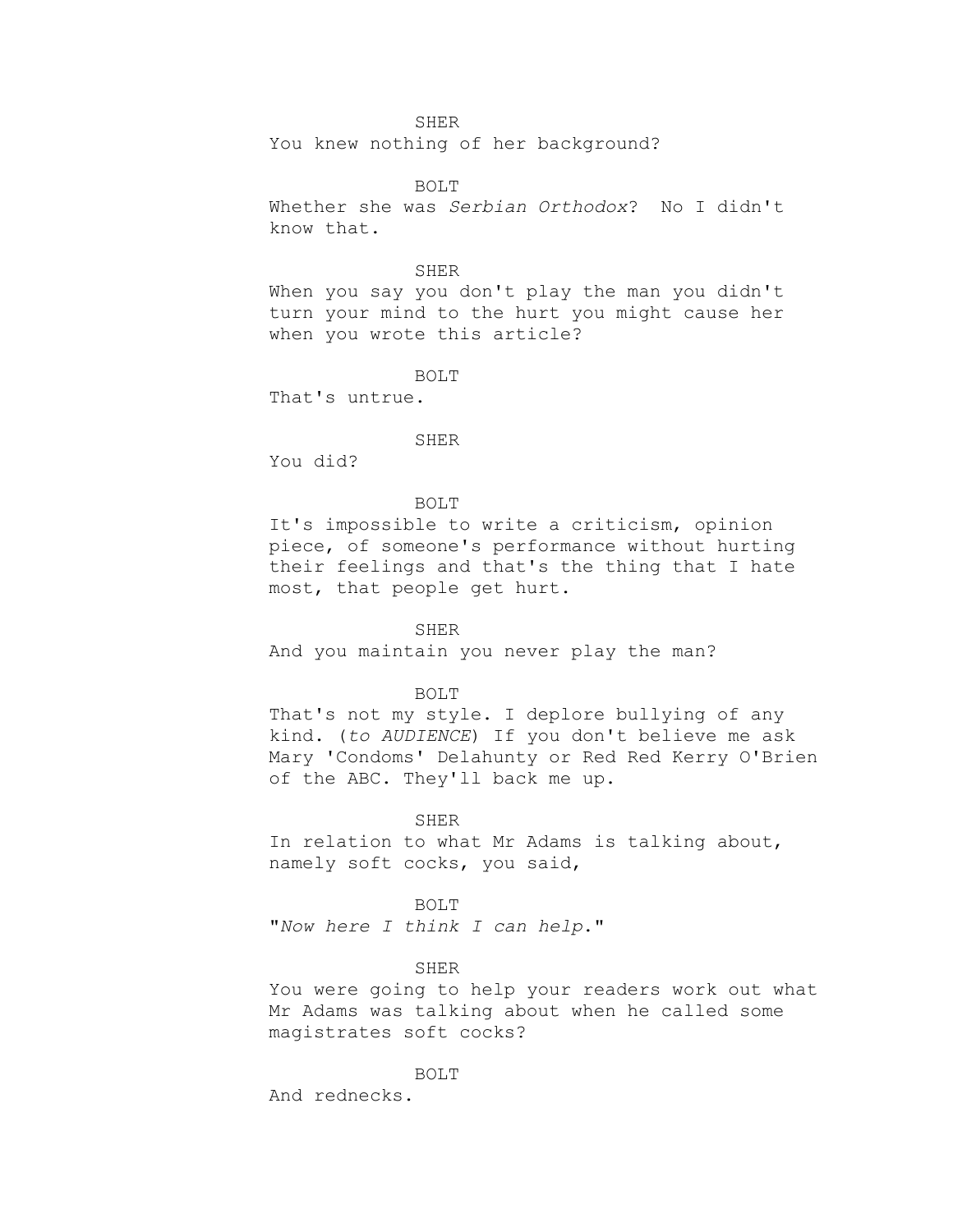# SHER

Where are the rednecks mentioned in that particular paragraph?

### BOLT

*(smiling*) Well, I went looking for *"redneck*" examples. I asked the police but couldn't find any.

# SHER

Just a moment. Where are "rednecks" referred to in describing this puzzle which you were going to help the readers solve?

BOLT It is not referred to after that.

# SHER

No, you were only going to help them solve Mr Adams' comments on "soft cocks"?

BOLT I intended to do both.

# SHER

Did you?

#### BOLT

Yes.

# SHER

Did you really expect the police to tell you who the rednecks were in the Victorian Magistrates' Court?

BOLT Well I asked them that but--

SHER

Would you please answer my question?

BOLT

If there were such, yes.

SHER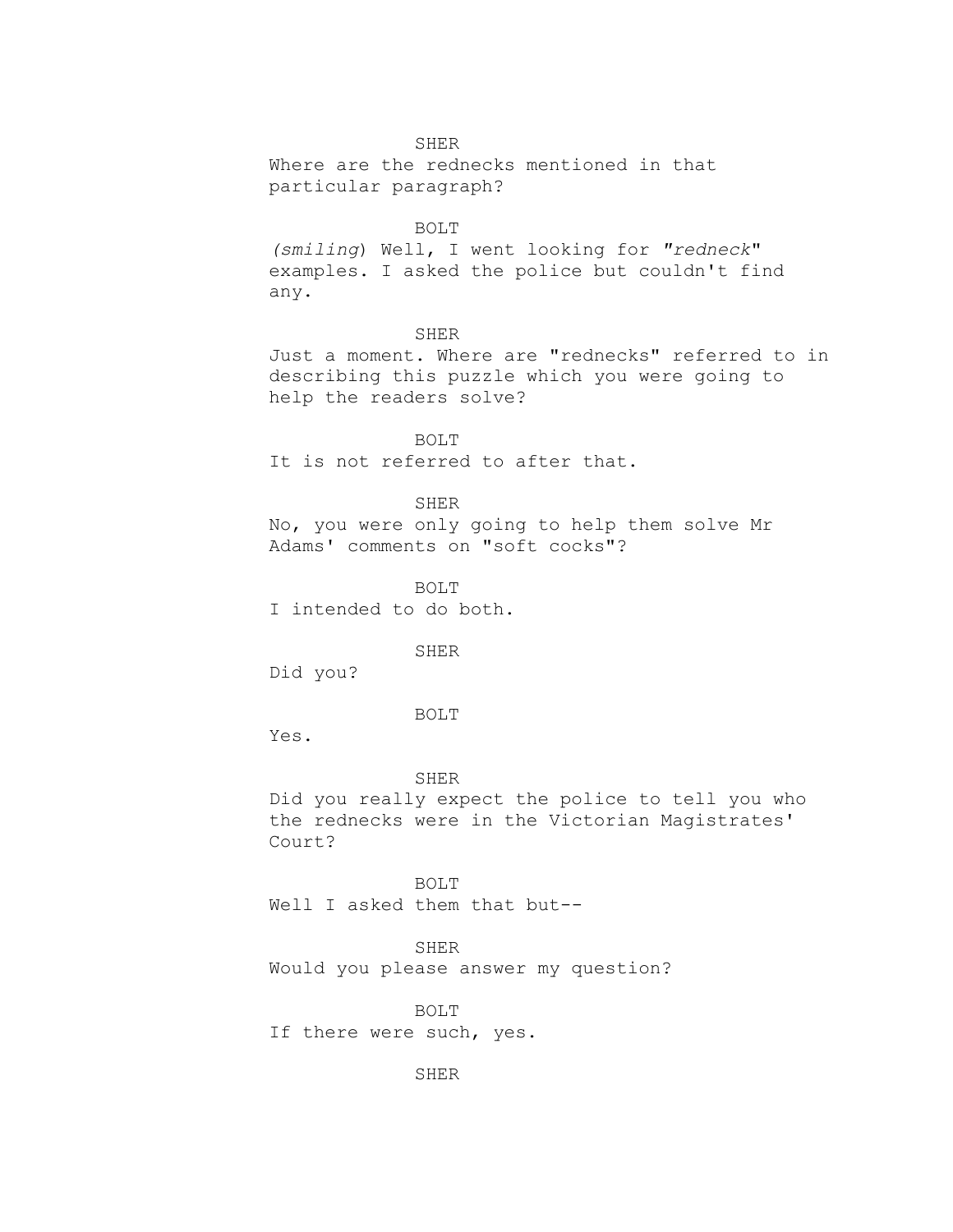You really thought the police would tell you, "*Well look we've got on the one hand these magistrates who are too soft but on the other hand we've got these magistrates who are too tough."?*

#### BOLT

I thought they would. If there was a case of a guy being jailed for a year for jaywalking I'd expect them to tell me, yes.

**SHER** 

But they didn't?

#### BOLT

No.

#### SHER

I want to quote to you from the December 13 article, the article which is the basis for this case.

# BOLT

"*Our two top magistrates have in recent cases handed out 'justice' which seems so lenient that we must now tell them who is boss. In fact police prosecutors are so fed up that a senior sergeant has asked that Attorney-general Rob Hulls examine the behaviour of Deputy Chief Magistrate Jelena Popovic, who he says is famed as 'probably the softest magistrate on the bench'. These recommendations by Acting Sen-Sgt Jeff Birrell are yet to be endorsed by his superiors and, then, the Director of Public Prosecutions. Now for Ms Popovic, the deputy Chief Magistrate, who--*

# SHER

Skip the rest of that sentence.

# BOLT

Ha, ha, now who's guilty of selectively omitting? *Hmmmmm? Who once hugged two drug traffickers she let walk free.* And you want to omit that. That's why the world needs writers like me*.*

## SHER

I'll come to that in due course. Continue please.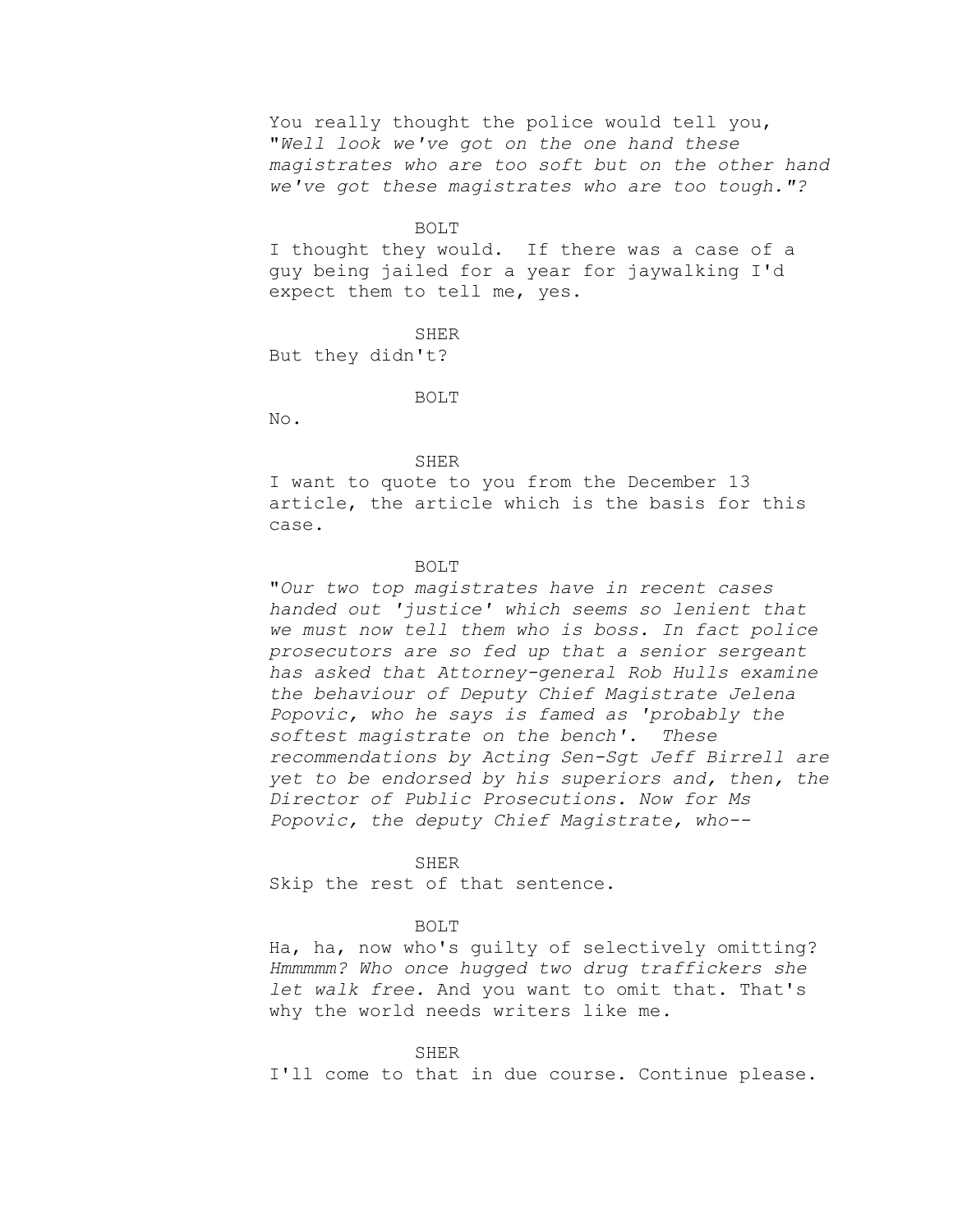#### BOLT

*"On November 30 she presided over a hearing involving five protesters who had allegedly...'*

*(The JUDGE becomes MOHAMMED. POPOVIC is melodramatically hostile [BOLT'S pov] to MOHAMMED who is conciliatory. The following section is from one of the articles)*

### POPOVIC

"*Who is pushing this prosecution? The Indonesian consulate*?"

#### MOHAMMED

"*No the police are*."

# POPOVIC

"*I don't know what the facts are but it is clearly some kind of East Timorese protest. The young people, I presume they are young people, and reading some of the material, some of these young people have worked in a voluntary capacity in East Timor. If they have got no prior convictions, the worst thing that would happen to them if I was a presiding magistrate and found the charges proven is to have them dismissed*."

### BOLT

"*Having already decided, before hearing any evidence, she would not punish demonstrators for destroying Indonesian property, Ms Popovic turned on the prosecutor*."

### POPOVIC

"*You have to wonder sometimes whether these matters are brought for any legitimate purpose.*"

#### MOHAMMED

"*Your worship, we have a situation where we have a victim. It is their property and they have laid the complaint and we are obliged to investigate and prosecute.*"

# POPOVIC

"*I reckon it would be much cheaper to buy them a new flag.*"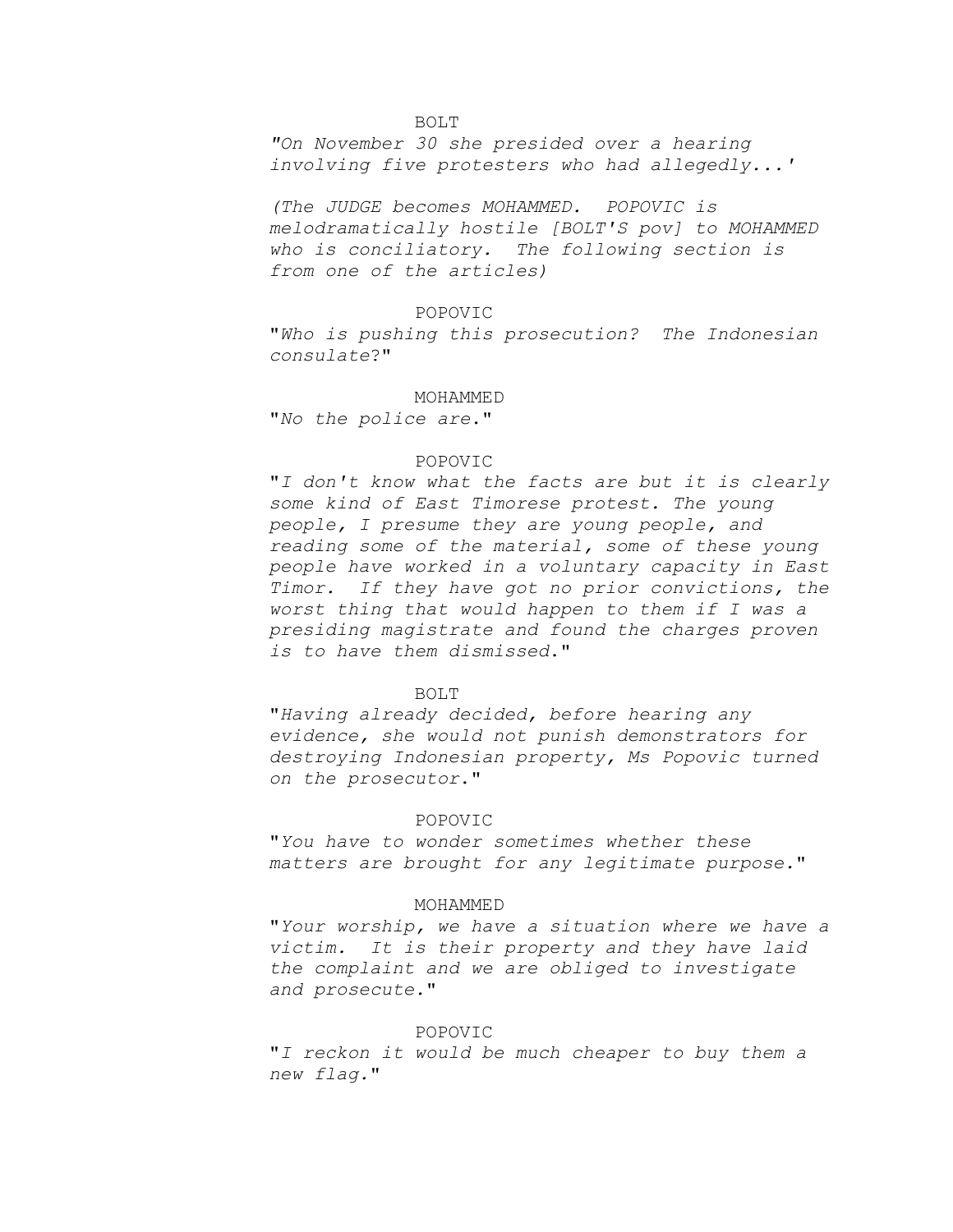#### MOHAMMED

"*Your worship...*"

### POPOVIC

"*One, two, three, four, five people to court over it.*"

### MOHAMMED

"Your worship, the situation is that it is their property, they have a right to--"

POPOVIC

"*Mr Mohammed, you repeatedly argue with me."*

### MOHAMMED

"*Your worship--"*

### POPOVIC

"*I'm warning you now!*"

#### BOLT

"*I'm warning you now!" she threatened. "How outrageous to so bully a prosecutor for simply arguing the law must be upheld against demonstrators who destroy the property of others. We have clear laws on these matters and we pay the Popovics of this world very good money to uphold them. If they refuse, why should we employ them for a day longer?*" That's what I wrote, true, factual and good journalism.

# SHER

"*Why should we employ them for a day longer?*" You, in effect, called for her dismissal because you claimed she failed to uphold the law.

#### BOLT

I deny that. I didn't say she didn't uphold the law and I didn't call for her dismissal.

### HOUGHTON

*(aside*) The article doesn't mean what they say it means.

#### SHER

(*to POPOVIC*) When you read the article what was your reaction?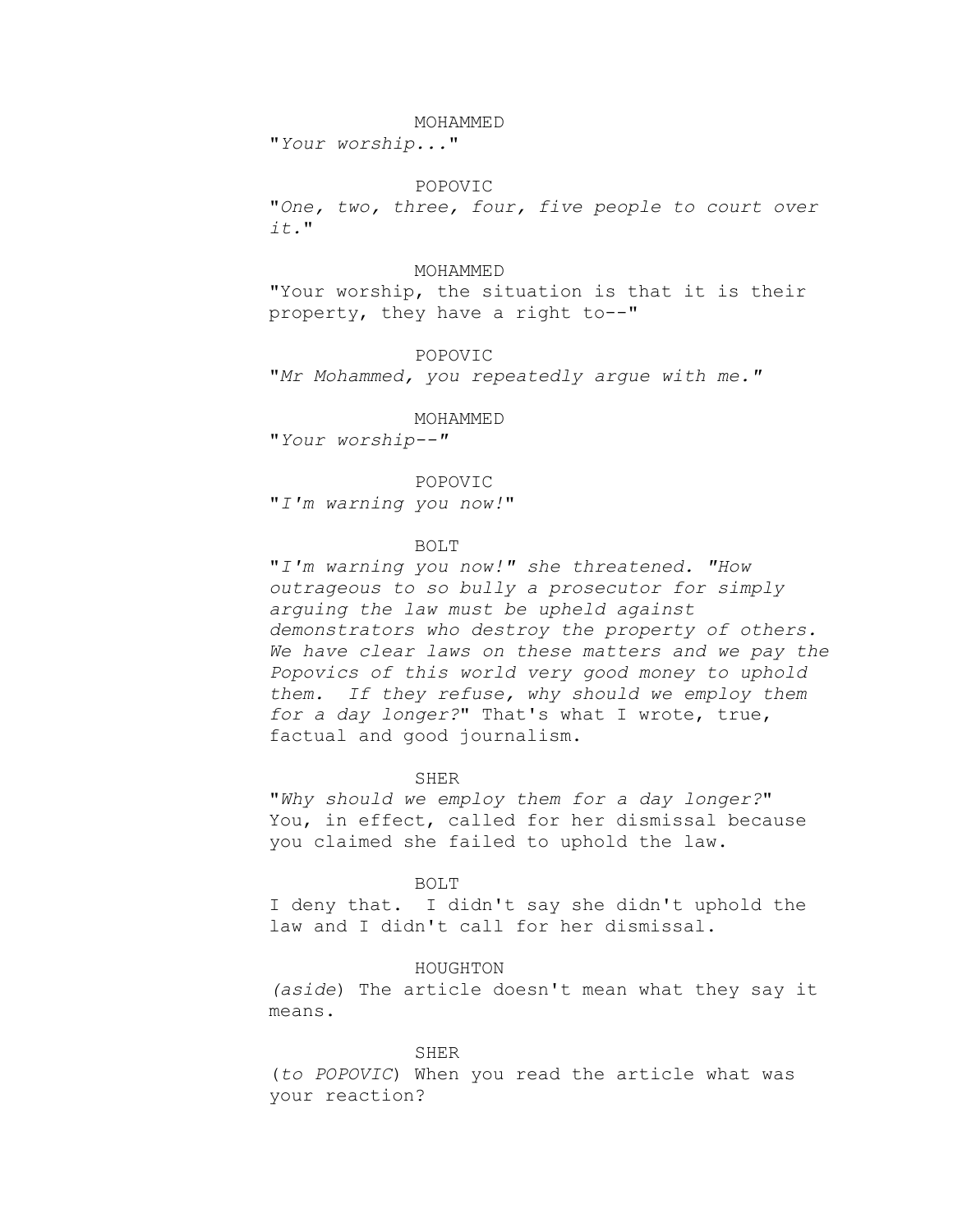# POPOVIC

I was shocked, devastated, very, very upset.

### **SHER**

What did you believe the article was saying about you?

# POPOVIC

That I was unfit to hold office and that I ought to be dismissed.

# *MOHAMMED eagerly takes the stand*

# MOHAMMED

My full name is Michael Anil A-n-i-l Mohammed. I joined the Prosecutions Division in 1997. I prosecuted for three years. I'm now a prosecutor instructor at the Research and Training Division of Prosecutions. On 30th November, 2000, I appeared in a matter before Deputy Magistrate Popovic. There were five defendants. It was an adjournment application. The defendants were involved in an incident of burning an Indonesian flag. Arson, which is an indictable offence, had been raised. We were getting an opinion on it, that's why we were seeking the adjournment. I thought it should really have gone down the arson path to a higher court. Something wasn't right with the way Ms Popovic conducted the proceedings. We started off friendly but her demeanour changed. She was upset because I was telling her there was a victim, that I was trying to get my version of events across. At the end of the proceedings I obtained a copy of the transcript tape because I wanted my superiors to know about her behaviour. Mr Birrell, my immediate superior, drafted a letter of complaint to the Director of Public Prosecutions hoping he would forward it to the Attorney General.

### SHER

You have appeared before Ms Popovic on other occasions?

# MOHAMMED

Yes.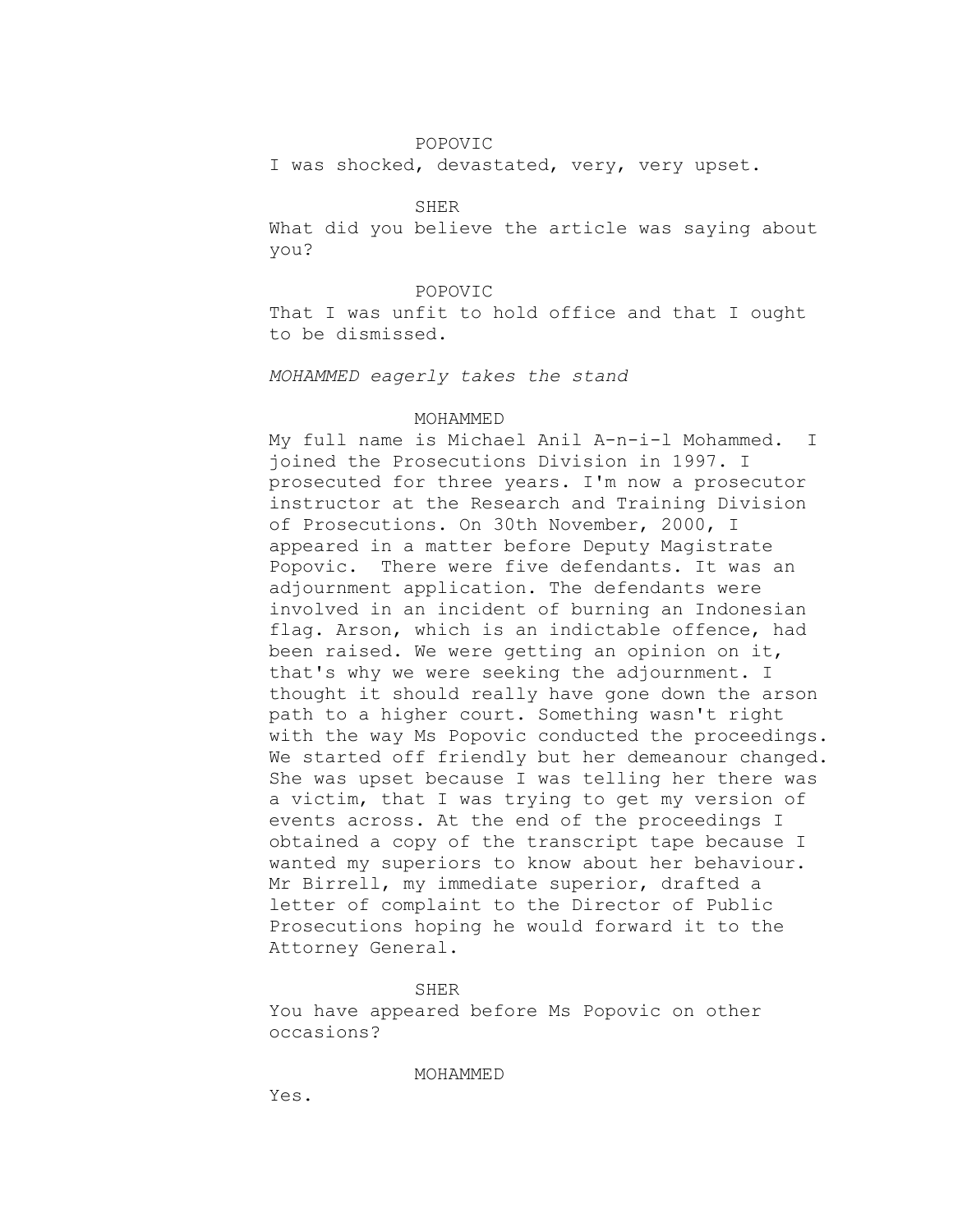SHER

How many times?

MOHAMMED

I couldn't estimate.

SHER

A lot?

MOHAMMED

Yes.

SHER

Have you had arguments with her before?

MOHAMMED

No.

SHER

Never?

MOHAMMED Not that I believe, no.

SHER

She's never said to you to stop arguing with her before this case?

# MOHAMMED

The only time she's said to me, stop arguing with her, and that's where she warned me, I thought for contempt, was on that day.

# SHER

You thought she was warning you for *contempt of court?*

# MOHAMMED

Yes.

SHER What did she say?

# POPOVIC

I'm warning you I don't wish to get into an argument.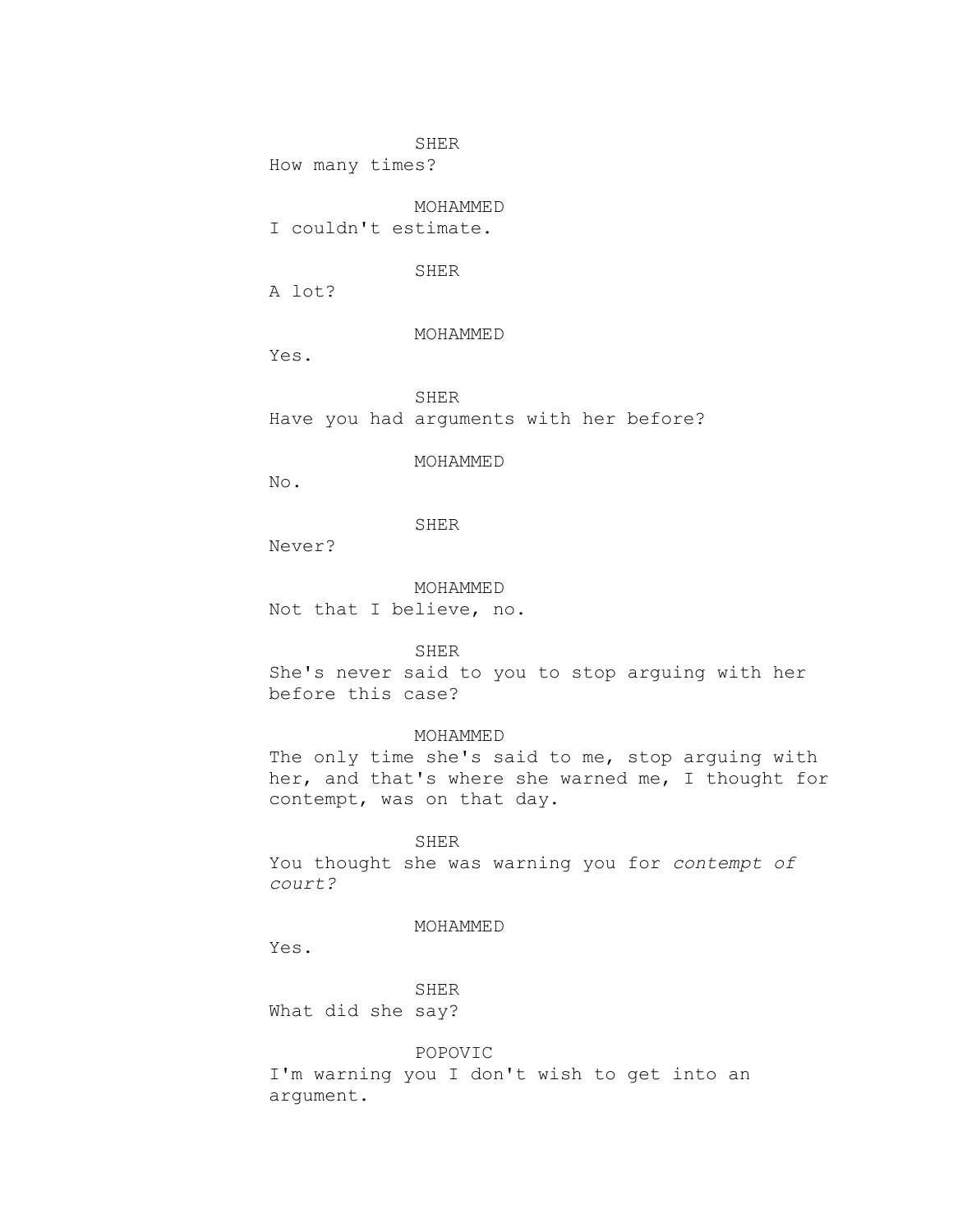SHER

You're sure?

# MOHAMMED

Course I am.

SHER

And that's how she said it, just as you said?

# MOHAMMED

Exactly.

# SHER

She was warning you about dealing with you for *contempt*?

### MOHAMMED

She was getting flustered, she was getting red in the face so I apologised to calm the situation.

# SHER

You were being helpful were you, just having been threatened with contempt, you apologised?

# MOHAMMED

I didn't want to be locked up for contempt, no.

#### SHER

You thought you could be locked up?

### MOHAMMED

Definitely.

#### SHER

Did you say?

# MOHAMMED

(*to Popovic*) *"The Indonesian Consulate have laid the complaint and we are obliged to investigate and prosecute*." (to SHER) Yes.

# SHER

If I said to you, I want you to prosecute somebody because they've destroyed something of mine, you'd be obliged to prosecute?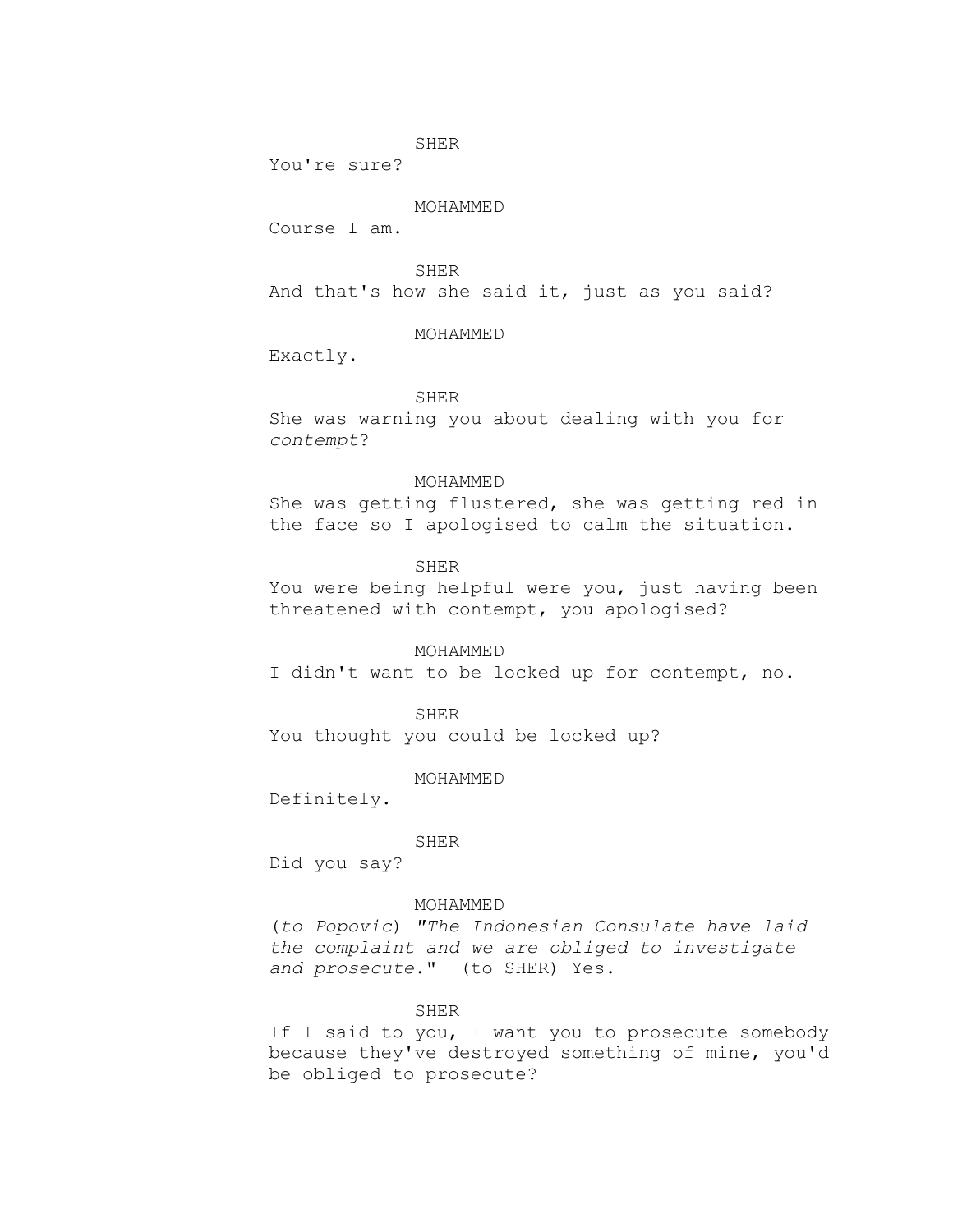### MOHAMMED

I said there was a victim--

### SHER

The fact is it's totally wrong to suggest to a magistrate that because the Indonesian Consulate had laid a complaint that the police were obliged to prosecute?

MOHAMMED

No, what was suggested to the magistrate--

SHER

That's wrong isn't it?

### MOHAMMED

No, what *you're* saying is wrong. What was suggested to the magistrate is there is a victim, the victim has a voice--

# SHER

But you didn't say we're obliged to investigate and prosecute because there's evidence they've committed an offence. You just said we're obliged to investigate and prosecute?

#### MOHAMMED

I wasn't--

SHER

That's what you said.

### MOHAMMED

I wasn't given the opportunity. Her Worship cut me off on three occasions.

*(SHER checks documents)*

# SHER

Ah, yes, Lyfield.

### BOLT

*"Ms Popovic is said by prosecutors to have a tender heart, which some people might say is to her credit. People, that is, like James Lyfield*."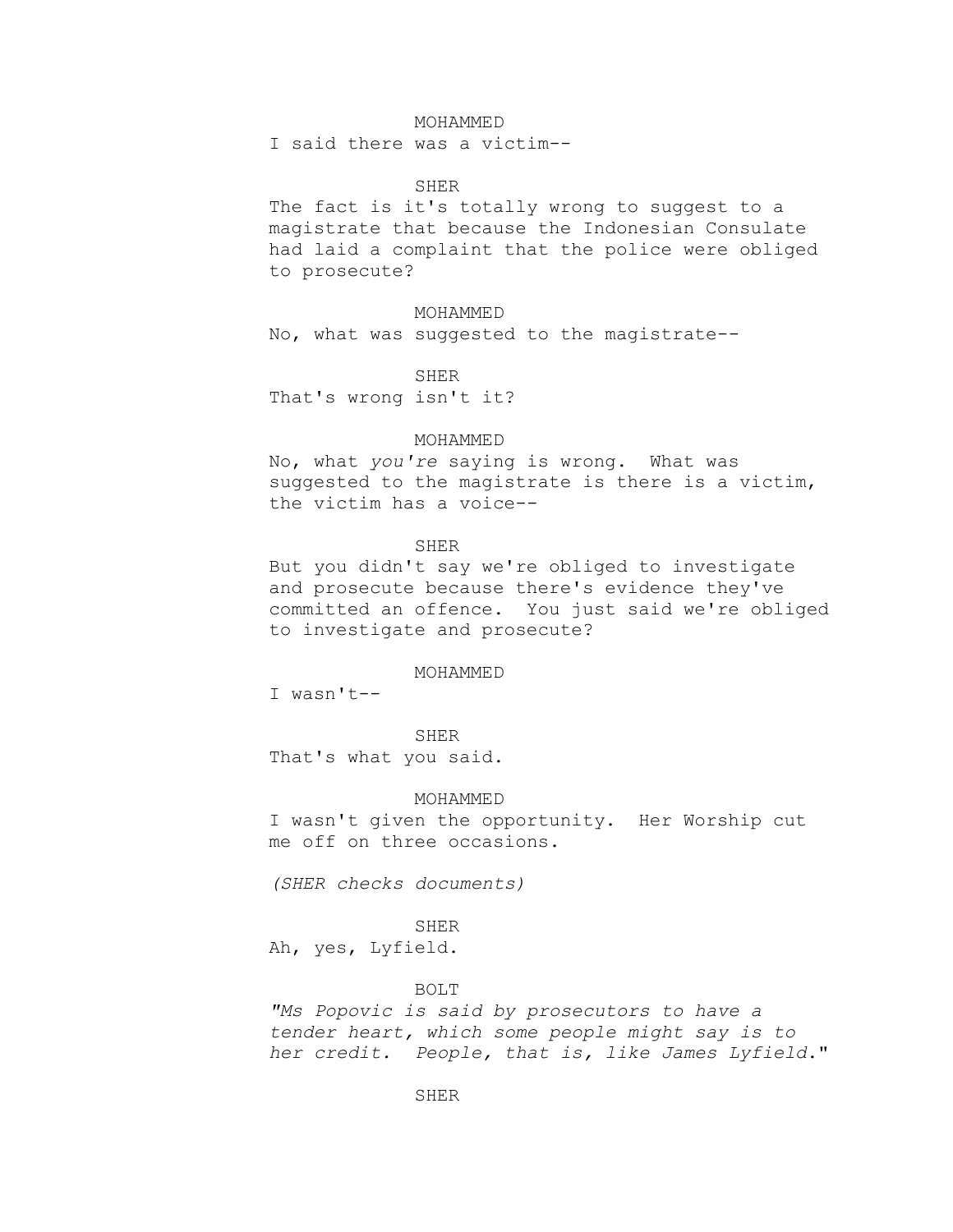Were you the prosecutor in the case of Lyfield?

MOHAMMED

If you give me the facts or circumstances.

### SHER

How many times have you appeared in court?

# MOHAMMED

Numerous times.

# SHER

As an instructor of prosecutors do you discuss rules of evidence and conduct in court as a witness?

# MOHAMMED

Yes we do.

SHER One of the things you tell people is listen to the question and answer the question?

# MOHAMMED

Yes.

SHER Do you tell them just to answer the question?

MOHAMMED As prosecutors they don't have to do that.

SHER No, but witnesses do, don't they?

# MOHAMMED

Yes.

SHER You know that, don't you?

MOHAMMED

Yes.

# SHER

Let's see if we can do that. Listen to my question, answer my question and don't volunteer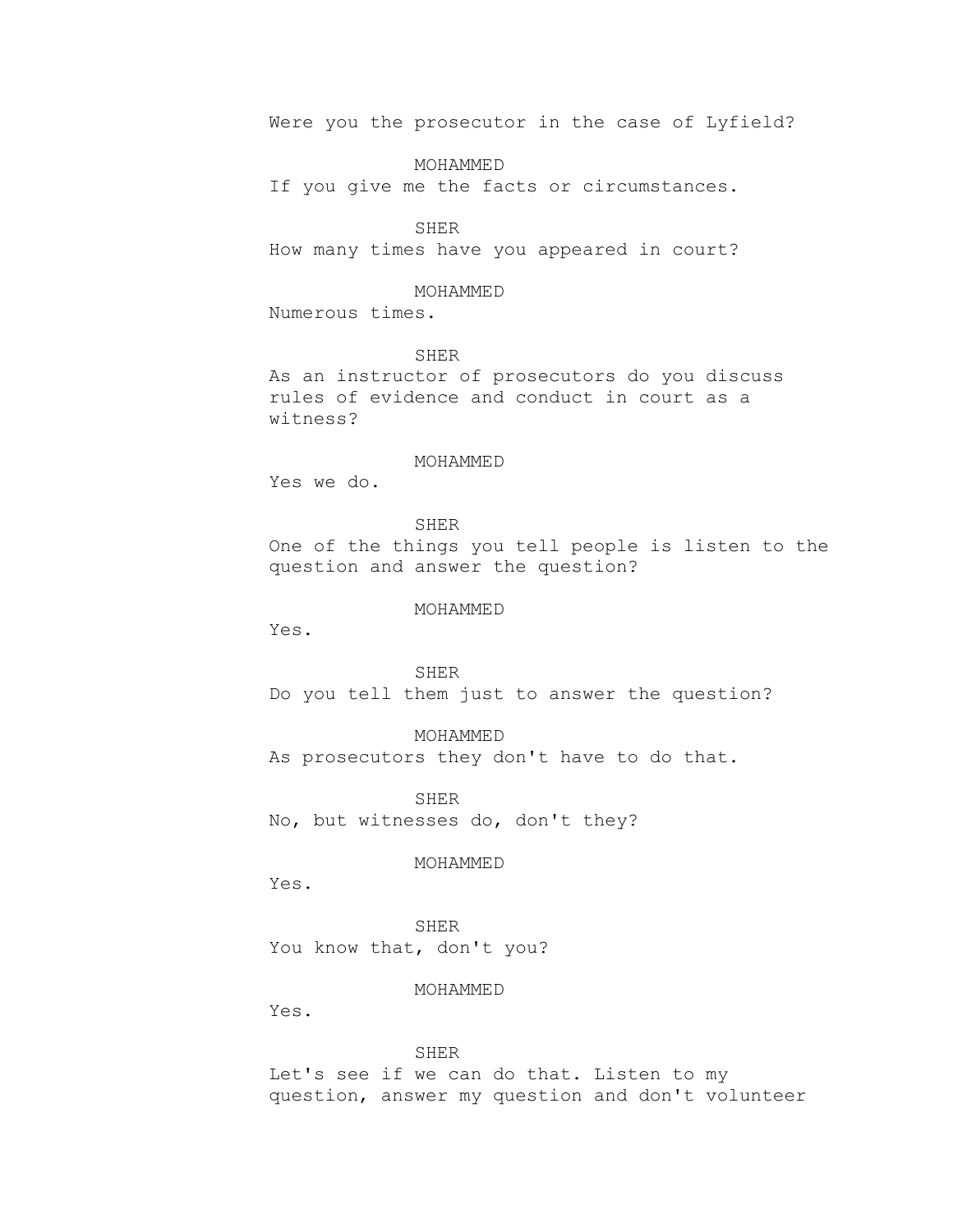anything. Were you the prosecutor in the case of Lyfield?

### MOHAMMED

No.

SHER You can't remember the name Lyfield?

# MOHAMMED

Not offhand, no.

SHER

Do you remember reading the article in the Herald Sun on the 9th of October?

MOHAMMED Yes, I read this article, yes.

SHER You knew it was coming, didn't you?

MOHAMMED

No I didn't.

SHER You'd spoken to Mr Bolt, hadn't you?

MOHAMMED

No, I've never met him.

# SHER

Are you telling this court you've never spoken to Mr Bolt, the author of these articles, based on your complaint, and he's never spoken to you?

### MOHAMMED

No, never.

SHER

Ever?

MOHAMMED

Never.

SHER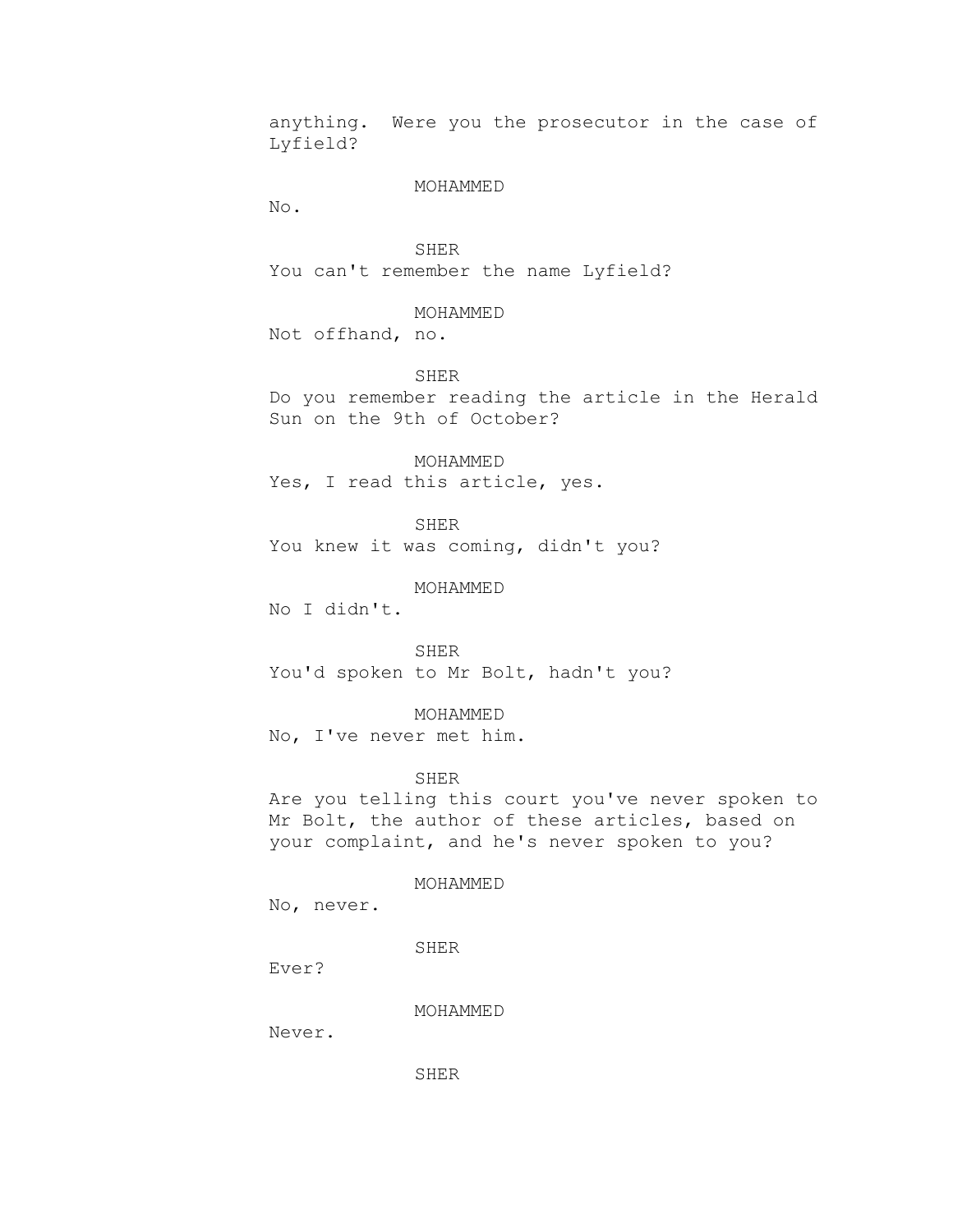Were you the prosecutor in a case involving a man named James Lyfield who came up before Jelena Popovic?

# MOHAMMED

Not that I can recall, no.

### SHER

Are you sure you weren't the prosecutor?

MOHAMMED

It doesn't stick out in my mind, no.

SHER So you know nothing about what happened in Mr Lyfield's case?

# MOHAMMED

No.

*(SHER hands MOHAMMED a file)*

SHER

This is the Lyfield file. See the court written on it?

MOHAMMED

Yes.

SHER

See the date?

MOHAMMED

Yes.

SHER See the defence lawyer?

# MOHAMMED

Yes.

SHER See the signature at the bottom of the page. Deary me, whose signature is it?

MOHAMMED *(double checking*) Yes, that's my signature.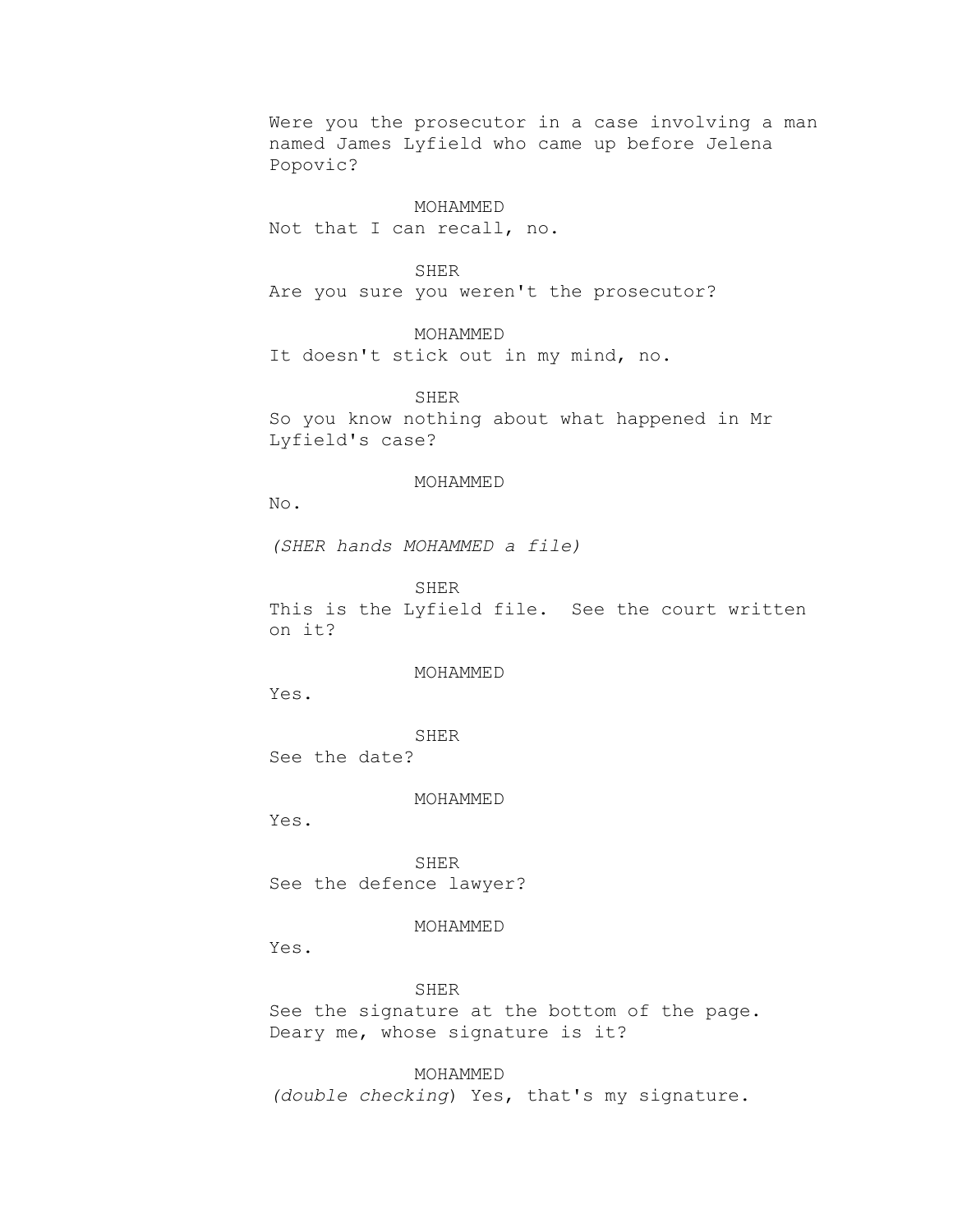# SHER

Were you the prosecutor?

# MOHAMMED

I'm not sure. The reason--

# SHER

What's your signature doing on it?

# MOHAMMED

*(considering*) If the prosecutor in court hasn't done the job and written it off, you just write them off with your own name and give them back to the office.

### SHER

Oh please! Why in heaven's sake would you do that?

# MOHAMMED

It's a practice that's developed over time.

# SHER

Why wouldn't you sign it off by putting the name of the prosecutor responsible for the case?

### MOHAMMED

I just don't.

# SHER

But if it was your case you would have signed your name on the brief at the bottom?

# MOHAMMED

Possibly.

# SHER

Mr Mohammed, I suggest if that was your case and your name in on the bottom of the brief, then it's more than likely you signed it off.

# MOHAMMED

Possibly. I might have forgotten and another prosecutor might have signed it off for me. So possibly.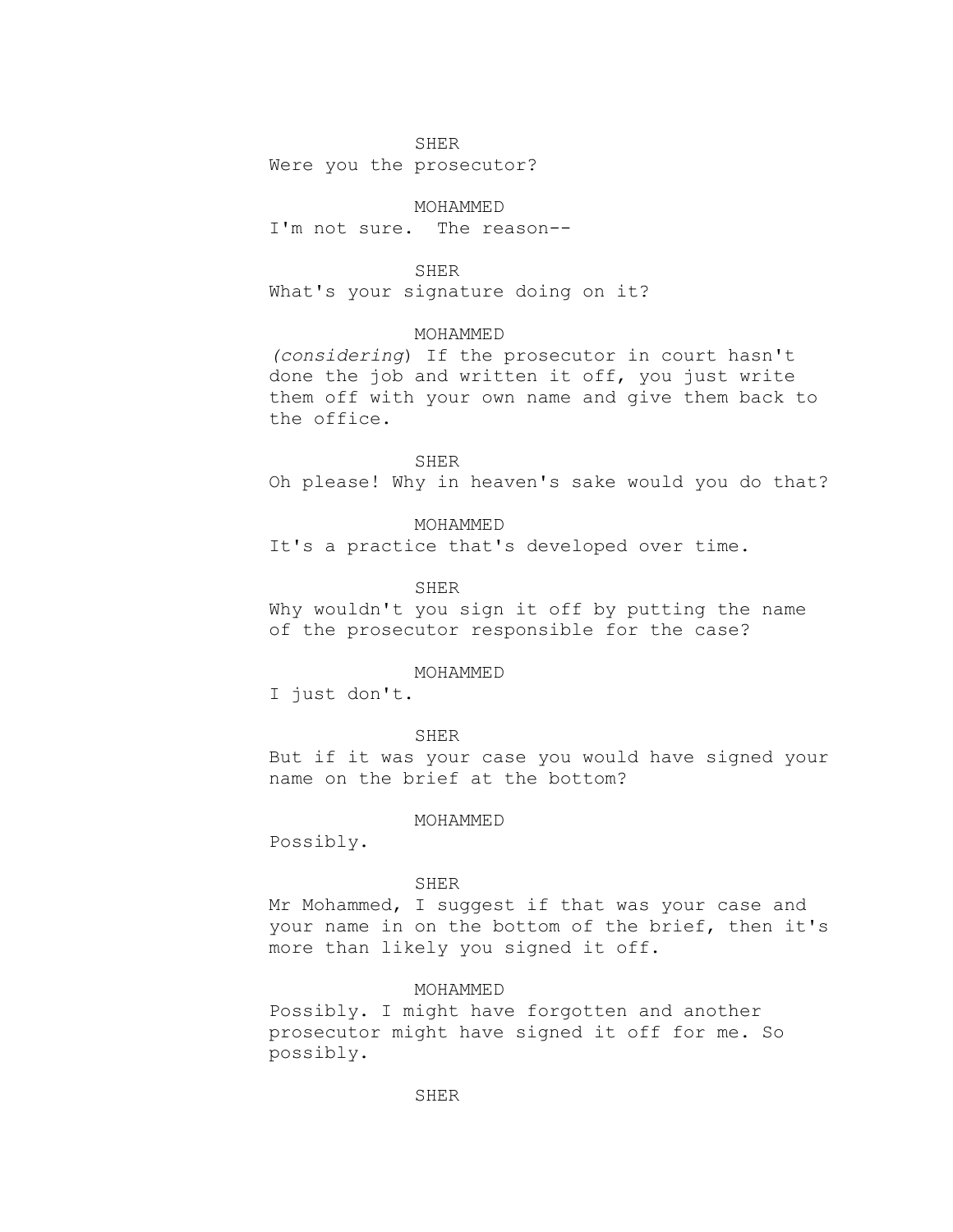We can check it by looking at your court diary.

MOHAMMED I don't have my diary with me--

SHER You do keep a legal diary?

### MOHAMMED

Course I do! But I don't have it with me so I can't tell you exactly.

SHER Just hand the file back.

# MOHAMMED

I may have been in court, I may not have. I'm not sure.

# SHER

It is your handwriting isn't it that records what happened in this case of Lyfield?

# MOHAMMED

Well, that's my handwriting, yes. I may have been in court that day, I'm not sure.

*(SHER shakes his head disbelievingly)*

SHER

Now, you saw, I take it, the written complaint on your behalf, criticising Jelena Popovic that Mr Birrell, lodged to the director of Prosecutions?

MOHAMMED

I think I did, yes.

SHER Did you read it before he sent it?

MOHAMMED Not sure. Don't think I did.

SHER Why wouldn't you have read it?

# MOHAMMED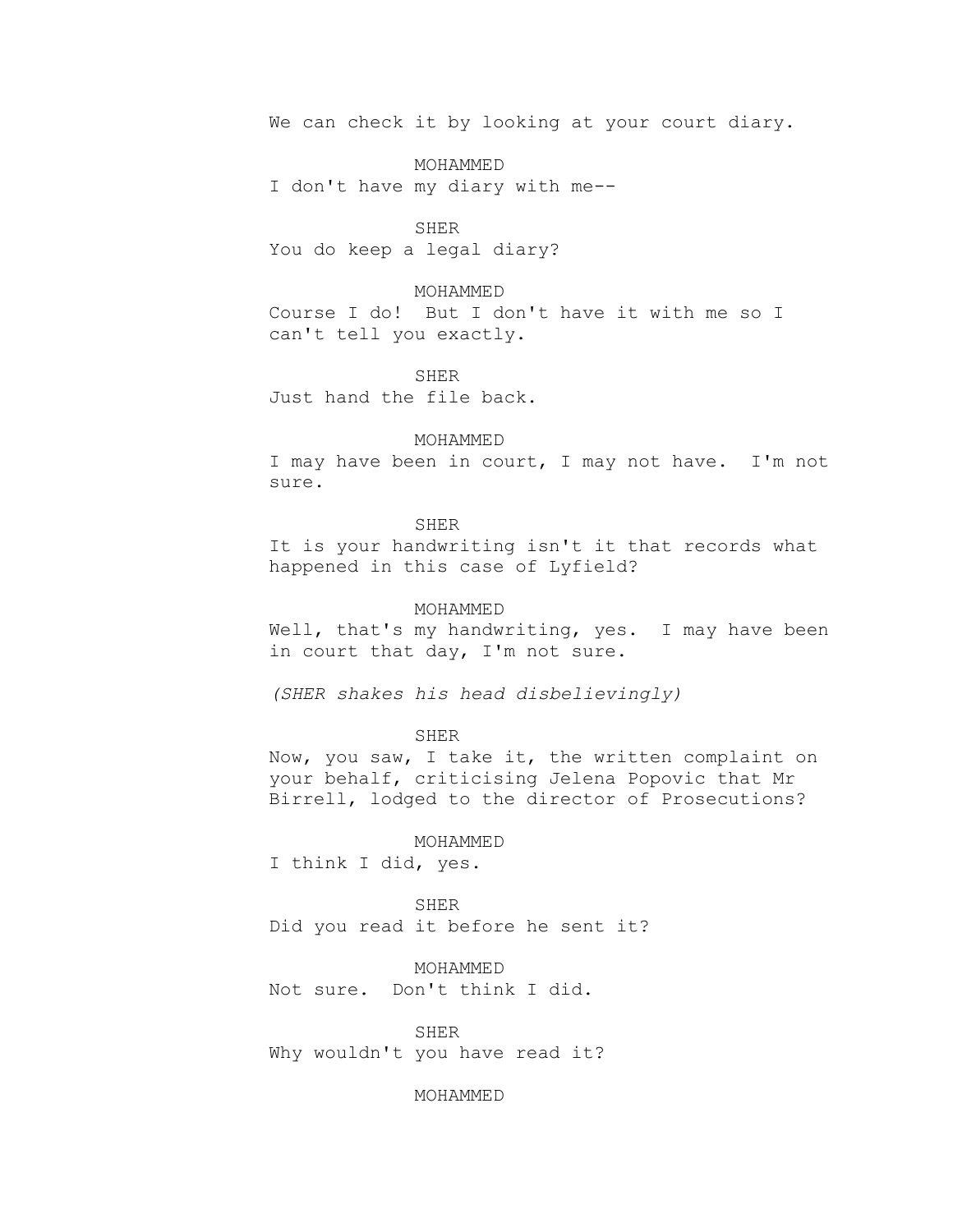Can't remember.

*(SHER laughs)*

# SHER

Did you know the result of that complaint, the response your senior officers had made to it?

MOHAMMED

I don't think the matter proceeded any further.

SHER

You knew that?

# MOHAMMED

Yes.

# SHER

That the matter was dismissed out of hand by your superior--

# MOHAMMED

Yes.

SHER --as being frivolous?

MOHAMMED

I wouldn't know that.

# SHER

I submit it was dismissed by your superior as being totally frivolous, baseless and unworthy of consideration.

### MOHAMMED

I wouldn't know.

SHER Dismissed though before Mr Bolt's article appeared?

# MOHAMMED

Yes.

SHER

You're excused.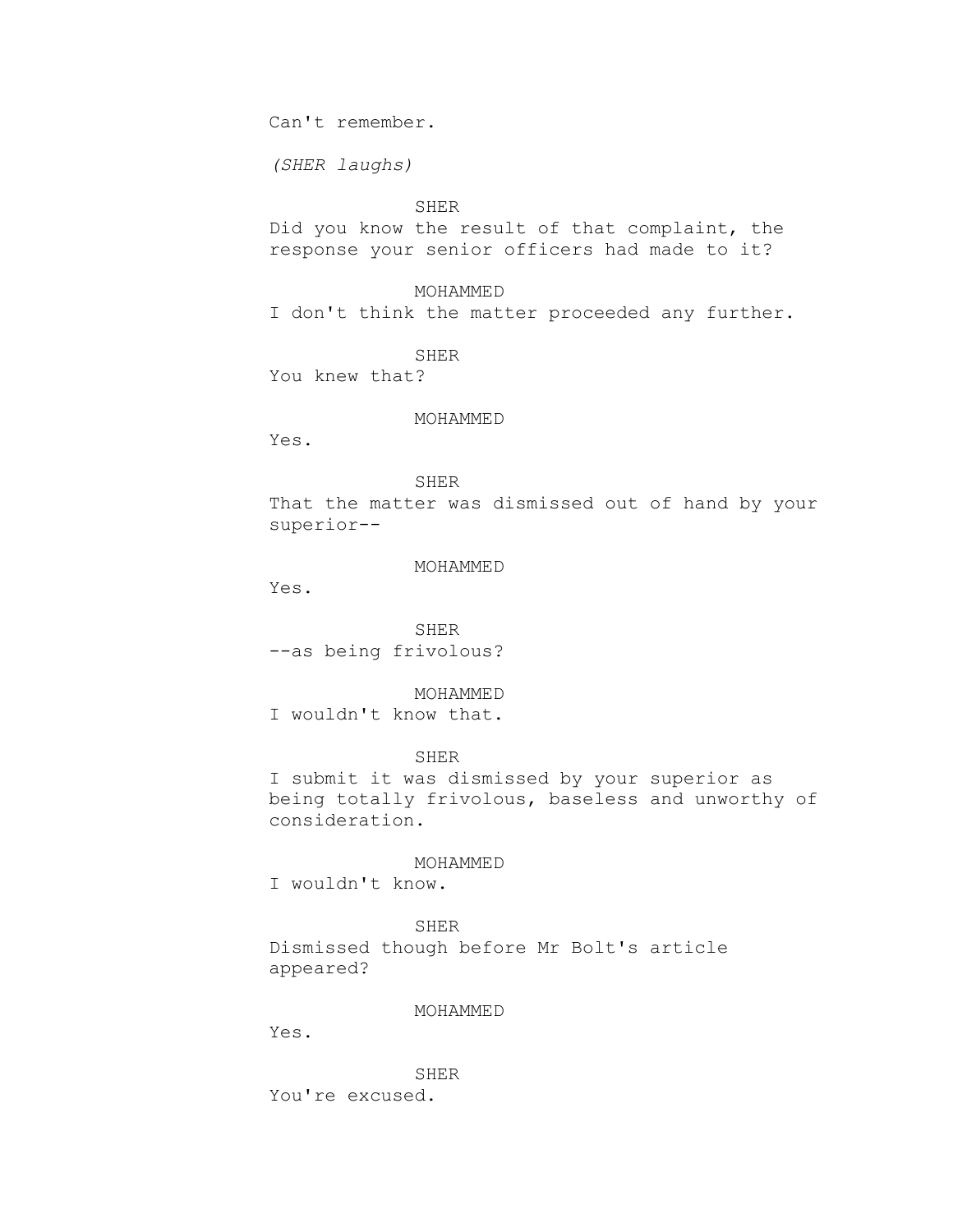*(MOHAMMED returns to being the JUDGE)*

#### SHER

(*to BOLT*) I want to take you to your use of the word *hearing*.

#### BOLT

*"On November 30 she presided over a hearing involving five protesters who had allegedly--"*

SHER

You knew it was not a *hearing* where evidence was to be given before Ms Popovic?

# BOLT

I didn't.

*(SHER hands Bolt a transcript)*

SHER

If you look at the transcript the police gave you, Mr Mohammed has told Jelena Popovic, *"We seek this matter to be adjourned off to a further contest date*."

### BOLT

Yes.

### SHER

It is apparent, if you read it carefully with an objective mind, that she treated the matter as an adjournment to a further date for a contest mention and that no evidence was to be given before her on the day the adjournment was sought?

BOLT I reject that totally.

SHER Do you now? Tell me how.

BOLT It was an adjournment *hearing*.

SHER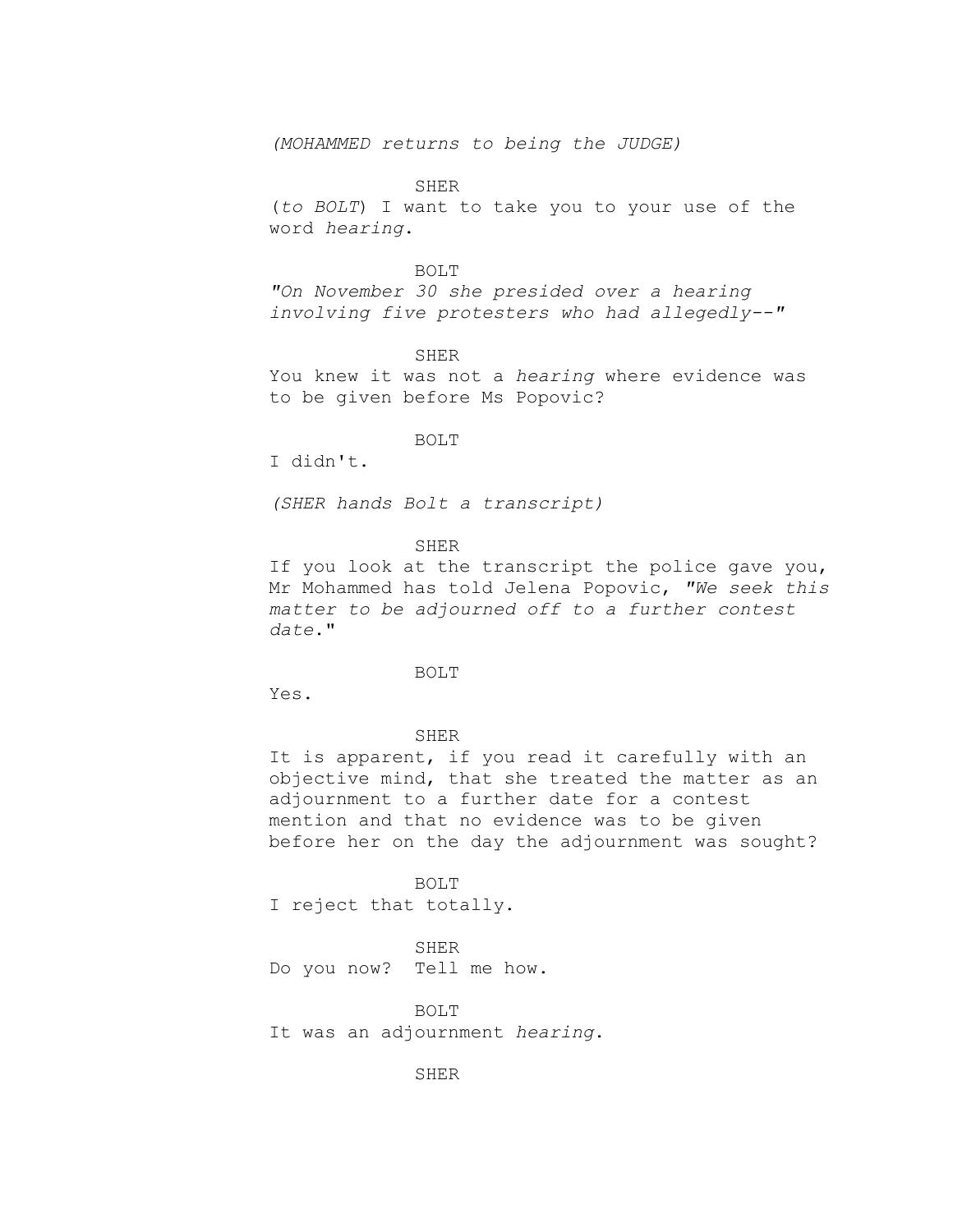Oh, an adjournment *hearing*? Did you work that definition out for yourself did you?

BOLT I certainly did.

SHER You didn't ask anyone?

# BOLT

No.

SHER You did not ask Mr Mohammed?

#### BOLT

I've never spoken to Mr Mohammed. It's in the transcript. The transcript plainly states it is not a contest mention.

SHER

Where does it say that?

*(BOLT indicates the transcript)*

### BOLT

Here, she asks, *"Is this going to be a contest mention?*" And it goes on to say, "*No*".

# SHER

Where does it go on to say, "*No*"?

BOLT

At the very first paragraph it says, "*The reason the adjournment is required--"*

SHER Where does it say "*No*"?

*(BOLT appears confused)*

BOLT I didn't say it said "*No*".

SHER

You just did!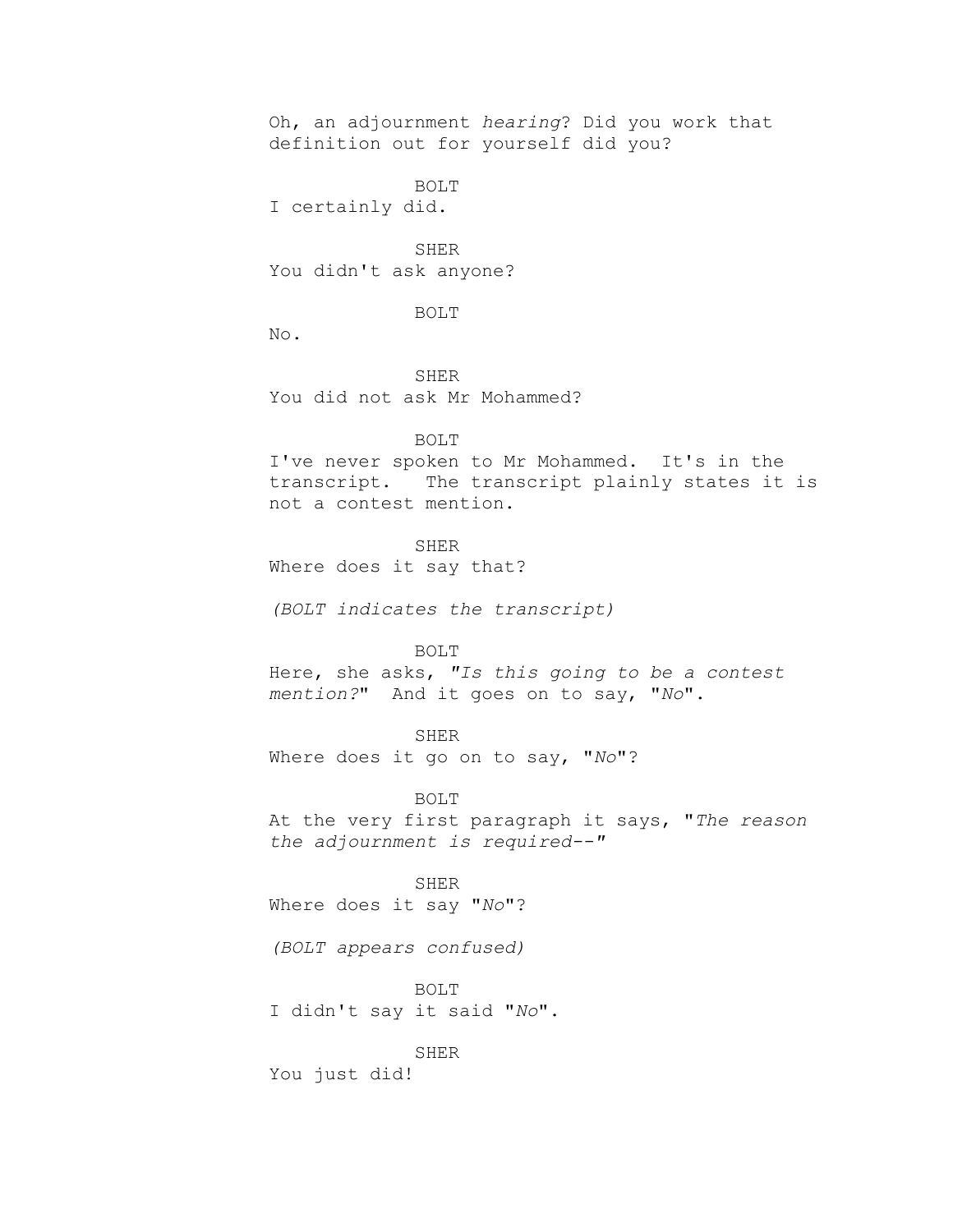### BOLT

I apologise, I did not intend to say so.

SHER This is what she said,

# POPOVIC

*"The reason I was suggesting the contest mention, and I have certainly disqualified myself from any further involvement in this case, but I just have real problems with cases of this nature*."

SHER

You knew that what was going on before Jelena Popovic was an application for an adjournment?

BOLT

That's correct.

SHER

And the likelihood of there being any evidence led on that occasion was zero? And no evidence was in fact led?

### BOLT

Well, details of the case were mentioned.

SHER

You know what evidence is don't you?

BOLT

Yes.

SHER And no evidence was led, was it?

BOLT

That's right.

SHER

So why did you mention *"evidence*"?

BOLT

Well, when you read the sentence, "*Having already decided before hearing any evidence, she would not punish the demonstrators for destroying Indonesian property.*" She made it clear, irrespective of who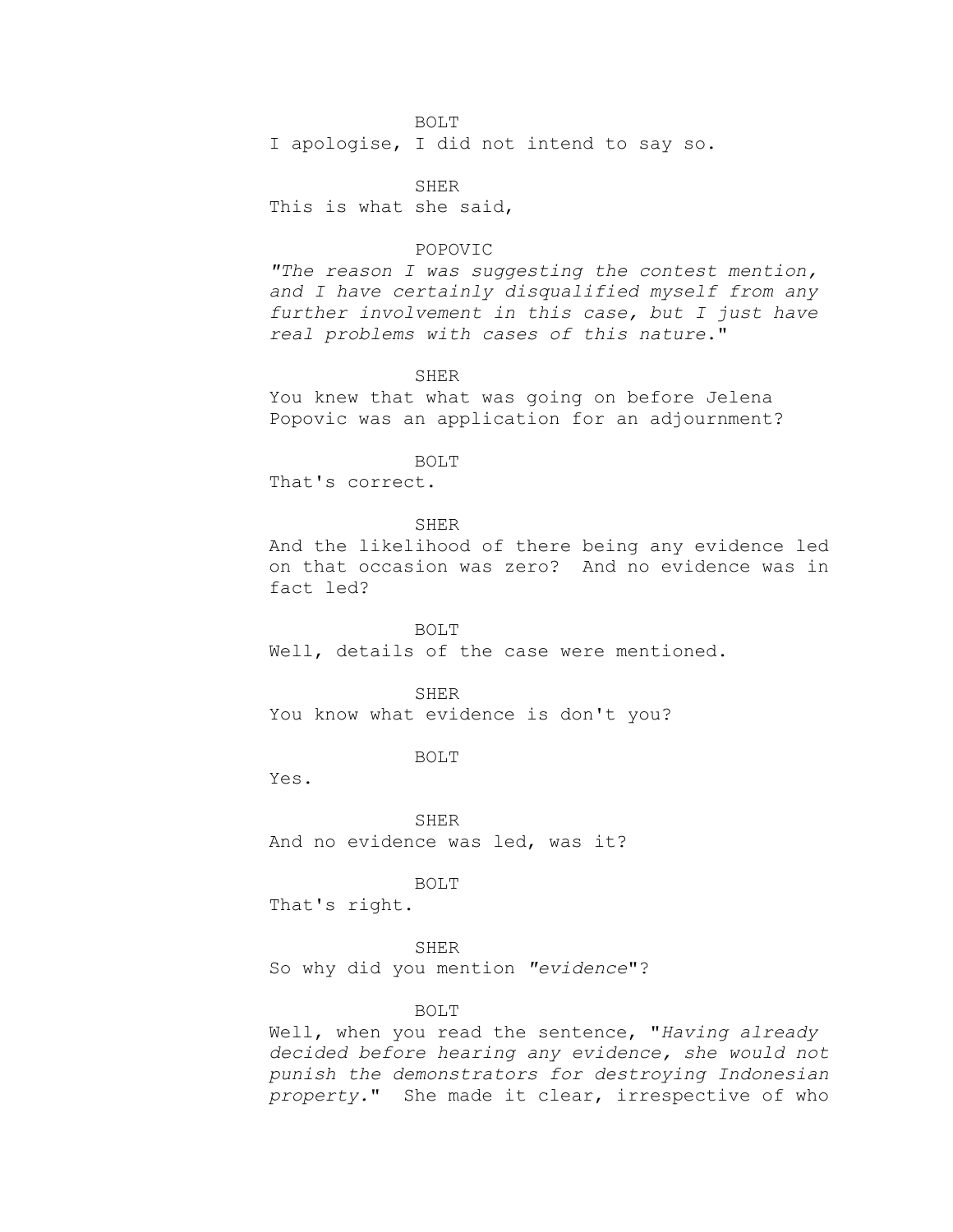they would be or whatever, the worst she would do, without hearing any evidence, would be to dismiss. So it's the truth. It's true.

### HOUGHTON

*(aside*) True or *substantially* true, that is a complete defence. It's substantially true.

# SHER

But she wasn't going to hear any evidence?

BOLT

*(angrily*) She made it clear that even if she did, she would not punish them.

#### SHER

But you knew from reading the transcript, this was an adjournment application at which no evidence was to be heard?

### BOLT

That's right, yet she made those comments.

### SHER

And she also disqualified herself from hearing the case which was yet to take place?

#### BOLT

She was right to do so.

SHER

She wasn't going to hear it, right?

### BOLT

Well, when she said she was disqualifying herself, from that point, that's correct.

### SHER

And yet you told your readers that it was a hearing and you criticised her for doing something before evidence was heard, indicating that she was about to hear evidence, isn't that right?

#### BOLT

It was a hearing, and without any evidence, she said the worst she would do in cases of this kind was dismiss.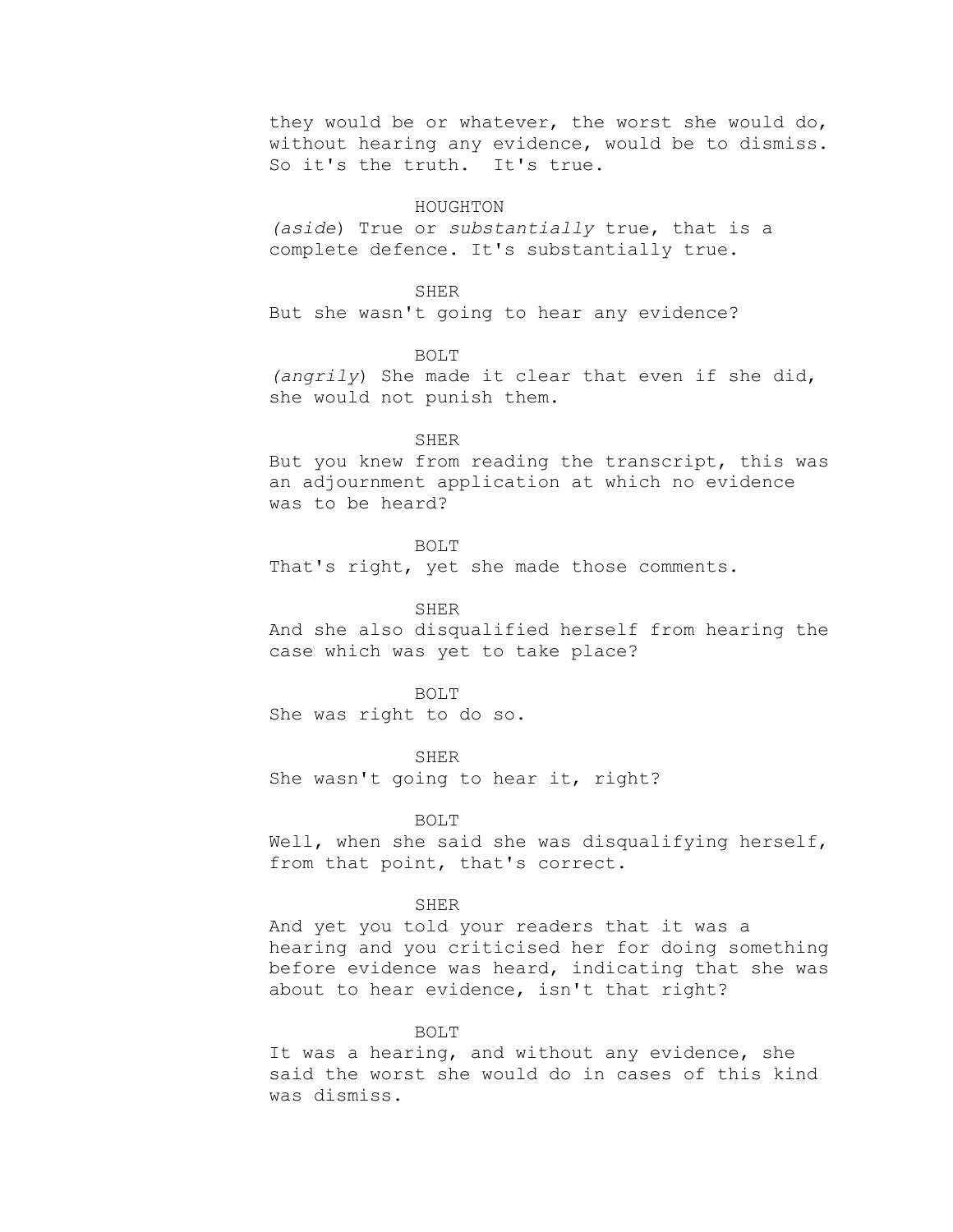SHER

Mr Bolt, nobody dictated to you the words you were to use in this article?

BOLT

That's right. No one ever does.

SHER

You choose the word *"hearing*" yourself?

BOLT

That I did.

SHER

You choose to mention *"evidence*" yourself?

BOLT

Yes. She's wrong.

SHER

(*to POPOVIC*) Ms Popovic, did you treat this as an application for an adjournment to a future contest mention?

# POPOVIC

Yes, I did.

SHER Where no evidence was to be given before you that day?

#### POPOVIC

That's correct.

SHER

And that was plainly clear to everyone in the court.

### POPOVIC

Absolutely.

SHER

(*To Bolt*) you weren't in court that day were you?

BOLT

Of course not.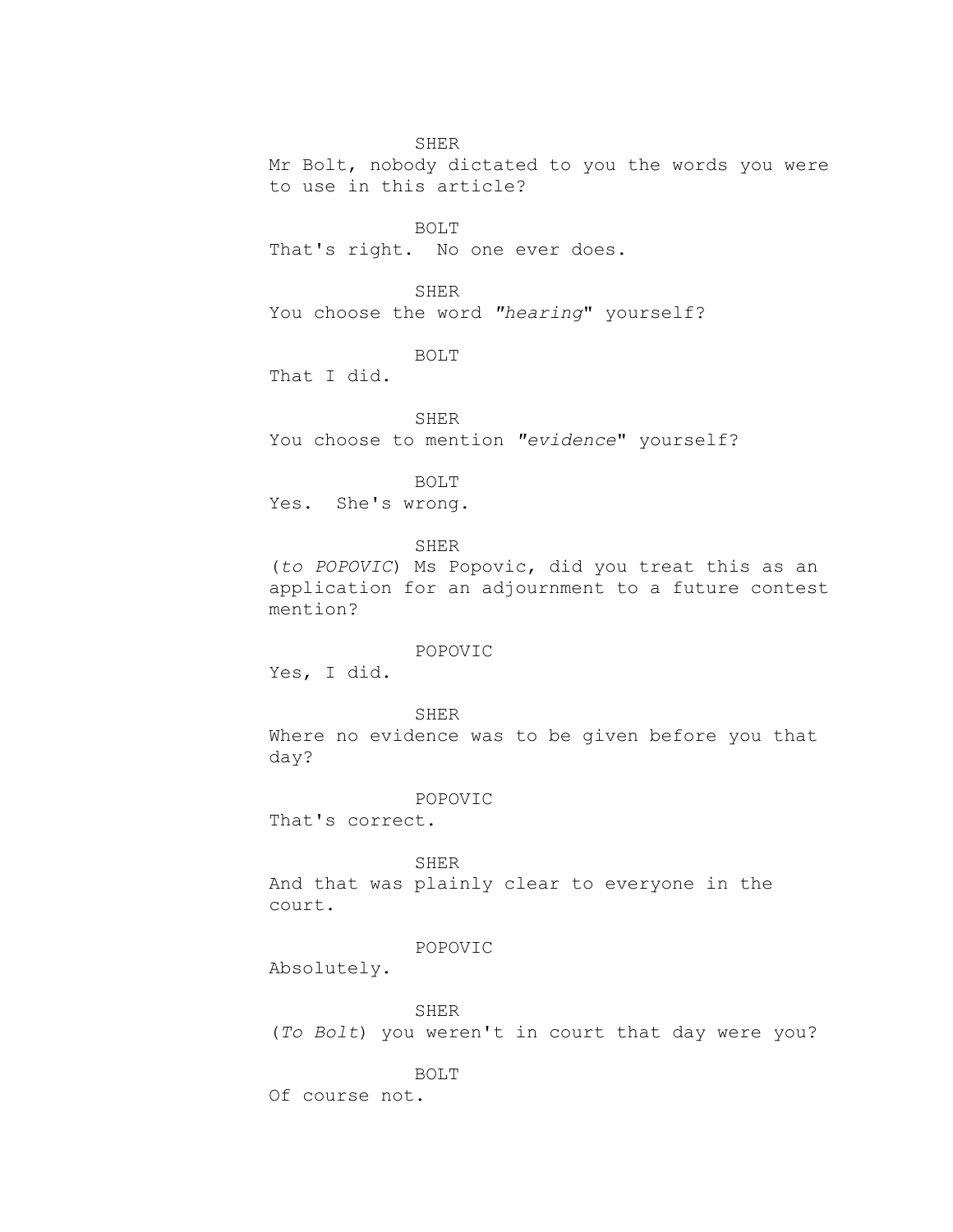# SHER

You formed your own interpretation of events from transcripts given to you by disgruntled police prosecutors?

#### BOLT

I interpreted the facts and wrote an opinion piece.

### SHER

(*To BOLT*) You realise now that it was treated by Jelena Popovic, and she has so sworn on her oath, and she was conducting it, that she treated this as an application to a future contest mention in which no evidence before her was to be given?

BOLT

I'm afraid that--

SHER You know that now, don't you?

BOLT I don't. I'm afraid I don't believe her.

SHER Don't you believe her?

BOLT

I don't believe her.

SHER So you're not going to apologise even now?

# BOLT

I simply don't believe her, and I can't apologise for holding an opinion.

SHER She's lied about it, has she?

BOLT

I don't want to--

SHER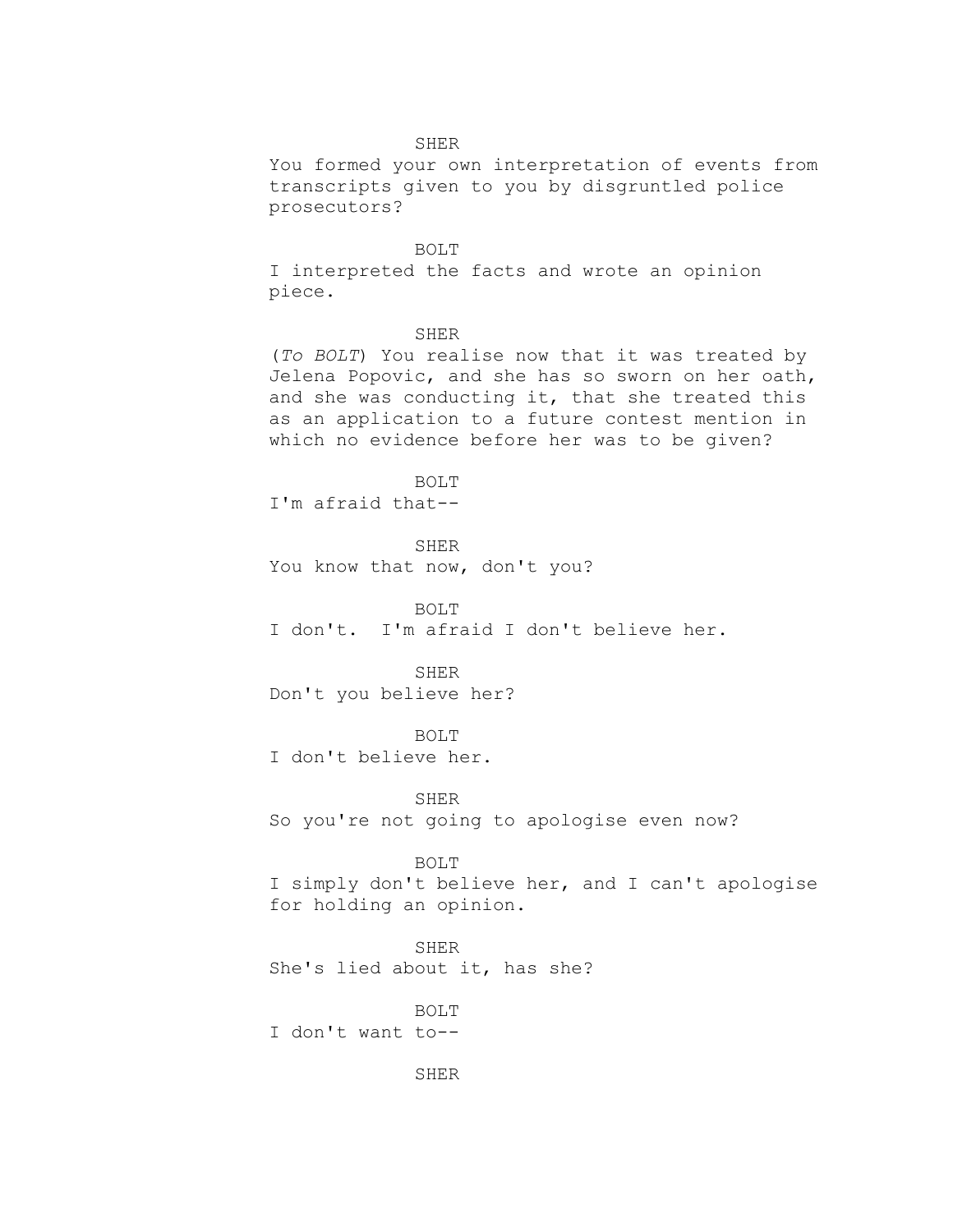Is that your case, that Jelena Popovic is also a liar?

BOLT No it's not my case.

SHER Well, that's what you're saying?

BOLT There's a difference of opinion.

SHER Do you want to withdraw it?

BOLT I don't believe her. And I'm entitled to my opinion that she's wrong!

SHER Do you now want to withdraw your suggestion just made, that Jelena Popovic has lied about this matter?

BOLT I don't say she has lied. I don't say it. I haven't said it and I won't say it.

SHER But she hasn't told the truth?

BOLT I don't...She's either mistaken. I don't. I don't understand it.

# SHER

How could she possible be mistaken about what she was doing herself? Your article isn't true! It's based on a lie! It's not a fair report, a faithful and accurate report of a court proceeding. It's a false report of a court proceeding and it wasn't reasonable to publish it in the circumstances (to AUDIENCE) because the man who wrote it *had* the transcript, he knew what had happened but he chose to manufacture his own version of events.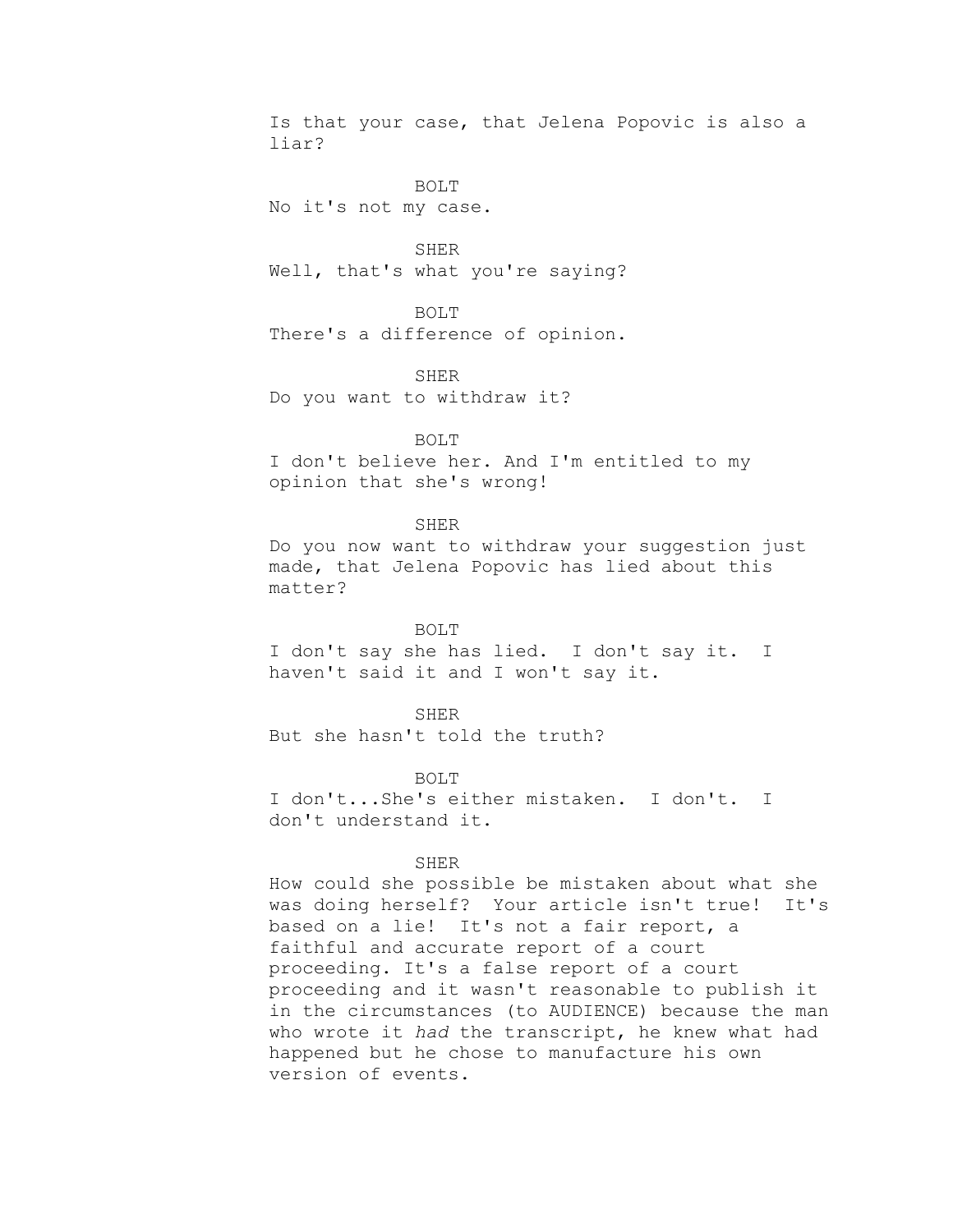### HOUGHTON

The average reader is entitled to think from the evidence that Ms Popovic had prejudged the case. She indicated that if she was the presiding magistrate she would dismiss the charges without knowing the facts of the case. It's true. She prejudged this case. That justifies the article. (*to POPOVIC*) It was extremely unwise of you to have uttered those words, that you would have dismissed the case if you were hearing it, on that occasion?

# POPOVIC

I was trying to get some discussion going in this case to get it resolved on a more appropriate and practical basis.

### HOUGHTON

You bullied Mr Mohammed. "*I'm warning you now*."

POPOVIC I didn't say it like that at all.

### HOUGHTON

"*I'm warning you now.*" It's here in black and white. It's what Mr Bolt wrote.

# POPOVIC

He didn't write all of what I said. It's out of context.

# HOUGHTON

"*You are repeatedly arguing with me*," you complained to Mr Mohammed. A reasonable person could only have come to the view that you were having a go at the prosecutor by that comment! Mr Mohammed was only trying to put his case, not argue with you.

### POPOVIC

With all respect to Mr Mohammed he has a tendency to be very one-eyed, to be argumentative, not to understand the nuances that are occurring in court. In short I have had a tendency to find him very frustrating in court.

# HOUGHTON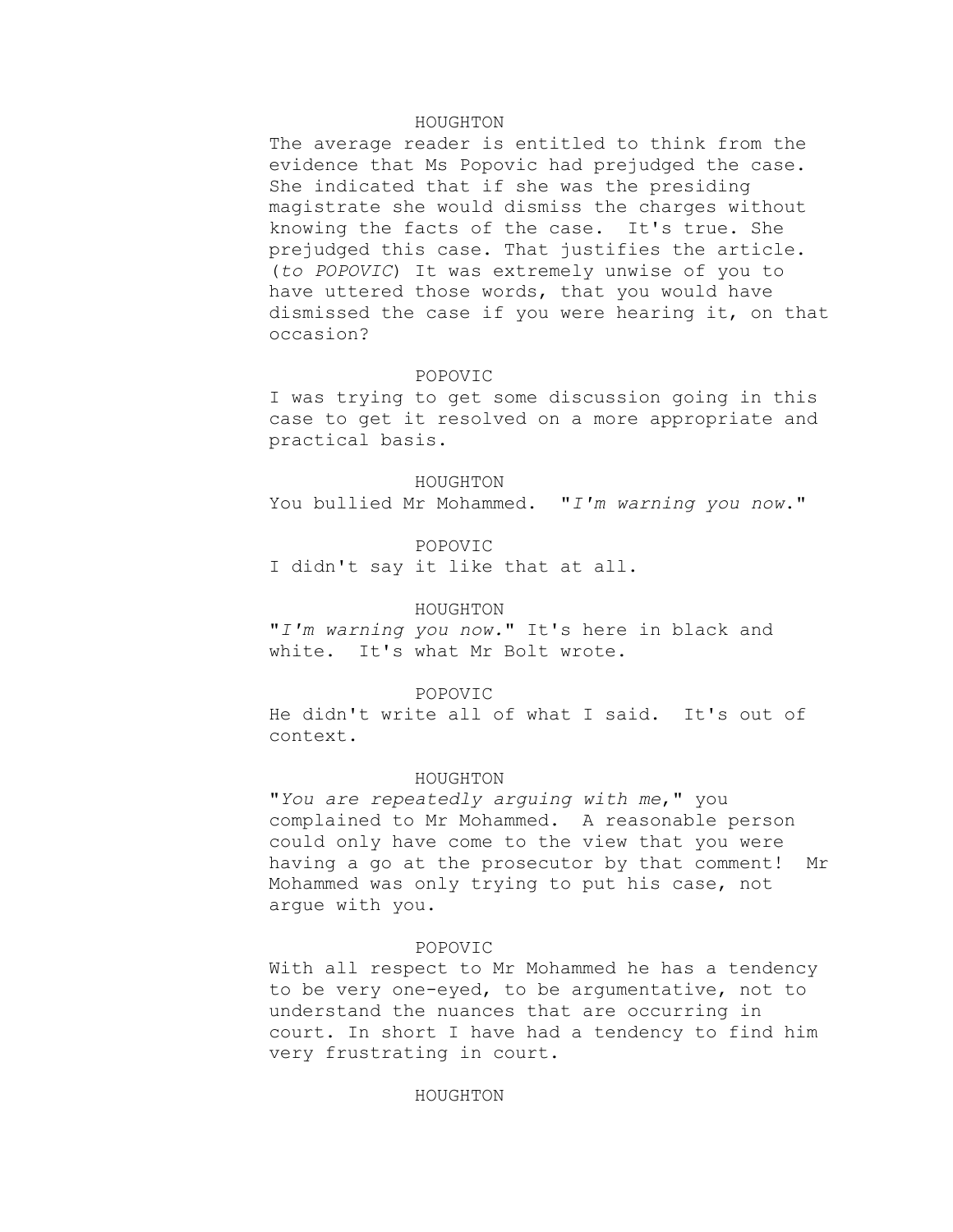You were the one who made the critical remarks about the prosecution case. *"Why don't you buy a new flag? I am wondering if it is brought for any legitimate law and order purpose*." You gave him a warning, a warning that he thought had something to do with possible contempt. He thought you were going to jail him. That's how seriously he took it. (*to AUDIENCE*) It was unwarranted, an attempt to shut him up. Consider her judicial oath for a moment, that is, the sacred oath that Ms Popovic swore when she was appointed a magistrate, to do equal justice for all, on all occasions without fear, favour or affection. (*to POPOVIC*) I put to you you shut him up by your words, "*I'm warning you now.*"

#### POPOVIC

I wanted to put a stop to it.

# HOUGHTON

You put to him whether the charges were brought for any legitimate law and order purpose?

# POPOVIC

I said that by way of comment, I didn't *put* it to him.

### HOUGHTON

You said the worst you would do if you were the presiding magistrate and the charges were found proven was to dismiss them?

### POPOVIC

Yes.

### HOUGHTON

You put to him the provocative comment that it would be cheaper to buy a new flag?

# POPOVIC

Yes.

# HOUGHTON

And when he tried to respond to those criticisms you shut him up, didn't you?

# POPOVIC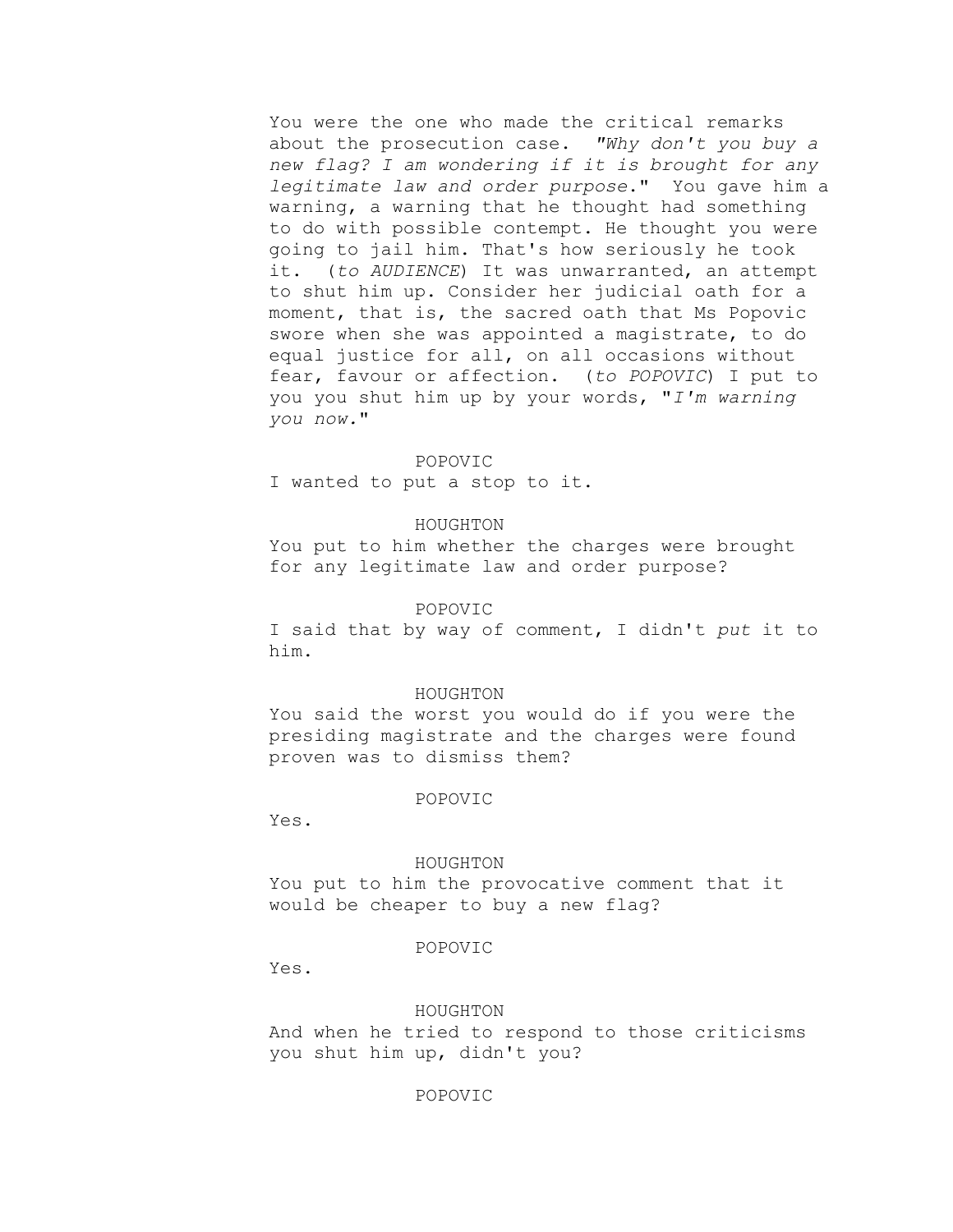That's not how it happened. It's--

### HOUGHTON

At the time you accused him of repeatedly arguing with you, he hadn't been arguing with you at all on that day, had he?

#### POPOVIC

I didn't accuse him of anything.

# HOUGHTON

He wasn't arguing with you at all on that day, was he?

# POPOVIC

He wasn't arguing yet.

#### HOUGHTON

He wasn't arguing *yet*! I suggest you had become angry by that time.

# POPOVIC

I had become frustrated.

# HOUGHTON

You turned from being disinterested, dispassionate, to being angry with the prosecutor?

### POPOVIC

I was starting to get frustrated.

# HOUGHTON

And the reason for that was he wasn't going to go along with your suggestion to drop the prosecution?

# POPOVIC

That was never my suggestion and I wasn't asking him to do that. I was asking him to think about the issues.

# HOUGHTON

Thank you, Ms Popovic. (*to AUDIENCE*) Her conduct on this occasion fell below the conduct of what the community can expect of a magistrate. She bullied Mr Mohammed.(r*eferring to BOLT'S article*) "*I'm warning you now*." That's what she said, "*I'm*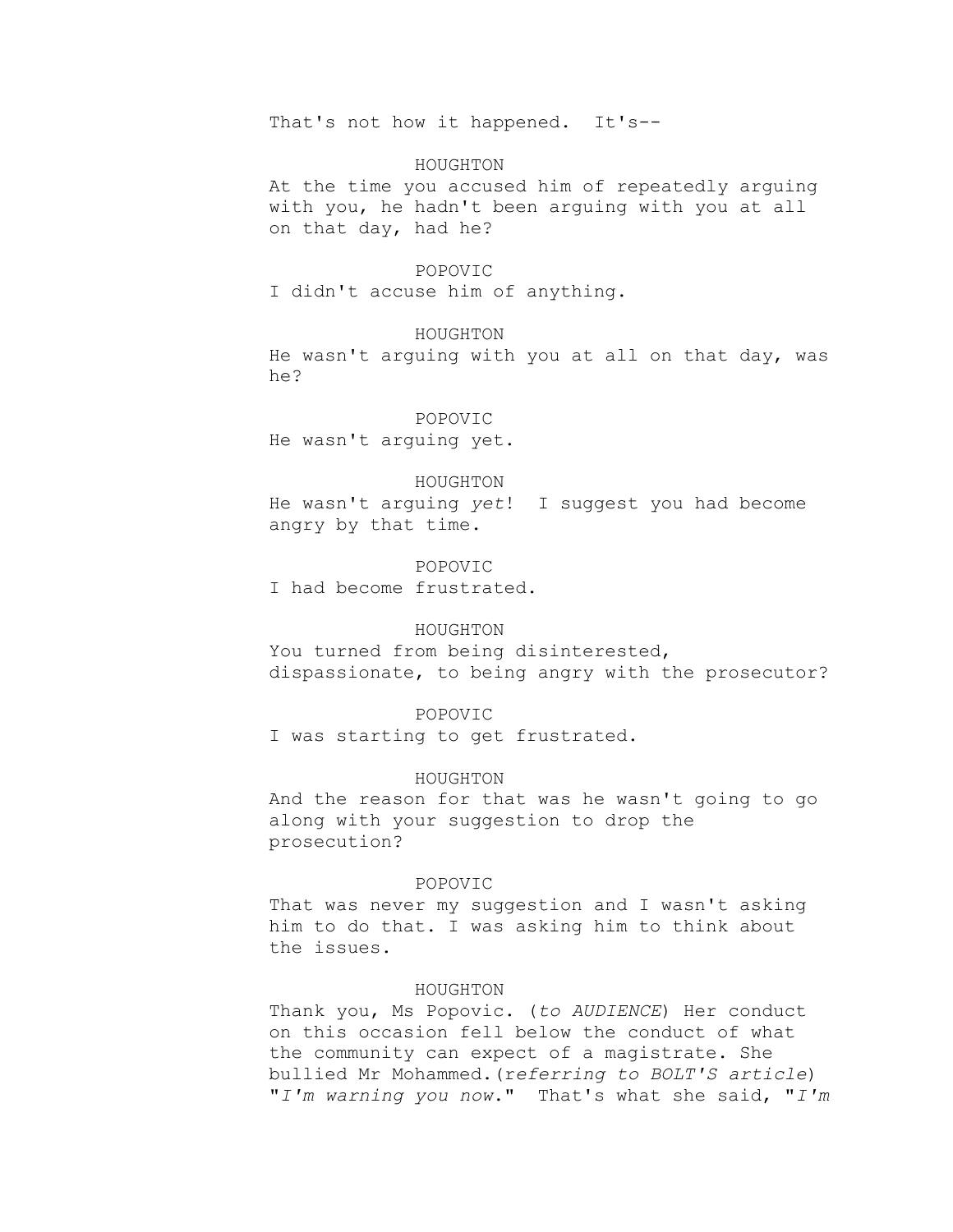*warning you now*." It was his duty to prosecute. He apologised only because he wanted to calm the situation down. Because if he didn't he thought he would've been charged with contempt of court and jailed, the worst kind of charge a judicial officer can face. And for telling the truth, for bringing Ms Popovic's outrageous judicial behaviour to the notice of the public, Mr Bolt is thanked by having to defend these ridiculous charges.

BOLT

(*To SHER*) Give up?

SHER

Let's quote some more of what you wrote.

BOLT

*(reading*) "*Let me first say I would never call any magistrate a 'soft c-o-c-k'. We owe our courts more respect than that. Nor am I sure who Mr Adams had in mind, but his remark did remind me of some magistrates' decisions. For example, I've wondered why Deputy Chief Magistrate Jelena Popovic, a former teacher, last year gave only a bond to a brother and sister she found guilty of trafficking heroin, and then hugged them.*" That's what I wrote. Can you believe it? She gave a bond to a brother and sister she found guilty of trafficking heroin and then hugged them. No one else had the guts to write that. I did.

SHER

"*Nor am I sure who Mr Adams had in mind.*" You expected your readers to infer he had Ms Popovic in mind?

BOLT Not necessarily.

SHER Who else could he have had in mind?

BOLT You'll have to ask Mr Adams.

SHER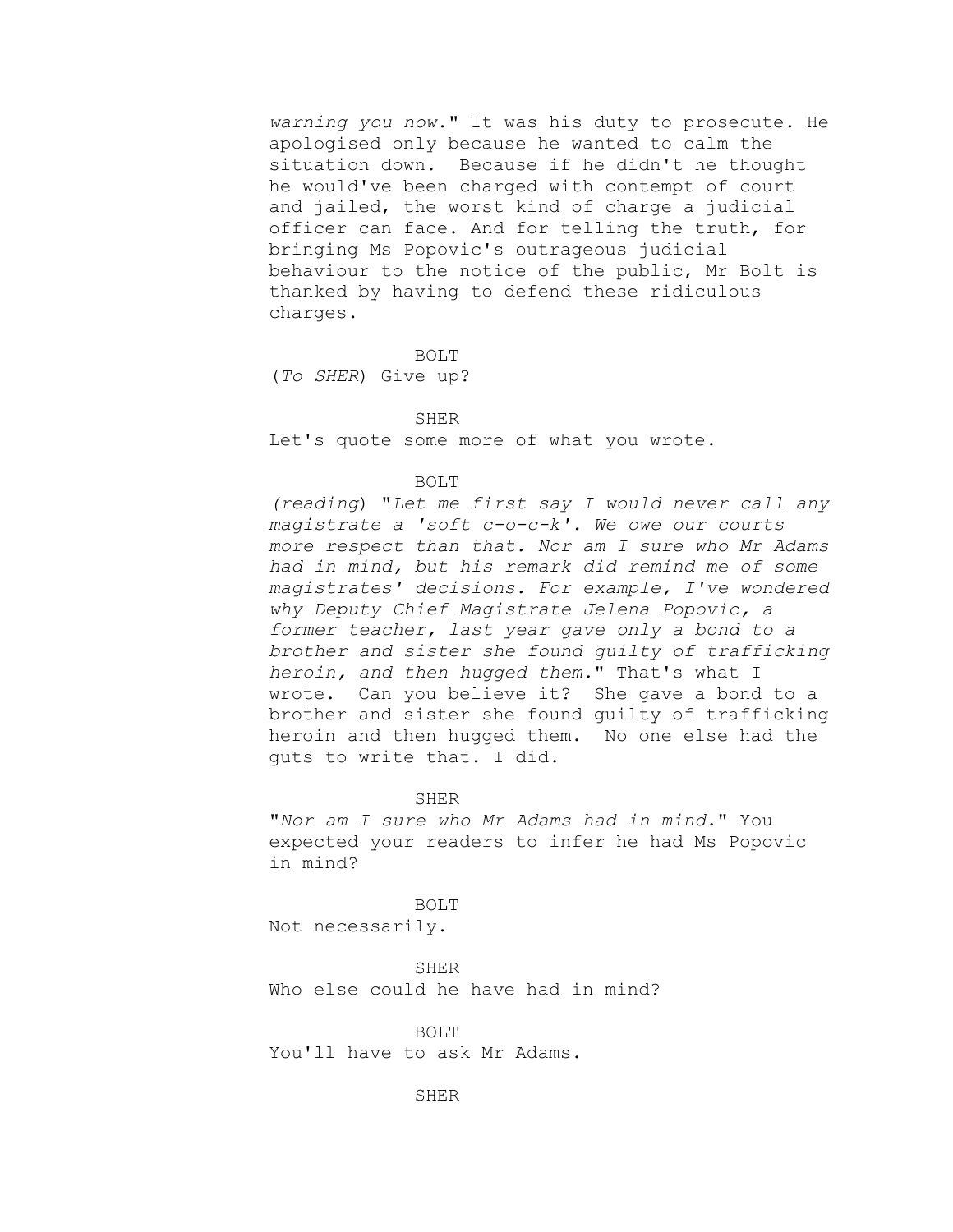Did you really expect people to ask Mr Adams who he was referring to?

BOLT Well people did.

SHER So you expected people to ring Mr Adams?

BOLT

I believe he was asked to explain those very comments.

SHER

You expected people who read this article to conclude that Ms Popovic was unduly lenient?

BOLT

Given the article is factually correct, yes.

SHER You don't like teachers do you?

BOLT Show me where I wrote that.

SHER Answer the question!

BOLT

My father was a teacher, a principal.

SHER You wrote Jelena Popovic was a former teacher.

BOLT

I did.

# SHER

Do you consider that a fact or is it your opinion she was a teacher?

BOLT It's a fact obviously, opinion doesn't come into it.

SHER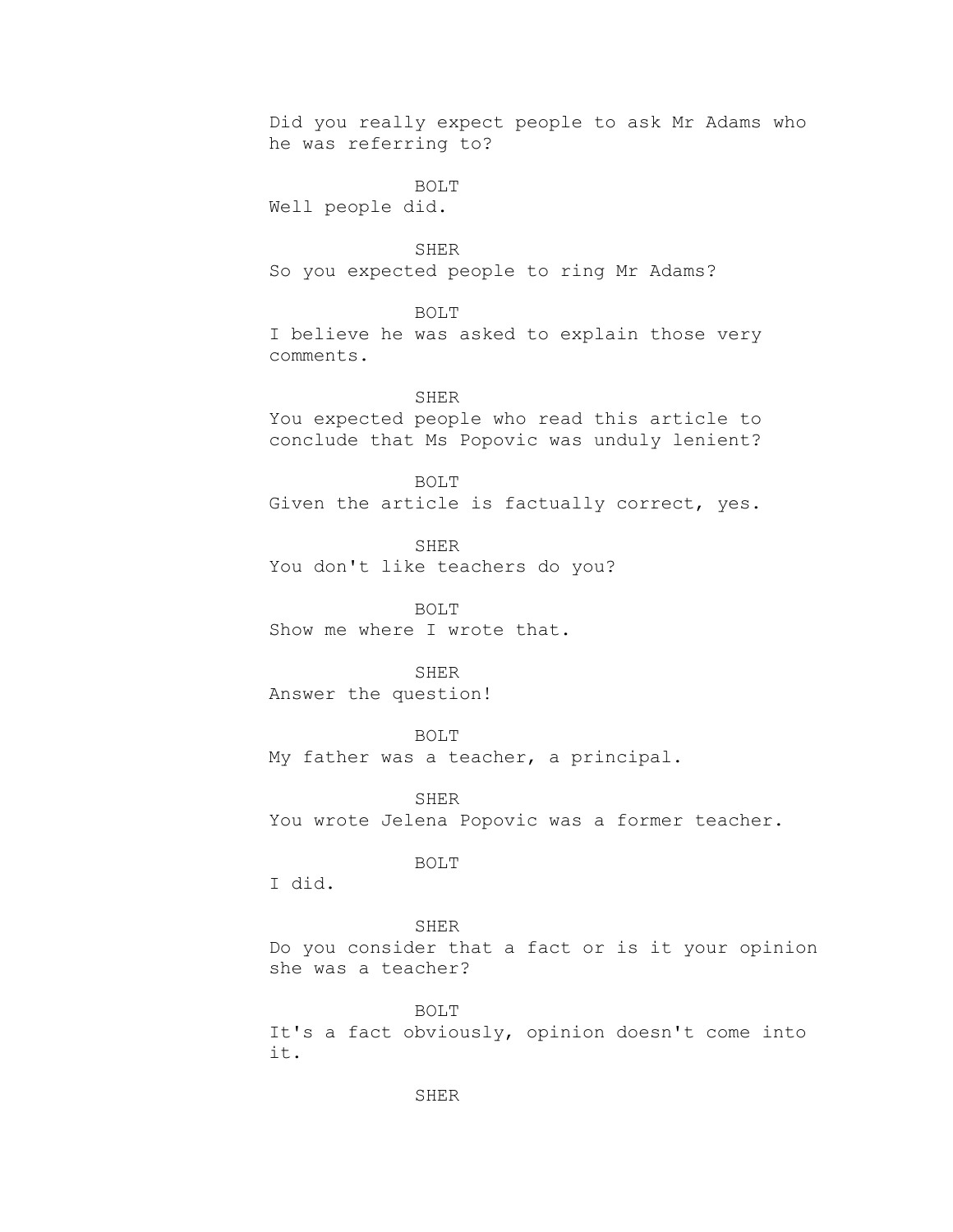(*to POPOVIC*) Have you ever been a teacher?

POPOVIC

No.

*(BOLT is shocked)*

### SHER

(*to BOLT*) Where did you get that information from?

BOLT

I can't recall who gave it to me. I talked to a couple of people who knew her personally and they mis-informed me or I mis-heard them. It's a pity, but there it is.

SHER Who did you talk to?

BOLT I can't recall.

SHER

Jelena Popovic was not a former teacher, was she?

### BOLT

Apparently not.

SHER You were mistaken, weren't you?

BOLT

I wouldn't call it a mistake, not a deliberate mistake.

SHER What would you call it?

# BOLT

An error.

SHER What's the difference between a mistake and an error?

BOLT One's a mistake, the other's an error.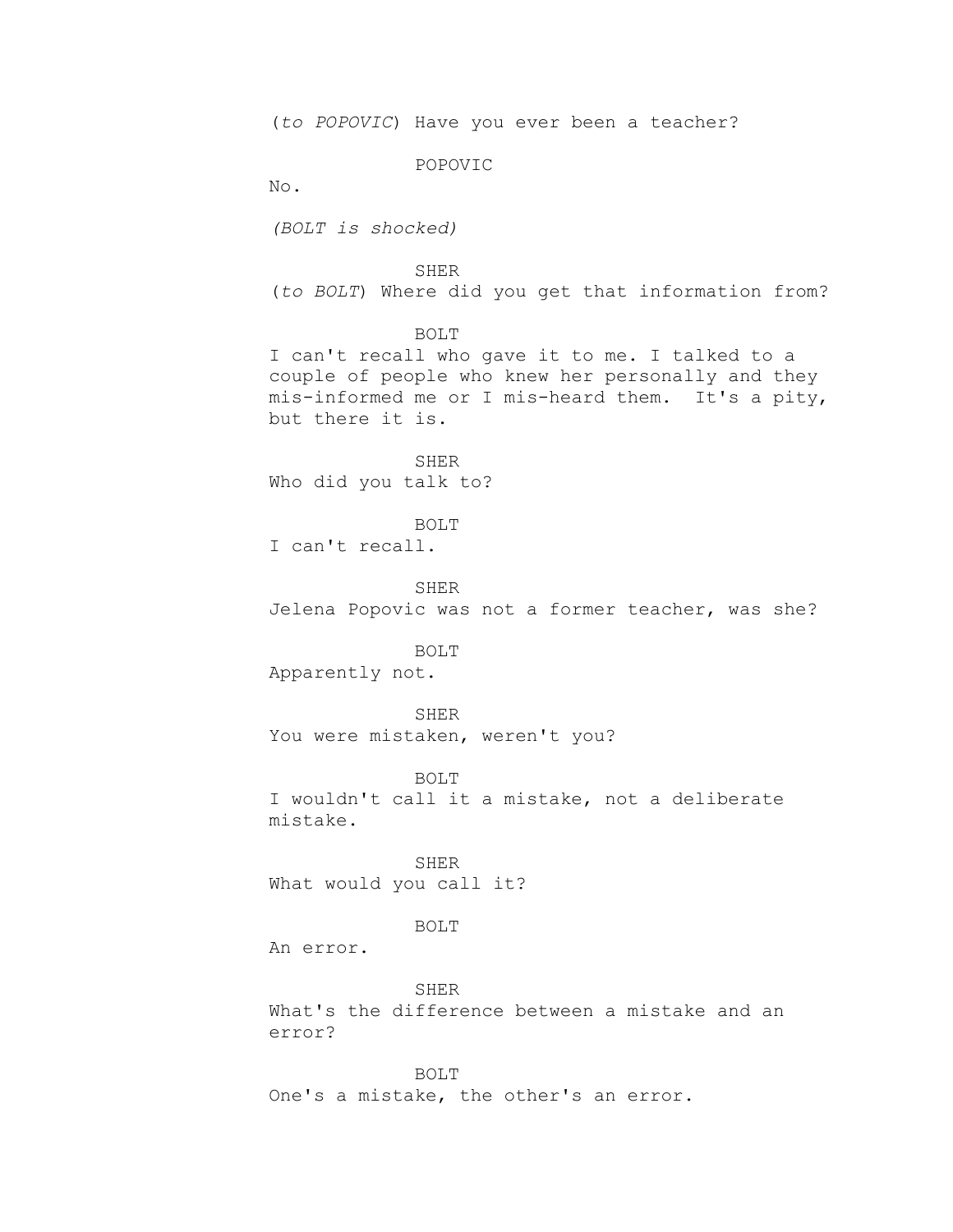No difference is there?

BOLT

*(aside*) They're spelt differently.

### SHER

You made a lot of errors in this article didn't you?

BOLT

I don't believe so.

SHER You know what the Australian Press Council is?

BOLT

Yes.

SHER Have you read their statement of principles?

BOLT

I have.

## SHER

"*Newspapers and magazines should not publish what they know or could reasonably be expected to know is false. They should take reasonable steps to check the accuracy of what they report*." Do you subscribe to that?

### BOLT

*Reasonable* steps, yes.

# SHER

"*Publications should make amends for publishing information that is found to be harmfully inaccurate--*

### BOLT

*(aside*) *Harmfully* inaccurate.

# SHER

*--by printing promptly and with an appropriate prominence such retraction, correction,*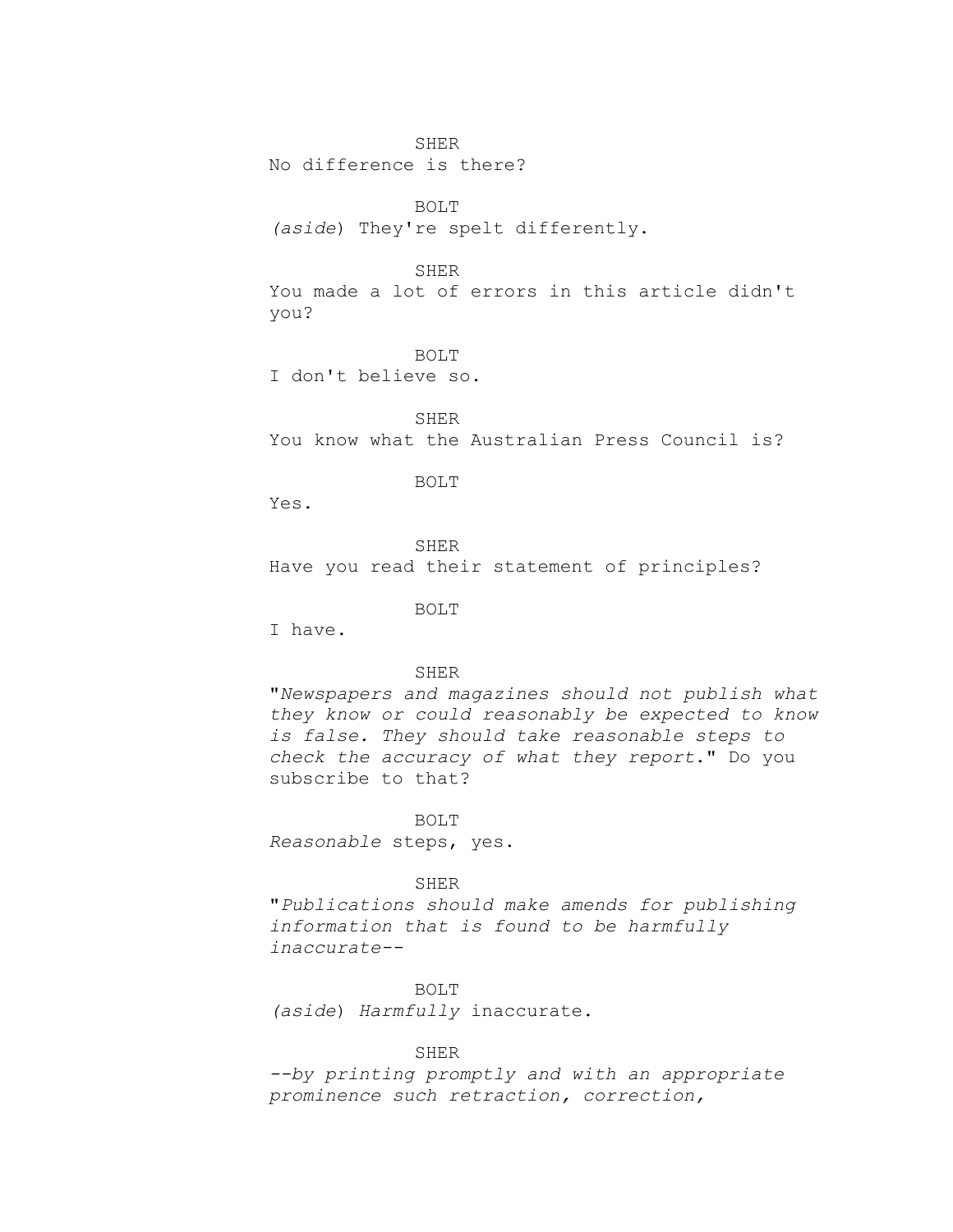*explanation or apology as will neutralise the damage so far as possible*." Do you agree with that?

# BOLT

I do.

### SHER

"*However the right to privacy should not prevent publication of matters or public record or obvious or significant public interest*."

### BOLT

Definitely.

## SHER

"*Rumour and unconfirmed reports if published at all should be identified as such*." Do you subscribe to that?

BOLT

Too bloody right.

### SHER

You do?

BOLT

I definitely do. I never print rumour or innuendo. Everything I write is factual.

# SHER

"*Where individuals or groups are singled out for criticism the publications should ensure fairness and balance in the original article. Failing that it should provide a reasonable and swift opportunity for a balancing response in the appropriate section of the publication*." Do you subscribe to that?

# BOLT

If it is an opinion piece you are entitled to express your point of view. We give opportunity for a balancing response.

**SHER** 

How?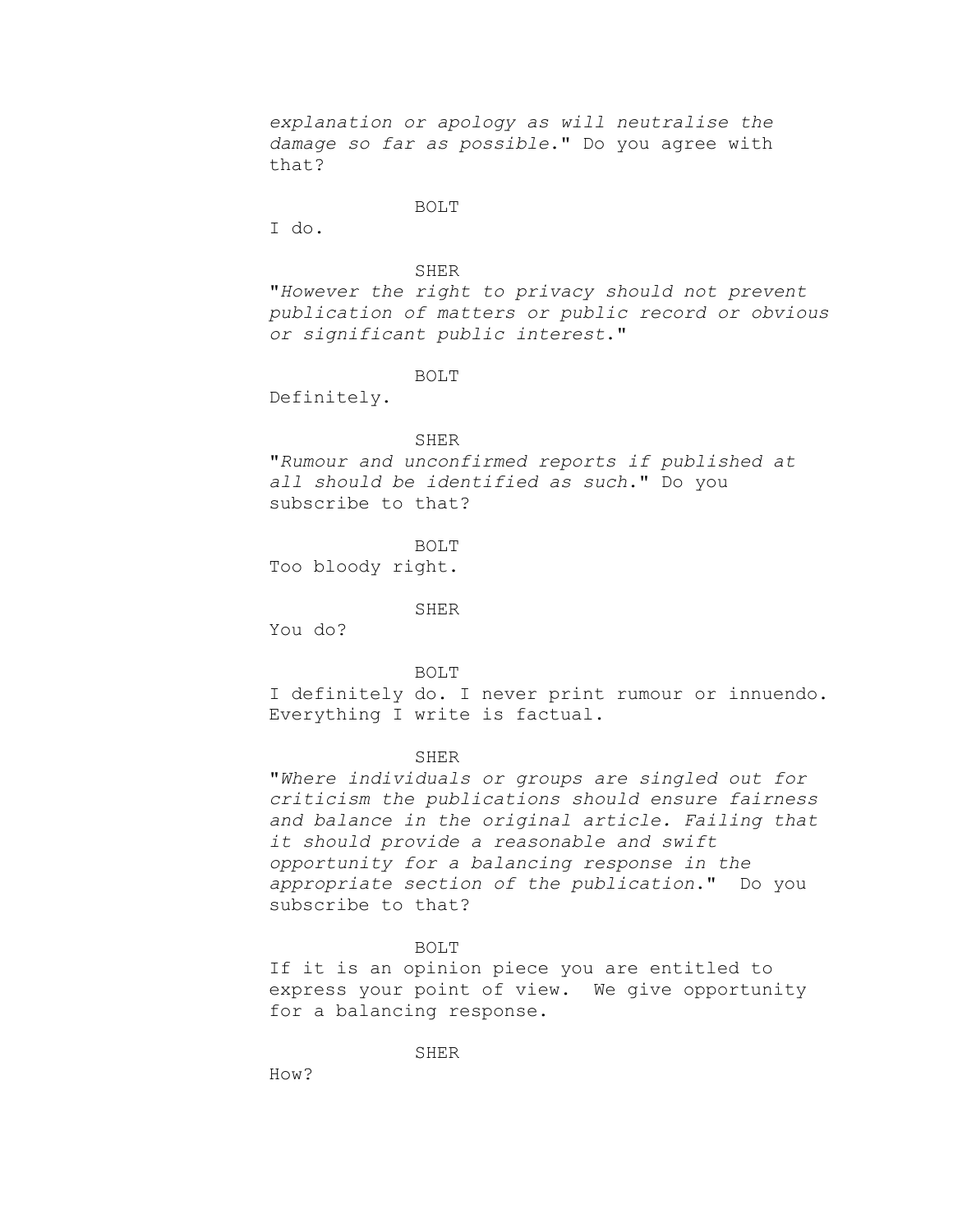# BOLT

We run letters and opinion pieces from other people saying that, "*You are an idiot and this is what the truth is."*

### SHER

Was Jelena Popovic invited to write a response to your criticisms?

# BOLT

It was an opinion piece, not a criticism column. No, of course she wasn't.

### SHER

But when you wrote these articles which referred to Jelena Popovic, you were obligated to comply with those principles?

# BOLT

No.

### SHER

Pardon?

# BOLT

The Herald Sun has got its own code of ethics which takes in most of that.

### HOUGHTON

*(aside*) Which are harsher and more demanding than the Press Council's.

#### SHER

The editor has got to take responsibility for you doesn't he?

BOLT

Yes he does.

### SHER

So if you don't comply with these principles the newspaper could be in trouble with the press council?

BOLT

True.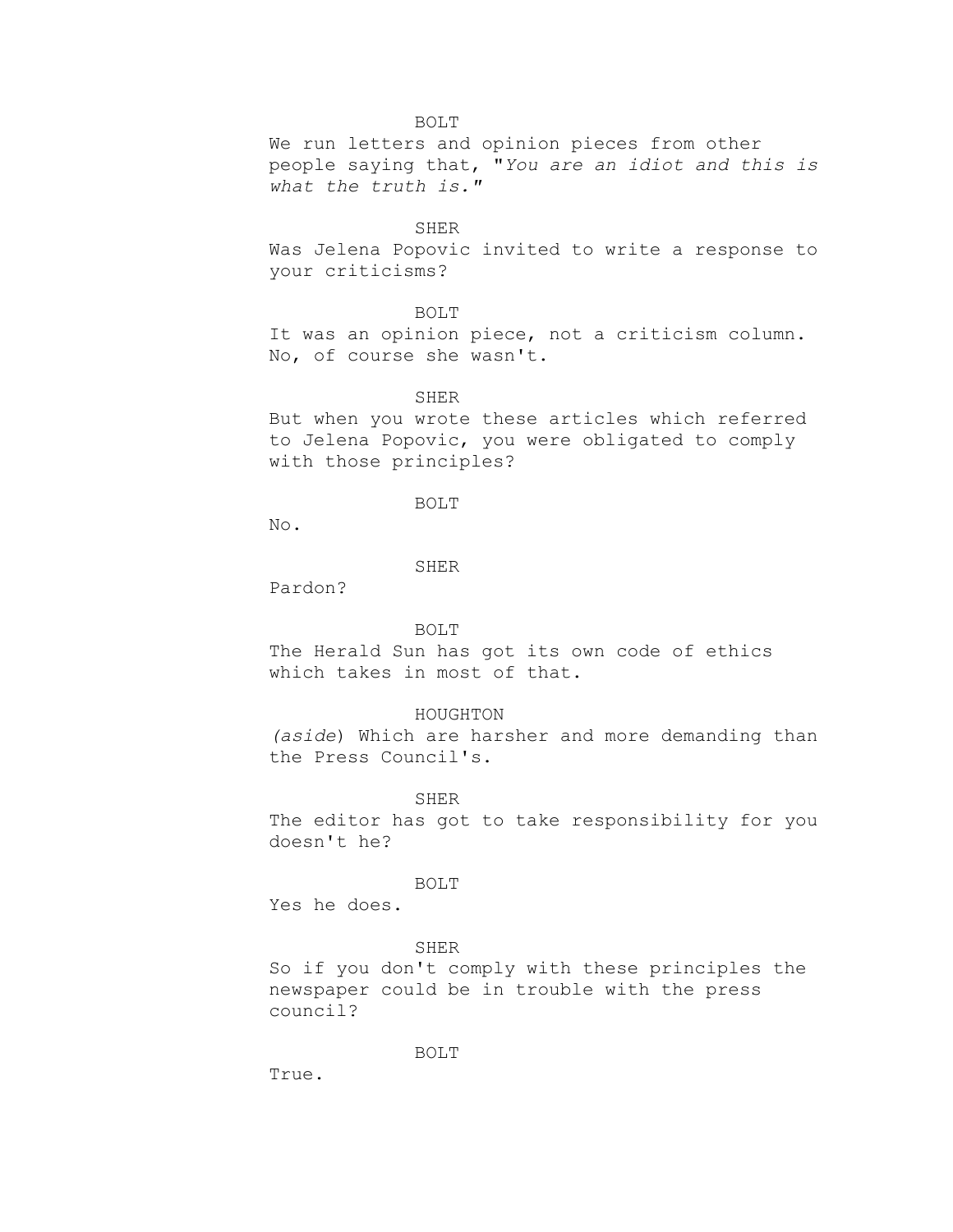When you wrote these articles were you seeking to comply with these principles?

# BOLT

I was seeking to comply with principles in harmony with that, yes.

### SHER

So for example we could--

## BOLT

With the exception that an opinion piece is your opinion as long as you're fair, accurate, truthful and you honestly hold it.

SHER You maintain your article was accurate?

# BOLT

It certainly wasn't *harmfully* inaccurate. Absolutely.

### SHER

Let us go to a proposition with which you agreed. "*Rumour and unconfirmed reports if published at all should be identified as such*." Do you say that you had a confirmed report that Ms Popovic had hugged two drug traffickers?

### BOLT

Absolutely, yes, absolutely. Bloody oath.

SHER The confirmation came from whom?

## BOLT

Declan Collins. One of the guys from Crown Law.

*(The JUDGE becomes Declan COLLINS. BOLT acknowledges him like a long lost friend)*

# BOLT

Good bunch of blokes in Crown Law.

*(COLLINS holds an imaginary bible and mumbles the oath. He stands in the witness box, proud of*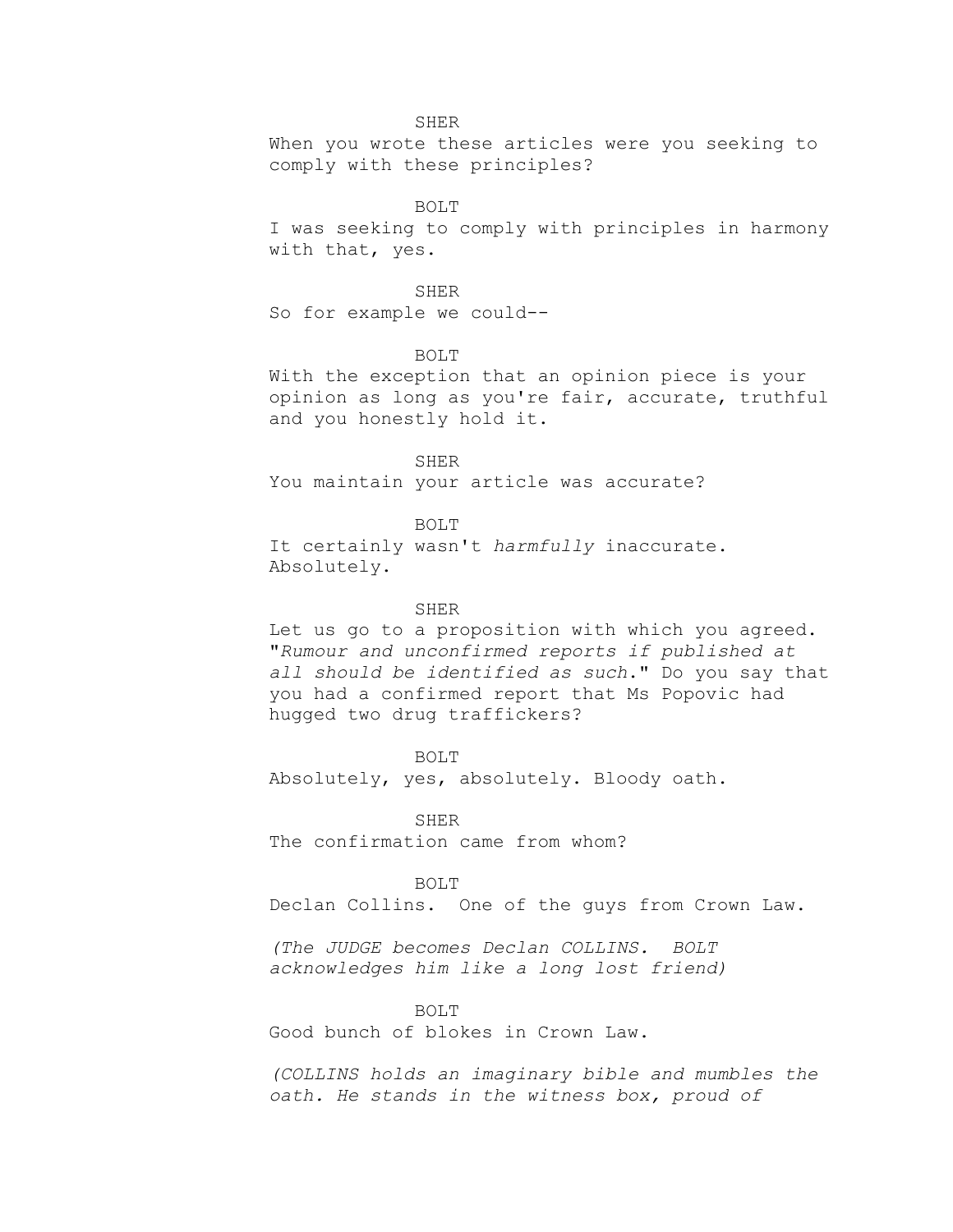*having been a prosecutor and skilled in the art of giving evidence)*

HOUGHTON Your full name is Declan Patrick Collins?

# COLLINS

Correct.

# HOUGHTON

You graduated from Monash University with a degree of Bachelor of Laws and Bachelor of Jurisprudence?

### COLLINS

*And* a Master of Laws in Criminal Law.

# HOUGHTON

Sorry.

# COLLINS

In 1993 I joined the Victoria police to prosecute in the Magistrates' Court on behalf of the Chief Commissioner. That's the highest honour a lawyer in the police force can obtain.

### HOUGHTON

Have you appeared before Deputy Chief Magistrate Popovic?

# COLLINS

Many times.

### HOUGHTON

Do you recollect an incident in which you appeared before Ms Popovic at which hugging took place?

## COLLINS

Yes I certainly do. There was no Prosecutor and I was asked to go into Court 11 to prosecute the matter. I was told the evidence had already been given as a plea of guilty, brother and sister, drug trafficking charges, and that I was to just take sentence, to write it on the front of the brief.

HOUGHTON When did the incident take place?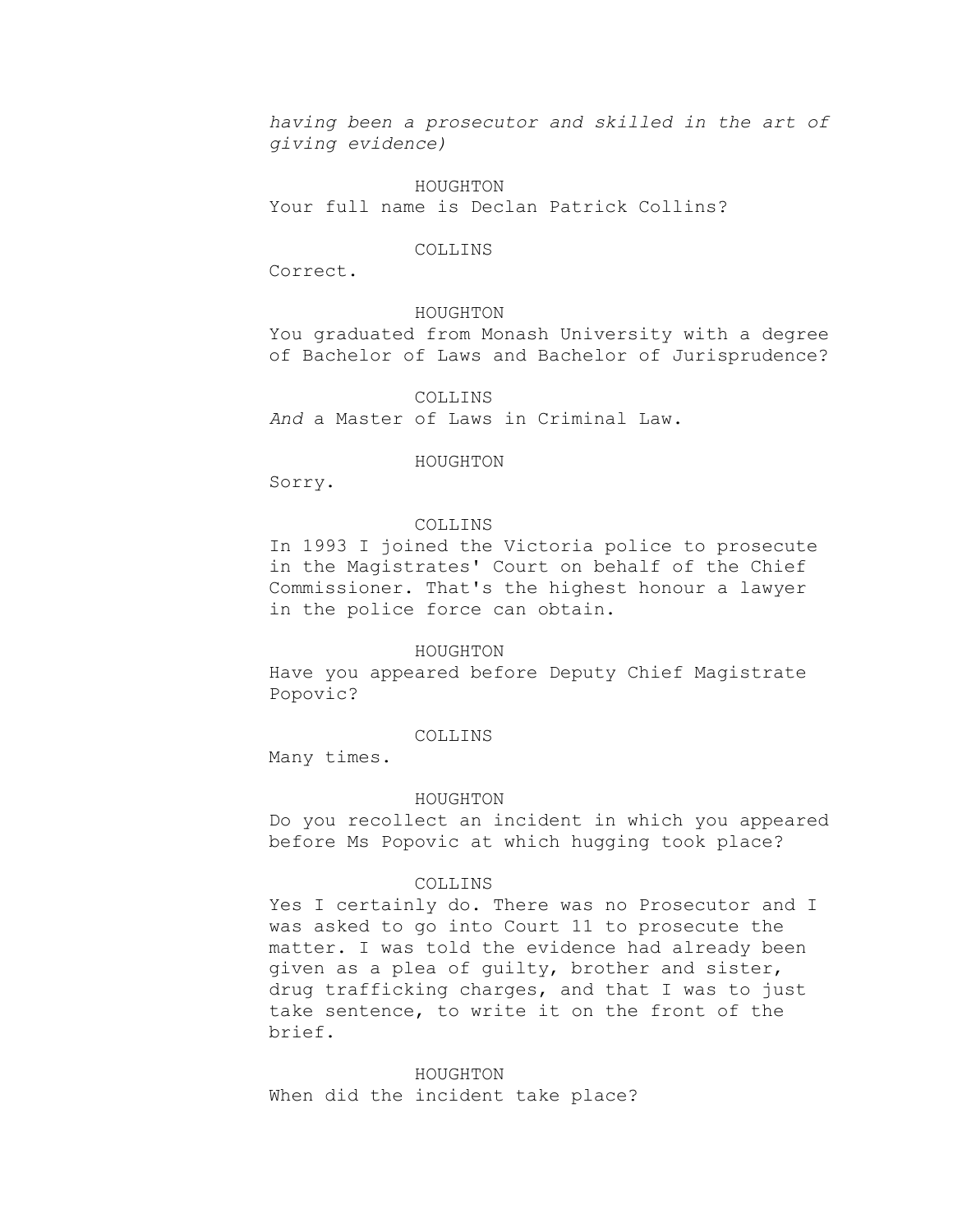# COLLINS

I recollect around March/April 2000.

# HOUGHTON

Are you able to describe the accused's counsel?

# COLLINS

Absolutely. Middle aged, around forty-five, male, with grey, just sort of round the, over the ears, sort of in his hair.

# HOUGHTON

Did you recognise whom that counsel was from previous occasions in court?

### COLLINS

No, never seen him before.

### HOUGHTON

The two accused, can you describe them to us, please?

# COLLINS

Absolutely. Both Asian appearance, one male, one female, late teens, early twenties, around that age. The male was considerably taller. He was wearing a dark green olivy-coloured jacket, light shirt, dark tie. All I remember about the sister is that she was female and had long dark hair.

HOUGHTON Do you recall their names?

#### COLLINS

No.

HOUGHTON What took place during the court hearing?

# COLLINS

Ms Popovic was addressing the two accused. She then passed sentence which was essentially an undertaking to be of good behaviour.

HOUGHTON

No jail time?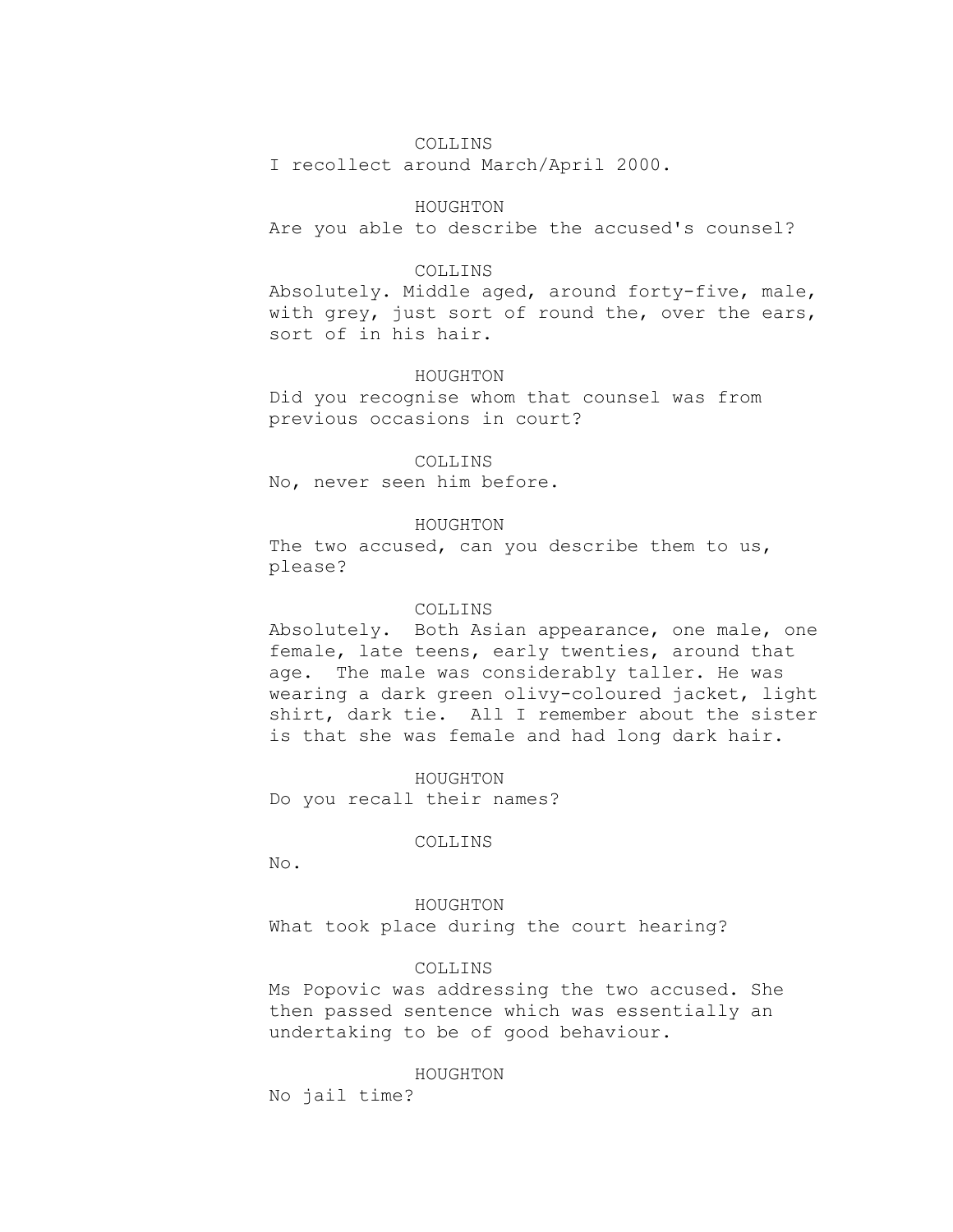# COLLINS

Definitely not. Then she left the bench and walked around behind the accused counsel. He turned around sort of as Ms Popovic walked around and hugged the two of them.

#### HOUGHTON

What did you observe when she hugged them?

# COLLINS

She used a one arm sort of hugging motion and just hugged the male and then went over to the sister and hugged the sister.

### HOUGHTON

Do you recall which arm she used for this hugging motion?

# COLLINS

The left.

### HOUGHTON

Did you observe anything about the demeanour of the accused?

COLLINS

Certainly. They looked surprised.

# HOUGHTON

Do you recall anything being said between Ms Popovic and the accused?

# COLLINS

No.

# HOUGHTON

You are in no doubt that Jelena Popovic, Deputy Chief Magistrate, hugged two drug traffickers to whom she had just given a bond, in essence to whom she had just let walk free?

# COLLINS

Absolutely certain. She did. Yes. Absolutely.

*(SHER cross examines an evasive* COLLINS)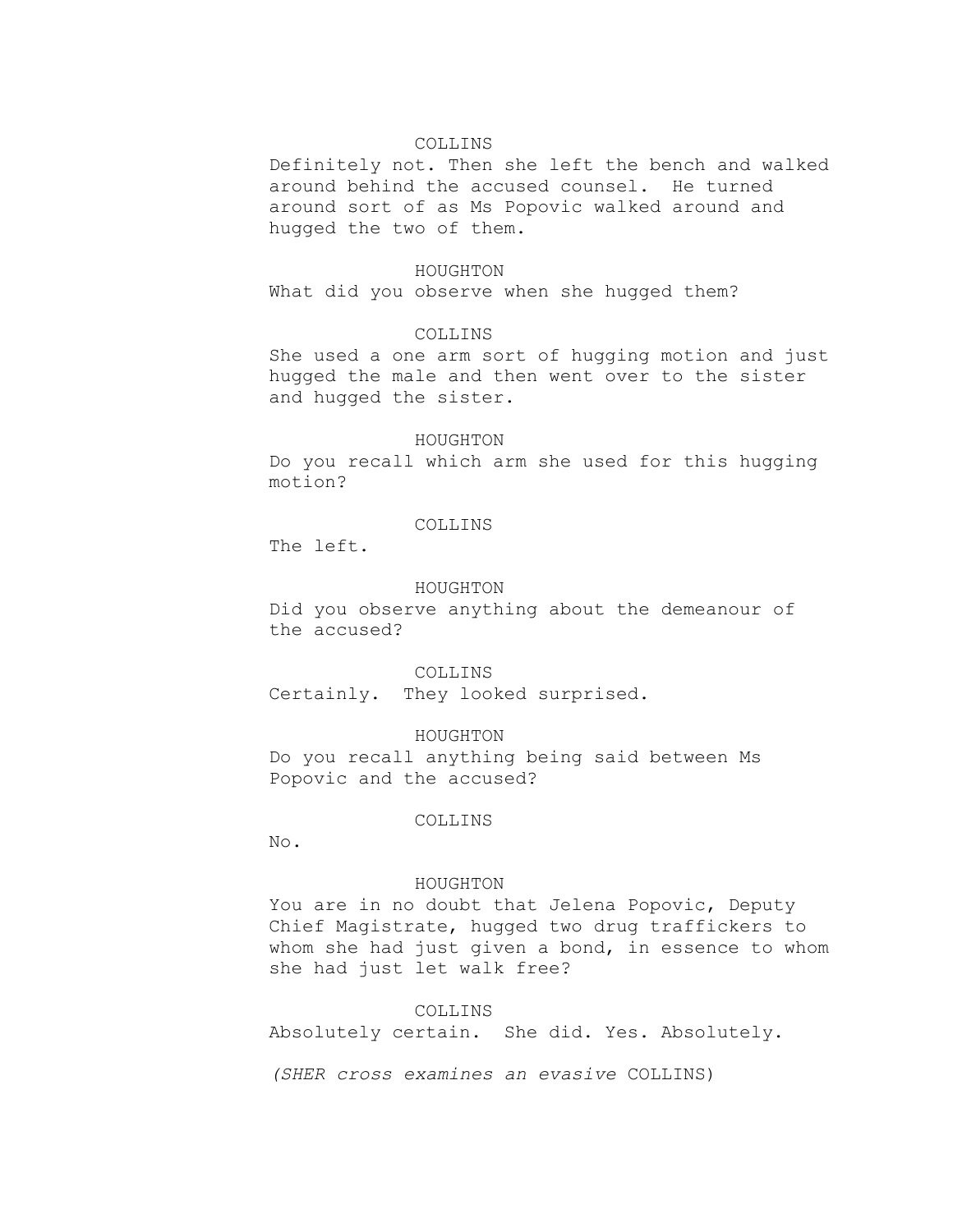Court eleven you say?

COLLINS Yes, April 2000.

SHER They were Asians?

COLLINS

Yes.

SHER You don't know their names?

COLLINS

No.

SHER Were they on the Credit Program?

COLLINS

Wouldn't know.

SHER You wouldn't disagree?

COLLINS No, I wouldn't know.

SHER You know what the Credit Program is?

COLLINS

Yes.

# SHER

This particular incident that you've described Ms Popovic leaving the bench, was she carrying anything?

COLLINS

Don't recall.

SHER Could she have been?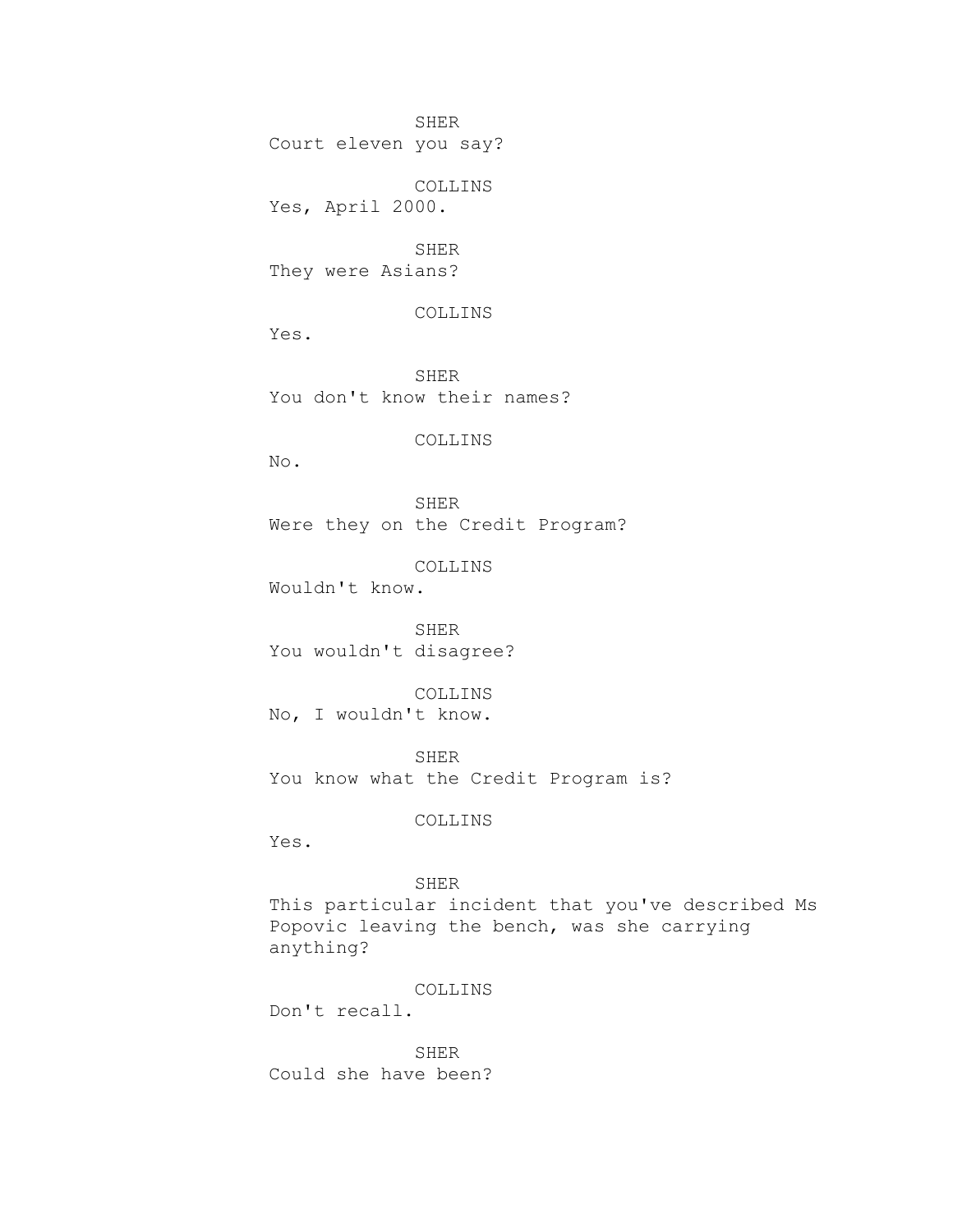# COLLINS

Possibly.

SHER

Could she have been carrying a certificate or two certificates?

# COLLINS

Possibly.

SHER You say she approached the male defendant first?

COLLINS

Yes.

SHER Did she hand him a certificate?

COLLINS Don't remember her handing him a certificate, no.

SHER

She walked up to him and what, put her left arm round his shoulder?

COLLINS Over his shoulder.

SHER

Did she embrace him, pull him towards her?

COLLINS Well, there was, I couldn't see any distance between them, so, yes.

SHER What was the sister doing?

COLLINS She was just sort of looking.

SHER Then what happened?

COLLINS

She moved across to the sister and gave her a hug.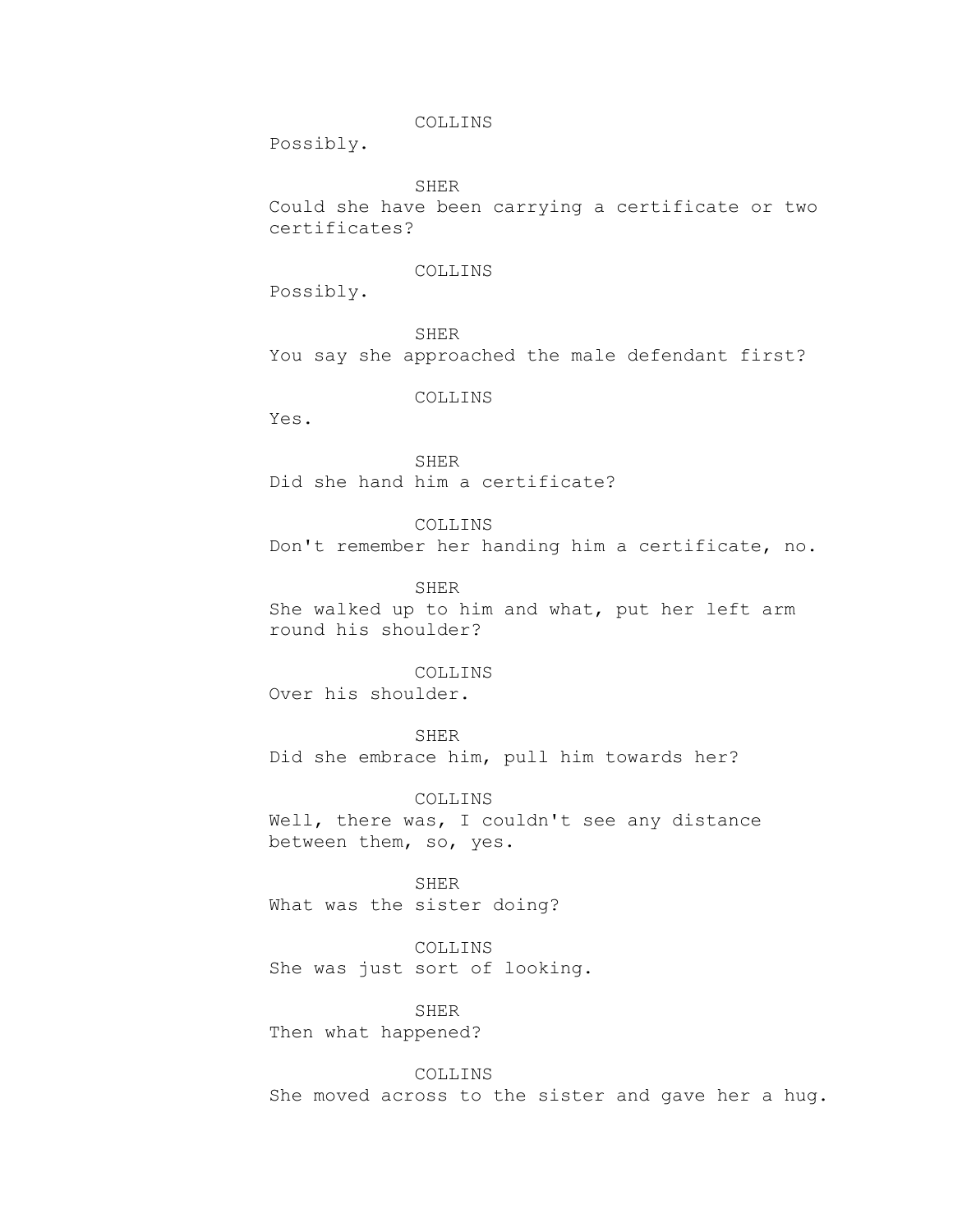When you told Mr Bolt about what happened did he ask you to describe what you have called a hug?

# COLLINS

No.

SHER He just took your word for it?

# COLLINS

Don't know.

SHER Did you tell him it happened in 1999?

COLLINS I don't think I even told him when it happened.

SHER

You see he wrote an article in early October, 2000, in which he said this happened "*last year*".

# COLLINS

Yes.

SHER That means it must have been in 1999?

COLLINS

Wouldn't know.

SHER He's obviously wrong is he?

COLLINS

Don't know.

SHER

But you claim this hugging incident happened in 2000, March or April.

COLLINS I said I recollect it happening then.

SHER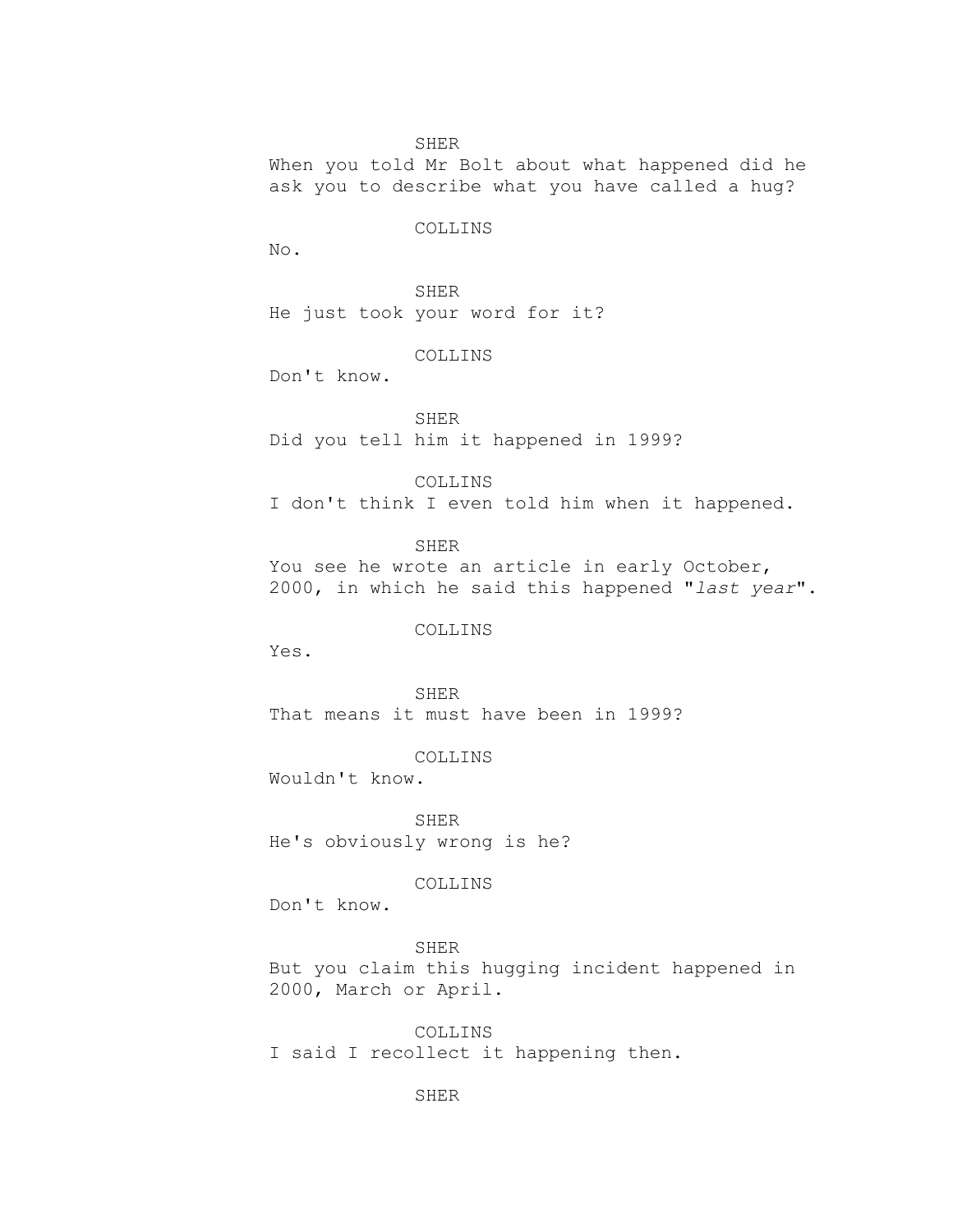When did it happen?

COLLINS Can't recall exactly.

SHER

You don't even know the names of the people she supposedly hugged?

COLLINS Nope. Can't remember.

SHER

That shouldn't be a problem. We only have to check the court documents. You have the police briefs on this matter I presume?

# COLLINS

No.

### SHER

Pardon?

COLLINS We haven't been able to locate them.

*(SHER scoffs)*

SHER That's an honest answer, is it?

HOUGHTON

Objection!

SHER Every case has its own brief?

# COLLINS

Of course.

SHER And there would be a brief for this case in question?

# COLLINS

Definitely.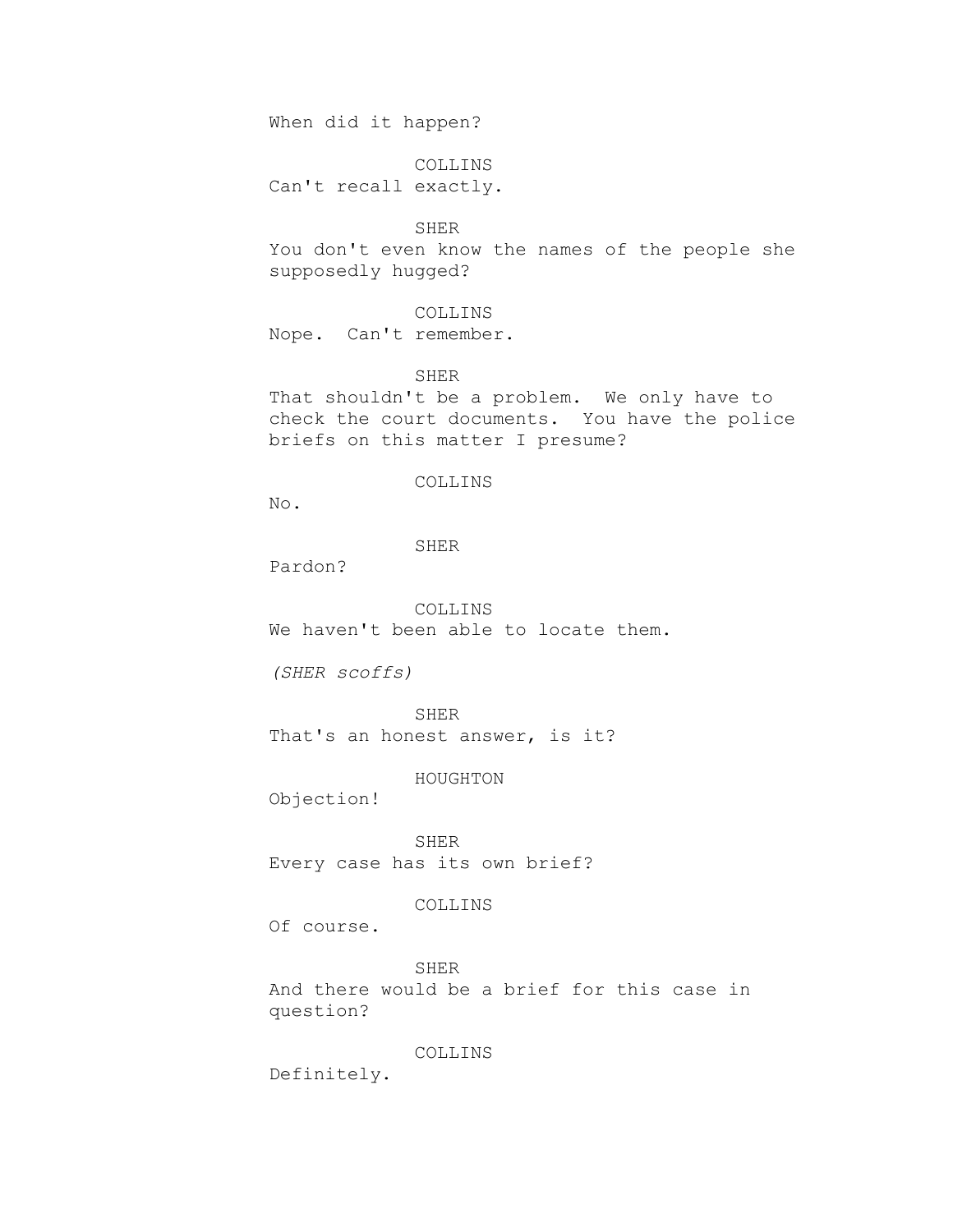If we had the police brief we would be able to find out their names?

# COLLINS

Yes.

# SHER

We would be able to find out the date on which it occurred?

# COLLINS

Possibly, yes.

# SHER

We would be able to check you were the prosecutor?

### COLLINS

Possible. But I was!

SHER

We would be able to check whether in fact it was Ms Popovic sitting in that court on that day?

COLLINS

Possibly. But she was.

## SHER

We would be able to find out the name of the defence counsel?

# COLLINS

Maybe.

### SHER

None of which we can check because you claim to have forgotten all those details and now you claim you can't find the police brief?

# COLLINS

Unfortunately that's the case.

SHER

Have you ever lost a brief previously?

### COLLINS

Not that I can remember. But I might've.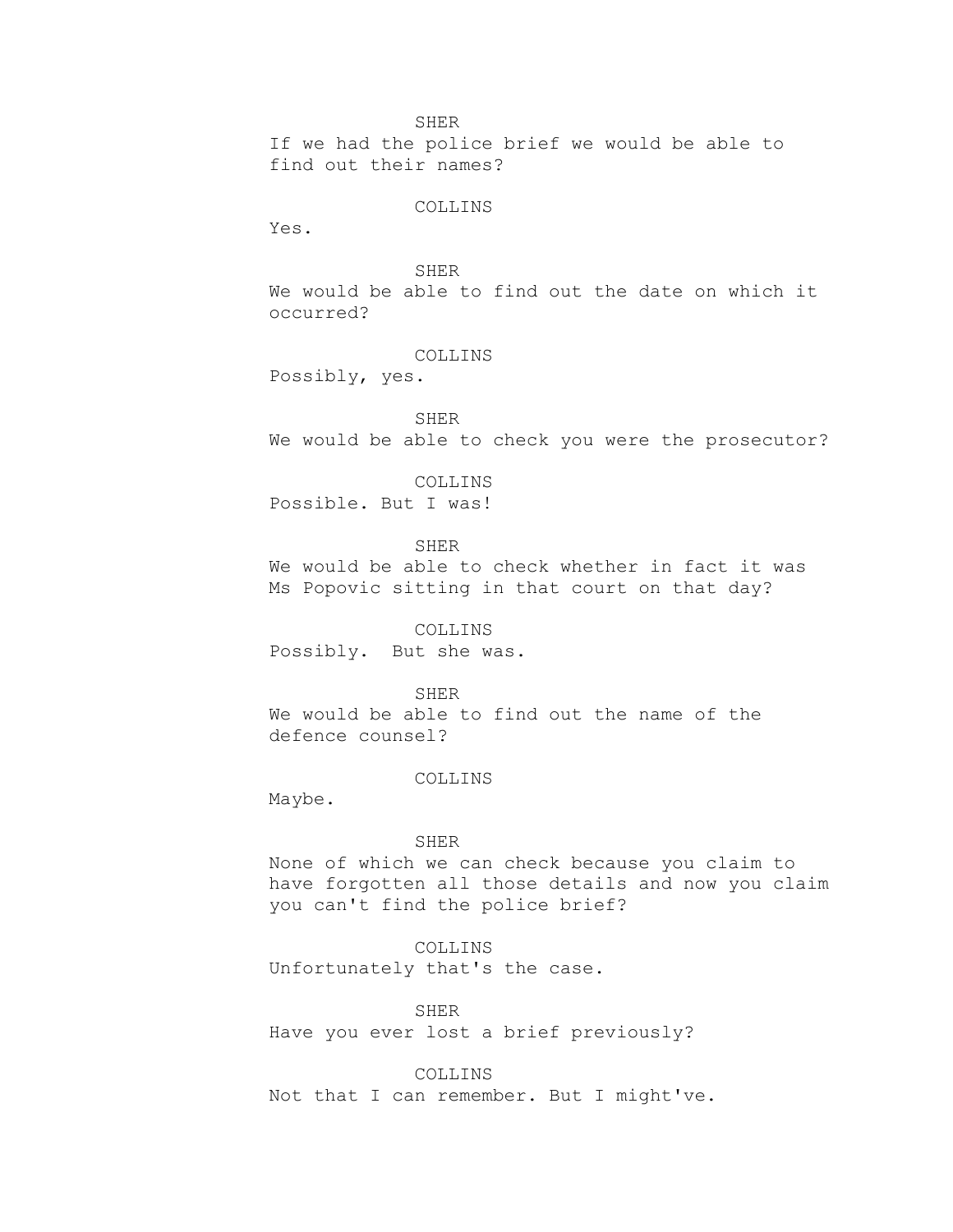You've heard of a computer system in the court called *Courtlink*?

# COLLINS

I have.

# SHER

The police prosecutors have a terminal in their office in which they access *Courtlink*?

# COLLINS

Certainly not when I was there, that wasn't there, but it was touted as an option--

### SHER

But you knew there were computers in the building which had access to *Courtlink*?

### COLLINS

In the police?

### SHER

No, in the building in which your office was located?

# COLLINS

I wasn't aware of that.

### SHER

Have you asked the police to check out the details?

### COLLINS

I don't work with the police any more at the Prosecution Division. I didn't feel comfortable asking for information.

# SHER

You can't give us a name of the defence counsel?

# COLLINS

No, unfortunately.

SHER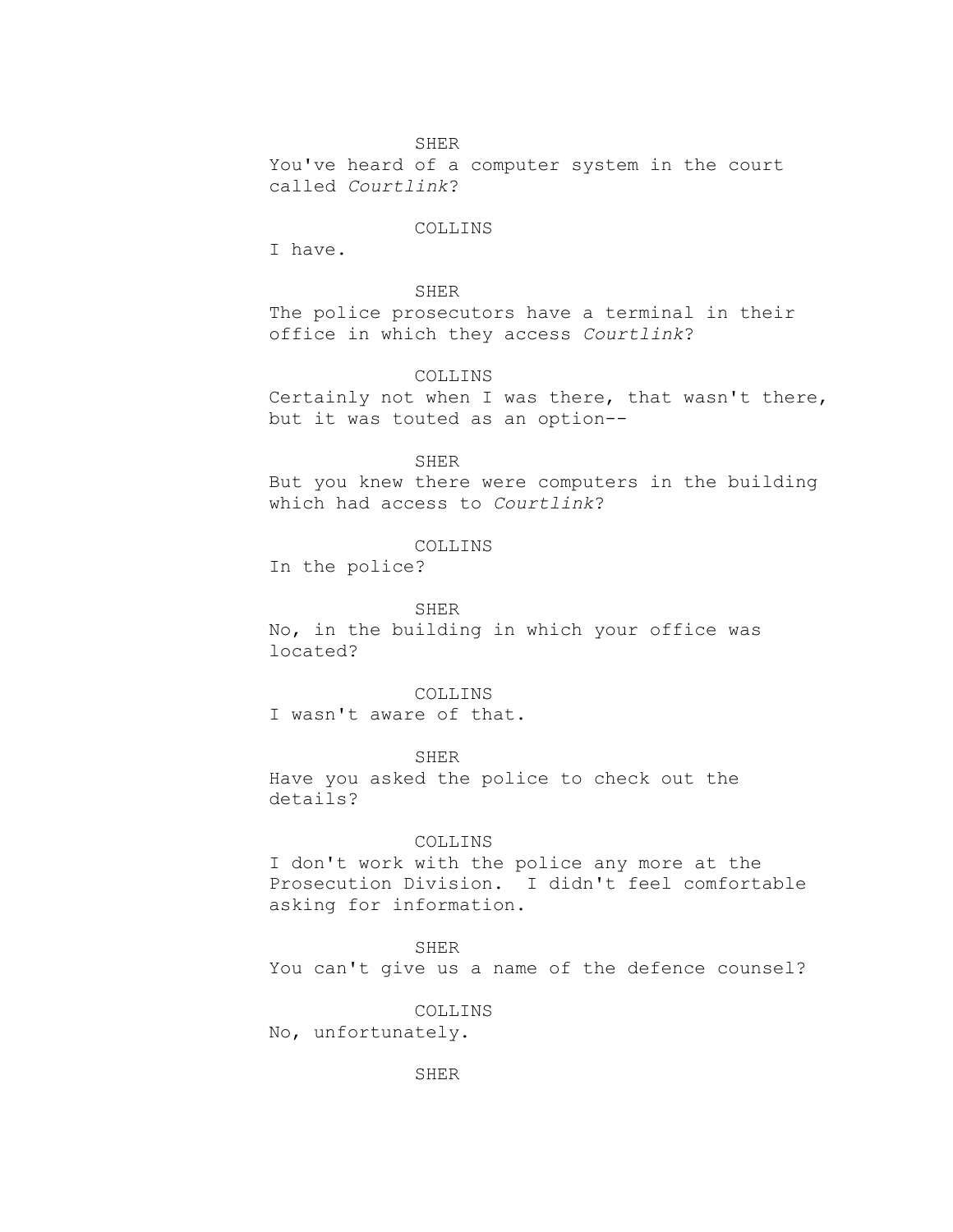Did you write the name of the counsel on the police brief?

COLLINS May have, can't recall.

SHER That is usually done?

COLLINS Not necessarily.

SHER

I didn't ask you about 'necessarily' I asked you whether it was usually done.

COLLINS I don't believe it is the practice to write it down, no.

*(SHER scoffs)*

SHER

Did you used to write down the name of the defence counsel when you were preparing to prosecute?

## COLLINS

Occasionally.

SHER

Did you on this occasion?

COLLINS I can't recall doing it.

SHER

Finding the police brief would tell us the name of the defence counsel?

COLLINS If I had written it down, yes.

SHER The date on which the case was heard?

COLLINS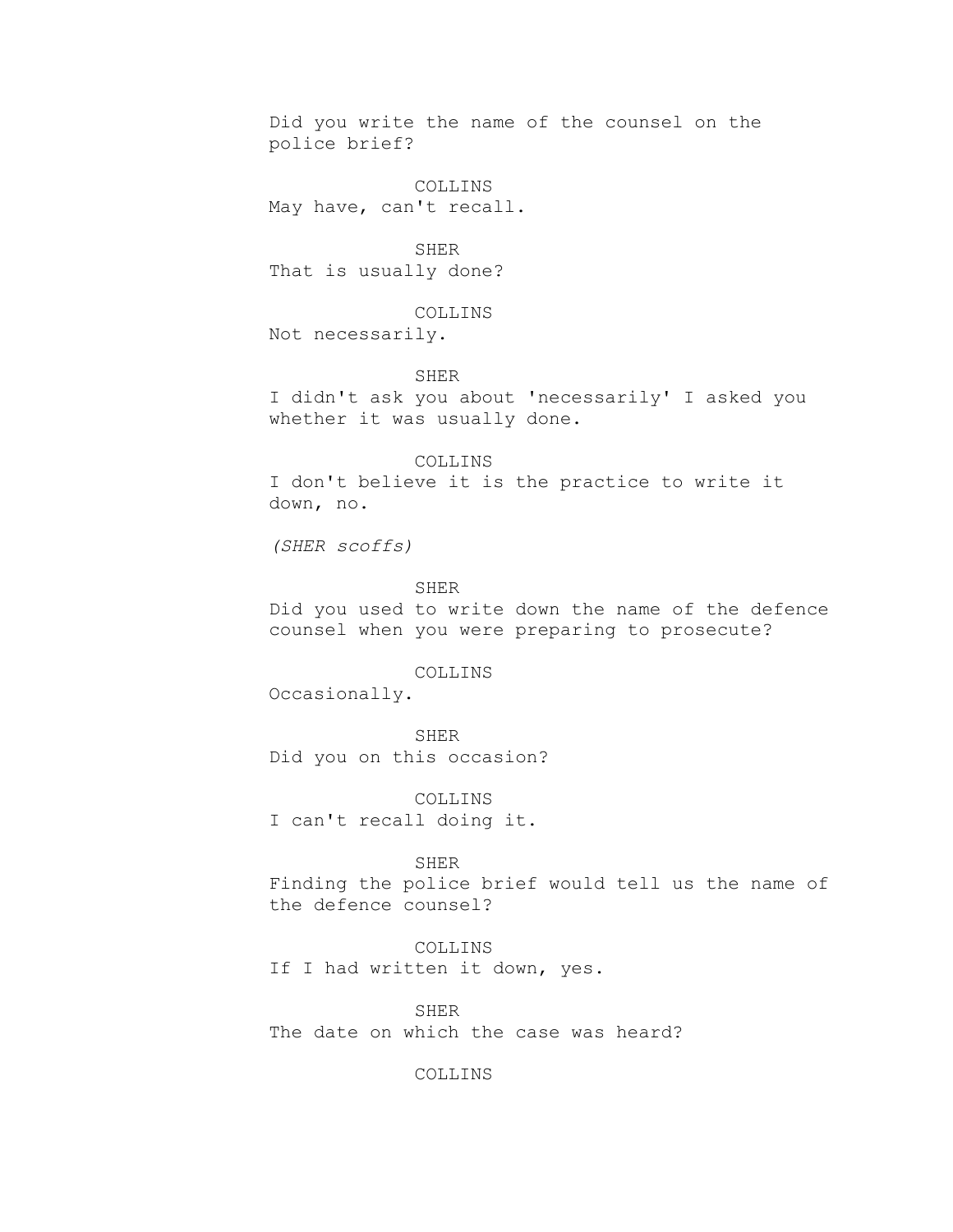Possibly. It was part heard from another date. I may have just written the sentence down.

SHER You may have written the date down?

# COLLINS

I may have.

**SHER** In any event the date may have been on the document?

COLLINS I couldn't see why it would be.

SHER

Why wouldn't the police brief have the date of the hearing?

COLLINS Because the initial date of the hearing was the date the evidence was read out.

### SHER

But this was not the initial date of the hearing, this was the date on which they were going to be dealt with?

# COLLINS

That's right.

SHER

Why wouldn't that date be on the police brief?

### COLLINS

As I say it may well have been. I can't say 100% whether it was.

SHER

It's part of a policeman's duty to keep a diary?

# COLLINS

Yes it is.

SHER Do you keep one?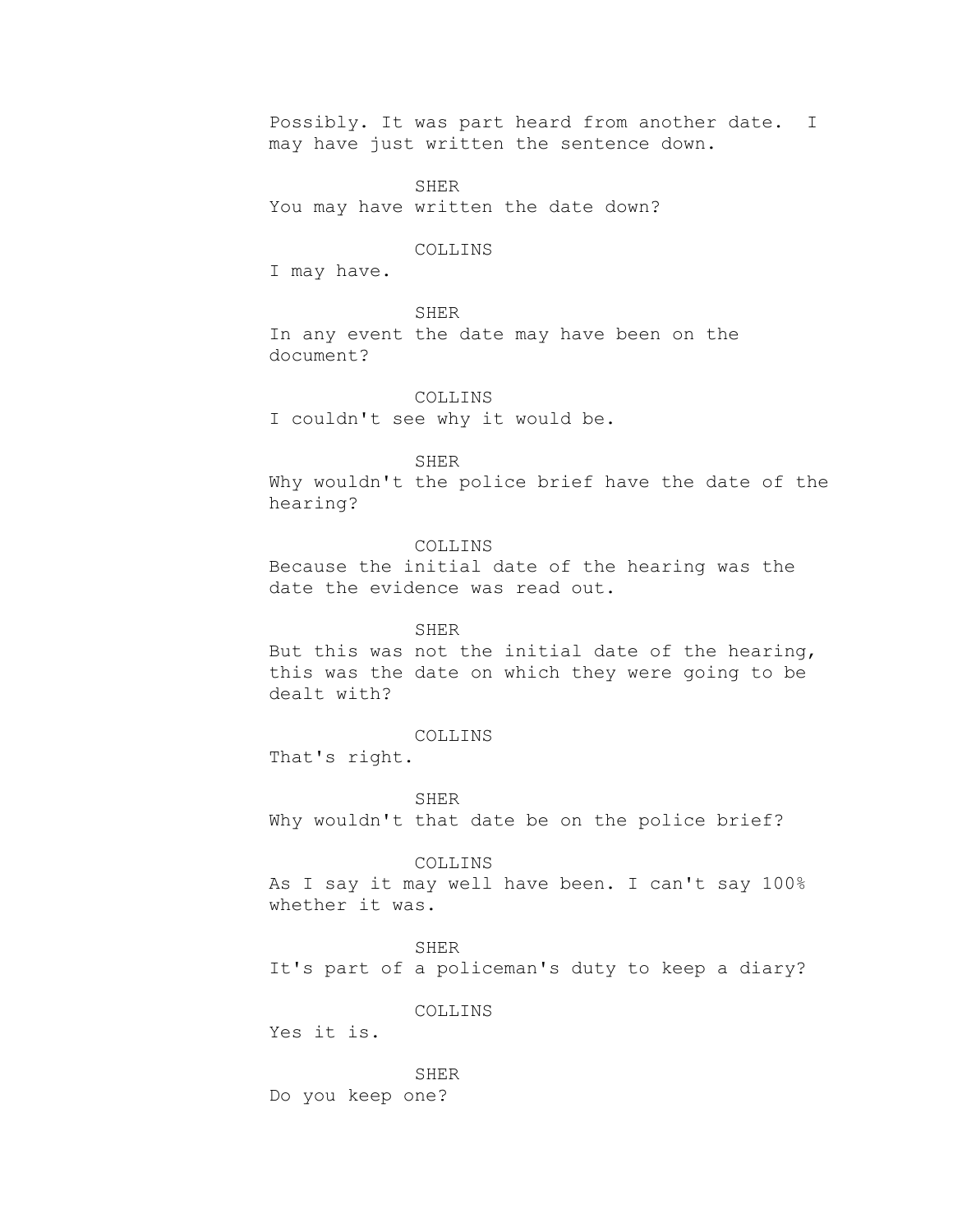# COLLINS

In the past, yes.

SHER Did you keep one in 1999?

# COLLINS

I possibly did, yes.

# **SHER**

Let's not have possibilities about whether you kept a diary. You either remember you did or you remember you didn't.

# COLLINS

I don't recall if I did for sure, but I have a feeling I did keep a diary.

SHER

What about 2000?

# COLLINS

Possibly. In the Prosecution division it wasn't common to use a diary because we weren't evidence gathering, we didn't have to justify our time.

## SHER

Did you or didn't you keep a diary in the year 2000?

COLLINS I can't recall. I possibly did. I don't know.

SHER Have you looked for them?

# COLLINS

I have.

SHER Have you found them?

# COLLINS

No, I haven't.

SHER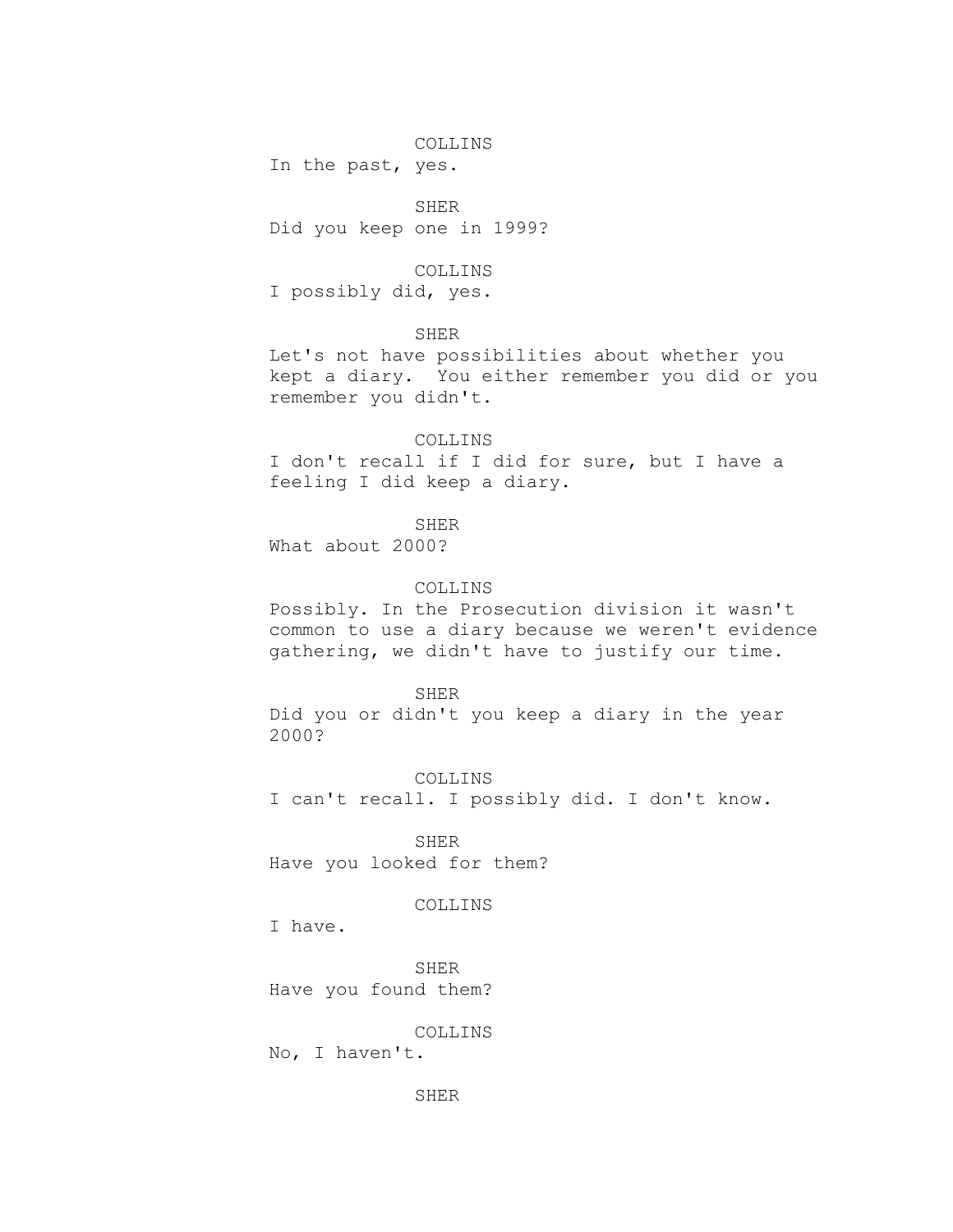In the Prosecution Section is there a roster kept?

COLLINS Yes, but I don't know if they're thrown out or they're kept.

SHER Have you asked?

**COLLINS** No I haven't asked.

# SHER

Let's return to the issue of the date. Have you ever told people the date of the hearing was March or April 2000?

COLLINS

I...I believe it was about April but--

### SHER

You are deliberately being obstructionist. You are a police prosecutor who has a higher obligation when giving evidence than other people. Your evidence has been evasive and at times less than candid.

### COLLINS

Look, a lot has happened since then, a lot's happened to me in terms of work history, my personal life and...I'm, yes I'm a bit vague about the date.

#### SHER

It didn't happen, did it, this hugging incident?

## COLLINS

It definitely did!

### SHER

You falsified the story because you don't like the way Jelena Popovic conducts her court.

# COLLINS

Untrue! I object to your line of questioning.

*(COLLINS leaves the witness box)*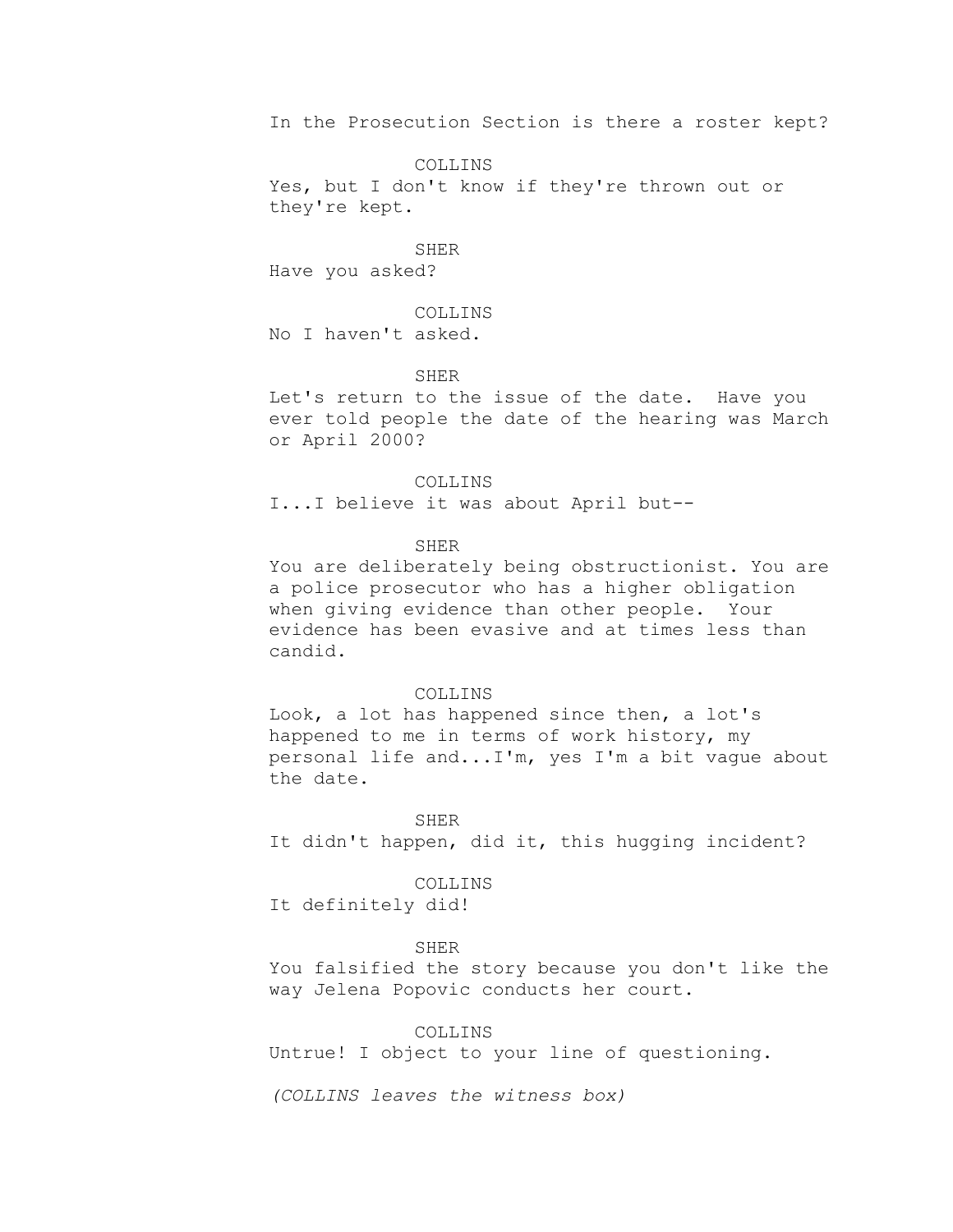# COLLINS

Sorry, I've got to pick up the kids...um...Where are they? Can't remember. Have you looked for them? Yes I have. Have you found them? No I haven't. Possibly. Can't remember. Got to check the herb garden.

*(COLLINS becomes the JUDGE as BOLT enters the witness stand)*

#### SHER

*(to AUDIENCE*) This is a blatant conspiracy by Mr Collins and other dissatisfied police prosecutors to denigrate Jelena Popovic because they did not approve of her tolerant attitude towards sentencing. Mr Collins invented a brother and sister whom she supposedly hugged. He conspired with other dissatisfied police prosecutors in assisting Andrew Bolt to write a series of inflammatory articles containing false information solely for the purpose of vilifying and embarrassing Jelena Popovic.

#### HOUGHTON

That is an outrageous accusation!

*(SHER goes to HOUGHTON and takes HOUGHTON'S brief for the trial)*

#### SHER

If it had happened as he claimed the details of such an event would have been so indelibly encrypted on his memory that he would have known--

*(SHER shows the AUDIENCE names, dates, etc. written on HOUGHTON'S brief)*

#### SHER

--the names, the dates, every specific detail. If it happened as he claimed it would have been the story of the century in the Prosecutors' Office. Every police officer in court that day, every lawyer present, everyone in the court would have been talking about it. He would have become the cause celebre in the legal world because everyone would have wanted to discuss it with him to the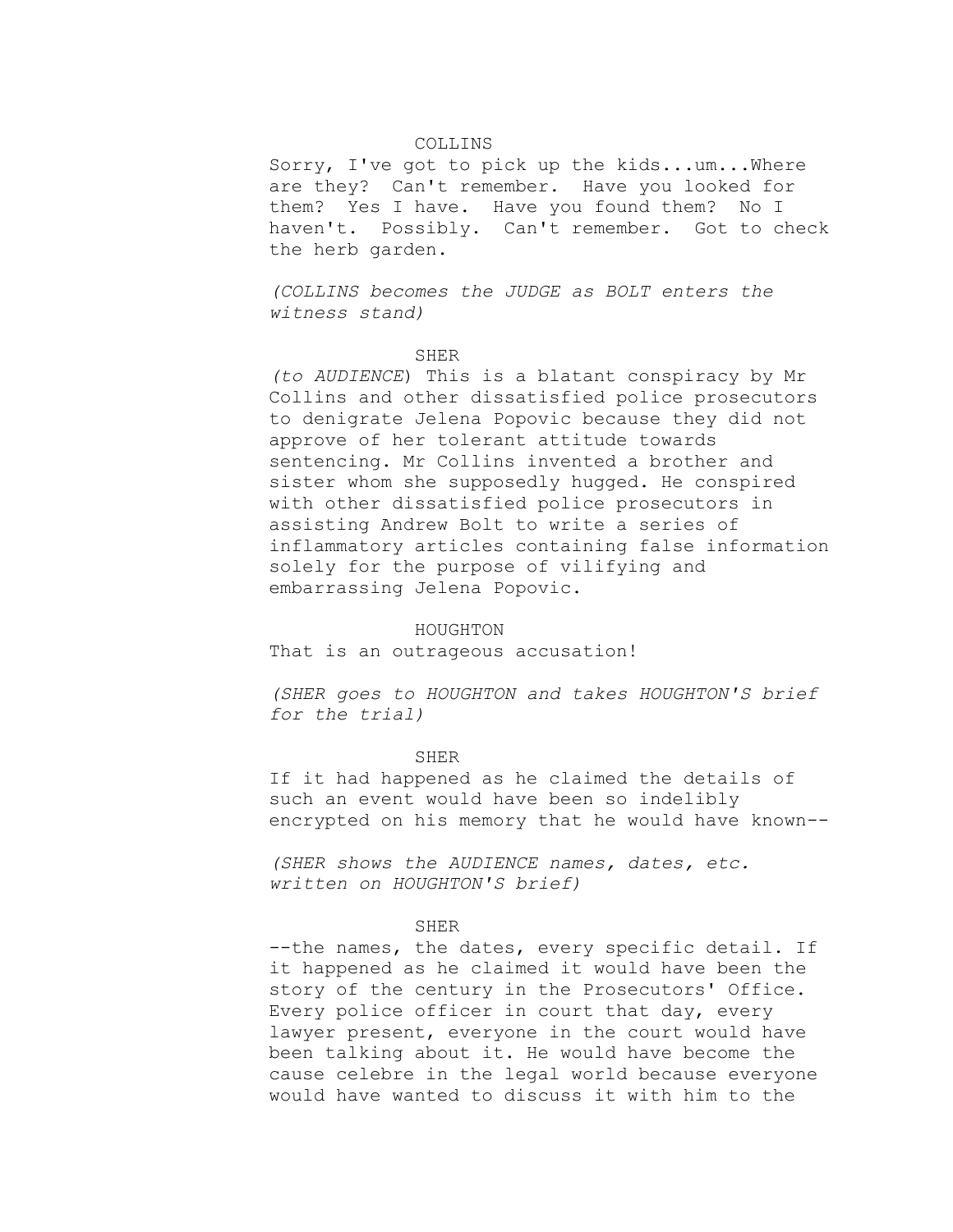point where he would never have forgotten a single detail. Yet he claims he can't even remember the date or names of the people he was prosecuting, can't remember who acted as defence. This hugging incident is so obviously a blatant lie.

# (*to BOLT*))

Mr Bolt, did Sergeant Collins produce a single document--

# HOUGHTON

Your Honour, we request a short adjournment.

JUDGE

I think this is an appropriate time for a brief adjournment. Back in fifteen minutes.

# **INTERVAL**

### **SHER**

Mr Bolt, did Sergeant Collins produce a single document to you confirming what he told you about the hugging incident?

BOLT

I can't recall.

### SHER

Did he tell you a date on which this hugging occurred?

#### BOLT

I can't remember. I remember I satisfied myself that...

### SHER

Don't say that! Just answer my question. Do you recall him telling you the date upon which this event occurred?

#### BOLT

No I don't.

# SHER

This event you have described as *amazing*?

### BOLT

I don't recall it.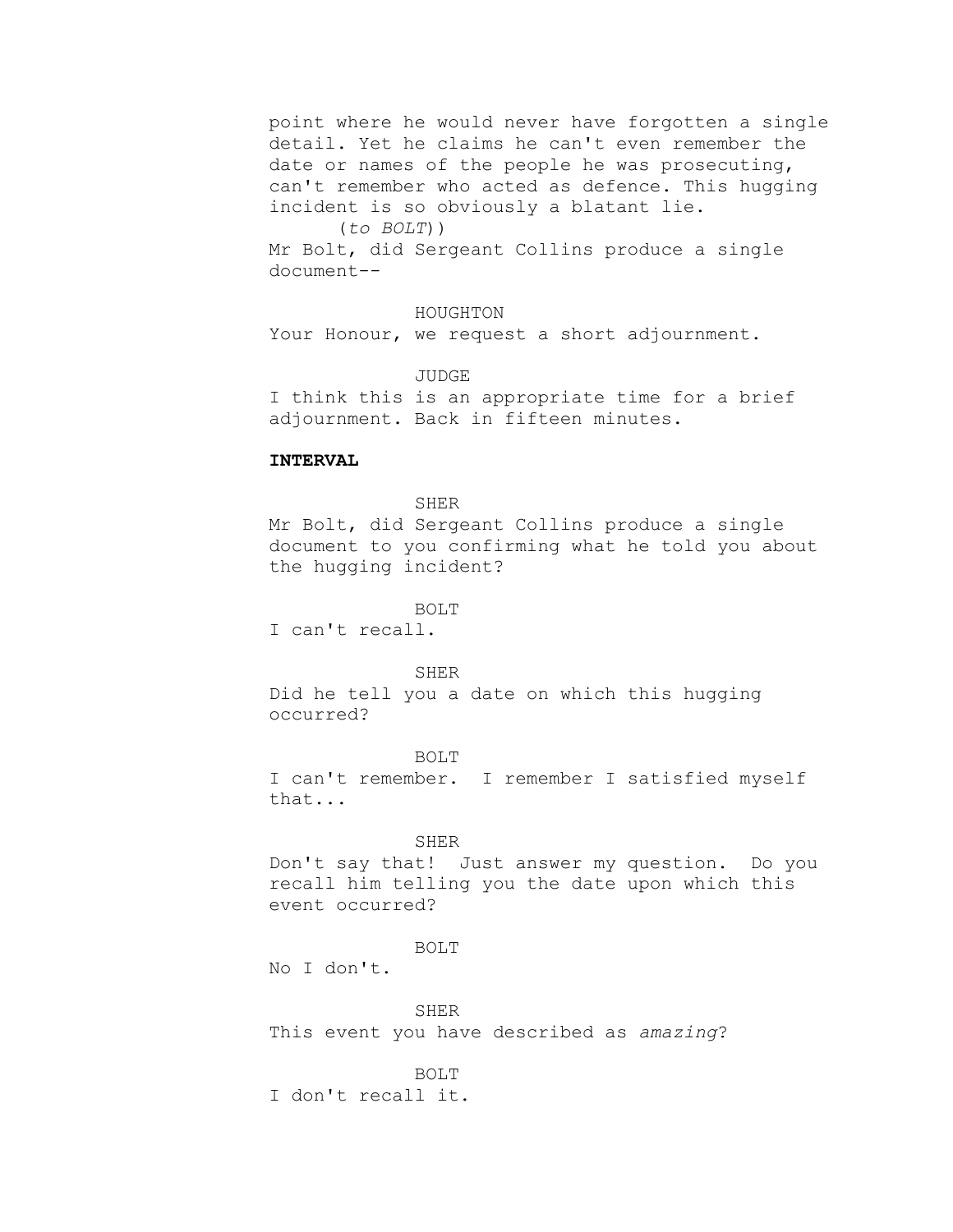SHER Let us go to the situation *before* Mr Collins showed up.

### BOLT

Yes.

# SHER

Excluding Mr Collins, I repeat excluding Mr Collins, nobody in the police prosecutions office could tell you any details of this alleged hugging incident, could they?

BOLT Yes, yes, they definitely could. Definitely could.

### SHER

Could they?

BOLT Well they...Someone mentioned it was Declan Collins for example.

## SHER

I have asked you to exclude him for a moment. Did any other police prosecutor tell you that they had witnessed the hugging incident?

# BOLT

Not personally, no.

SHER They had heard about it?

BOLT They certainly had. Bloody oath they had!

SHER So what you were told was in effect a *rumour*?

BOLT

A bit more substantial than a rumour, mate. There were several incidents and this was one of them.

SHER

What were the other incidents?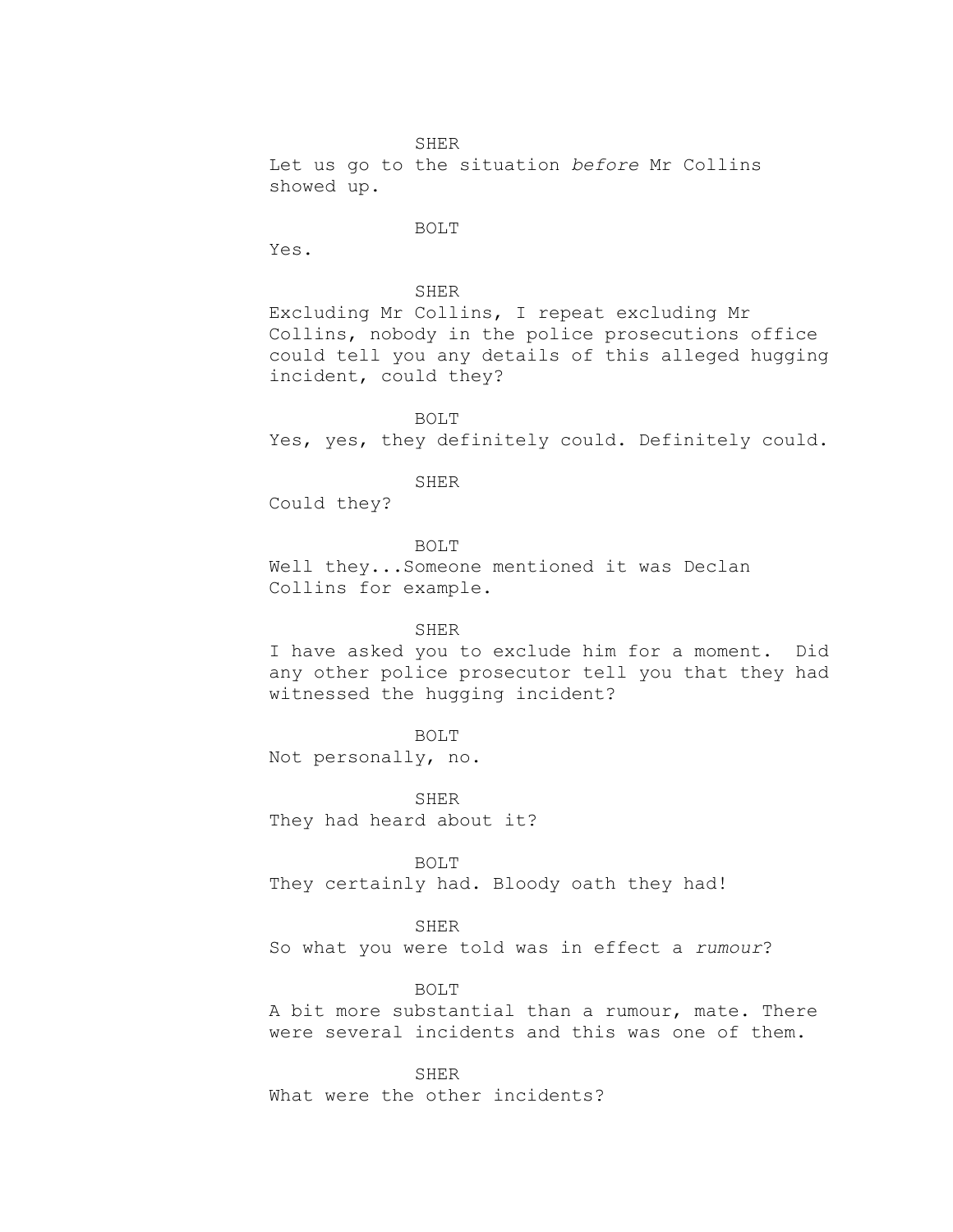BOLT

At that stage I did not bother to check the truth of the others, at that stage.

SHER

But what were they?

BOLT

There was...I haven't established the truth. I mean--

SHER

Don't worry about the truth or otherwise.

### BOLT

I do worry about the truth. I always worry about the truth. It's the most important thing I worry about.

SHER

What were you told?

BOLT

They told me there were stories that...They told me they knew of cases where she had hugged drug traffickers. I wasn't sure--

SHER

This wasn't a one-off?

BOLT

I wasn't sure at the time. I don't know whether by *'cases'* plural they meant these two.

SHER

What *two*?

BOLT The brother and sister.

SHER

That's one case.

### BOLT

I meant there were two people involved.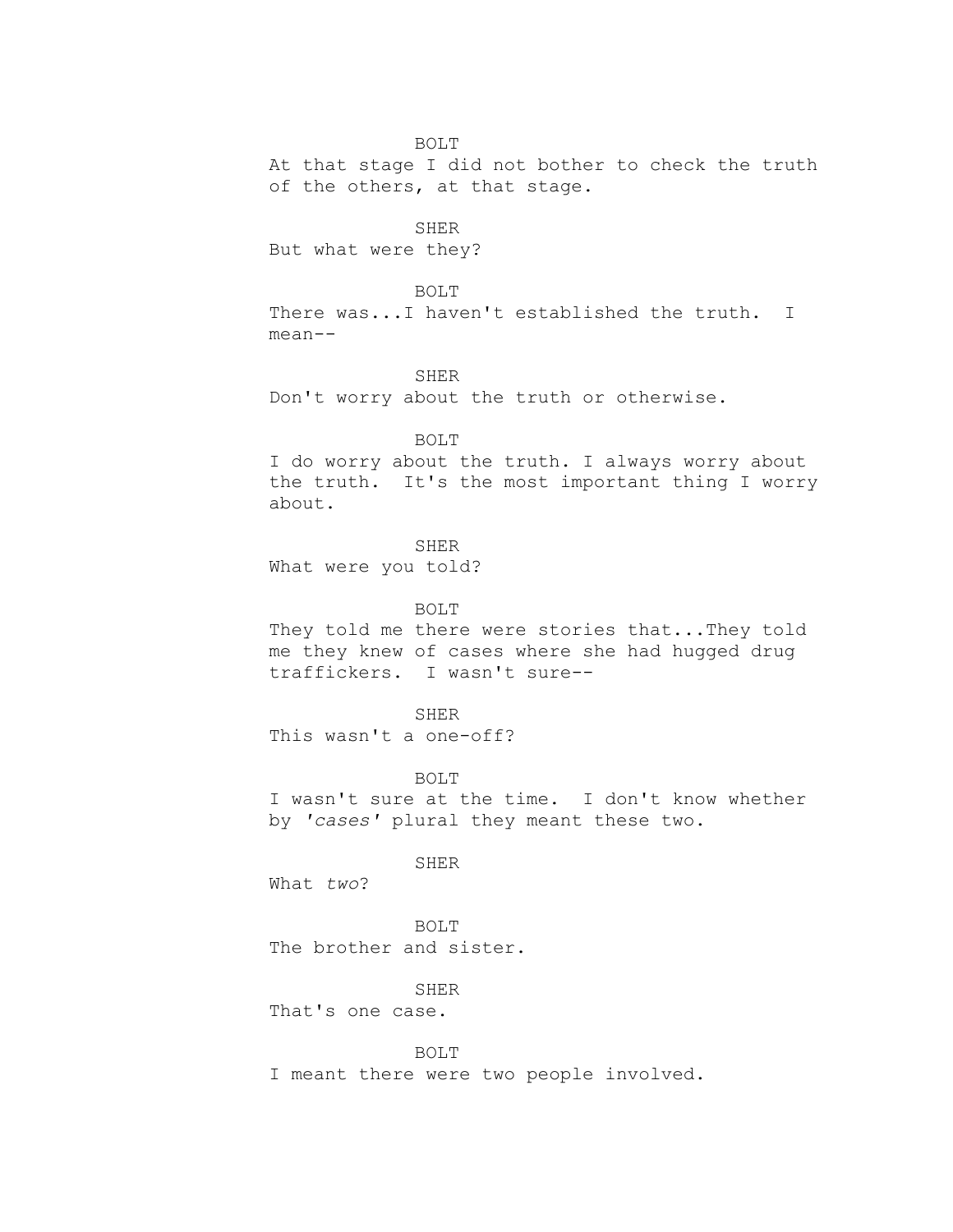Go on.

#### BOLT

I asked for proof and that is what I got and I didn't inquire further. I'm not a prosecutor. My story wasn't about hugging drug traffickers. It was about leniency. I have a responsibility to draw these issues to public notice. Lenient sentencing is a major issue--

SHER

Who initially told you about the hugging?

BOLT

I can't recall. It was common knowledge.

## SHER

Who amongst the police prosecutors told you that Jelena Popovic was hugging drug traffickers?

BOLT

It was common knowledge so--

#### SHER

Don't answer like that please!

### BOLT

I'm sorry. I think Sergeant Geoff Birrell probably told me. And I think Sergeant Petrovic told me. I can't recall exactly. Sorry I can't remember. I had a number of conversations with a number of people.

#### SHER

Birrell, Petrovic, these are policemen who work as prosecutors. A number of police prosecutors told you about Jelena Popovic hugging drug traffickers?

# BOLT

I can't recall how many did.

### SHER

But there were at least two, possible three, maybe even more?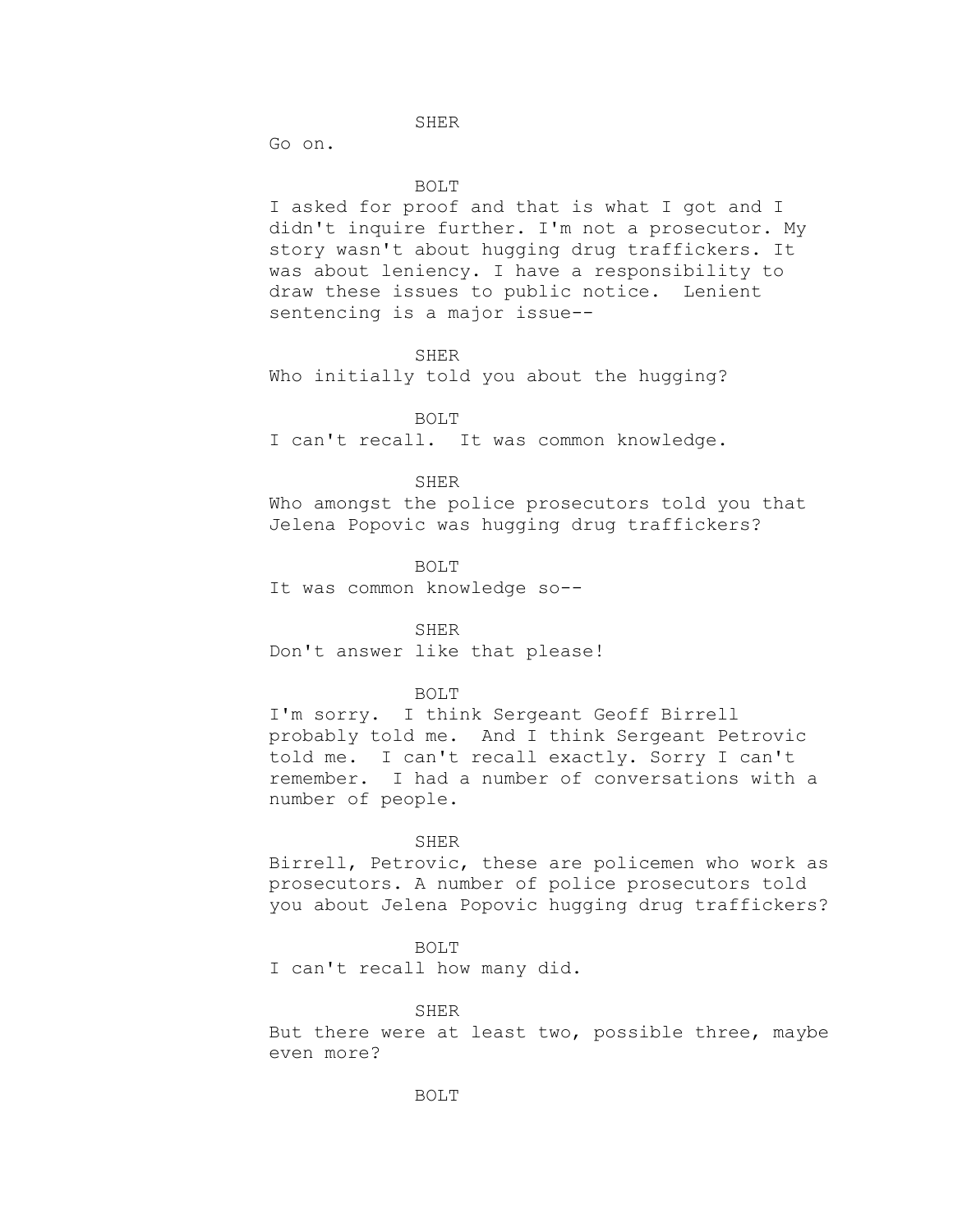That could be right.

# SHER

Well it shouldn't be too hard to verify. I assume the defence will be calling Sergeant Birrell to support your claim. We can ask him.

#### HOUGHTON

Um, unfortunately, Your Honour, Sergeant Birrell is on sick leave and is unable to be called.

*(SHER scoffs)*

SHER

Then Sergeant Petrovic.

### HOUGHTON

Sergeant Petrovic is not being called Your Honour. We don't see the need to unnecessarily burden the police force. It's been clearly established that Declan Collins informed Mr Bolt (*to AUDIENCE*) that Ms Popovic definitely hugged two drug traffickers to whom she had given a bond.

## SHER

*(to BOLT*) But it wouldn't have been too difficult for you to find out from somebody who had been involved and what cases they were talking about?

BOLT

Well it wasn't. I mean I asked for Declan Collins.

SHER You asked for him by name?

BOLT

Yes.

SHER Why did you ask for him?

BOLT

Because I had been told he had witnessed such an incident and I could speak to him.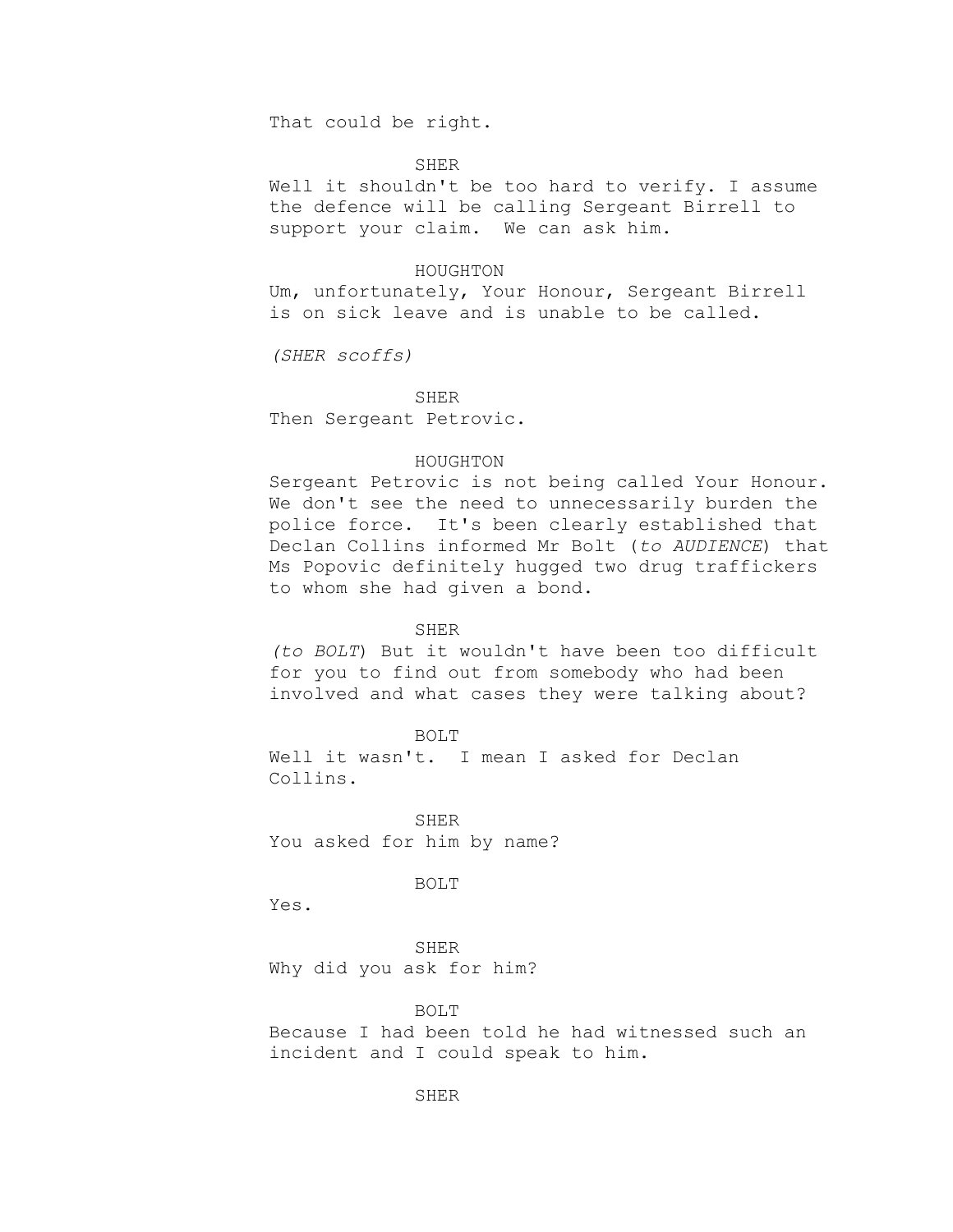Who told you that?

BOLT

I can't recall. It may have been Birrell or Petrovic.

### SHER

Who very conveniently will not be called. Up until the time you spoke to Declan Collins what you were being told was a rumour, wasn't it?

BOLT

A bit more than a rumour I would have thought.

SHER

None of the people you spoke to had witnessed such an event?

BOLT

That does not necessarily mean it is a rumour.

SHER What does it mean?

# BOLT

It means that they may have received evidence or heard from the man himself which is what I understood it to be.

# SHER

It could mean that it was a rumour couldn't it?

BOLT

That's why I wanted to check it out if it was.

#### SHER

Because it might have been a rumour you wanted to check it out?

BOLT

Absolutely.

SHER

Did Declan Collins tell you the name of the case?

BOLT

I can't recall that I'm afraid.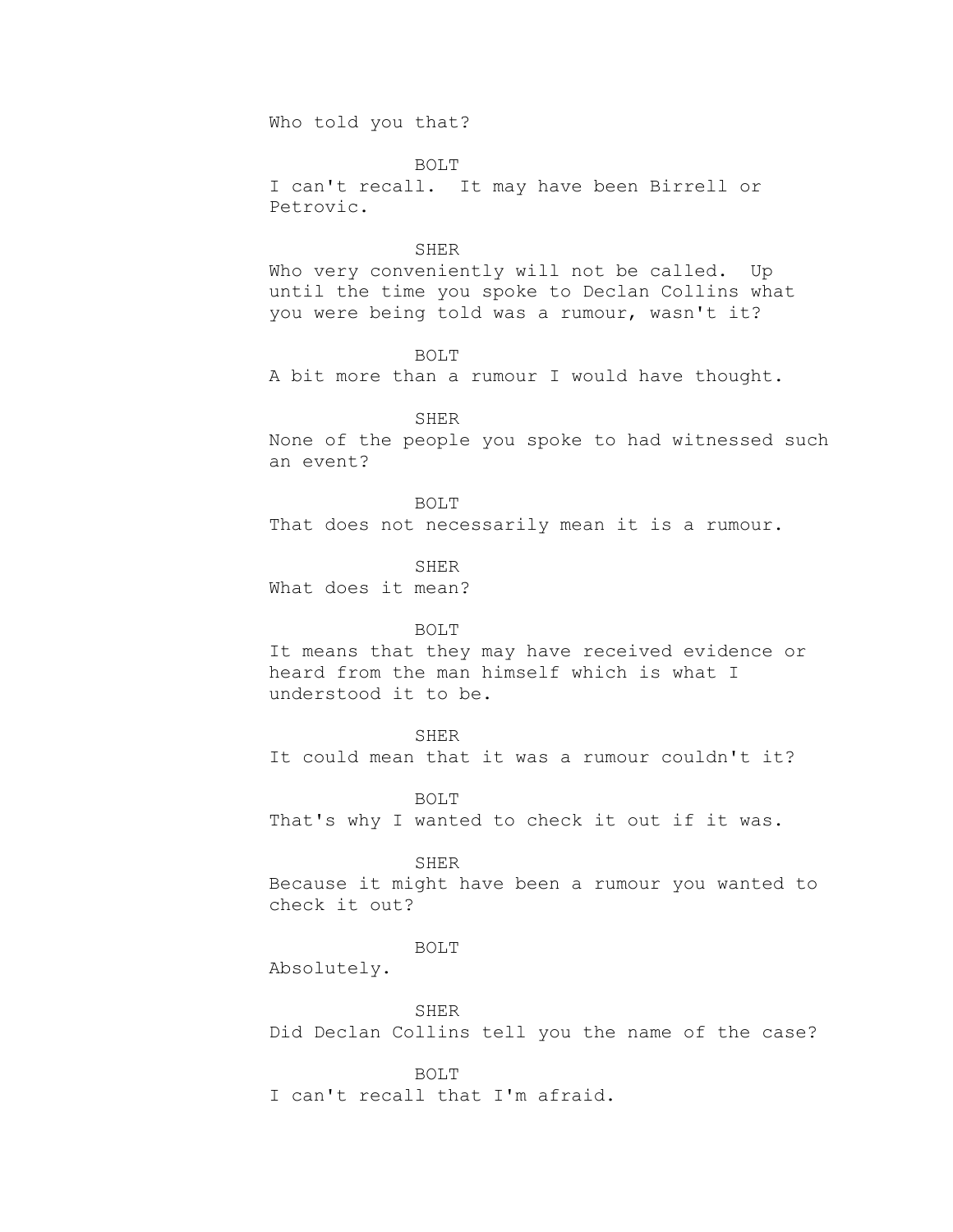Did he tell you want court it was in?

BOLT

Can't recall.

SHER Court eleven?

BOLT

Can't recall.

SHER

You don't even know what court it was in?

## BOLT

I know it was the Melbourne Magistrates Court but not which one.

# SHER

Did you say to him, for example, "*Look, can you check the police brief and see who the people were and tell me their names and the date on which this occurred?*"

### BOLT

I don't recall seeing it and I don't recall if in fact I got a document saying that.

SHER Did you ask him to do that?

#### BOLT

I don't recall.

# SHER

Did you ask Mr Collins to check out the police briefs for you?

BOLT I don't recall that I did do that, no.

SHER But you asked for other briefs, didn't you?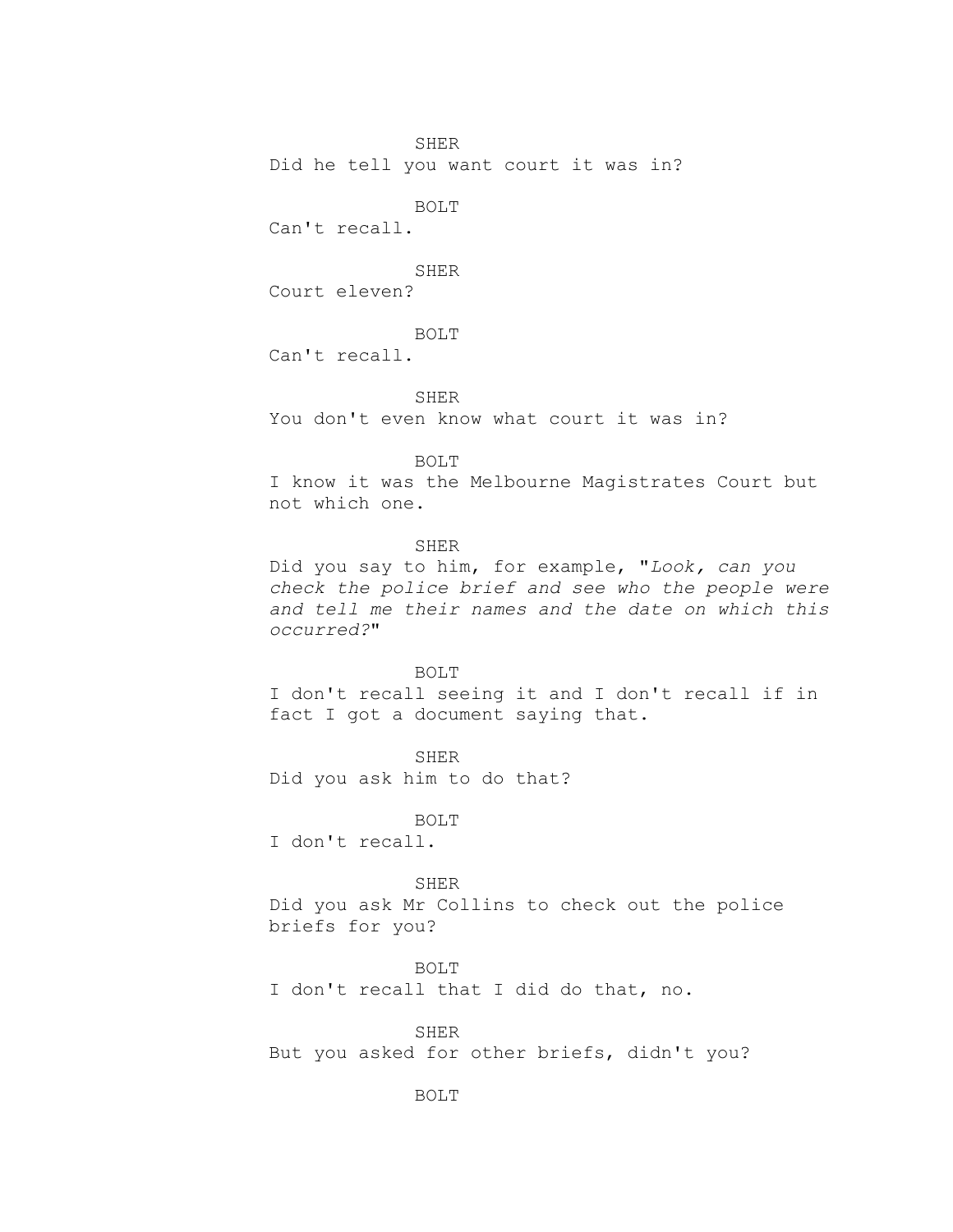I was given other briefs, yes.

SHER

With the court details on the brief.

BOLT

I believe so, yes.

# SHER

Within a short time of being told about this incident you were asserting it as a truthful fact, in an article to be read by more than a million people and you were obliged to check out the truth of it, weren't you?

BOLT It was my opinion and I did. Yes.

### **SHER**

And you know it was disparaging of Ms Popovic to report she'd done this?

## BOLT

I thought it was inappropriate and it needed to be discussed.

#### SHER

This claim that a magistrate had hugged two drug traffickers that she had let go free, was not complimentary of Ms Popovic, was it?

#### BOLT

I didn't think that it went to her credit, no.

*(HOUGHTON addresses the audience)*

## HOUGHTON

Mr Bolt and the Herald Sun acted reasonably, they made reasonable inquiries to establish the truth of the matters. They weren't reckless. The hugging incident. Only the briefest of mentions was made in the October 9 article about that. Mr Bolt wasn't content to publish without making further inquiry. He asked to talk to the eye witnesses and was put on to Mr Collins. He talked to the eye witnesses. He was told Ms Popovic had hugged drug traffickers she had set free. He took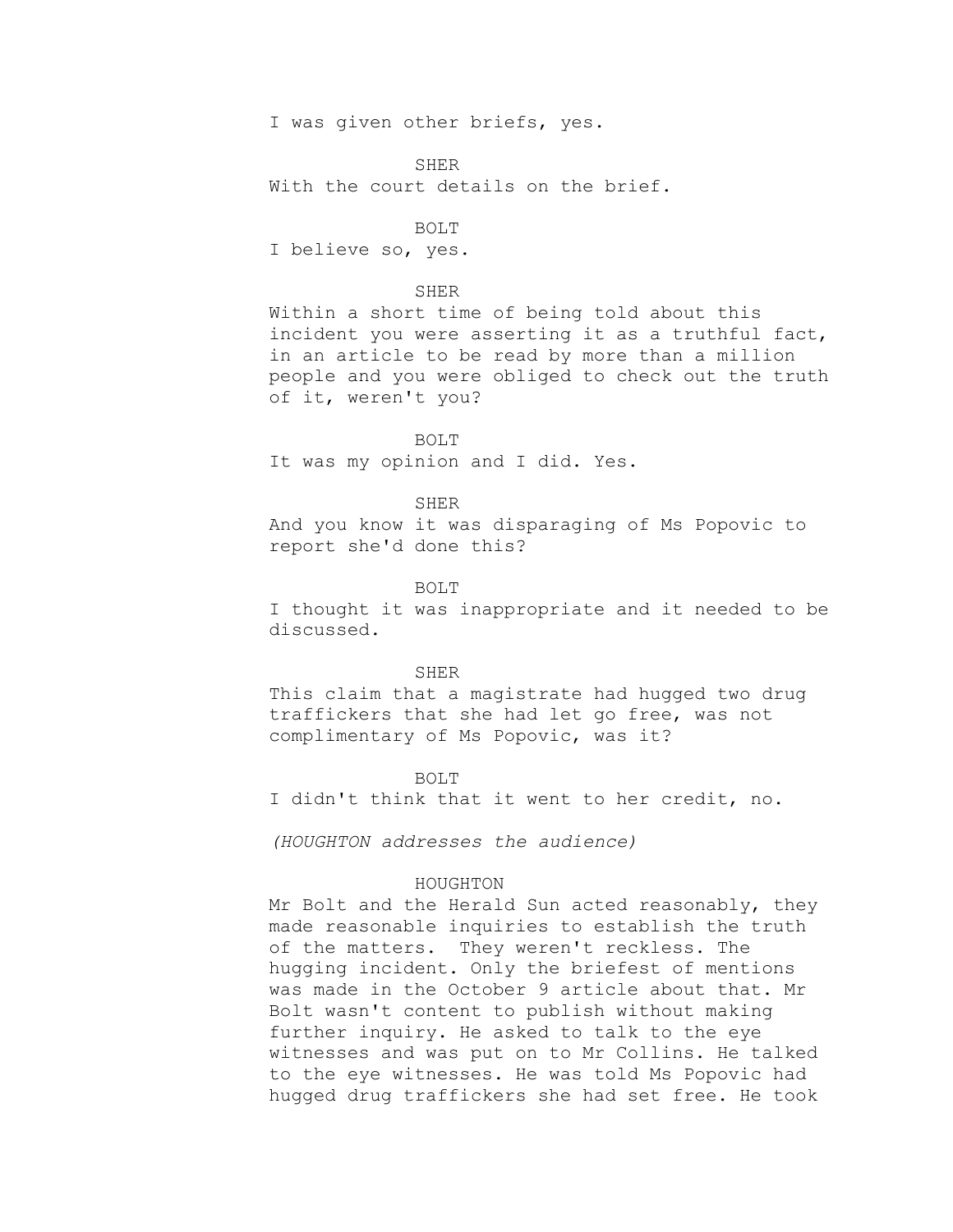steps to verify the accuracy of that incident, and he believed it was true. The conduct of the Herald Sun and Mr Bolt in publishing this material was reasonable in the circumstances. Andrew Bolt is the voice of the people. He speaks for the little people. He was relaying the concerns to police prosecutors to his readers--

SHER

Mr Bolt is a fleapit journalist.

BOLT

Objection!

HOUGHTON You don't have the right--!

SHER

To an opinion?

HOUGHTON Not when it's a blatant lie!

SHER

Then it's substantially true Mr Bolt is a fleapit journalist!

## BOLT

Everything I write is of the highest standard. I'm Australia's most read columnist. I'm Australia's most controversial columnist! What I write is as wise as it is brilliant. Lack of facts never hurt Michael Mann claiming there were one hundred thousand stolen Aborigines despite not being able to name one, or Tara Brown's assertion global warming is wiping out the polar bears, that are actually, uh, increasing and Phillip Adams' claim no nation has a more bloodstained history than the US. Never heard of Germany, Spain or Holland? Hmmmmmm? That's what fleapit journalism is all about. Let them accuse me. It's you I care about, my friends, you who count, not my contacts, nor my fellow journalists, nor the idiots who judge media awards. If I please you then I'm proud to be a fleapit journalist. Proud, proud, proud.

HOUGHTON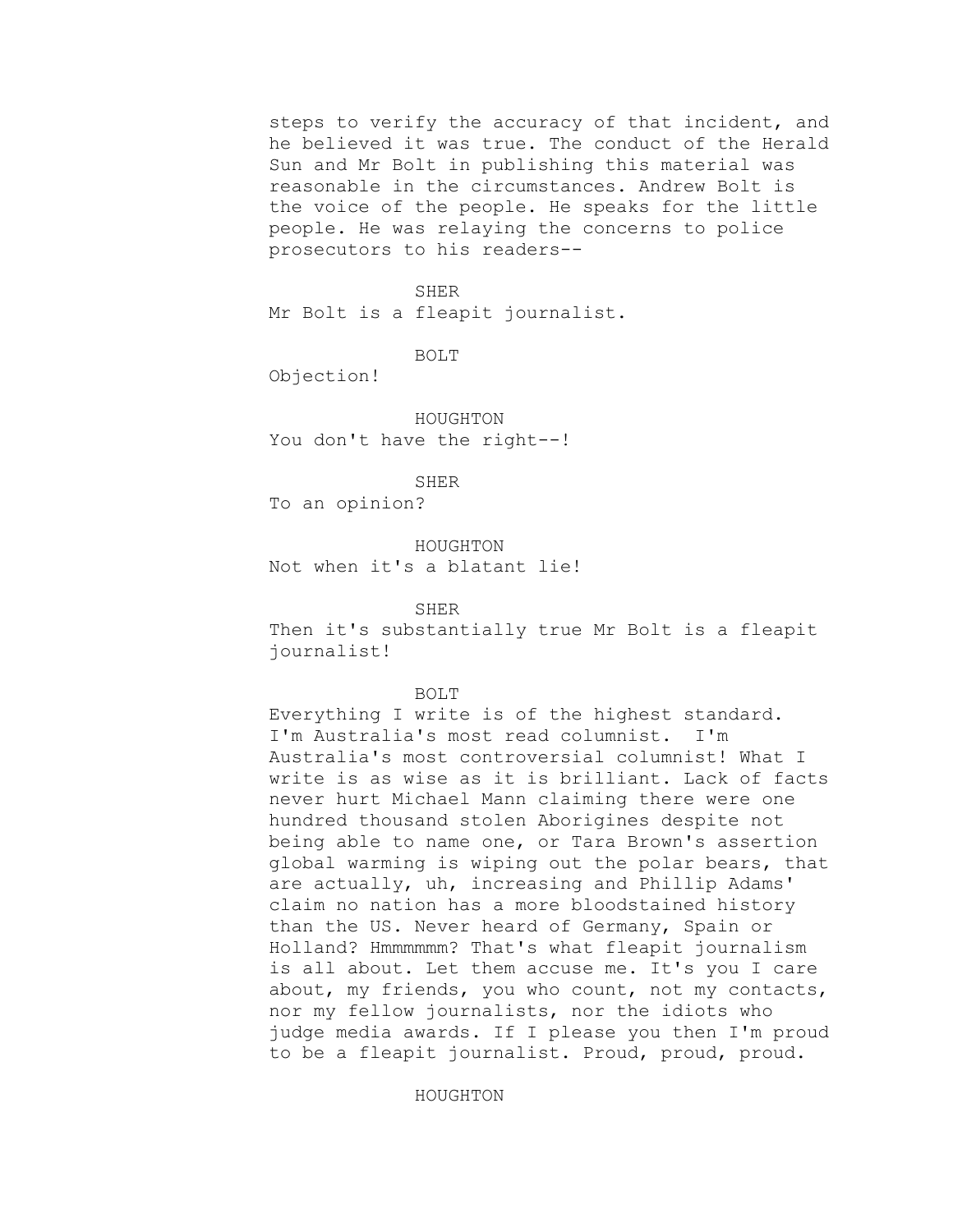It's outrageous to accuse my client of fleapit journalism!

SHER

Then look at the evidence. Go to your quote on James Lyfield?

### BOLT

"*His lawyer begged Ms Popovic not to convict him of the car thefts, because that could cost him his licence, therefore his job. She assented, adjourning the case till December.*" She turned him loose!

# SHER

But you knew she was going to deal with the charges later that year.

### BOLT

That's correct.

### SHER

And when she did deal with them later that year she sent him to goal?

## BOLT

Because he stabbed...well he had stabbed a taxi driver I believe.

# SHER

No, Ms Popovic didn't deal with him for that. That is not a magistrate's court matter. She sent him to goal for those charges she had *adjourned*.

#### BOLT

Subsequent to my article, yes. That occurred *after* my article was written.

#### SHER

Of course, but it may have occurred when you wrote the article. You used as an example of her tender heart the fact she had adjourned the charges against Mr Lyfield until December.

BOLT

No.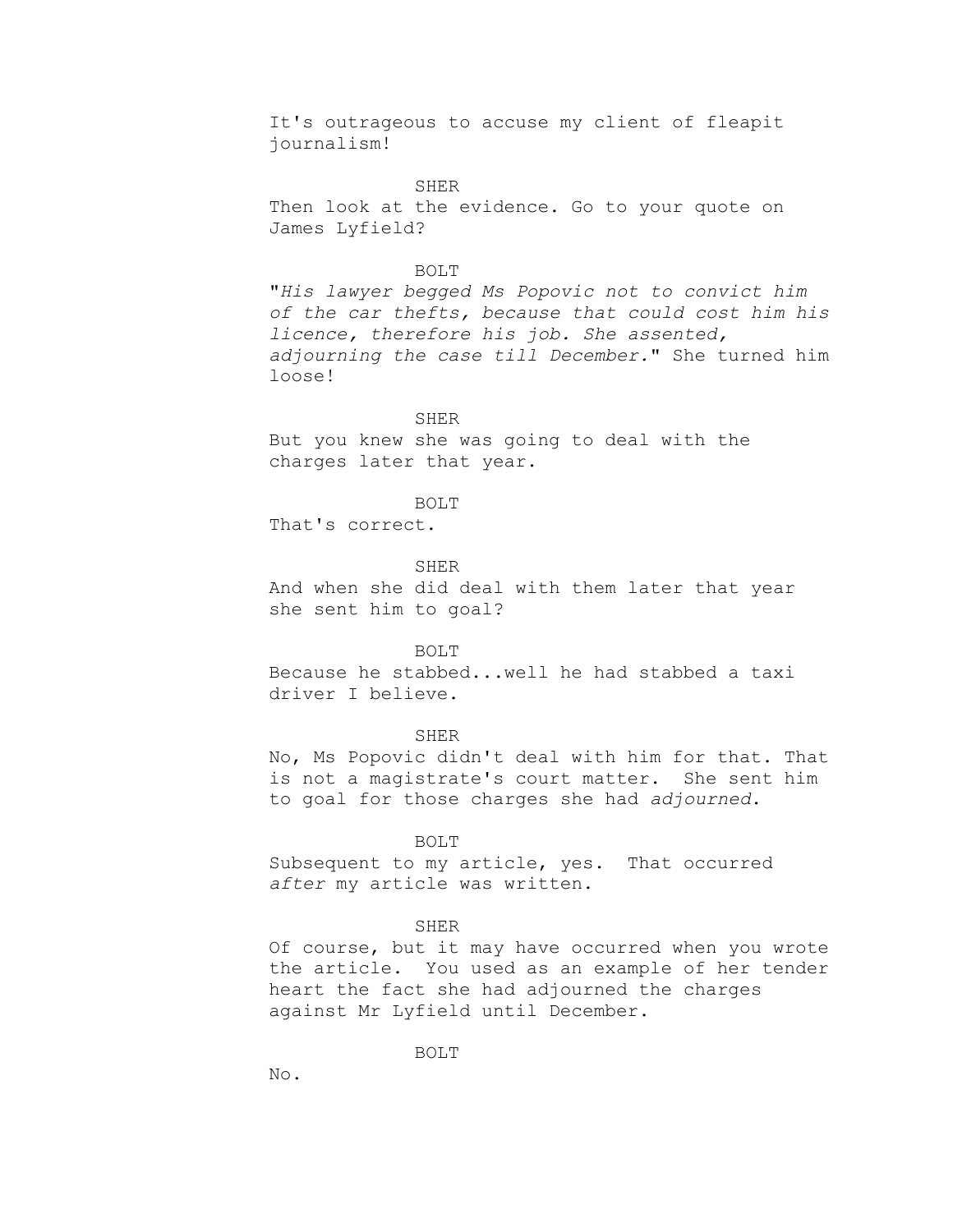Isn't that so?

BOLT That is not so.

SHER That is, I suggest, exactly what you did.

## BOLT

No, I believed it was lenient because she adjourned the charges which I'd have thought that she should properly have dealt with at the time and also the *treatment* she gave in those charges which she did deal with. She let him loose on the streets to--

### SHER

What was important was to find out why Ms Popovic had adjourned these cases against Mr Lyfield, wasn't it?

# BOLT

It was clear from the outline of the case why she had done that. Lyfield's lawyer begged her to.

SHER The police outline of the case?

BOLT

Yes, it was clear, yes.

SHER You relied on what the police told you?

# BOLT

What the police had written in an official report.

# SHER

The police had written they weren't happy with Jelena Popovic.

BOLT That's an understatement.

SHER You didn't check with defence counsel?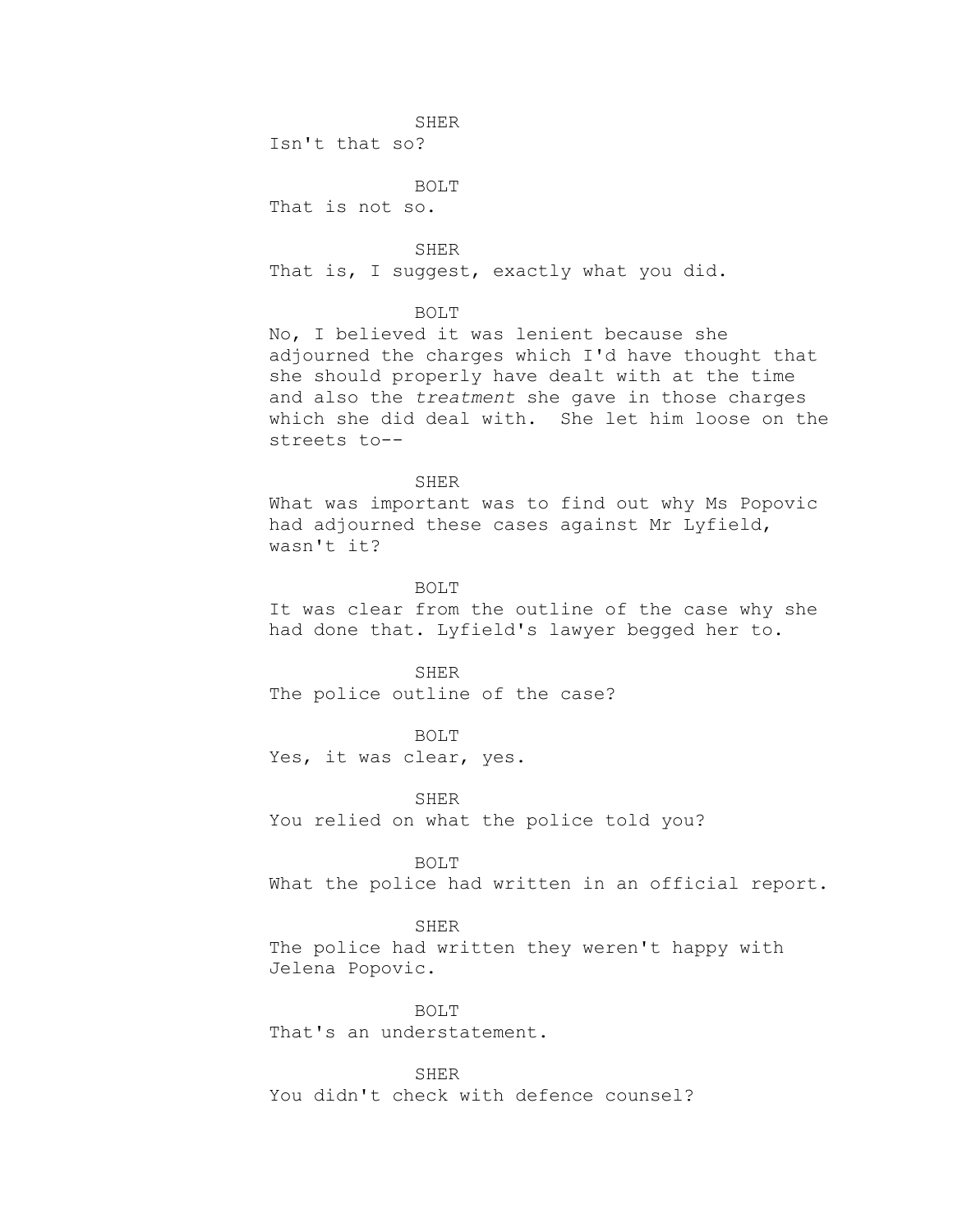# BOLT

No I didn't.

SHER Did you check with Jelena Popovic?

# BOLT

No.

SHER Did you check with anyone other than the police prosecutor?

# BOLT

No.

## SHER

Did it occur to you that when the police gave you this man's record that the police were acting improperly, unlawfully, in providing a journalist with a list of prior convictions?

# HOUGHTON

I must object most strongly, Your Honour.

JUDGE

Yes, Mr Houghton?

# HOUGHTON

What's the relevance of this attack on the police, Your Honour?

### SHER

It's illegal behaviour by the police! They don't have the right to disclose sensitive records of accused people to journalists.

# HOUGHTON

Whatever the rules or protocol that might govern the Victoria police it has nothing to do with any issue in this particular case.

JUDGE

Mr Sher?

SHER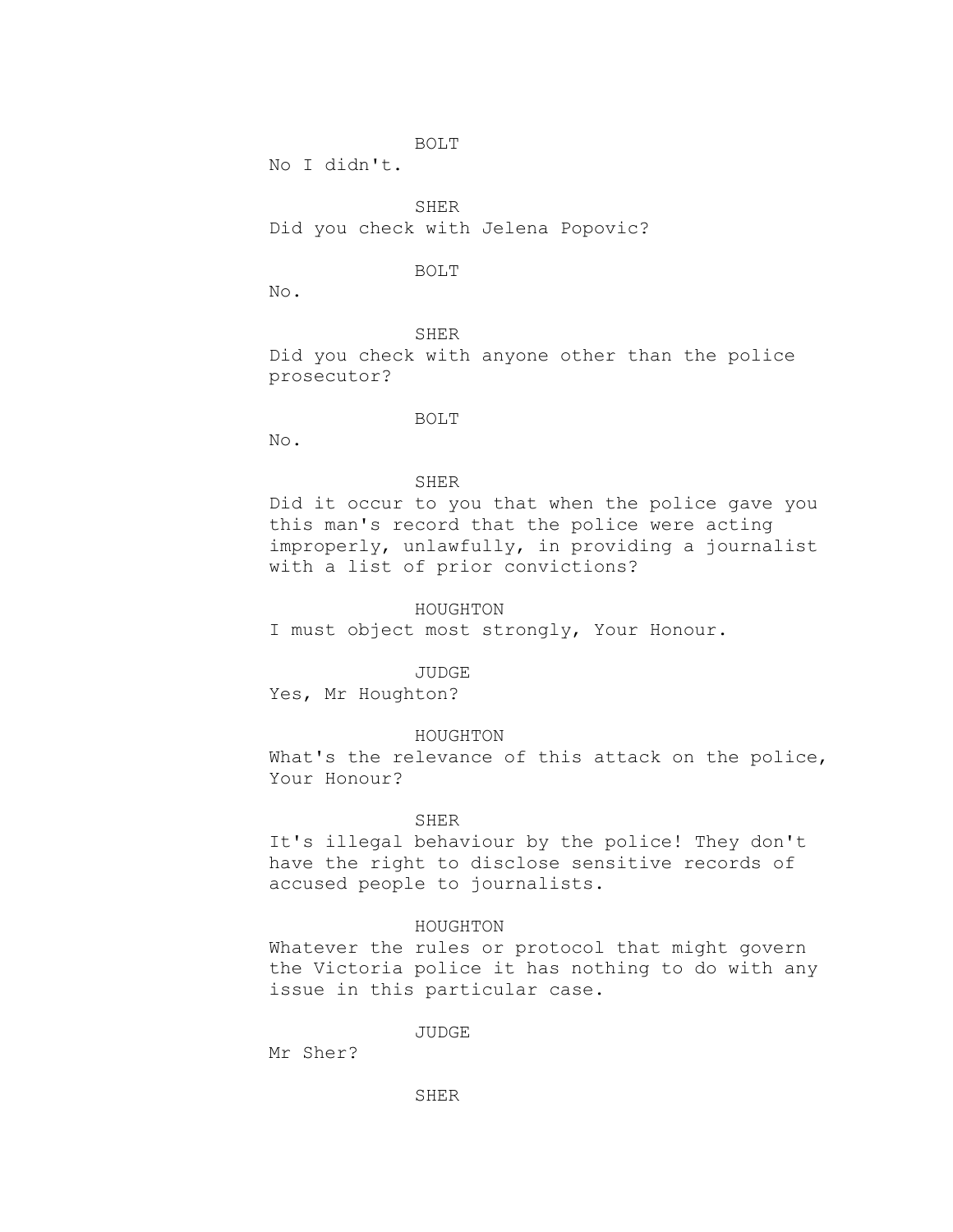It goes to the issue of whether the Herald Sun, and Mr Bolt in particular, had lent their assistance to the police in attacking Jelena Popovic with whom they were not happy and the police did so in breach of their own regulations indicating the enthusiasm with which they were pursuing this particular matter. The police have shown they were prepared to break the law in their endeavour to discredit Ms Popovic.

#### HOUGHTON

Mr Sher is now putting a different slant on this question of malice, Your Honour. We've had no indication that that was his intention, to attack the police. He's not entitled to do so at this late stage.

#### JUDGE

This goes to the issue of malice. I will permit the question.

SHER

Were you aware the police were breaking the law?

## BOLT

I don't think so. No.

## SHER

You had a pretty good relationship with these police, didn't you?

# BOLT

They were helpful to me on this occasion, yes.

### SHER

Not only helpful, they were friendly weren't they?

### BOLT

I don't have any friends there so--

# SHER

You don't have any close friends in Police Media Liaison?

# HOUGHTON

Objection, inflammatory and irrelevant.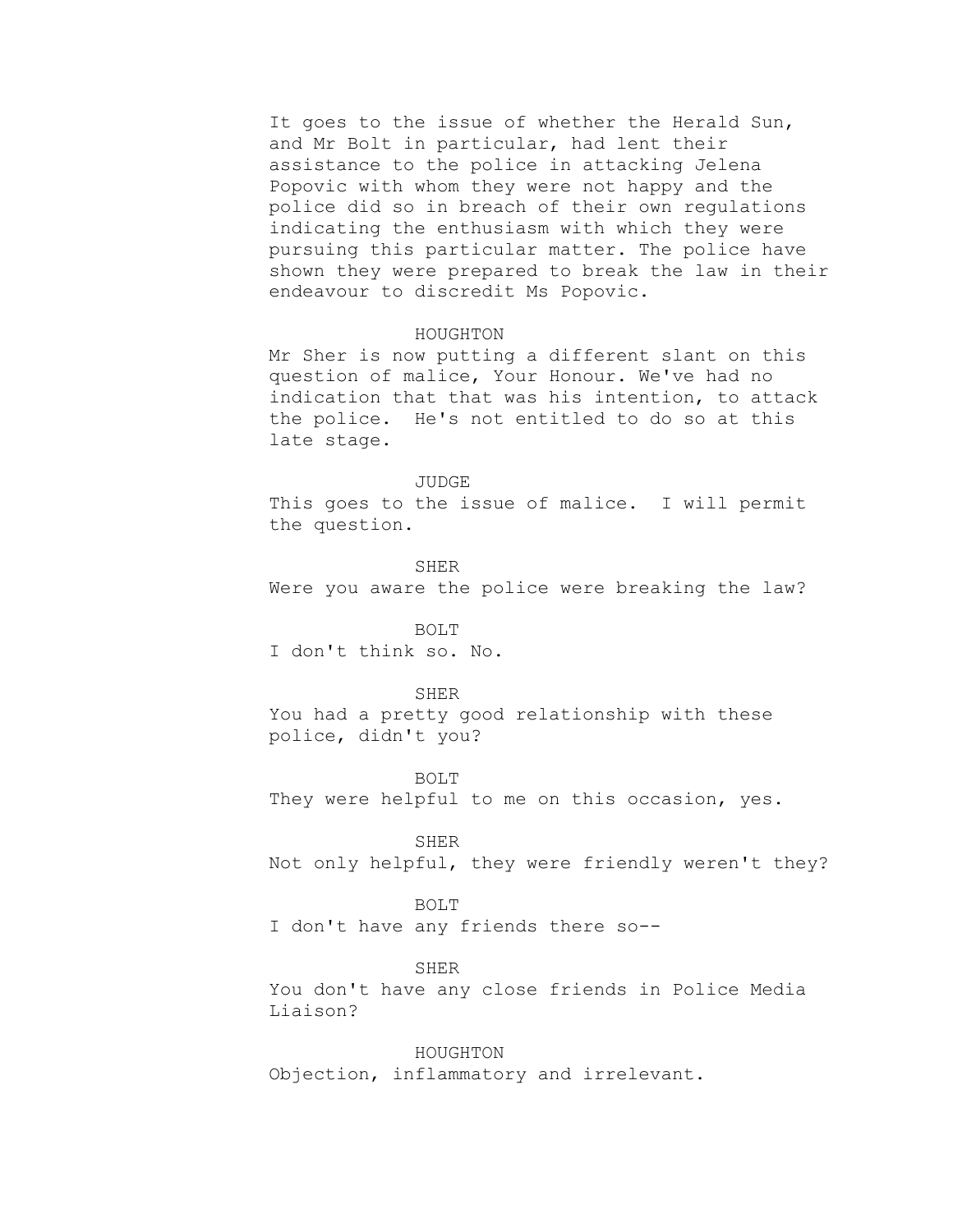I withdraw the question. But these police, you refer to them as "the guys"?

# BOLT

They are guys.

### SHER

These guys gave you two police briefs, namely Lyfield and Nguyen, including Lyfield's criminal history sheet?

#### BOLT

Yes.

#### SHER

They broke the law to assist you. I would call that a little more than courteous. Did you consider writing an article of their illegal activities?

### HOUGHTON

Really, Your Honour.

### JUDGE

Yes, move on, Mr Sher.

*(BOLT grins triumphantly)*

# SHER

"*His lawyer begged Ms Popovich not to convict him.*" These are your words, "*his lawyer begged*"?

### BOLT

*Begged*! *(Proudly*) They are my words, yes. Every word I write is mine.

## SHER

Who told you that the defence counsel for Mr Lyfield had *begged* Ms Popovic?

# BOLT

I believe I read it in the prosecution's recommendation to appeal against the leniency--

#### SHER

Did the police report refer to the lawyer *begging*?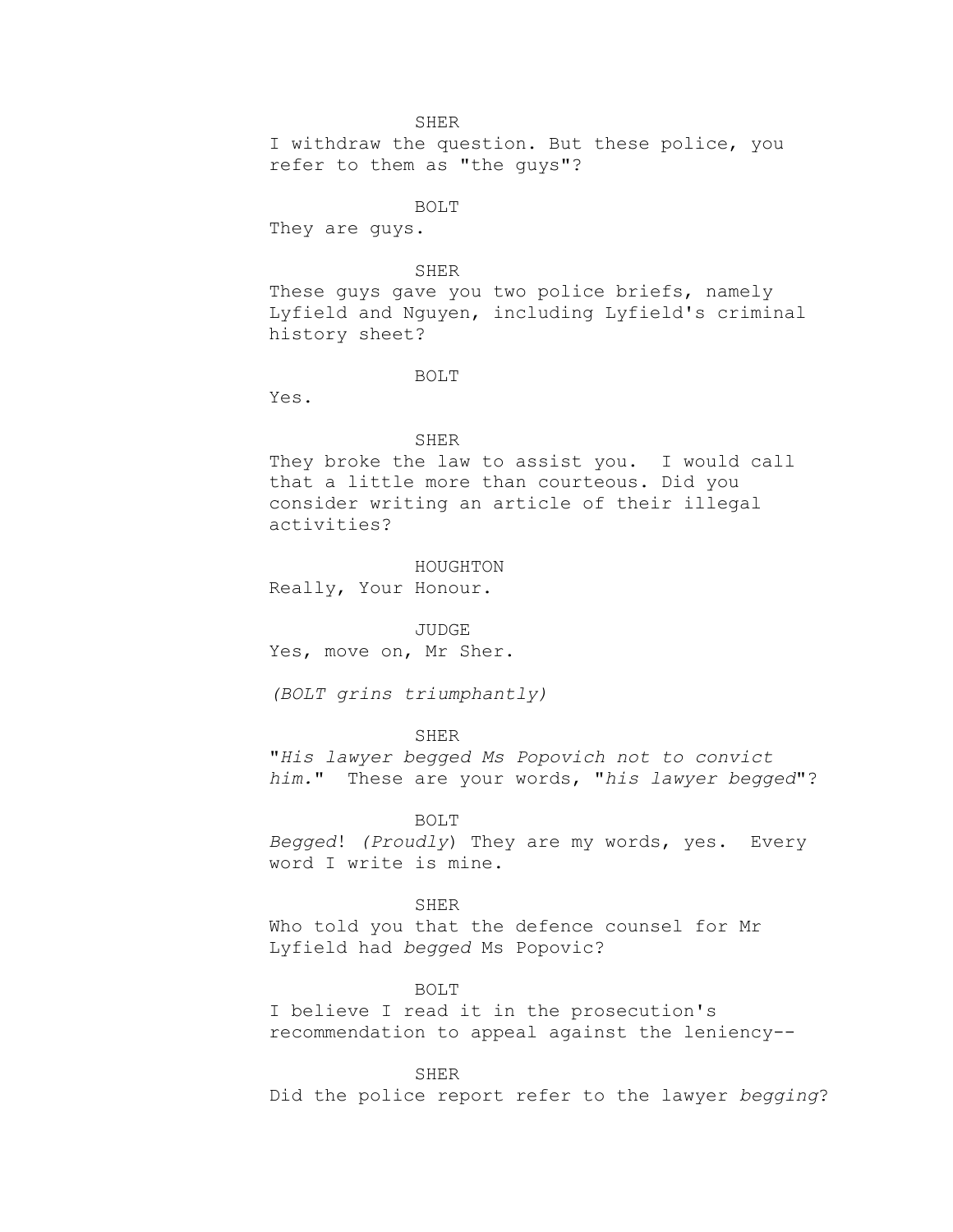# BOLT

I don't recall. I don't know if it used the word 'beg'.

### SHER

That was your spin on what had happened in court?

# BOLT

It was my impression.

#### SHER

You know what I mean by the word *spin* don't you.

### BOLT

I simply don't agree with you. I prefer the word impression. That was my impression.

### SHER

Putting a spin on things, that's what you did in this article, isn't it?

# BOLT

No, I tried to do it truthfully. A spin usually refers to an untruth, usually to put the best side of a case. I always write the truth.

### SHER

The third last paragraph, "*Tan Nguyen too should admire Mrs Popovic."* Why should he admire Ms Popovic?

### BOLT

Well she had shown leniency to him, that showed she had a tender heart, and I think he was fortunate.

### SHER

This case had also been adjourned by Ms Popovic. She had not finally dealt with Mr Nguyen?

### BOLT

Well she dealt with him in a manner of speaking, but she had not finally dealt with him, no.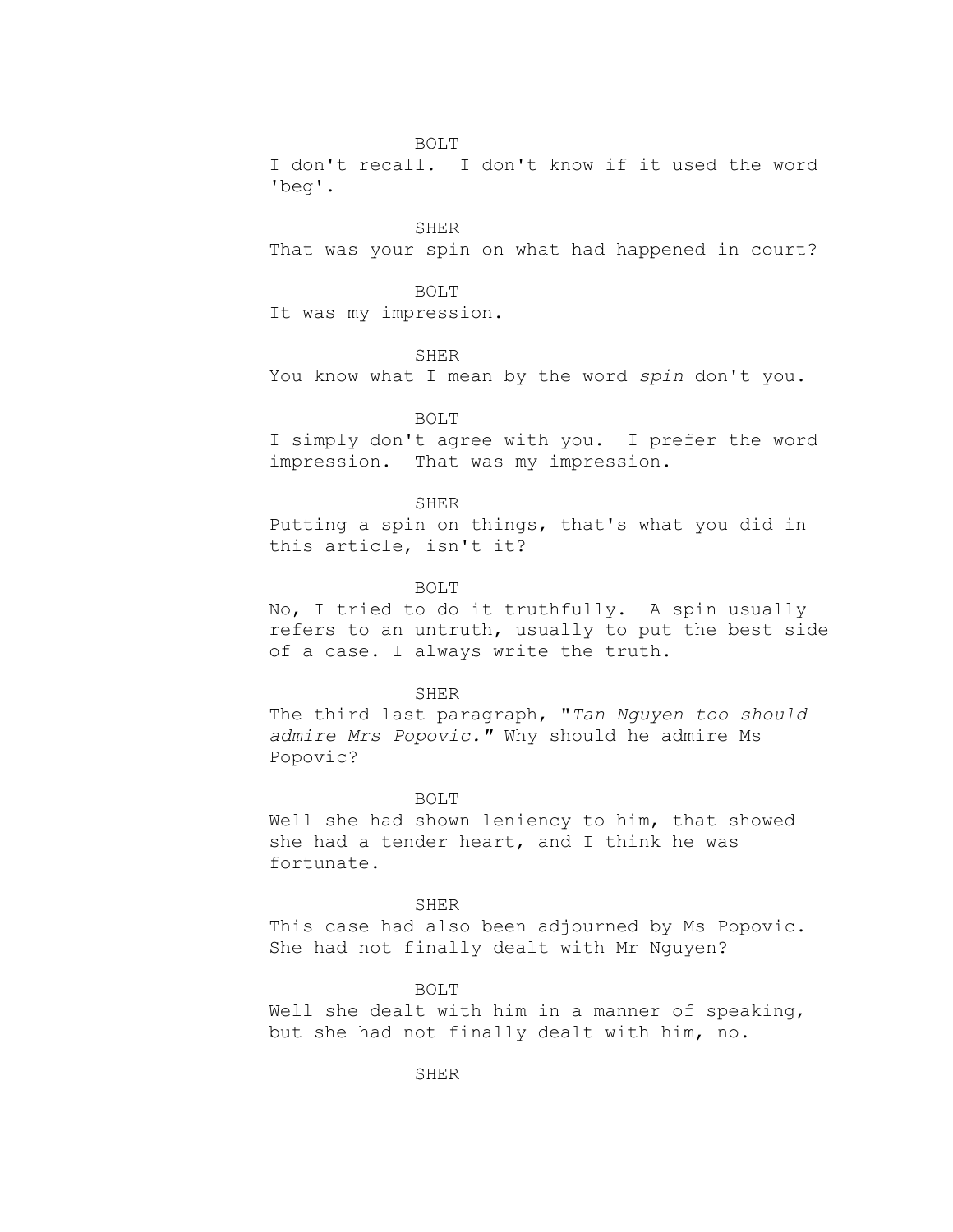Thank you. (*to audience*) The police prosecutors illegally produce two files. Jelena Popovic has been a magistrate for thirteen years. Has risen to the position of Deputy Chief Magistrate. She had done thousands of cases. Two cases out of thousands the police prosecutors aren't happy with and in both cases the person concerned has not been finally dealt with. (*to BOLT*) There was nothing in this article favourable about Jelena Popovic, other than her reference, I suggest a cynical reference, to her having a tender heart.

# BOLT

I'm sorry you think it's cynical.

### SHER

At no stage did you ever ask her anything about the cases you wrote about?

### BOLT

No, her actions must speak for themselves in court.

### SHER

If the actions speak for themselves why did you speak to the police?

#### BOLT

The objectivity of the police was not in issue here because the documentation I had allowed me to see for myself.

#### SHER

But the documentation was provided by the police?

### BOLT

Yes, but if they provide a criminal record, irrespective of where it comes from, the record is either the record or it isn't.

### SHER

You allowed yourself to be used. You broke the major tenant of the first principle of good journalism, objectivity.

# HOUGHTON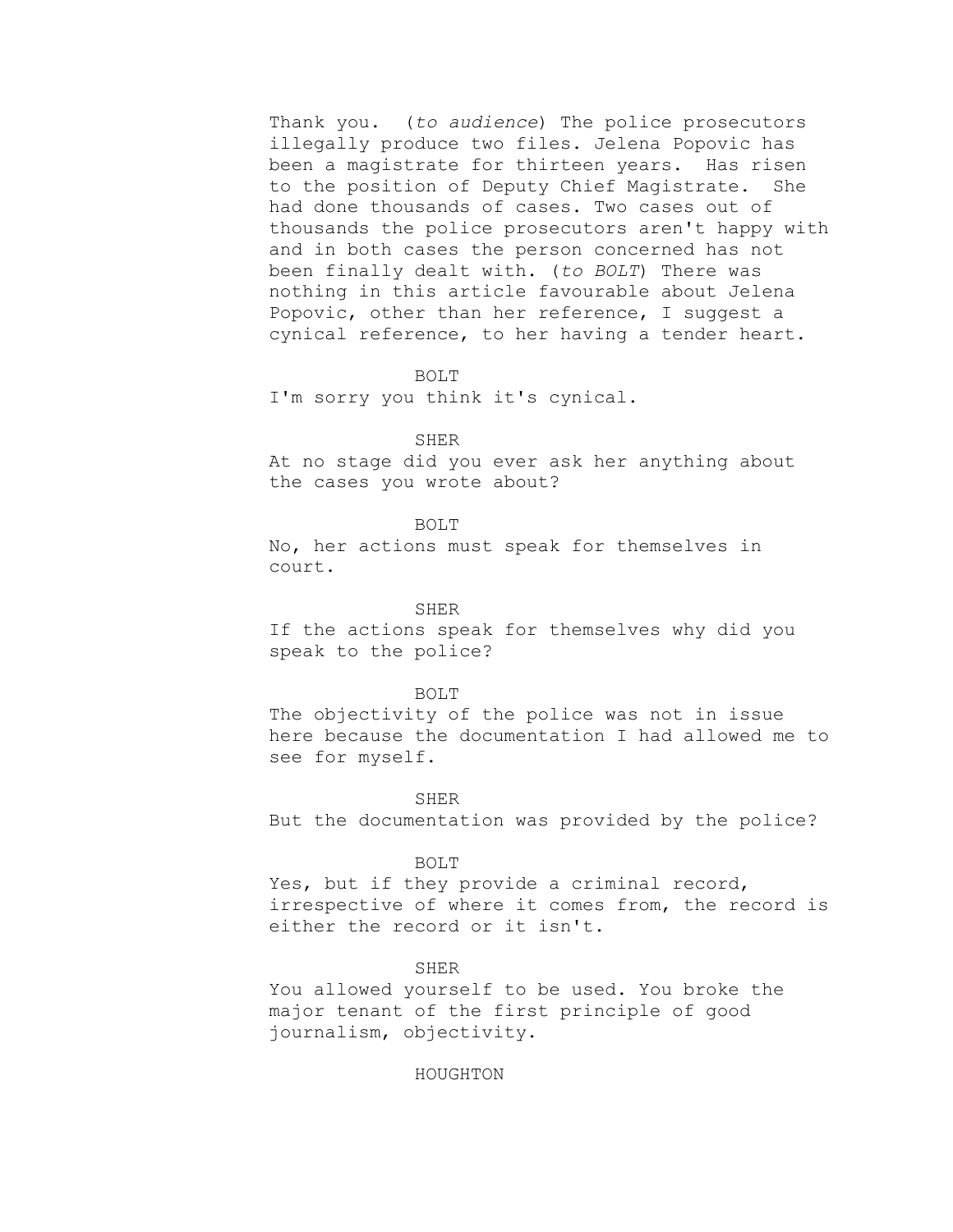(*Jumping up and addressing the audience*) He wrote about her conduct as a senior magistrate. He desired to bring to his readers' attention important issues to stimulate public discussion. That's what journalism is all about. There is absolutely no malice in that. Having an opinion doesn't imply objectivity. Subjectivity is inherent in the very nature of having an opinion.(t*o BOLT*) Why did you write this column of 9 October?

### BOLT

The chief magistrate of this state, Mr Adams, had made a disparaging remark about magistrates. He called them soft (spelling)c-o-c-k-s, obviously a comment directed at Popovic. It needed to be put into context. I mean, I had to say, that, golly, you know...this were...these were examples of undue leniency in my view.

#### HOUGHTON

Were they views you held at the time you wrote this article?

### BOLT

They certainly were.

### HOUGHTON

Did you have any personal views about Ms Popovich?

BOLT

None. I'd never heard of her before.

### HOUGHTON

It has been implied that this article forms part of a campaign of denigration by the police against Ms Popovic.

### BOLT

That is simply untrue.

#### HOUGHTON

To your knowledge did anyone other than Ms Popovic *ever* complain about these columns?

#### BOLT

Absolutely not.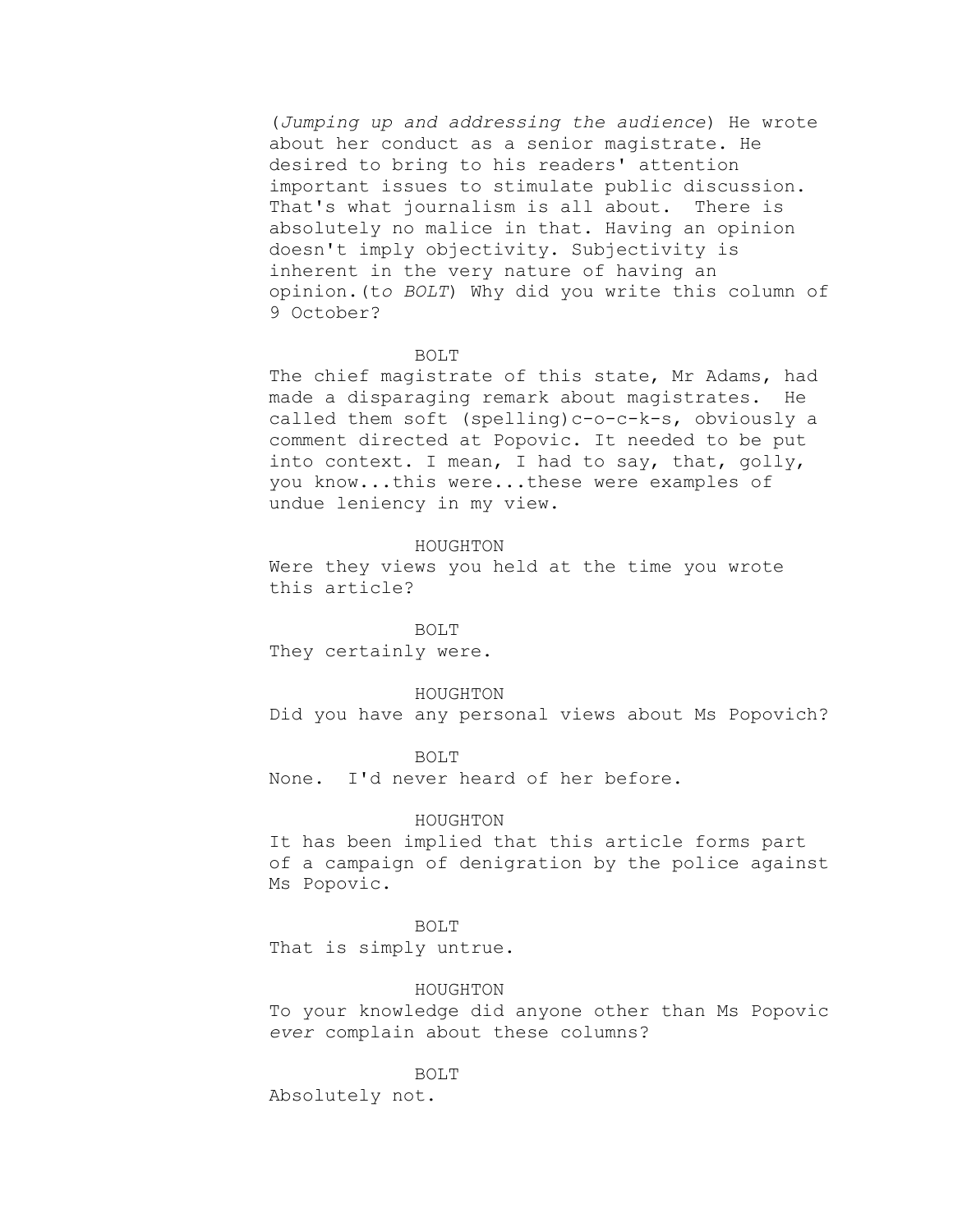# HOUGHTON

Never?

SHER

(*to BOLT*) Have you heard the expression "selective quoting"?

BOLT

Here we go again! Selective quoting is selecting quotes you feel are appropriate to the case you are trying to advance. Some people like to add that it misrepresents the whole.

SHER

That's its untrue?

BOLT

Some people claim that.

SHER Have you ever done it?

BOLT

Never.

SHER You did it in this article, didn't you?

BOLT

Most certainly not.

# SHER

The quotes in the December 13 article of Jelena Popovic and Mr Mohammed the prosecutor were taken from the transcript the police sent you?

BOLT

Yes they were.

SHER Do you see the last quote attributed to Ms Popovic, "*I'm warning you now*."?

BOLT

Certainly.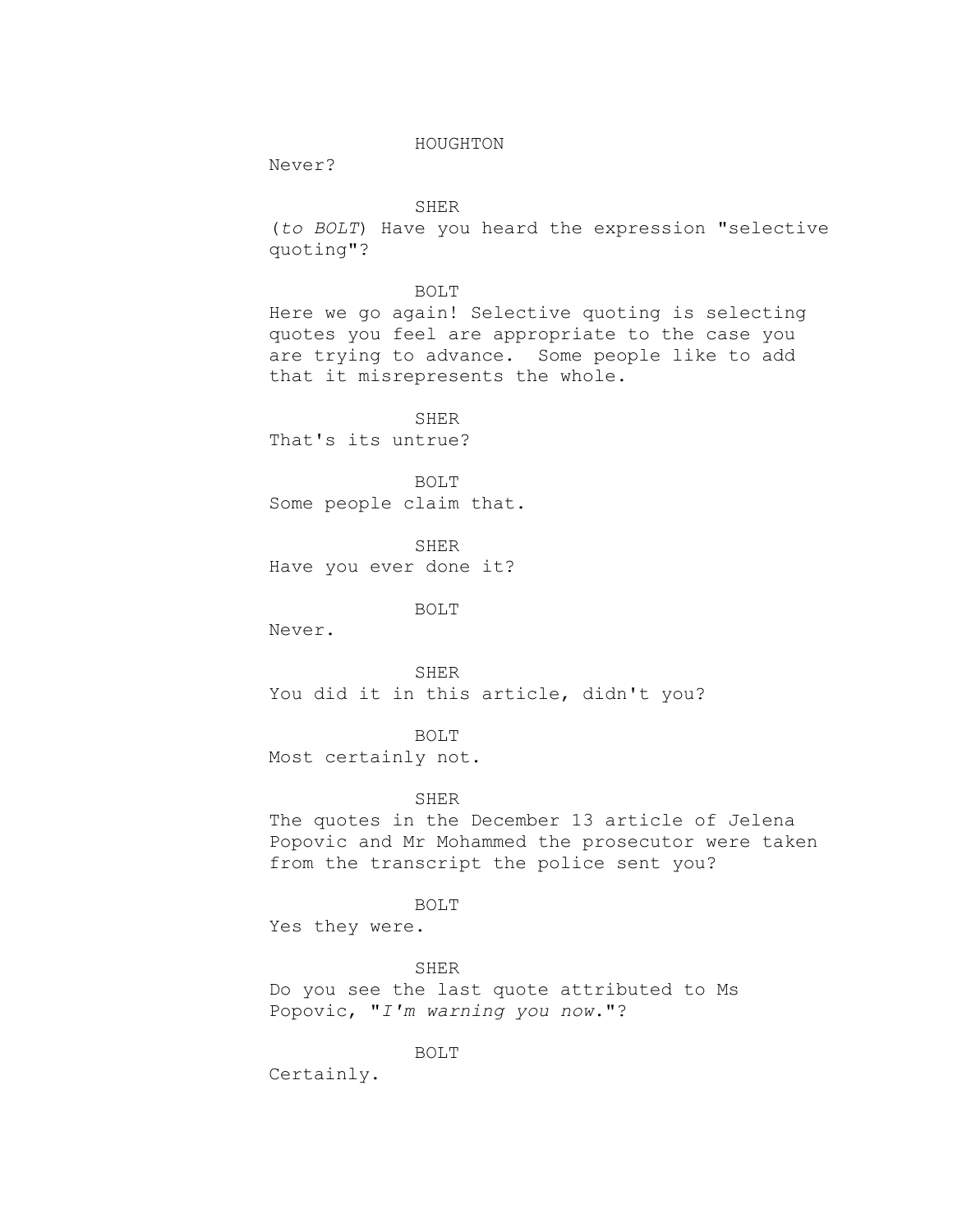### SHER

That's the entirety of the quote, "*I'm warning you now.*"?

BOLT

That's correct, yes.

*(SHER hands around copies of a transcript. BOLT doesn't look at it)*

### **SHER**

Now look at the transcript of what was really said. *"I'm warning you now I don't wish to enter into an argument*."

#### BOLT

That's right.

### SHER

You have deliberately distorted what Jelena Popovic said by putting a full stop after the word *now*.

## BOLT

I listened to the tape, to verify it. It is clear that there is a pause between, *"I'm warning you now". Full stop. "I don't wish to enter into an argument.*" They are two sentences.

*(SHER indicates the transcript)*

### SHER

Look at the transcript supplied to you by the police, you will see there is a lot of pink highlighting on it?

*(Bolt scrutinises the transcript, surprised)*

SHER

See it?

BOLT

Yes.

SHER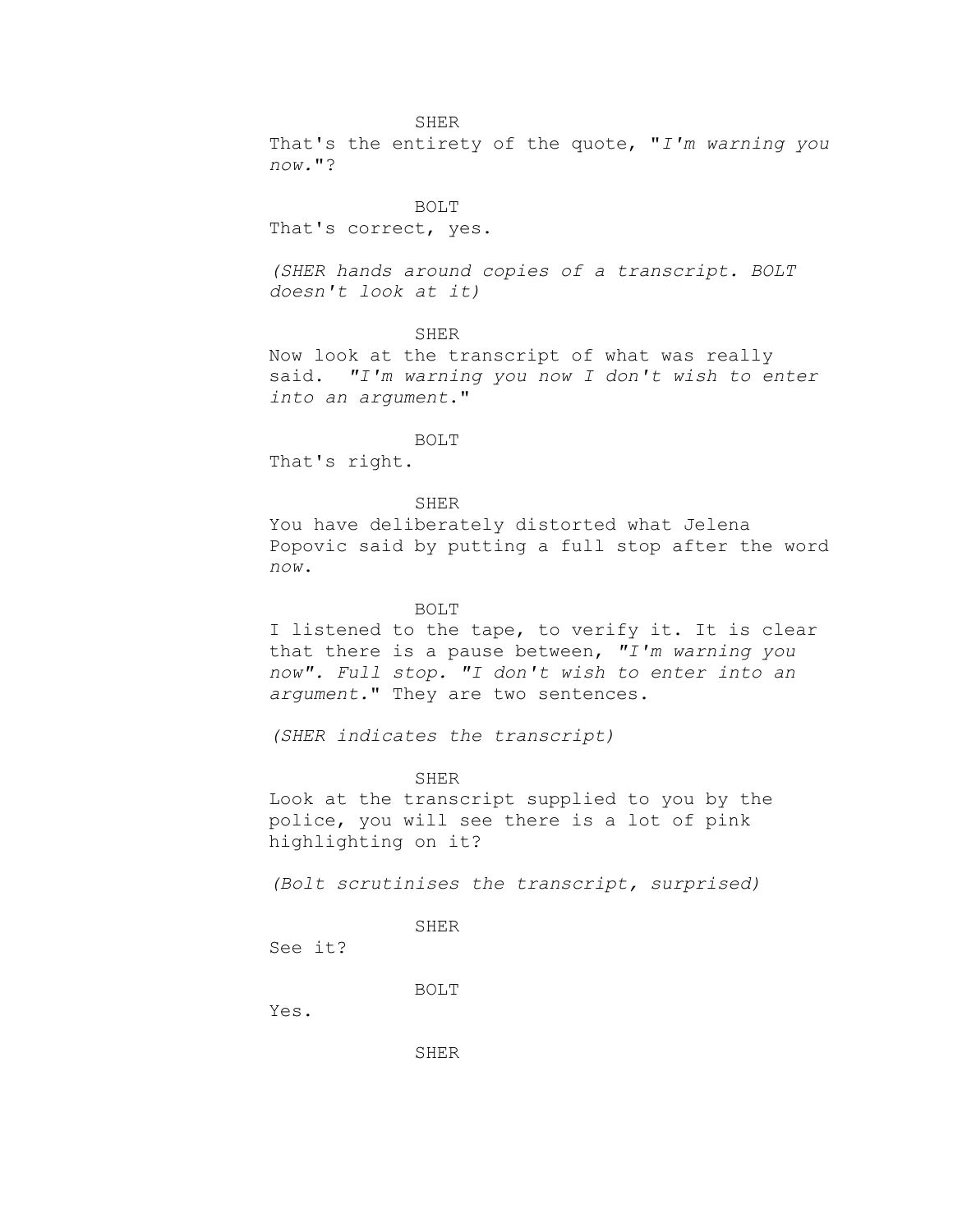But the police who gave you that transcript have highlighted *I'm warning you now*. They stopped the highlighting after the word *now*.

BOLT

Yes, I do see that.

#### SHER

But the police transcript doesn't have a comma or full stop after the word "now" does it?

*(BOLT searches* the transcript for the full stop)

BOLT

It's too faded. I can't see any punctuation mark after that but--

SHER

There is no full stop. You added it!

BOLT It may well have been. I don't know.

### SHER

But either way you eliminated the second part, *I don't wish to have an argument with you.* You couldn't have put in a full stop on the basis of the police transcript because it doesn't have a full stop?

#### BOLT

I think you are putting it too simplistically here. I treated that as two distinct sentences. It didn't matter to me. I would have liked to have had both sentences. For reasons of space I inserted the first, not the second as well.

SHER That was your contribution, a full stop?

BOLT

That was my correction of an error, yes.

SHER

You put a full stop after *"now*" and you left out entirely her words,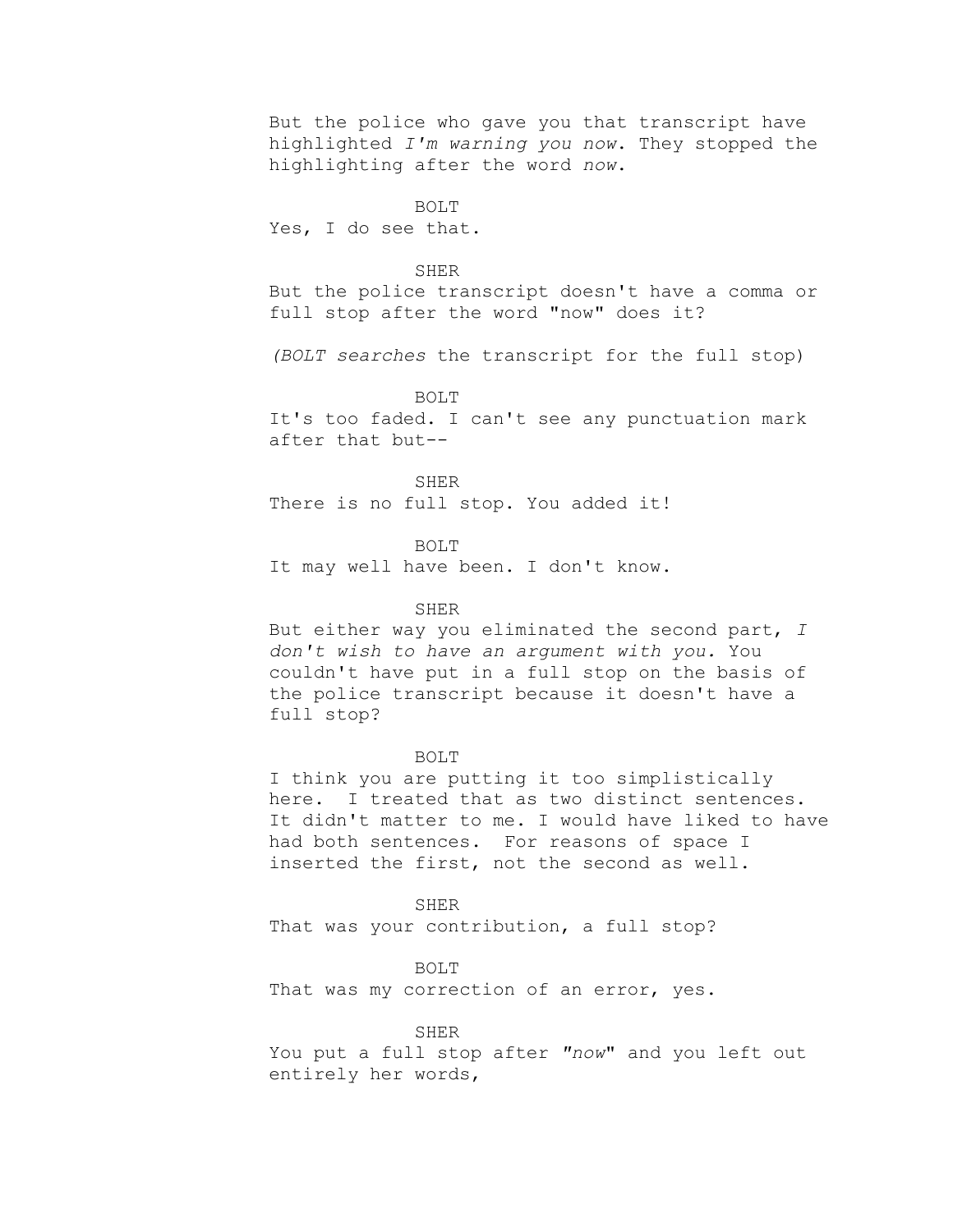# POPOVIC

*"I'm warning you now I don't wish to have an argument with you. I don't care whether you prosecute this matter or not, all I'm endeavouring to do is to raise some issues for you to consider."*

#### MOHAMMED

*"I apologise, Your Worship. I'm just explaining why we're proceeding with this prosecution and that is there's a victim.*"

BOLT

I left out everything else that followed, yes.

SHER You left out Mr Mohammed's apology?

### BOLT

Yes I did.

# SHER

Importantly you left out the context in which Mr Mohammed's apology was made.

#### BOLT

I totally reject that!

### SHER

Which had nothing whatsoever to do with an attitude of Mr Mohammed legitimately thinking he might be charged with contempt of court.

### BOLT

That's your opinion...and, I add, everyone's entitled to it.

### SHER

This is an example of selective quoting, changing the meaning of what was said?

BOLT

Certainly not.

SHER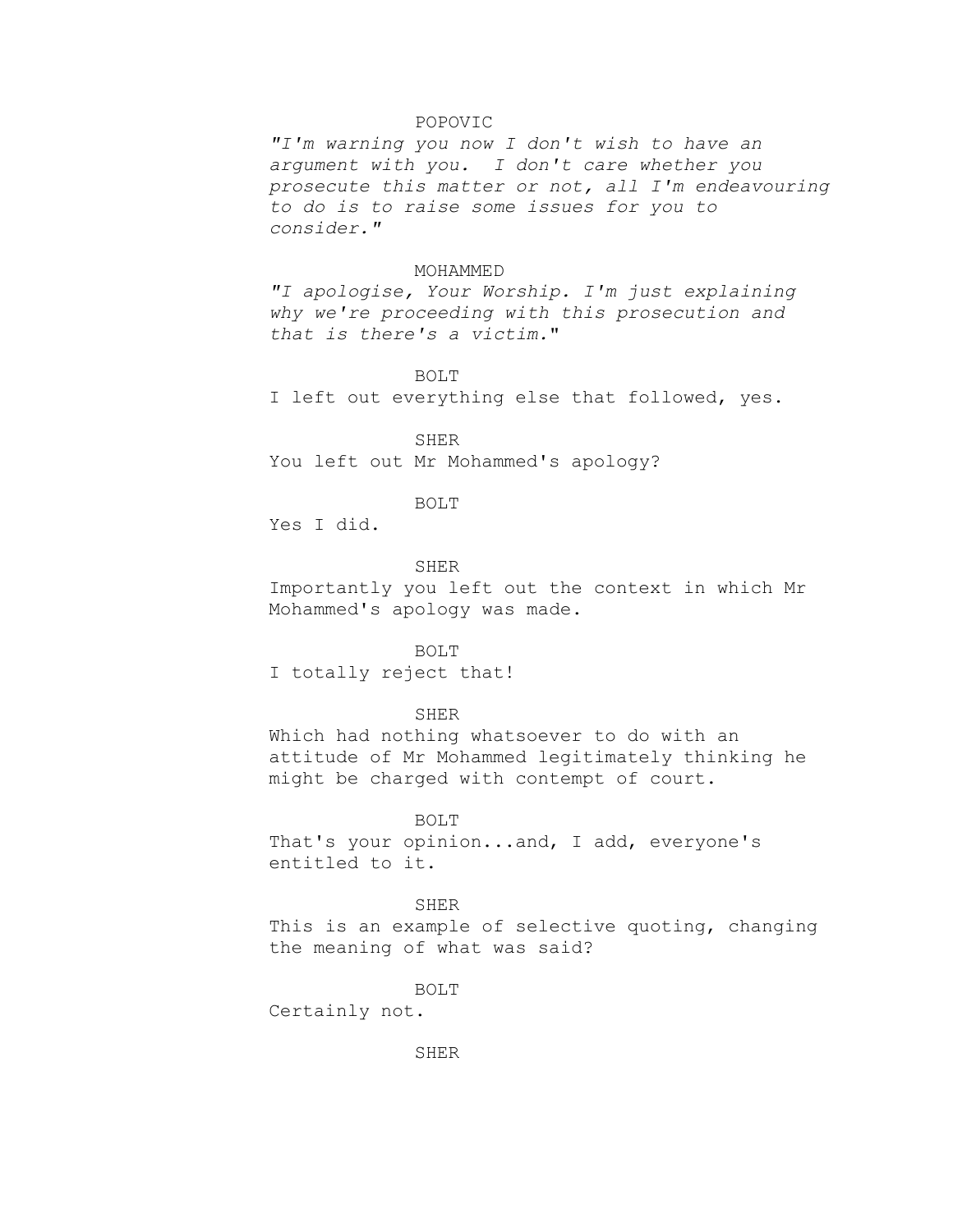You have no shame or regret for having stopped the quotation in the article? You simply wrote what the police prosecutors selected for you.

### BOLT

No I corrected it. The mistake was a lack of a full stop. I was correct and I stand by that. I would have liked to have had the whole sentence because I think it would have been even more damning to have included it.

### SHER

It would have been even more damning?

### BOLT

It would have indicated a state of mind that she wanted to shut the prosecutor up.

# SHER

What you wrote is a gross distortion, absolute gross distortion and it can't be other than deliberate. *(Angrily*) *"I'm warning you now*." That's not what she said. It's part of what she said. (*to AUDIENCE*) If you're clever and you want to sell a story you can change the meaning of language. Yesterday His Honour said,

### JUDGE

"*I'm just trying to get some feel of where we're going, so I can tell the jury what we're going to be doing. We've run over time but I warned them at the start that might happen*."

### SHER

So we can look forward to an article from Mr Bolt about Justice Bongiorno bullying counsel and juries. *(Angrily*) "*I warned them.*" The word is synonymous with tell. *"I told them this might happen. I'm telling you now, I don't want an argument."* And the reading audience who weren't there, who didn't know the truth, are told by Mr Bolt and his publishers that this is what Jelena Popovic said. And to make sure you get the message that this is not a good magistrate and we've got to do something about her, he goes on to say,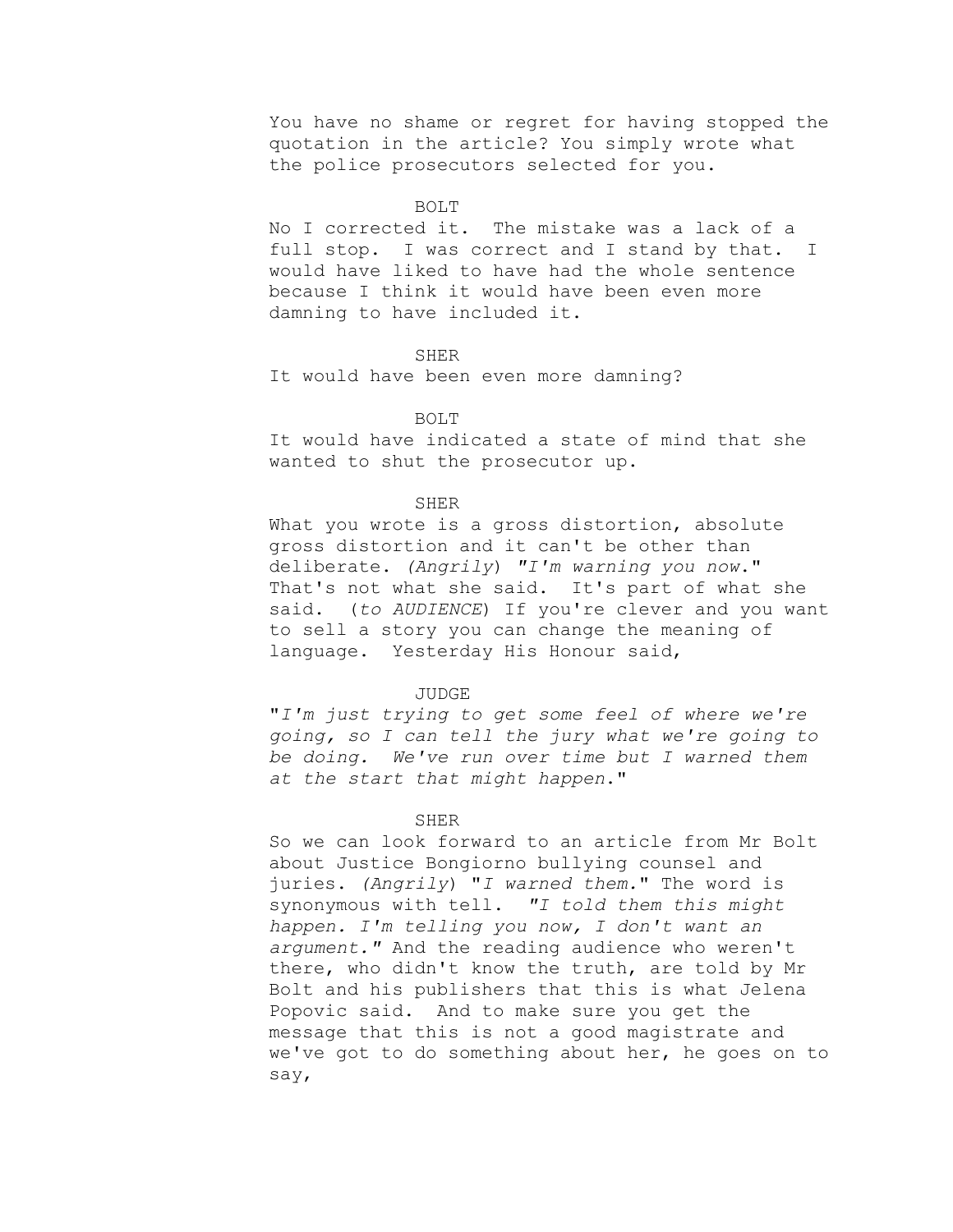"*How outrageous to so bully a prosecutor for simply arguing that the law must be upheld against the demonstrators who destroyed the property of others.*"

# SHER

You described her conduct as outrageous?

# BOLT

Yes I did.

# SHER

You accused her of being a bully?

# BOLT

No, not of being a bully, of having bullied. There is a difference.

# SHER

You expected your readers to appreciate that difference did you?

# BOLT

I hope that when I state something plainly people will read it plainly.

### SHER

So having accused Jelena Popovic of bullying the prosecutor you don't concede that leaving out the fact that Mr Mohammed apologised for what *he* had done would have changed the meaning of what Jelena Popovic said and did?

#### BOLT

Not at all.

### SHER

That's not what Mr Mohammed was arguing either. He was saying, *"We've got a complaint, we're obliged to prosecute*." He was saying why they were prosecuting, not that the law should be upheld. And then we have this gem,

### BOLT

"*True, Ms Popovic may have a point, maybe protesters shouldn't be prosecuted for arson*."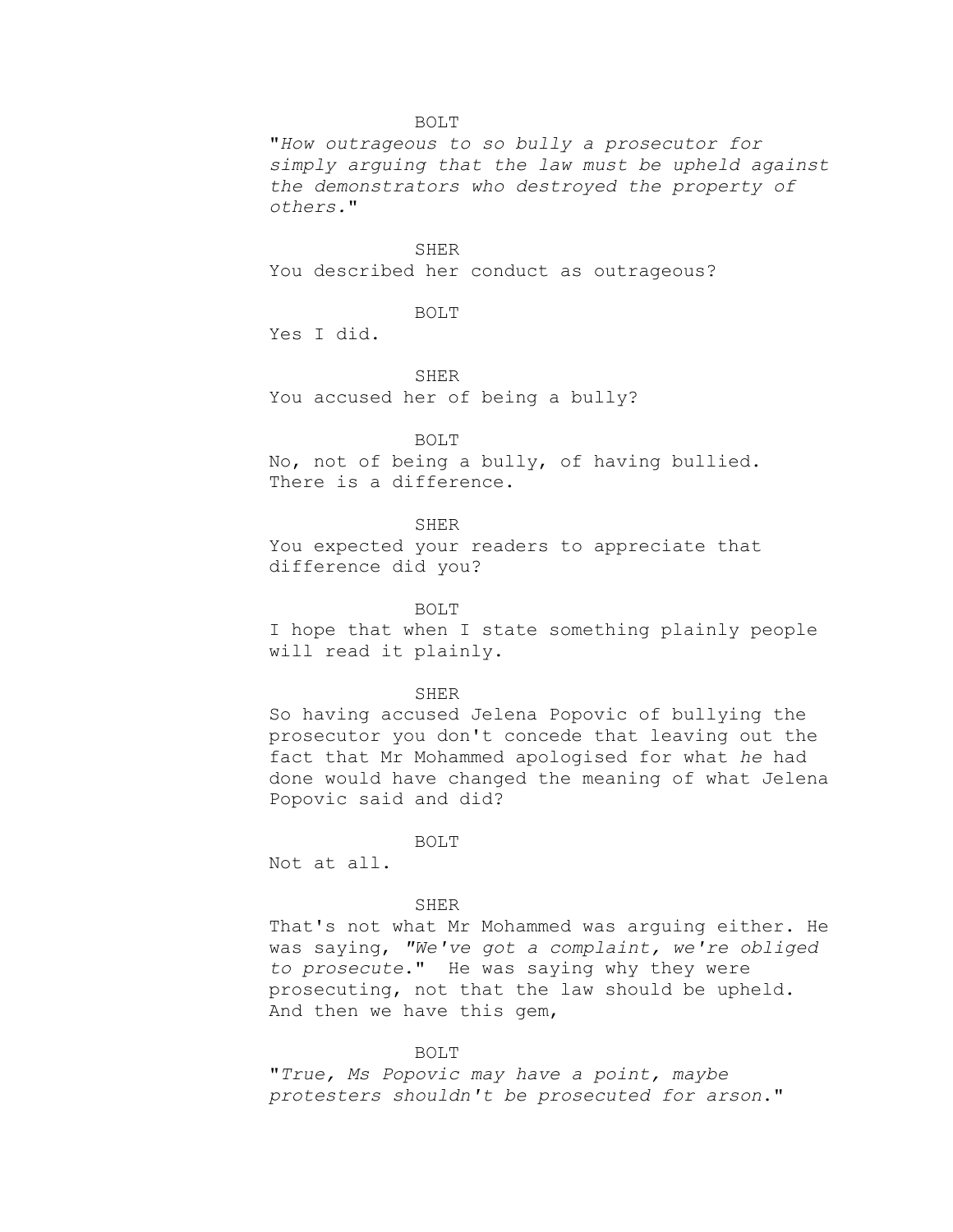(*to AUDIENCE*) That's not what she's saying at all. She's saying, on the facts of this case, five people shouldn't be put up for arson, an indictable offence, for a seventy dollar flag. And here we go, here's the expert about to tell us what we need to know, "*But that's for us to decide, not them*," says Mr Bolt. This is the royal *"we*" from Mr Bolt. He's speaking for us the community. *"We've got to tell the Popovics of this world how to behave*." And he goes on to say, "*Right now we have clear laws on these matters*." Is he an expert on the law now? Where did he get that from and what law is he talking about? Clear laws on what? "*We pay the Popovics of this world.*.." Not Ms Popovic, just her surname. He's given up the pretence of paying her any respect. "*We pay the Popovics of this world good money to uphold them.*" Uphold what? The clear laws in which Mr Bolt is an expert? Why is he saying that? Because according to him, she hasn't upheld the law! And then the ridiculous and extravagant complaint by Mr Mohammed to his superior, the infirmed Mr Birrell who passes it on to his superior. Which is then rightfully dismissed out of hand, a dismissal which we suggest prompts these embittered prosecutors to initiate a campaign of innuendo and lies against Jelena Popovic. When Mr Bolt wrote his article he knew that complaint was not going to be pursued. But what does he tell his reading audience?

BOLT

"*These recommendations made by acting Senior Sergeant Greg Birrell are yet to be endorsed by his superiors and then the director of Public Prosecutions."*

#### SHER

"*Yet to be endorsed*." What would any reader have thought that meant? Still under consideration? Did he check what happened to the complaint? Did he wait to find out before rushing to print? No. Because if he found out the complaint had been rejected that would have caused him to abandon

SHER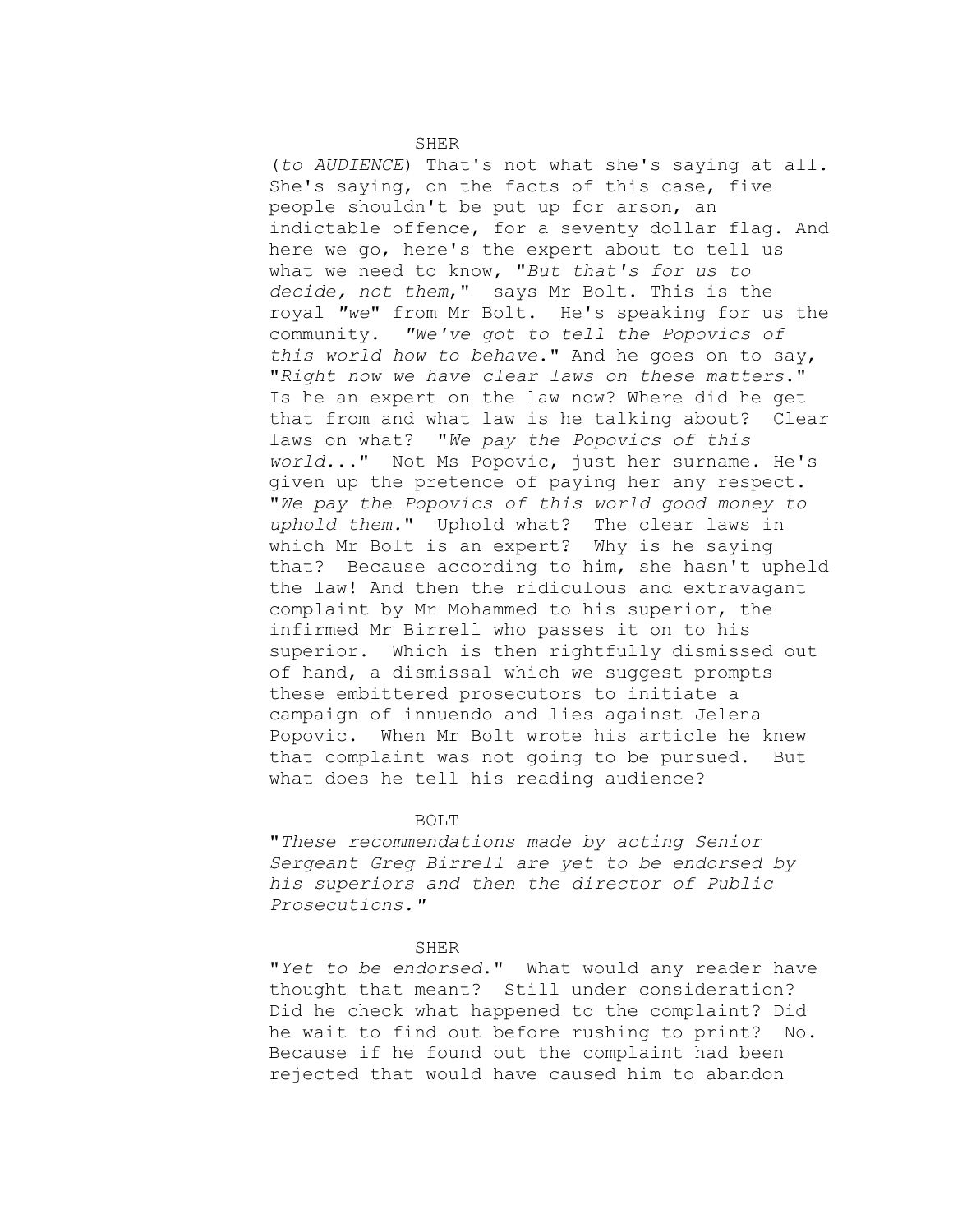part of his story. This is supposed to be an honest and fair article.

BOLT

It is. You're selectively misinterpreting it.

#### SHER

You're familiar with the term fleapit journalism, Mr Bolt?

### JUDGE

I'm not familiar with the term *fleapit journalism*, Mr Sher. Perhaps you could give us an example.

### SHER

Headline, *Graham Kennedy died of aids* after it was medically established he didn't. It's a lie designed to create a sensational media commodity from the death of Graham Kennedy. Fleapit journalism at its best.

# BOLT

I never said Graham Kennedy died of aids. *(aside*) Is he dead? What did he die of?

HOUGHTON What has that example got to do with Mr Bolt?

#### SHER

Mr Bolt writes lies.

#### BOLT

I totally reject that!

#### SHER

You deliberately sensationalise to create a media commodity.

# BOLT

If having an opinion and expressing an honestly held view is sensationalising then yes I'm guilty.

### SHER

Your articles about Jelena Popovic were fleapit journalism.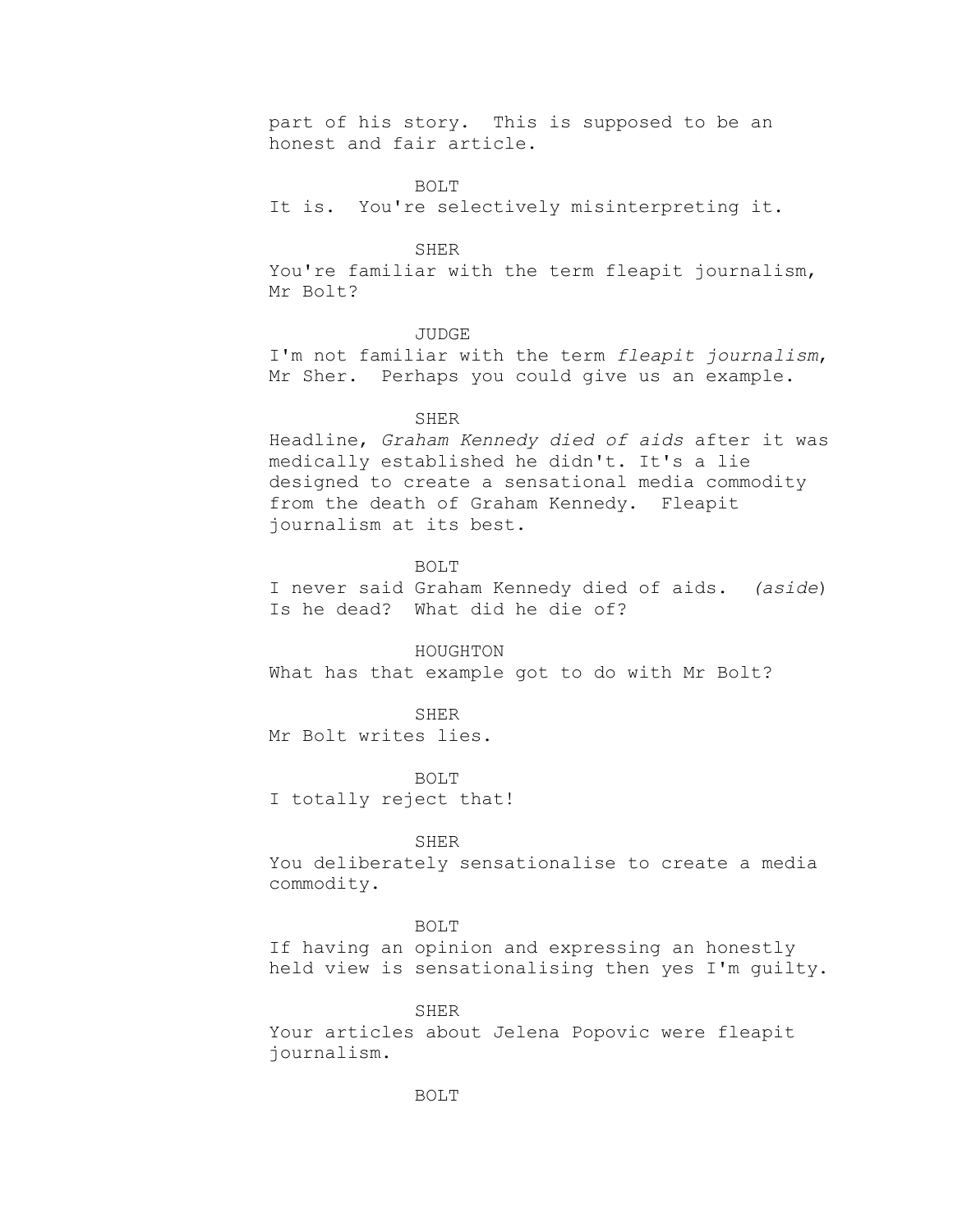My articles on Jelena Popovic were truthful, fair and balanced opinions--

SHER They contained lies--

BOLT

--and I have every right to them and everyone has a right to my opinions. Why would I lie?

### **SHER**

Because criticising judicial officers sells newspapers. *(to AUDIENCE*) Mr Bolt doesn't like protesters. Many people were horrified at what was going on in West Timor and thought the Indonesian government and the army in particular were to blame for all these murders that were discussed daily in the newspapers because the East Timorese people had made the serious mistake of indicating they wanted to be independent. And what did these protesters do? "*They invaded the Indonesian Consulate*." They didn't *invade* the Indonesian Consulate. Mr Bolt purposefully sensationalised that. They went onto the premises and they took a flag and burned it. No violence whatsoever. A total distortion.

#### BOLT

You keep making that claim but it's untrue.

#### SHER

Look at this heading, *"We pay our magistrates good money to uphold the laws."*

#### BOLT

It's factually correct.

### SHER

Are they your words?

#### BOLT

No.

SHER Who wrote them?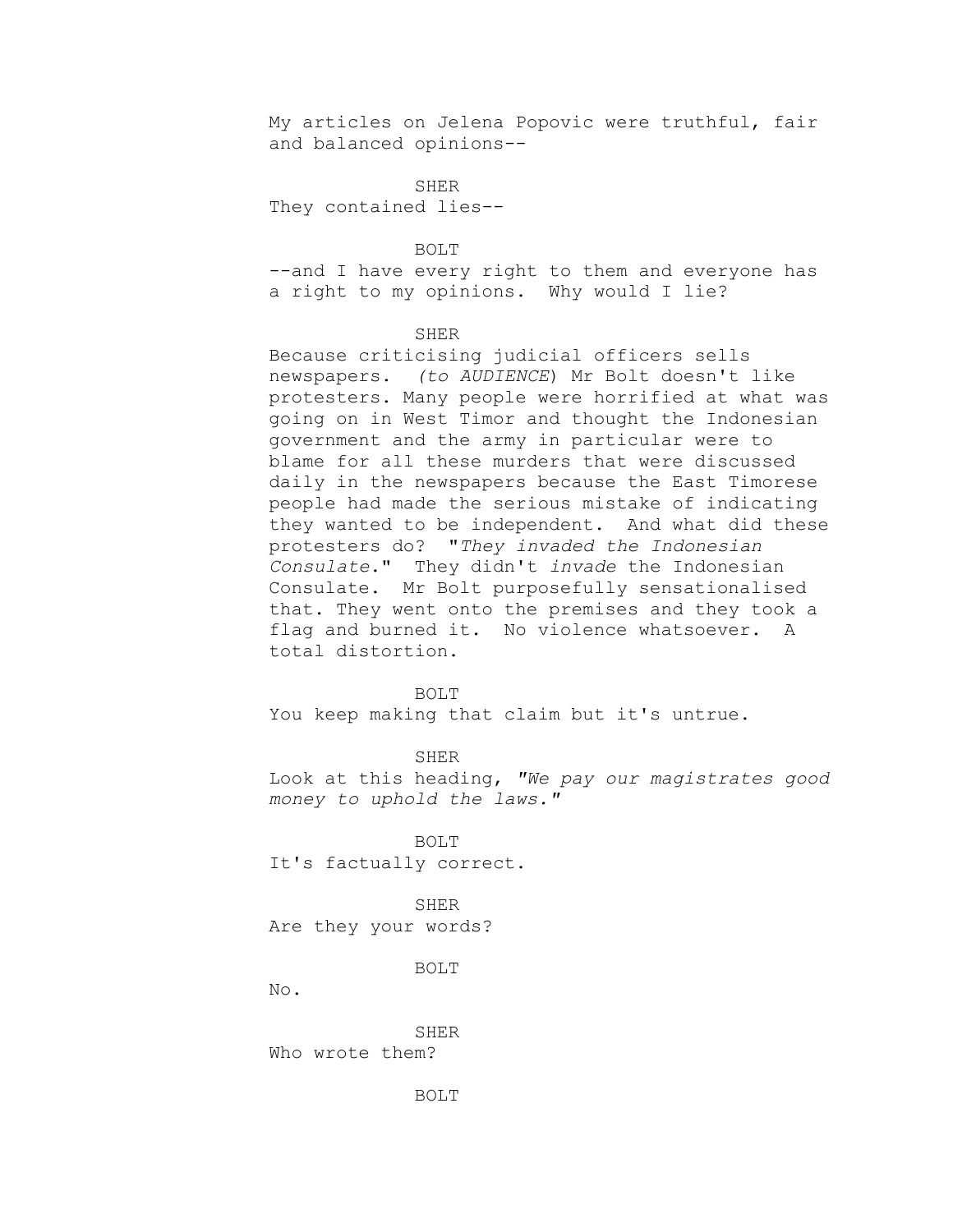John Kiley, I think.

SHER

Your editor?

BOLT

Yes.

SHER Will Mr Kiley be appearing on your behalf?

BOLT

Don't know.

SHER Did he show you the heading before publication?

BOLT

I can't recall.

SHER Mr Bolt, do you tell lies?

BOLT

No.

SHER I'll ask you again, did Mr Kiley show you the heading before publication?

BOLT

I don't recall, probably not.

# SHER

I've counted the number of times your response to questions has been "I can't recall", "I don't know". More than one hundred times you've been unable to remember basic information. Yet you claim to be a journalist. Did he show it to you before publication?

### BOLT

He might've. I usually go through my articles to make sure they are exactly as I want them, so I may have seen it.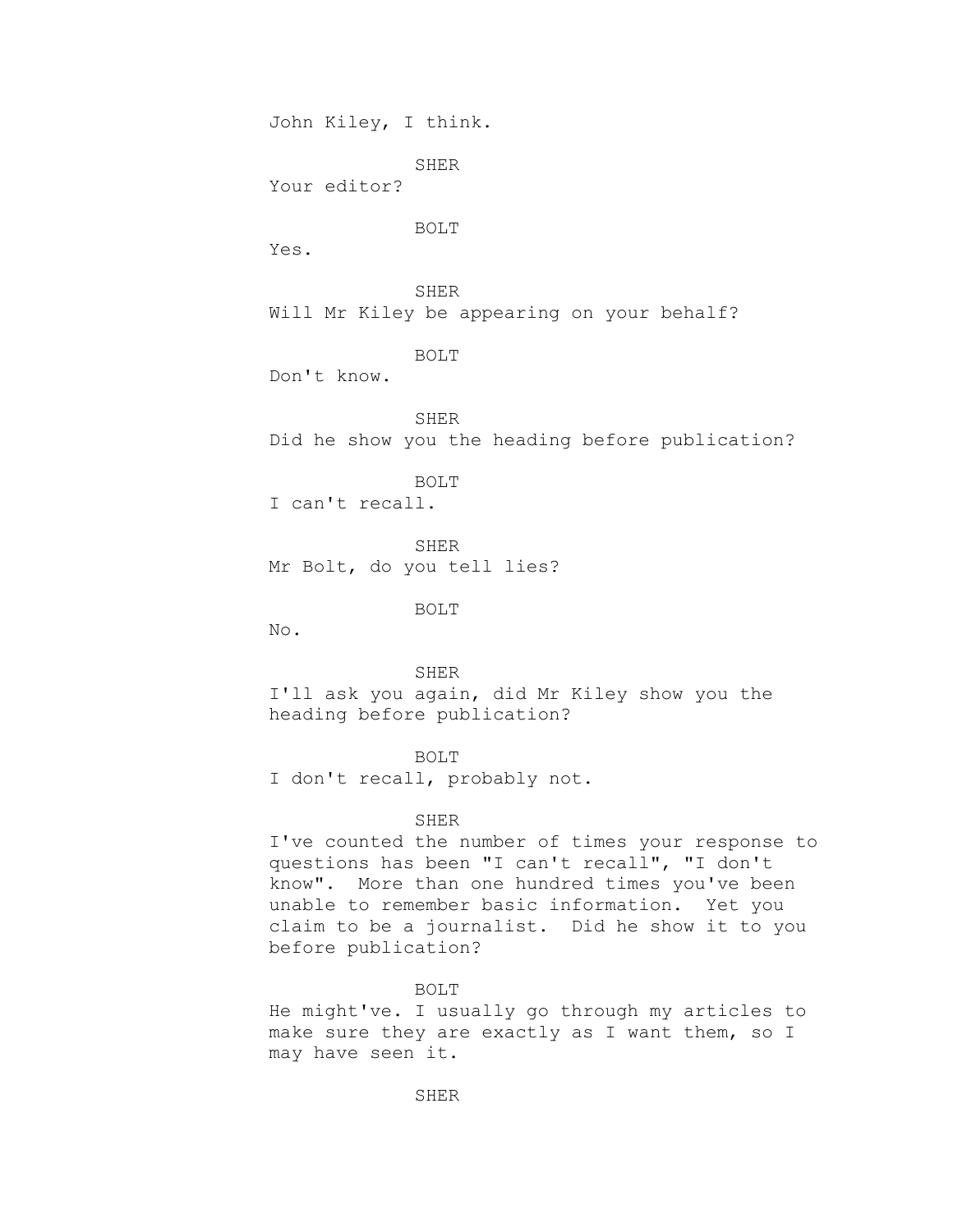The chances are you did see it?

BOLT

I can't remember.

### SHER

I didn't ask you whether you remembered, I asked you whether the chances were that you did see it.

### BOLT

There's a chance I saw it, yes.

SHER

And you didn't disagree with it?

BOLT I certainly didn't and I don't now.

### SHER

When you said at the end of this article, "*If they refuse, why should we employ them for a day longer*?" You were suggesting that magistrates who don't uphold the law should be sacked, weren't you?

### BOLT

No.

#### SHER

Mr Bolt, it hard to accept you don't tell lies when you contradict yourself so obviously.

### BOLT

The paragraph is quite clear. If they *refuse* to uphold the law, yes they should be sacked, and I venture I wouldn't get an argument from anyone here.

### SHER

But the ordinary person in the street would've thought you were saying Jelena Popovic ought to be sacked because she refused to uphold the law?

#### BOLT

If I wanted her to be sacked, I would've said so in the first paragraph. The words are plain. *"If they refuse to do their job." If they refuse.* I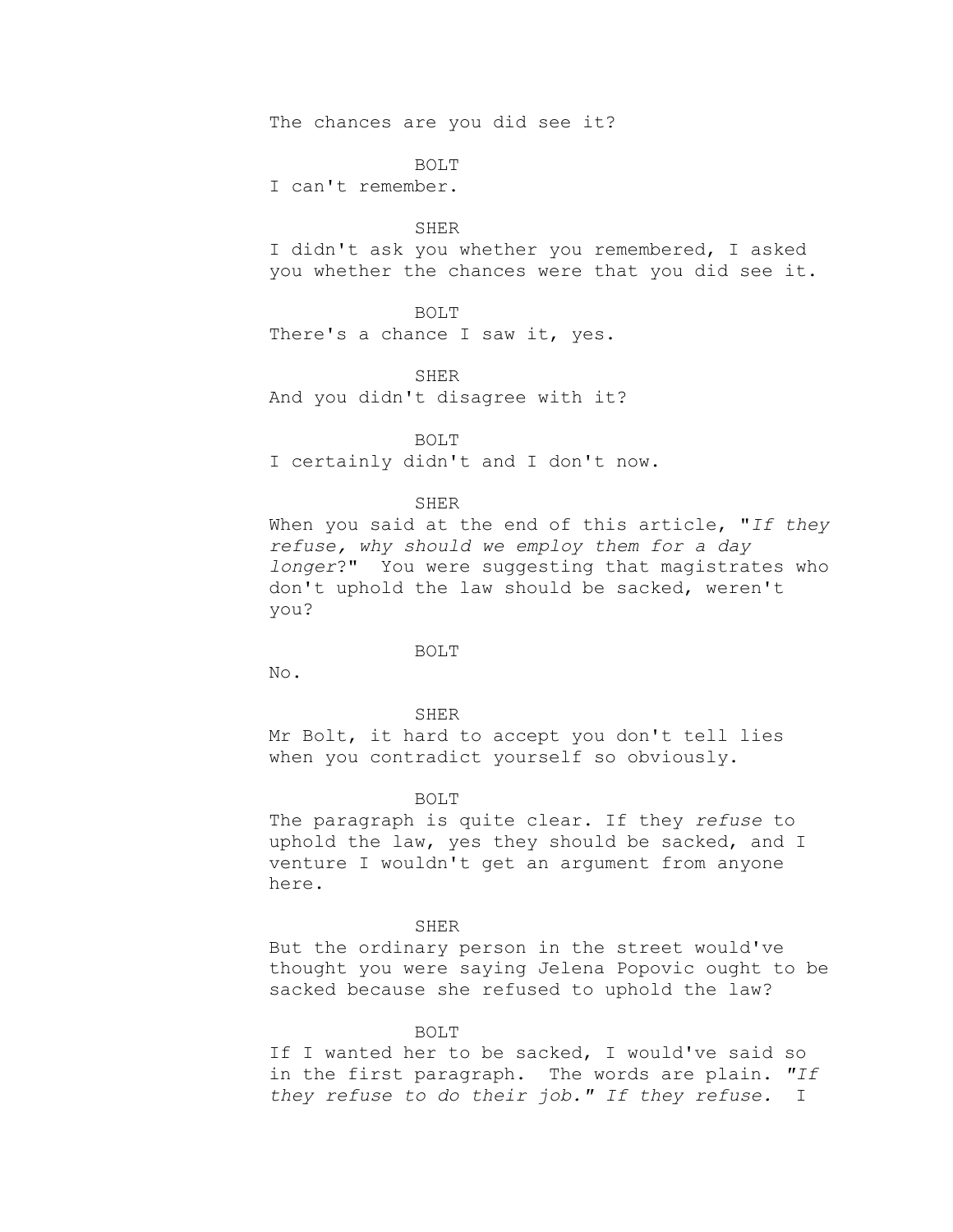don't see how there can be any ambiguity about that.

SHER The words "*employ them for a day longer*" refers to instant dismissal.

BOLT

No.

SHER

They don't?

BOLT

No.

SHER

What else could it refer to? You suggest she hadn't upheld the law and ought to be sacked?

BOLT

No.

SHER It doesn't refer to Jelena Popovic?

BOLT

No.

SHER Who does it refer to?

BOLT People who don't uphold the law?

SHER

But you were implying Jelena Popovic didn't uphold the law.

BOLT

No, no, that's your opinion, you're totally wrong there.

SHER

Then if in fact you did convey that message to your readers inadvertently it wasn't your opinion was it?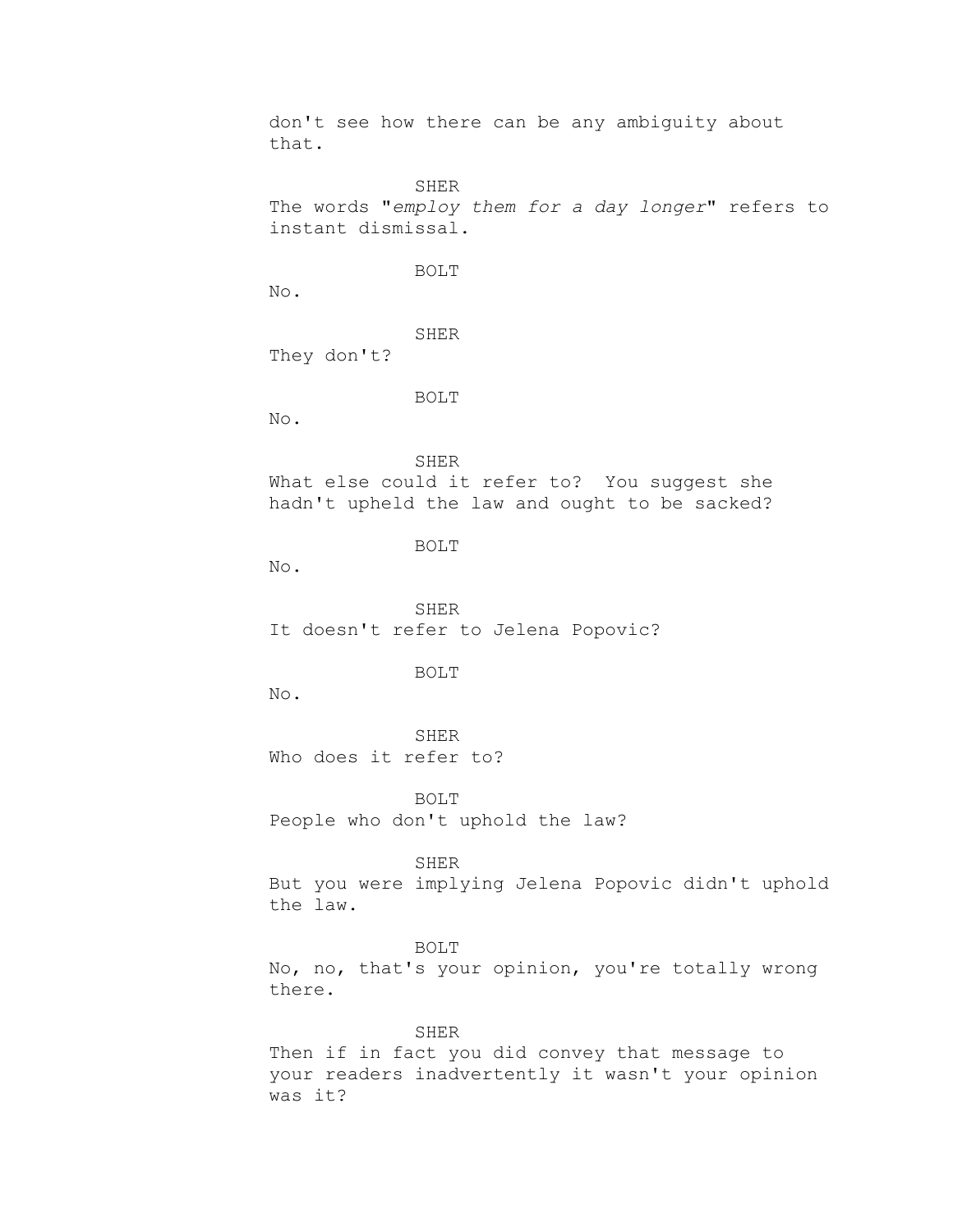Pardon?

SHER It was not your opinion?

*(BOLT considers, looks at HOUGHTON)*

BOLT

If it had of been my opinion I would have said so straight out.

SHER So it wasn't your opinion?

BOLT It wasn't at the time, no.

SHER You weren't intending to convey that opinion?

BOLT

No.

# SHER

And if you've done so, a terrible mistake has been made?

### BOLT

Not necessarily. I could hold that opinion and state it and still be here today insisting on my right to have that opinion.

#### SHER

But the fact is, it wasn't your opinion?

BOLT

No it was not my opinion at the time?

# SHER

If you've communicated as your opinion inadvertently, that she ought to be sacked, you should apologise, shouldn't you, because you've said something you didn't intend to say to a million people?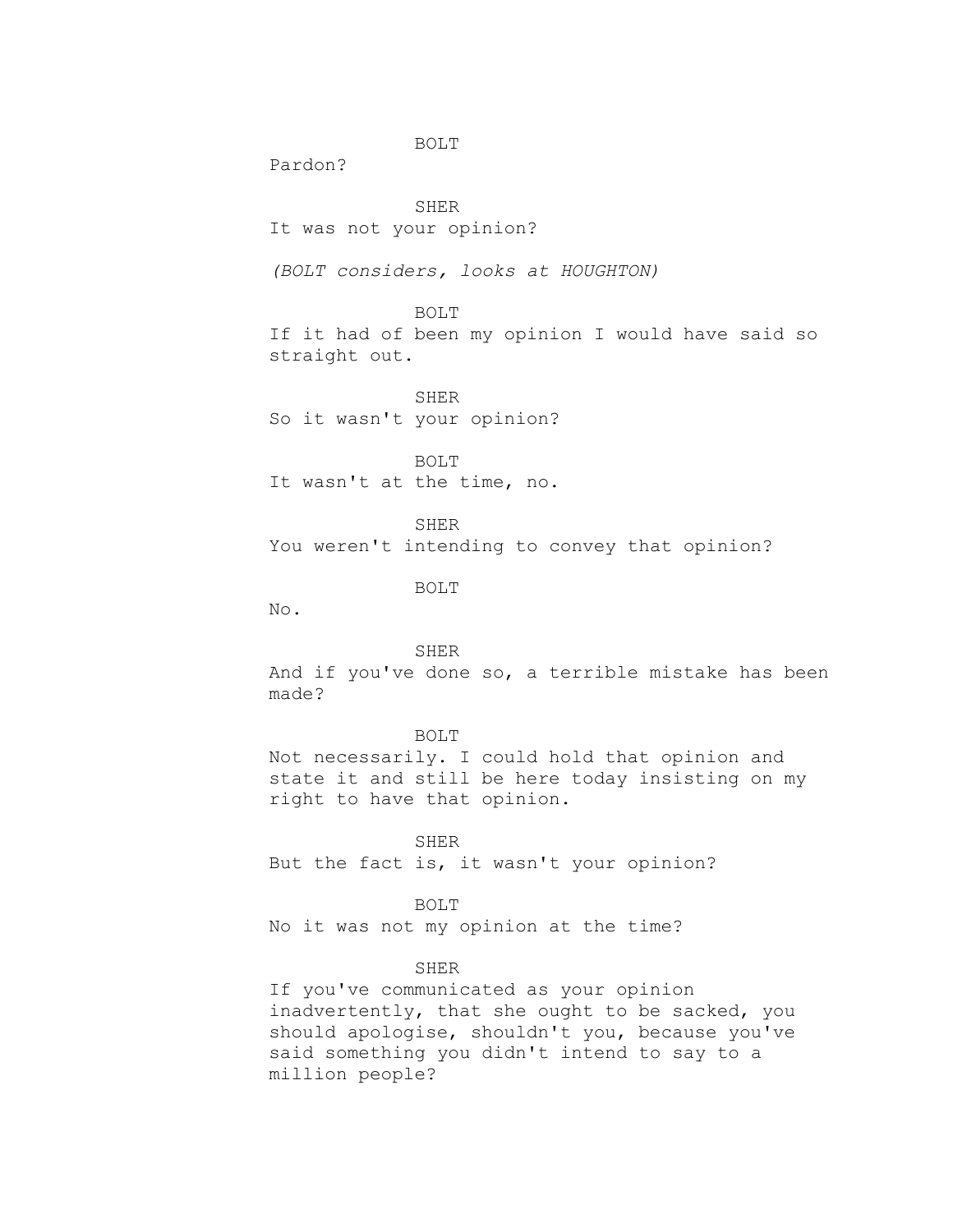This is a truthful article, a balanced article, on a subject that's important, expressing an opinion I sincerely hold and I cannot apologise. I cannot apologise for holding opinions or expressing them. That's what makes Australia a democracy.

#### SHER

Mr Bolt, the thrust of your defence has been your article wasn't defamatory because you believed in what you were writing at the time you wrote it--

### HOUGHTON

And that it was substantially true.

#### SHER

--However if you didn't believe Jelena Popovic ought to have been sacked then that's the end of your case, because you wrote, *she shouldn't be employed for a day longer.* Instant dismissal, that's what you wrote.

## BOLT

I haven't conveyed she ought to be sacked.

#### SHER

My interpretation is you have.

#### BOLT

Everyone's entitled to your opinion. And everyone's entitled to mine and my opinion is I didn't.

### SHER

But if you did convey it, a serious, very serious mistake was made by both you and the Herald Sun?

#### BOLT

No. If people gain the impression from what I've written that they thought she should be sacked, then that's their point of view, they're entitled to it. And I won't apologise for them having their point of view.

#### SHER

Your task as a columnist is to seek to persuade, isn't it?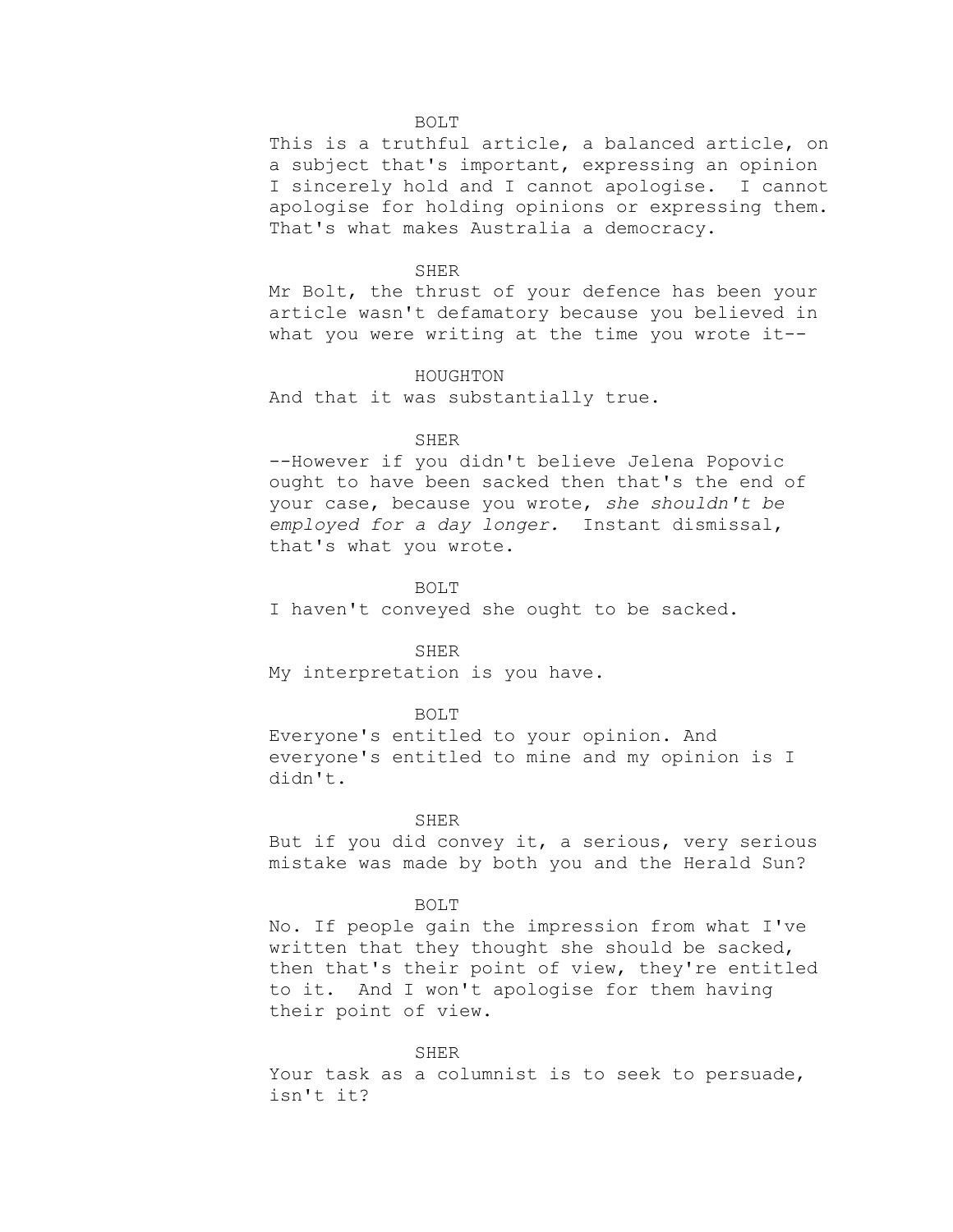No. My task as a *journalist* is to seek to honestly inform on the facts and honestly give my opinion.

SHER For what purpose?

### BOLT

To raise issues of great public concern and to have them discussed honestly and intelligently in a balanced way.

### SHER

You've absolutely no regrets about writing these articles have you?

### BOLT

I regret being up here, given that I wrote a truthful and intelligent article and expressed honestly held beliefs. I very much regret this. I regret the stress it's caused my wife and children. I regret the threat to free speech that this represents. I think it's a misuse of the courts for me to be here.

#### SHER

But none of your regrets extend to Jelena Popovic, do they?

BOLT I did my best to uphold--

### SHER

You've had a chance to reflect on your articles and the effect they've had on Jelena Popovic, don't you think it's about time you apologised?

BOLT

No. Definitely not!

SHER

Said sorry?

BOLT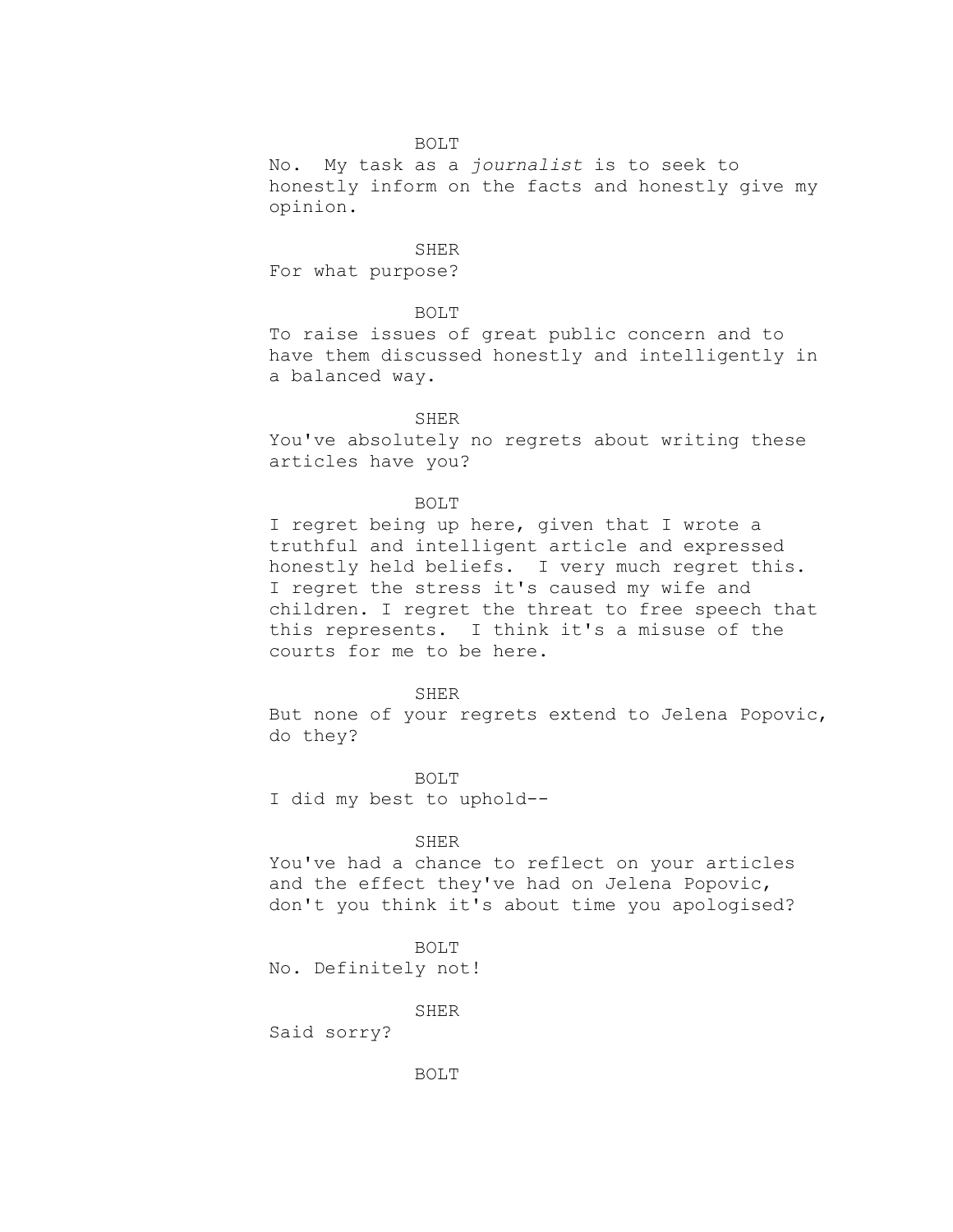For telling the truth? For Christ sake she hugged two drug traffickers that she'd just let loose on the streets.

*(POPOVIC enters the witness box)*

### SHER

Mr Bolt's article refers to you hugging drug traffickers. Can you recall any incident that might be the basis for what he wrote?

POPOVIC

Yes I can--

### BOLT

See!

### SHER

I'd like you to tell the jury the circumstances of that incident.

### POPOVIC

In April 1999, a young woman, extremely young, came before me, from the cells. She was seriously ill. She was withdrawing from heroin and methadone, had been in custody, three, four or five days and was seven and a half months pregnant, stick thin. Frankly I thought she was in danger of losing her life. I put her on the CREDIT program.

#### SHER

Does the CREDIT program require the consent of the police?

### POPOVIC

Yes it does. It's a team approach and the police are an integral part. She was immediately released on bail, on CREDIT conditions, to be admitted to the Drug Dependency Unit at the Royal Melbourne Hospital. My recollection is she had no supports. She did have a boyfriend who was a co-accused who had a long criminal history. She was charged with one set of street-trafficking offenses, that is trafficking one or two caps of heroin that she was on bail for but had been apprehended subsequently with charges of shop theft and again, small level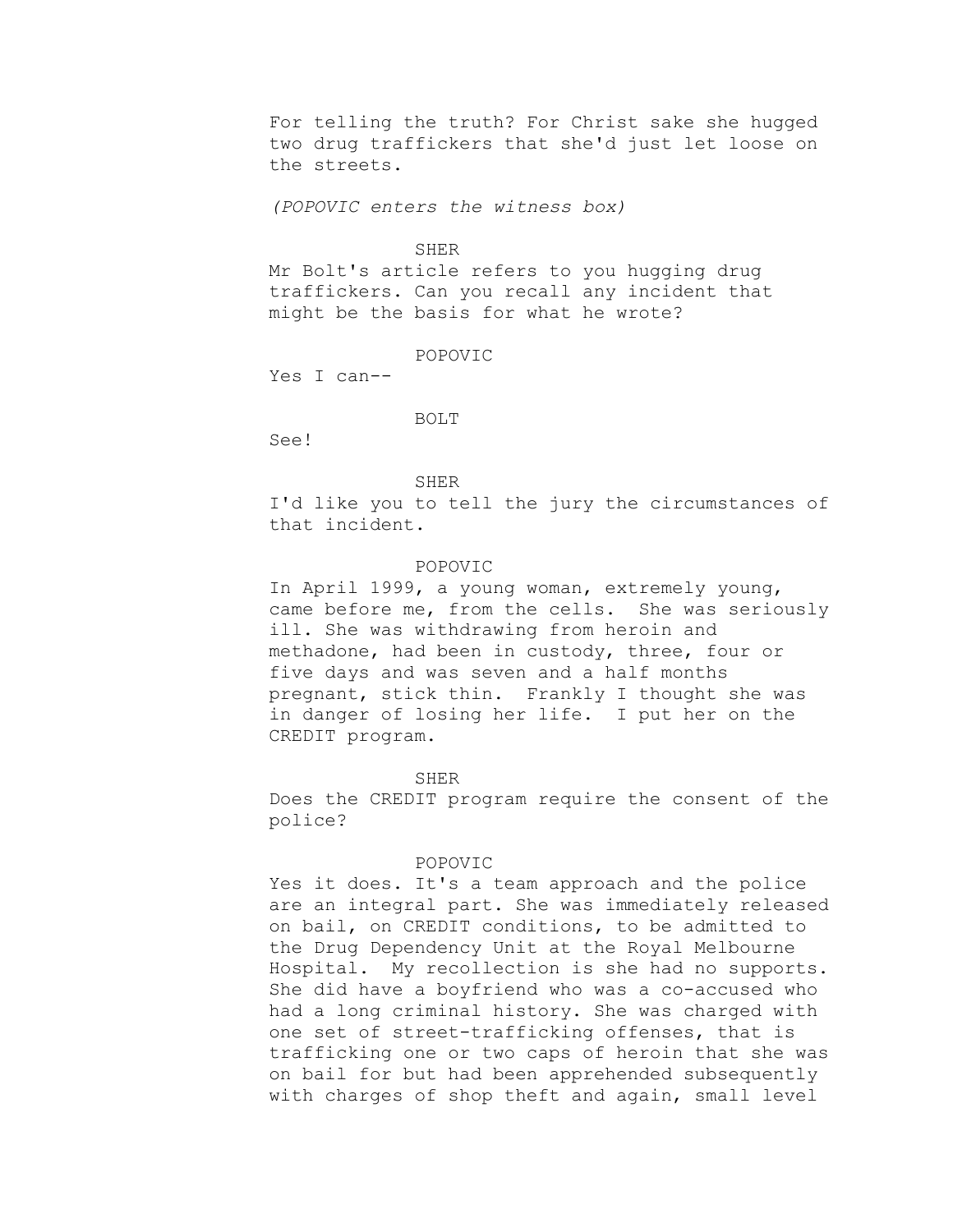drug trafficking. Two weeks later she gave premature birth to the baby. That two weeks she'd been in custody as an in-patient was sufficient to stabilise her condition and the baby was born drug-free. She was placed on a methadone program and during the time she was breast feeding the baby I was seeing her regularly. As the months progressed she became reunited with her family, who lived in Canberra. On the final hearing of this matter her parents were in court. She and her baby and her mother and father were in court, and to see this family reunited, the parents were beaming. The young woman herself...I can't describe to you the difference between the young woman whom I'd initially seen in court...

#### HOUGHTON

I object to that. If the witness can't describe the demeanour of the witness--

SHER That's simply a method of description.

JUDGE

Overruled.

### POPOVIC

It was just extraordinary. She's completed the CREDIT program, there's been no re-offending and I was going to present her with a certificate. Because her parents had made the effort of coming from Canberra I took the view that it would be appropriate for me to congratulate the whole family, so rather than have them all come to the bench I actually stepped from the bench and approached the family to shake hands with them. When I approached the young woman she hugged me. It was a very emotional time and very extraordinary.

#### SHER

And that was April 1999. Who was the prosecuting officer?

#### POPOVIC

Declan Collins.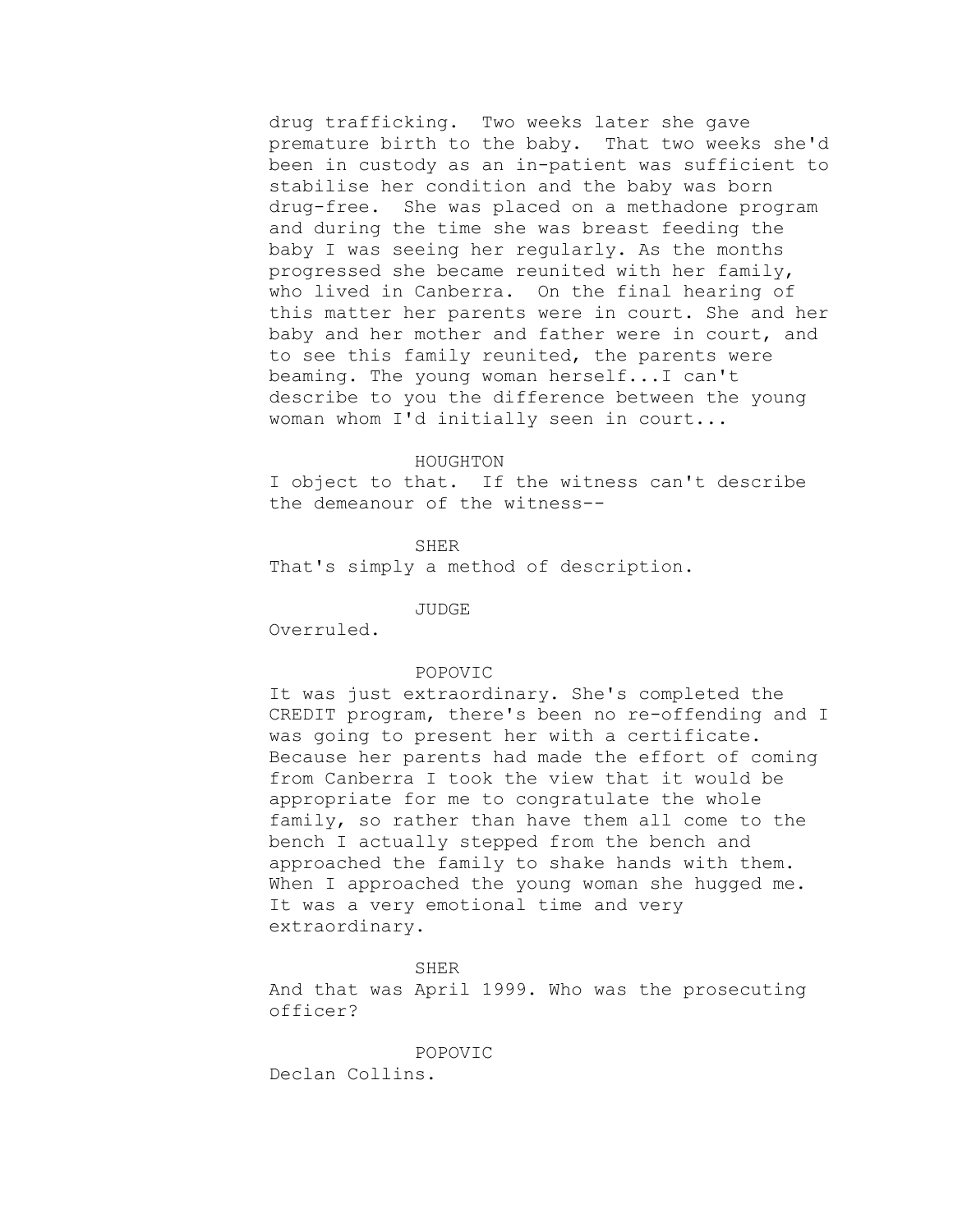SHER

Apart from that incident have you ever hugged anyone in court or has anyone hugged you?

POPOVIC

Never.

SHER

Although you were upset about the October 9 article you didn't do anything about that article?

POPOVIC

Yes, that's right.

### SHER

Why not?

#### POPOVIC

I didn't like it. But it hadn't occurred before and I thought it was a one off.

SHER

And when it occurred a second time you still didn't want to sue.

### POPOVIC

All I wanted was an apology and a retraction which the Herald Sun initially agreed to then reneged. That's when I took the matter further.

#### SHER

The Herald Sun initially agreed to retract the falsehoods in Andrew Bolt's articles?

# POPOVIC

They most certainly did. Their lawyers and our lawyers worked on a retraction that was to be published, to which I and both lawyers agreed to, but it was never published.

# SHER

Do you know if that was not published because Mr Bolt refused to apologise?

# POPOVIC

You'll have to ask the Herald Sun.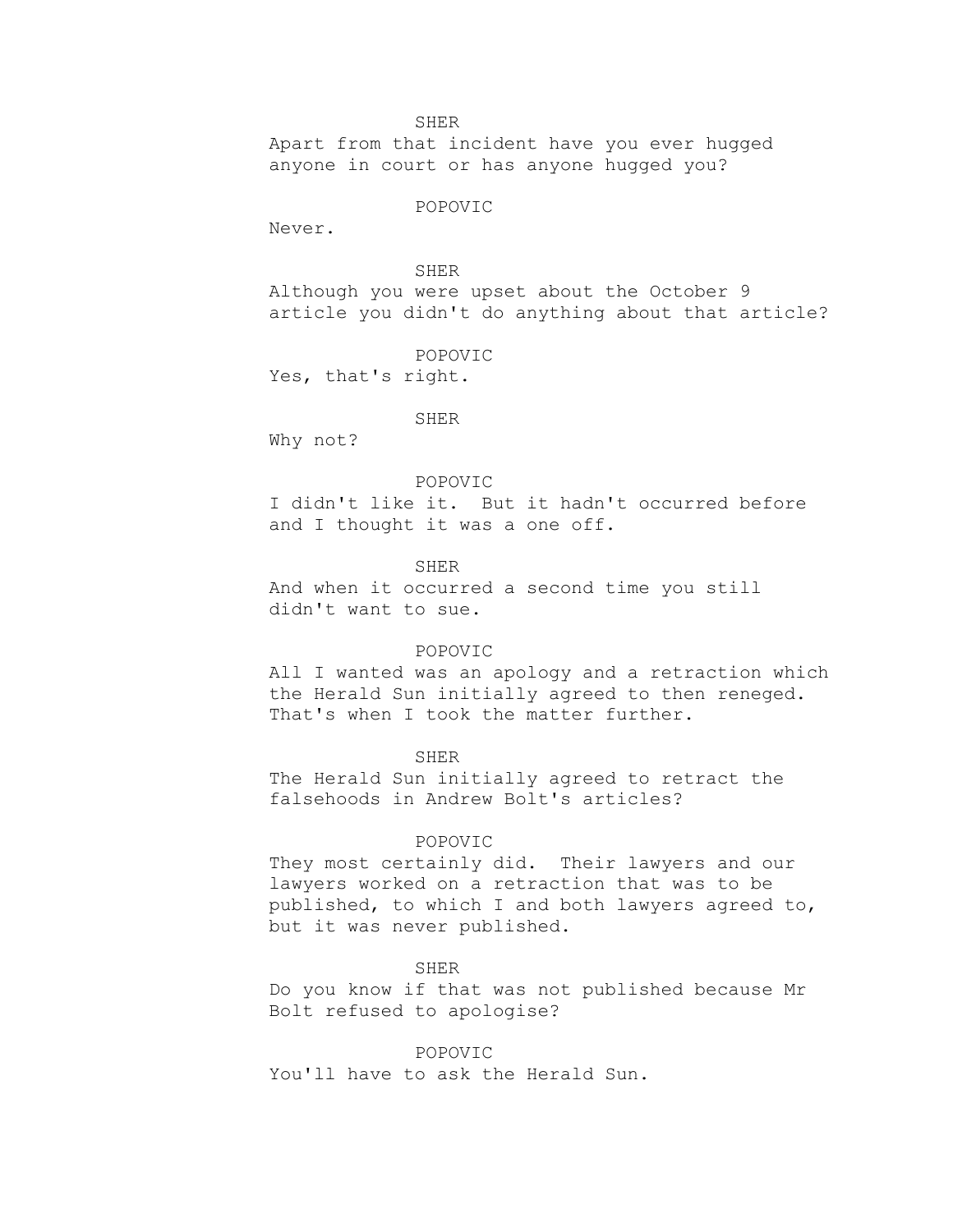*(HOUGHTON aggressively replaces SHER)*

### HOUGHTON

Ms Popovic, is it appropriate conduct when you congratulate defendants to stray so far from the bench?

#### POPOVIC

Yes of course.

# HOUGHTON

You don't think that runs the risk of you getting down into the fray?

### POPOVIC

No.

#### HOUGHTON

Do you acknowledge that this incident of which Mr Bolt wrote on October the 9th and then repeated on December the 13th could well have happened?

## POPOVIC

No.

### HOUGHTON

It's not part of your practice to leave the bench and hug people you've just sentenced?

# POPOVIC

Of course not but they do it in America as part of therapeutic jurisprudence.

#### HOUGHTON

I'm not asking you what might be done in America.

### POPOVIC

But I don't.

#### HOUGHTON

You don't? You accept that it would be quite inappropriate conduct for a judicial officer to do that?

# POPOVIC

Well again, I've just said that in America they do it.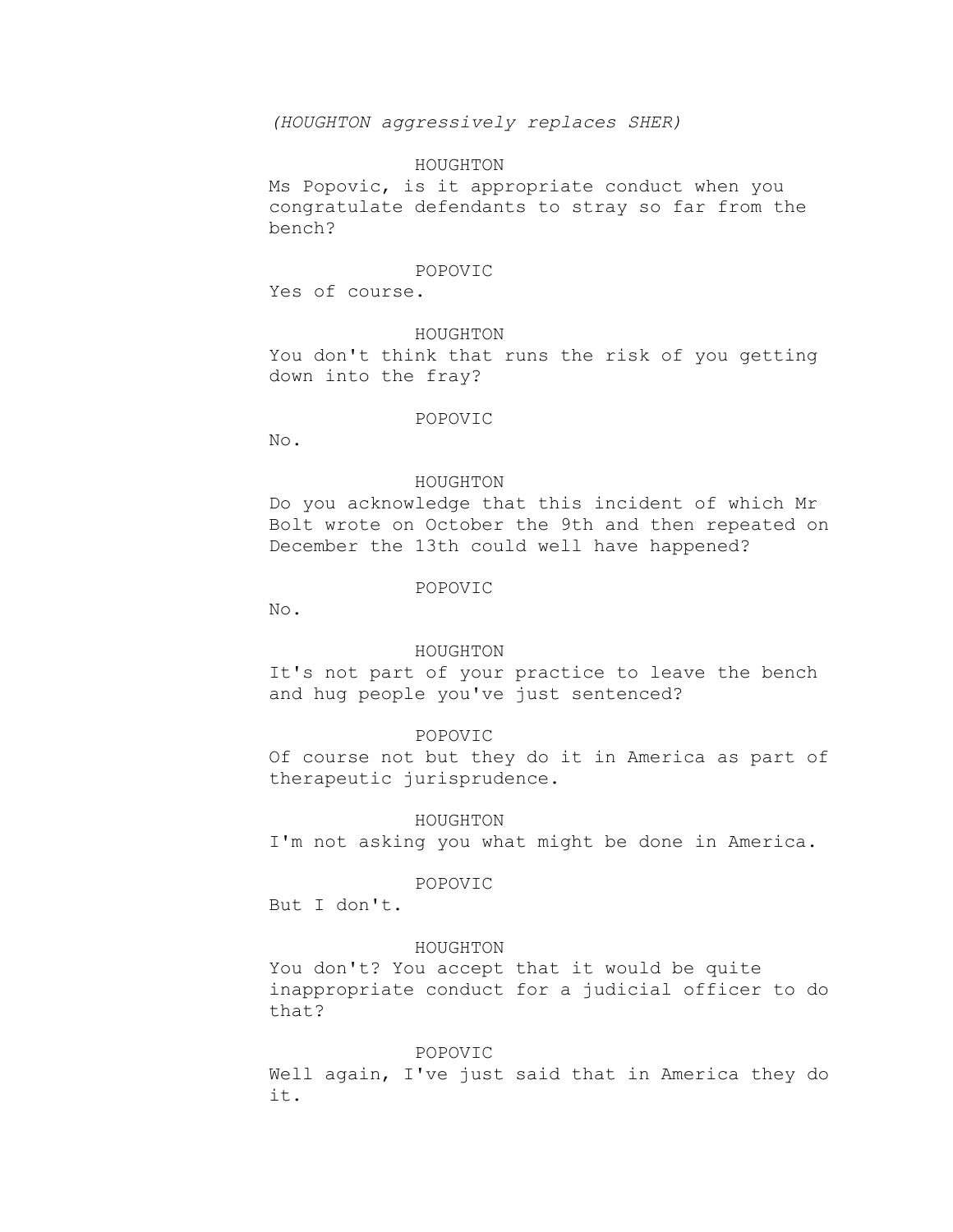# HOUGHTON

I'm talking about Victoria, Ms Popovic.

# POPOVIC

I wouldn't do it.

### HOUGHTON

That's not the question. Do you accept that it would be quite inappropriate?

# POPOVIC

Yes.

### HOUGHTON

You do?

# POPOVIC

Yes.

### HOUGHTON

Unacceptable conduct for a judicial officer in this state?

### POPOVIC

I wouldn't say unacceptable but inappropriate.

# HOUGHTON

In this particular case of the October 9 article these two accused had pleaded guilty to trafficking heroin. You punished them with a bond to be of good behaviour.

# POPOVIC

Well, I didn't--

#### HOUGHTON

Do you think your conduct in this case is worthy of comment?

### SHER

She doesn't acknowledge that there was such a case.

# HOUGHTON

All right. If this case occurred, and I appreciate you have no recollection of it, do you accept that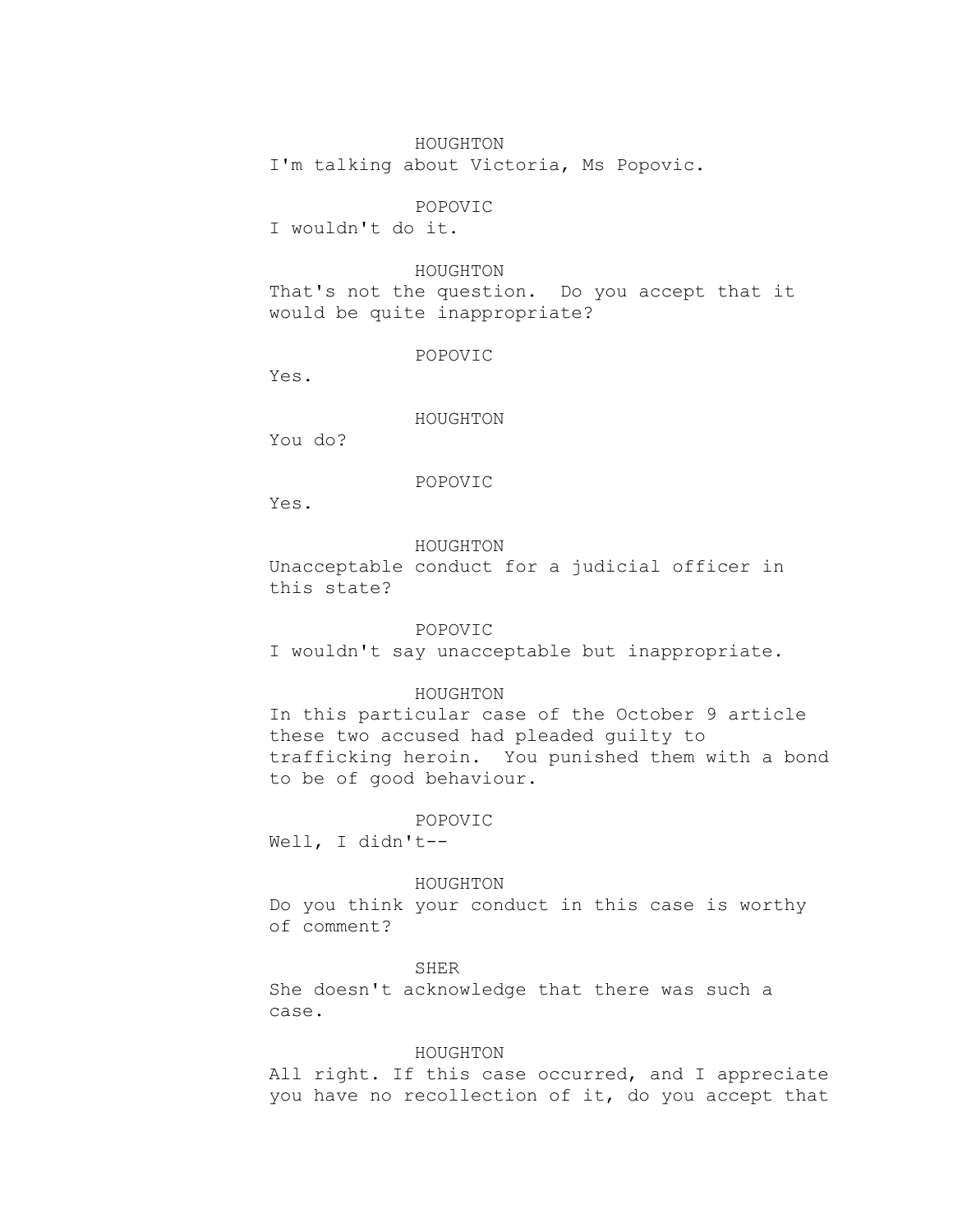it would be the subject of legitimate comment within the community?

POPOVIC

Yes, certainly.

### HOUGHTON

It would be worthy of the column in the Herald Sun, wouldn't it?

# POPOVIC

I don't know.

#### HOUGHTON

It's relevant, isn't it, the sort of sentences that drug traffickers are getting in our courts?

#### POPOVIC

Yes, certainly.

### HOUGHTON

And you appreciate there are people in the community that might take a very dim view of that sentence, a bond, if it took place?

### POPOVIC

Particularly if they weren't appraised of all the facts.

### HOUGHTON

You accept that as a judicial officer you come under public scrutiny every day?

### POPOVIC

Yes, certainly.

HOUGHTON

And you expect public scrutiny every day?

#### POPOVIC

Yes, of course.

### HOUGHTON

And it's a healthy thing in our democracy that judicial officers such as yourself come under this public scrutiny?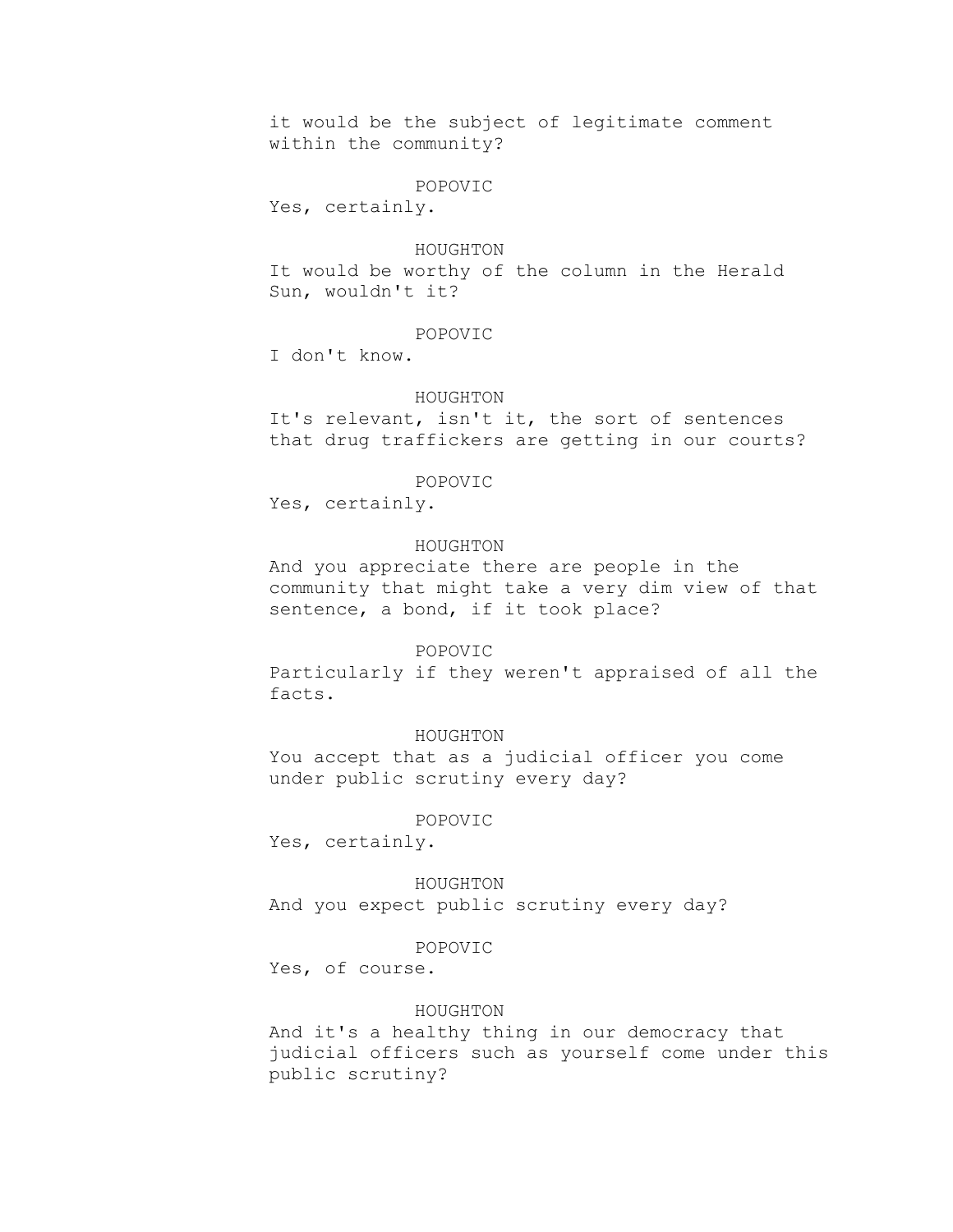### POPOVIC

Yes, certainly.

# HOUGHTON

Thank you, Ms Popovic. (*To audience*) We say it is a good thing that citizens in our society can express themselves on matters such as the conduct of a judicial officer. It is important for all of us to have that freedom. It is the hallmark of a democratic society. It is what stimulates public discussion about matters of importance. And Ms Popovic thought it was a good thing too. You just heard her. The real point of this case is whether people like Mr Bolt and the Herald Sun are entitled to write a column in which criticism of judicial officers is expressed. They can't print whatever they like, we accept that. But the first defence Mr Bolt and the Herald Sun are entitled to is that you are satisfied the matters contained in his column were substantially true. True or *substantially* true, that is a complete defence. We say that the account of the court proceeding was substantially accurate and we are entitled to take this defence. You will recall Ms Popovic's evidence about the young Cambodian female, which was clearly not the incident Mr Bolt was writing about because there was only one defendant. But this was an incident where involuntary hugging took place in the sense that the accused hugged the magistrate rather than the other way round. But remember she said it would be inappropriate to get off the bench and come down and hug a defendant. *Inappropriate*. That's what *she* said. Then Mr Collins, a person with no axe to grind whatsoever, never suggested to him that he had it in for Ms Popovic, or that he didn't like her or he wanted to smear her character. He says she comes down and hugs two heroin defendants to whom she'd just given a bond. Totally inappropriate behaviour! We suggest to you that despite Mr Sher's spirited attack on Mr Collins, his recollection was never *really* challenged. Mr Bolt had reasonable grounds for believing the complaints were true. That's not rumour, that's fact. He was told they did by a reputable officer. He took steps to verify the accuracy as best he could. There was a minor error about being a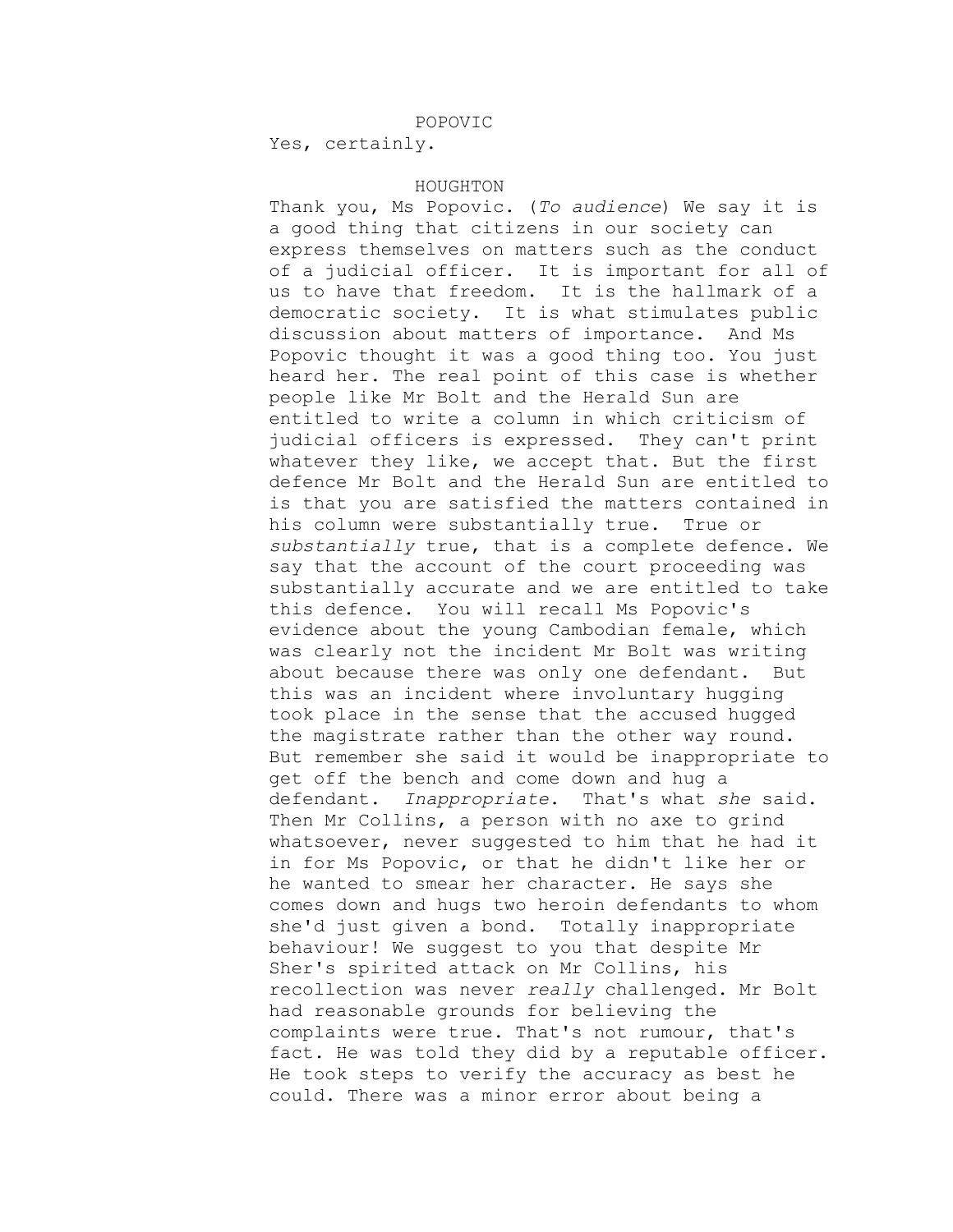teacher or not but he wrote a column that was substantially true. That's the hallmark of a good journalist. Mr Bolt is a good journalist.

### **SHER**

Scuttlebutt in the Police Prosecutors Office! If you're prosecuting people all the time it's not unlikely that you'd get a bit upset with magistrates you think were being too soft, so you gossip among yourselves and talk about hugging incidents, then along it comes, our golden opportunity. The fleapit journalist.

#### HOUGHTON

Withdraw that remark!

### **SHER**

We can tell him, he'll publish it, for a million readers. And what develops is an unhealthy, and I suggest highly illegal, relationship between police and the media. Classical fleapit journalism.

### HOUGHTON

Illegal! That's outrageous!

#### BOLT

I resent your assertion I'm a fleapit journalist!

*(BOLT holds his book to the AUDIENCE)*

#### BOLT

That's the title of my book, *Still Not Sorry*, because that's what I stand for. Did I mention my wife reads every column before it goes into print to make sure I don't make a fool of myself? I wrote that in here somewhere.

*(POPOVIC sits among the AUDIENCE)*

# SHER

(to AUDIENCE) Before you consider your verdict I want to raise an important issue. It's pretty obvious why the defence didn't call Sergeant Birrell nor Sergeant Petrovic. However, more importantly, apart from Mr Bolt the defence have not called one witness from the Herald Sun to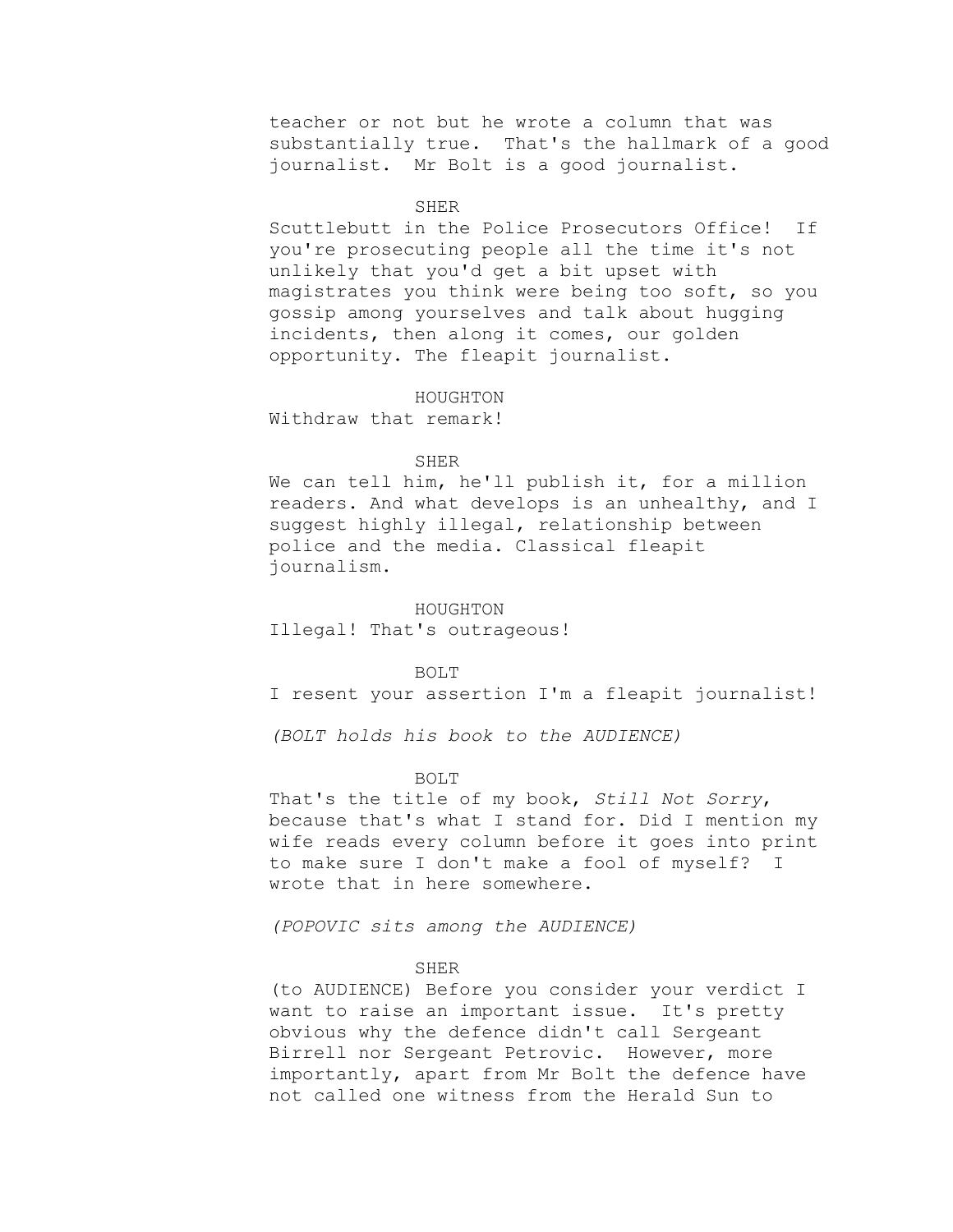argue their case. You can draw an inference from that with great confidence. If they had of had the courage to attend I could have asked them what controls does the Herald Sun exercise over Mr Bolt? Is Mr Bolt a man who writes and they print whatever he writes? Does anyone have control over the subject matter of his articles? What protocols are in existence to ensure that columnists like Mr Bolt make proper inquiries, act reasonably, check their sources? Does the Herald Sun have a policy about giving a person they are about to attack an opportunity to respond to that attack before it's published? What steps does the Herald Sun take, if any, to ensure Mr Bolt doesn't resort to personal vendetta? Because there's a real danger in allowing the likes of Mr Bolt the unchecked opportunity to vent his spleen simply for the purpose of creating a media commodity through salacious attacks on public figures. And why did the Herald Sun agree to print a retraction but renege at the last moment? Was it because they didn't want to upset Mr Bolt? The Herald Sun has a lot to answer for. They provided the platform for this defamation. Mr Bolt has a lot to answer for. Attacking people who are seen as tall poppies sells papers. It's great to see the mighty fall, isn't it? Controversy, criticism, gossip, it sells. It's a sad fact but it does. *(pointing to BOLT*) Andrew Bolt is guilty. The Herald Sun are guilty.

### HOUGHTON

(*to AUDIENCE*) If Andrew is innocent the Herald Sun have no case to answer. They don't need to be here. "*I cannot apologise*," Andrew said, "f*or holding opinions and expressing them. This is what makes Australia a democracy.*" We are fighting this case because we think that is a principle worth fighting for and we ask you to consider whether that is a principle worth upholding. Neither the Herald Sun nor Andrew are guilty of anything except having the courage to print the truth as they see it. They are the tall poppies, not the Popovics. Thank you.

JUDGE Members of the jury--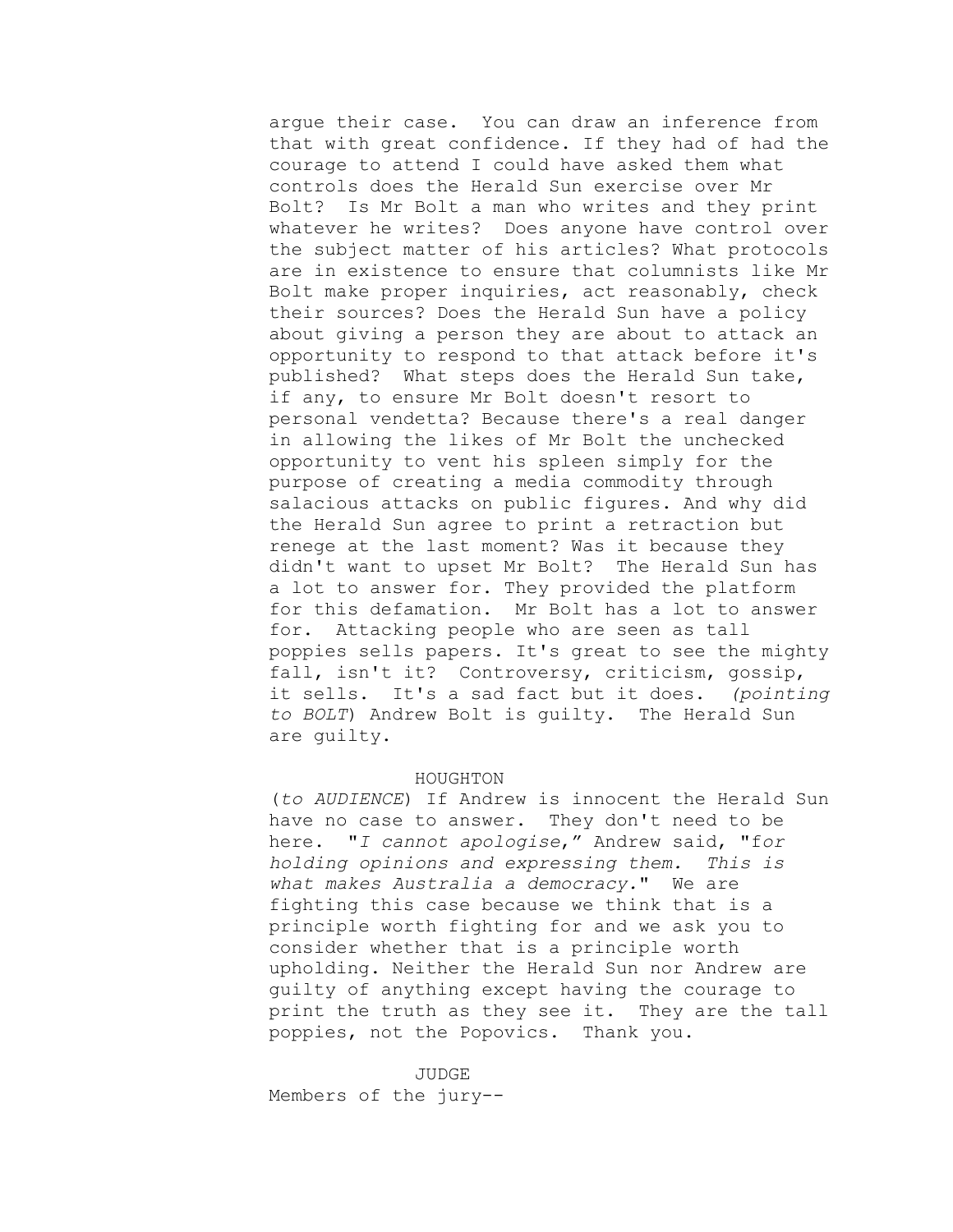For me silence is not an option. I'll never be sorry. Never!

JUDGE

Members of the jury, have you agreed upon your verdict?

### POPOVIC

We have.

JUDGE Was the article defamatory about Ms Popovic?

POPOVIC

Yes.

*(BOLT slightly collapses)*

JUDGE Was the article true?

POPOVIC

No.

*(BOLT collapses more)*

### JUDGE

Was the article a faithful and accurate report of the proceedings before the Magistrates' Court at Melbourne on the first of November, 2000?

### POPOVIC

No.

*(BOLT collapses more)*

# JUDGE

Question four, was the article fair comment on a matter of public interest?

# POPOVIC

No.

*(BOLT is crest fallen)*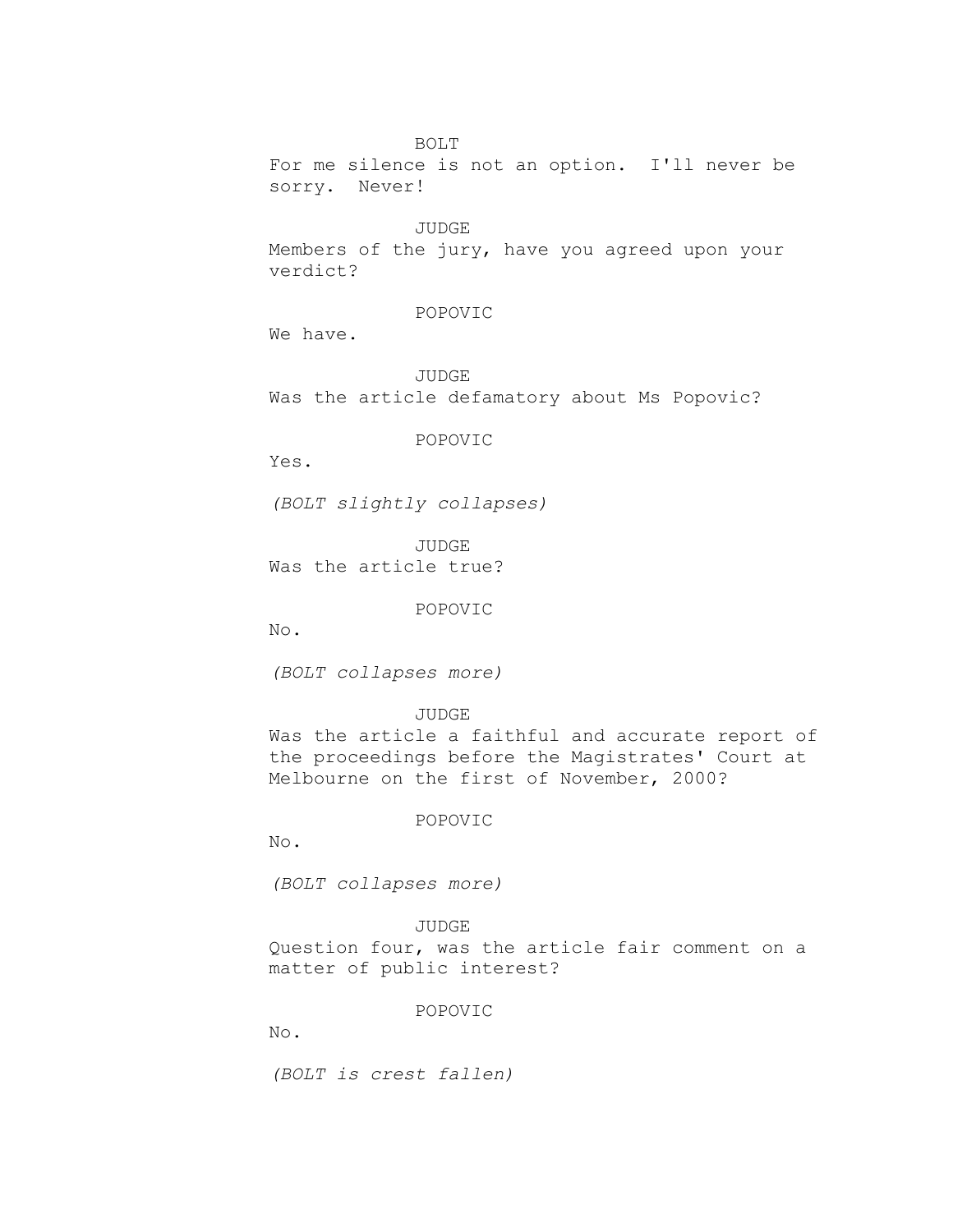#### JUDGE

Was the conduct of Andrew Bolt and The Herald Sun in publishing the article reasonable in the circumstances?

#### POPOVIC

*(pause*) Yes.

*(BOLT, expecting the worst, hits the floor then rises, lightening-like, punches the air, gives himself high-fives, struts the stage.)*

JUDGE

Were Mr Bolt and The Herald Sun actuated by malice in publishing the article?

# POPOVIC

No.

#### BOLT

Yes, no, yes, no, no, no. This is a victory for free speech.

*(BOLT erupts into a mad victory dance. The JUDGE attempts to talk over Bolt)*

### JUDGE

I should make it clear that the verdict of the jury has not decided this case. There are questions of law still to be determined by me. As the matter currently stands the case has *not* been decided.

*(BOLT ignores the JUDGE and addresses the AUDIENCE)*

#### BOLT

Popovic is still going to *challenge* the jury's verdict on this so it's not over but this is a *victory* for free speech.

JUDGE

I repeat the case has not been decided...

#### BOLT

I repeat this is a victory for free speech. I'd like to thank the jury for standing up for it.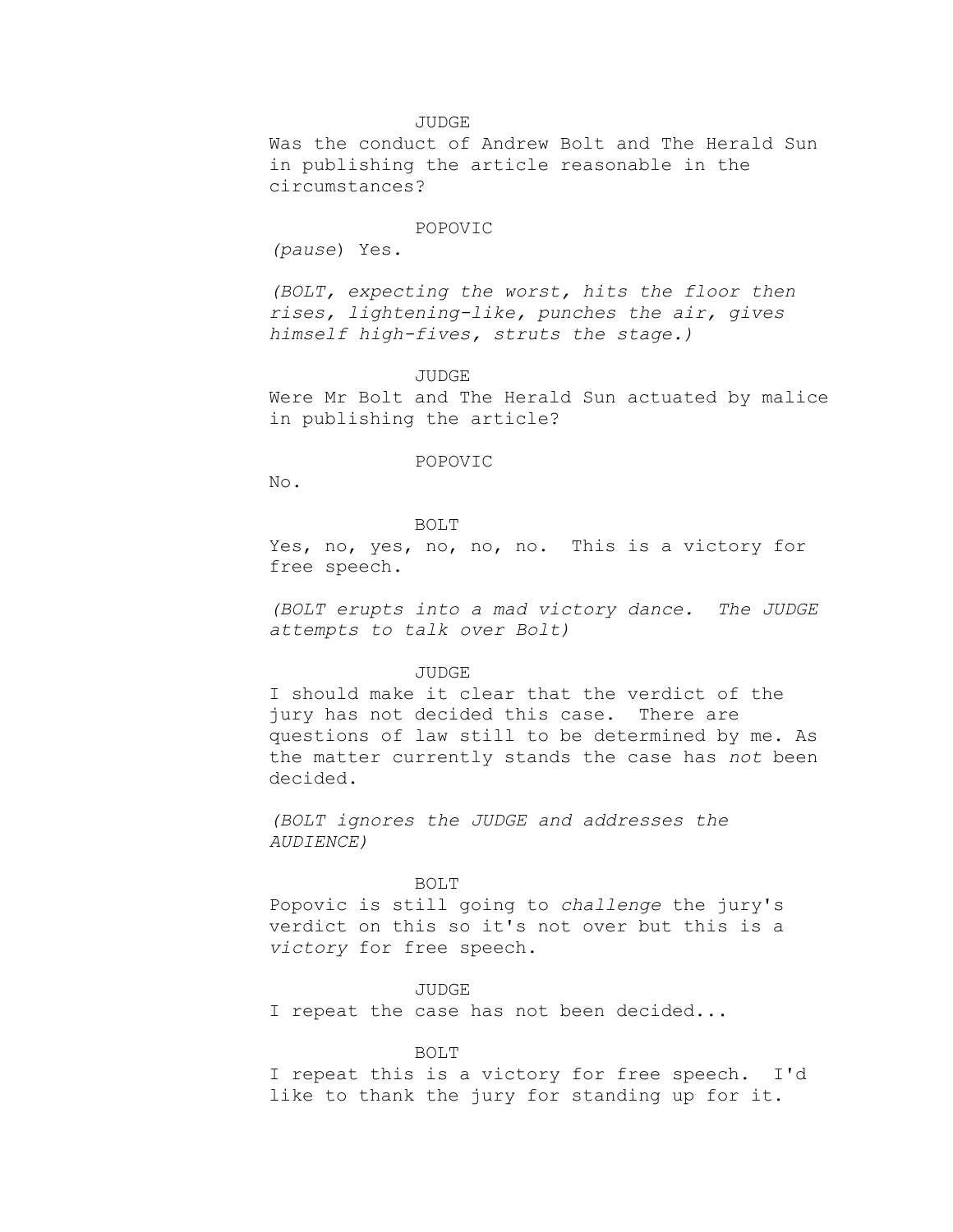I'd like to thank the Herald Sun for defending my right to say what I do.

*(BOLT pulls out a newspaper article with the heading: Verdict backs article*)

#### BOLT

I'd like to thank the Herald Sun for having the courage to run my material. (*blowing kisses*) I'd like to thank my legal team and my wife. Ha, ha, you can defame someone, you can bring their reputation into challenge if you do it accurately and with the right motives. My aim here was to raise genuine questions and express my genuine opinion about a matter of public interest involving a powerful public official. As a person in a very powerful position scrutiny of the courts was a cross Popovic had to bear. And I deny I ever called for her resignation.

*(BOLT continues his victory dance)*

# POPOVIC

I was, I was outraged that he should make those, the remarks that he did in the context of the fact that the matter hadn't been concluded, was surprised and outraged and I was quite upset that he displayed no apology and an unrepentant air about the proceedings, didn't mention that he'd in fact been found to have been defamatory, inaccurate, unfair, that there was nothing to vindicate my reputation and in fact the exact opposite view was conveyed, that somehow his professionalism had been upheld at the expense of mine.

#### BOLT

In Australia everyone's entitled to my opinion.

#### JUDGE

That'll do! The Herald Sun and Mr Bolt chose to make tendentious public statements concerning this case before the case was finished and in the face of a clear warning given to them after the jury returned its verdict. By asserting, in effect, that he had won the case, subject only to a *'challenge'* by Ms Popovic and by claiming that the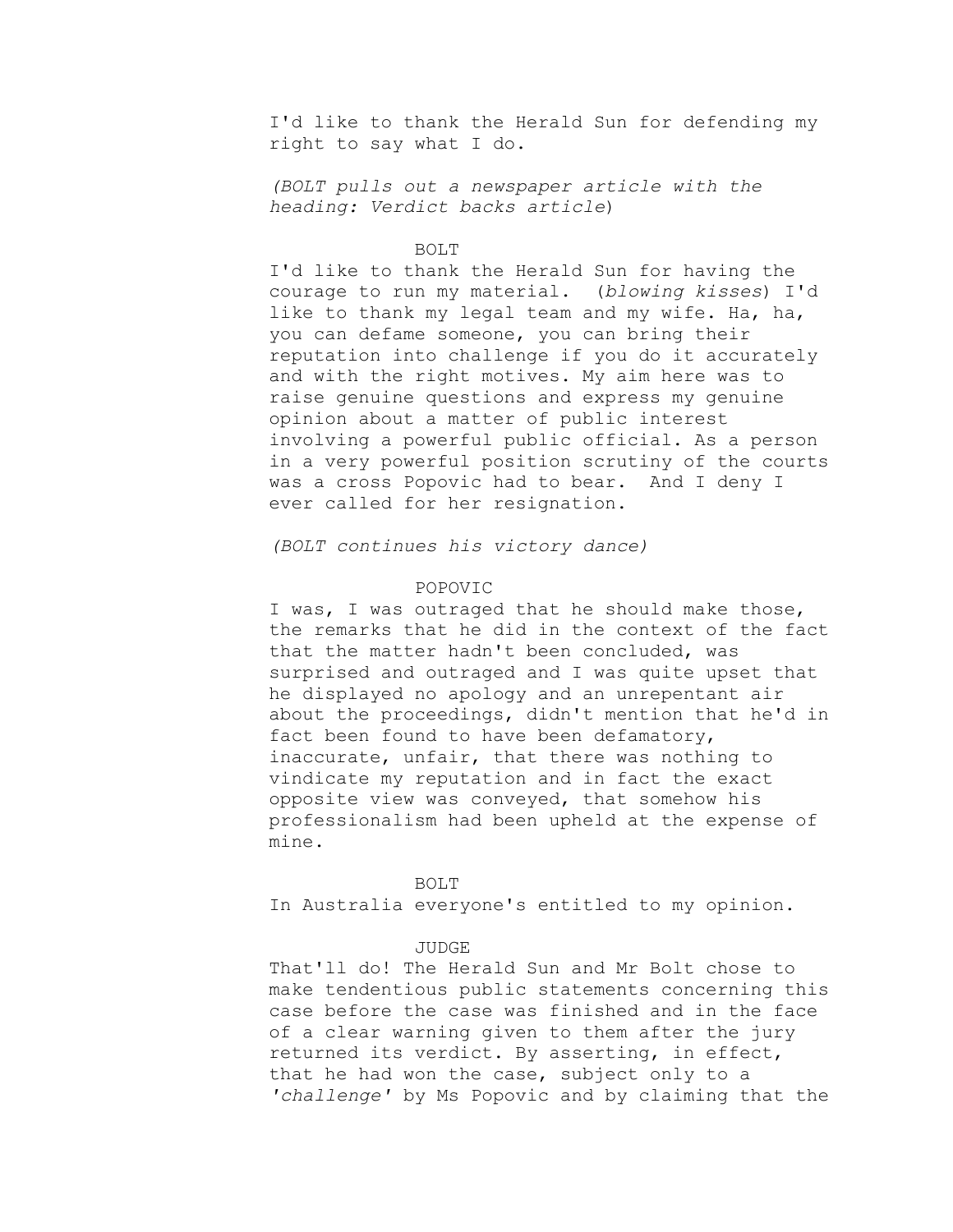verdict was a "*victory for free speech"* Mr Bolt misrepresented the true situation. He misrepresented the situation to such a degree that his conduct can be characterised as being in arrogant disregard to Ms Popovic's right, not only to further damage the original libel, but also her right to have the public vindication of any ultimate judgment in her favour obscured by such misleading remarks. I consider this aggravates Ms Popovic's damages and entitles her to an increased award. I assess her total compensatory damages at \$210,000.

### BOLT

Did someone mention \$210,000? You're joking, sport! That's even more than an average writers' grant.

#### POPOVIC

Australian record for libel. Come on, mate, don't be a soft cock. I'll shout you a beer.

### JUDGE

There will also be an award of \$25,000 for exemplary or punitive damages.

BOLT

Take it easy, cobber!

#### POPOVIC

I also award the sum of \$11,000 by way of interest.

*(BOLT, in shock, stumbles around the stage)*

### JUDGE

I further order that the Herald Sun and Mr Bolt pay all Ms Popovic's costs.

### BOLT

Where're we gonna get that sort of money, the Australia Council? We're not some grant-fed, blood-sucking arts organisation, with money leaking out our arses. Someone's got to foot the bill. *(aside*) Guess who won't be paying a cracker?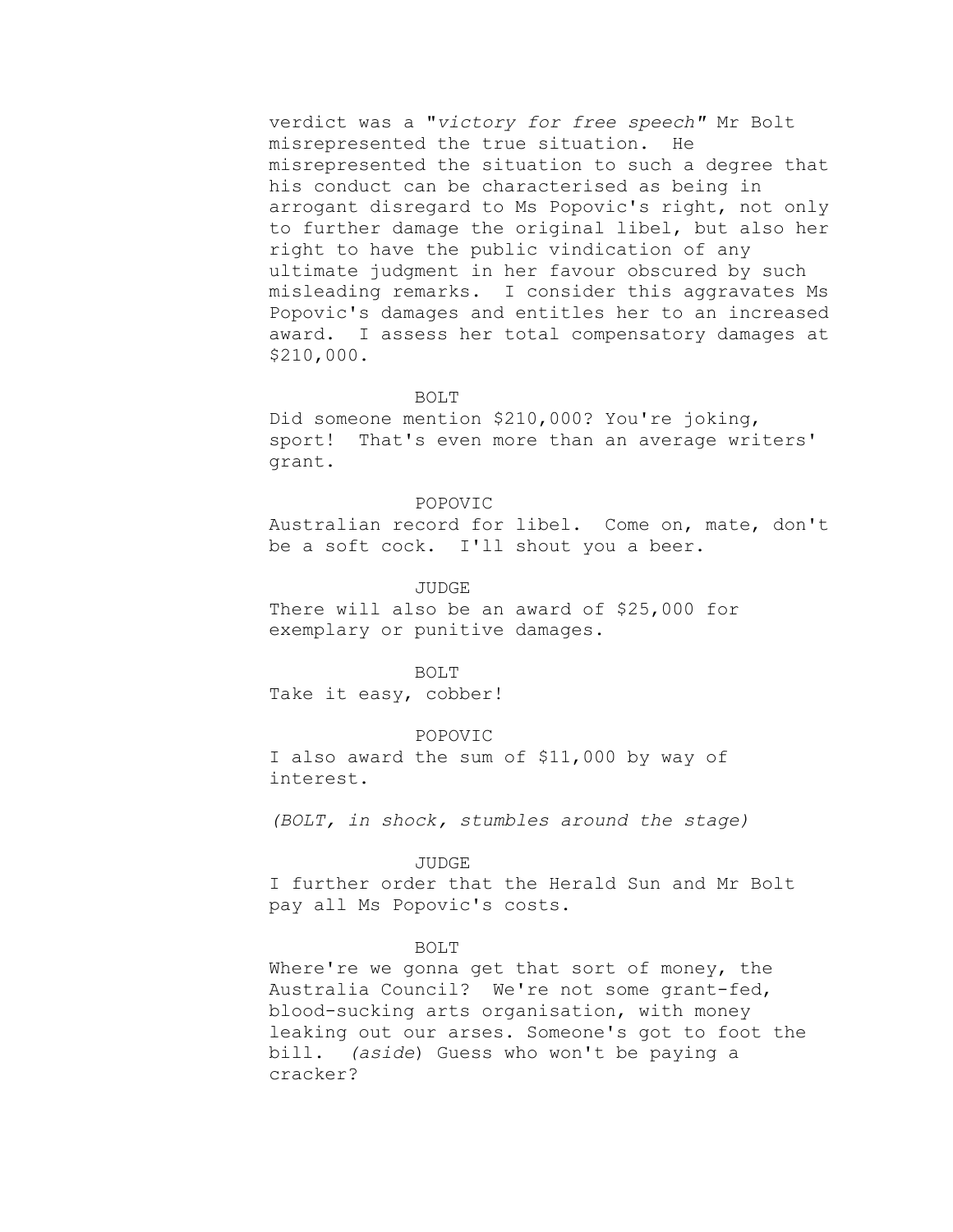#### POPOVIC

Hey, Bolta, if you're still not sorry how come you didn't put the articles in question in your book?

BOLT

Ha, ha, ask the publisher.

*(Techno music. SHER, HOUGHTON, JUDGE and POPOVIC dance wildly. BOLT holds a hat to the audience)*

#### BOLT

Spare a dime, readers? Just kidding. I'm not a bludger. Not the Bolta. I pay my own bills, wink, wink. Did someone mention a Walkley Award? Ha, ha. Not for me, mate, I don't enter them. They're too self-congratulatory. Anyway, excellence is determined more in the market place, mate. Who's the most read journalist in Australia? If you're a shoddy journalist you don't have an audience. I mean there are exceptions of course, Pilger, Adams, hacks like that. What was that term again, fleapit what?

*(The others leave the stage)*

### BOLT

I mean you're a leper if you question the stolen generation, aren't you? And climate change! A Convenient Lie. Bob Brown, did you know he was gay?

*(BOLT is pulled off stage by HOUGHTON but quickly returns.)*

#### BOLT

But if someone said to me "*Listen, Bolta, you've just been awarded journalist of the decade*," boyo-boy I'd suit up and whip over to the award ceremony quick smart. Where's the entry forms?

*(BOLT runs off stage)*

### BOLT V.O.

And don't forget my book, *I'm Still Not Sorry*.

# **THE END**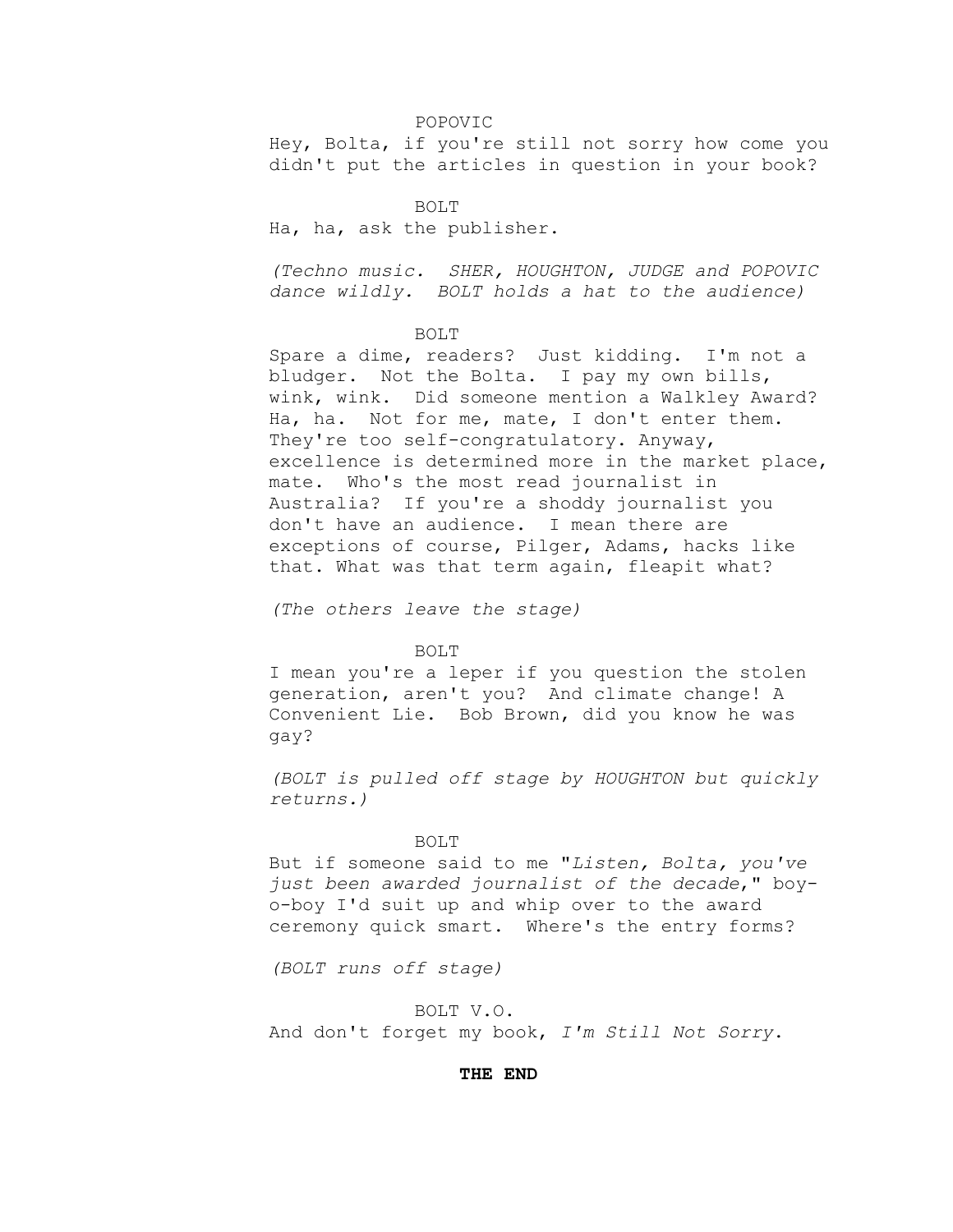**ARTICLE 1 - Herald Sun 9/10/2000** 

**To a lay person, the sentences some magistrates impose can be quite a puzzle. So you may be puzzled to hear our chief magistrate, Michael Adams, is causing outrage by describing magistrates as being either" "soft c - - ks" or ""rednecks".**

Mr Adams apparently didn't mean to be taken too seriously, but fellow magistrates didn't get his joke. Nasty letters and threats of legal action are now flying around.

If you've followed the career of Mr Adams, you'll know the fuss started when he decided -- with little consultation with his colleagues -- to apologise to all Aborigines on behalf of our magistrates' courts.

It was a groovy gesture of reconciliation, but no doubt this is also where your puzzlement starts. How can Mr Adams be an apostle of reconciliation, when he seems unable to reconcile himself even with his colleagues?

I wish I knew.

You may also wonder why there's uproar about Mr Adams calling some magistrates "soft  $c - - k s$ ", when he has simply said what many others have felt. Indeed, you may even wonder what he's talking about.

Now, here I think I can help.

Let me first say I would never call any magistrate a "soft  $c - k$ ".

We owe our courts more respect than that.

Nor am I sure who Mr Adams had in mind, but his remark did remind me of some magistrates' decisions.

For example, I've wondered why Deputy Chief Magistrate Jelena Popovic, a former teacher, last year gave only a bond to a brother and sister she found guilty of trafficking heroin, and then hugged them.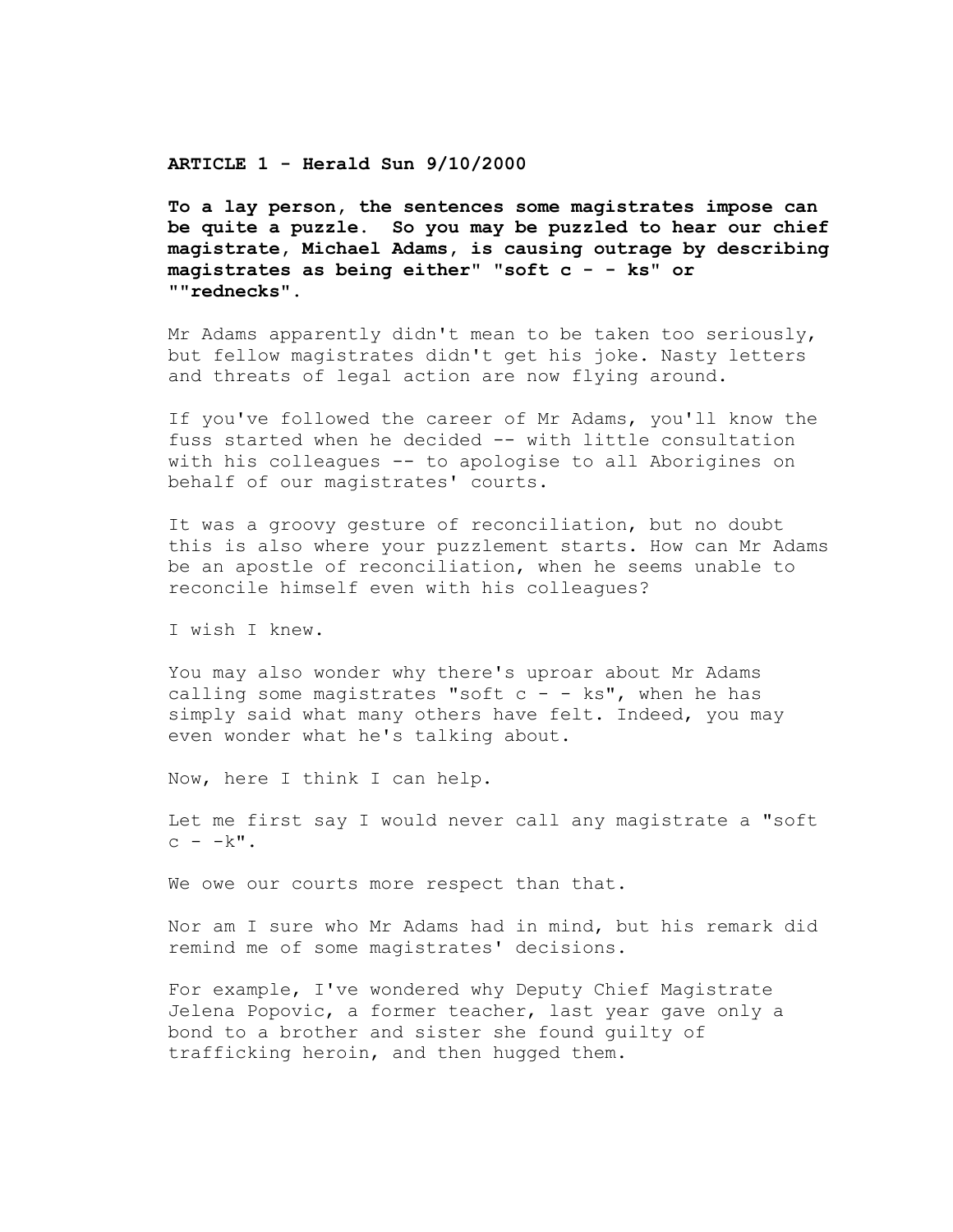Ms Popovic is said by prosecutors to have a tender heart, which some people might say is to her credit. People, that is, like James Lyfield, who has a criminal record four pages long thanks to a weakness for burglary, thieving and driving without a licence. In August Lyfield appeared before Ms Popovic charged with 23 more offences, from burglary and stealing cars to skipping bail.

His lawyer begged Ms Popovic not to convict him of the car thefts, because that would cost him his licence and therefore his job. She assented, adjourning the case until December. If Lyfield stays out of trouble until then, police predict he'll be allowed to keep his licence -- and liberty.

Tan Nguyen, too, should admire Ms Popovic. He'd already been convicted for possessing and trafficking in heroin when he appeared before her in August, charged again with the same crimes.

Result: set free with just a demand he be tested for drug use for two months to make sure he kept "clean".

Or let's consider another Deputy Chief Magistrate, Brian Barrow, who in May gave Truong Pham the first of two very sporting chances.

Truong faced 26 charges, including three of trafficking in heroin and two of breaching a bond. But Mr Barrow gave him six weeks' bail, adding if Truong took drug treatment and kept out of 'significant' I strife, he would not be jailed.

The very next day, Truong was arrested for possessing heroin. The very next week, he was again arrested on heroin charges. And the very next week after that, he was picked up for more drug trafficking.

Not once was his bail revoked. Instead, in June Mr Barrow gave him another month on bail, and in sentencing him in August, ordered him to stay out of trouble until December. Soft?

WHILE you decide, I'll add that Mr Barrow in July gave one heroin dealer an effective sentence of just two months, even though the man's long record included six convictions for trafficking. Then there's the strange case of Geoffrey Toomey, who already had drug convictions when police raided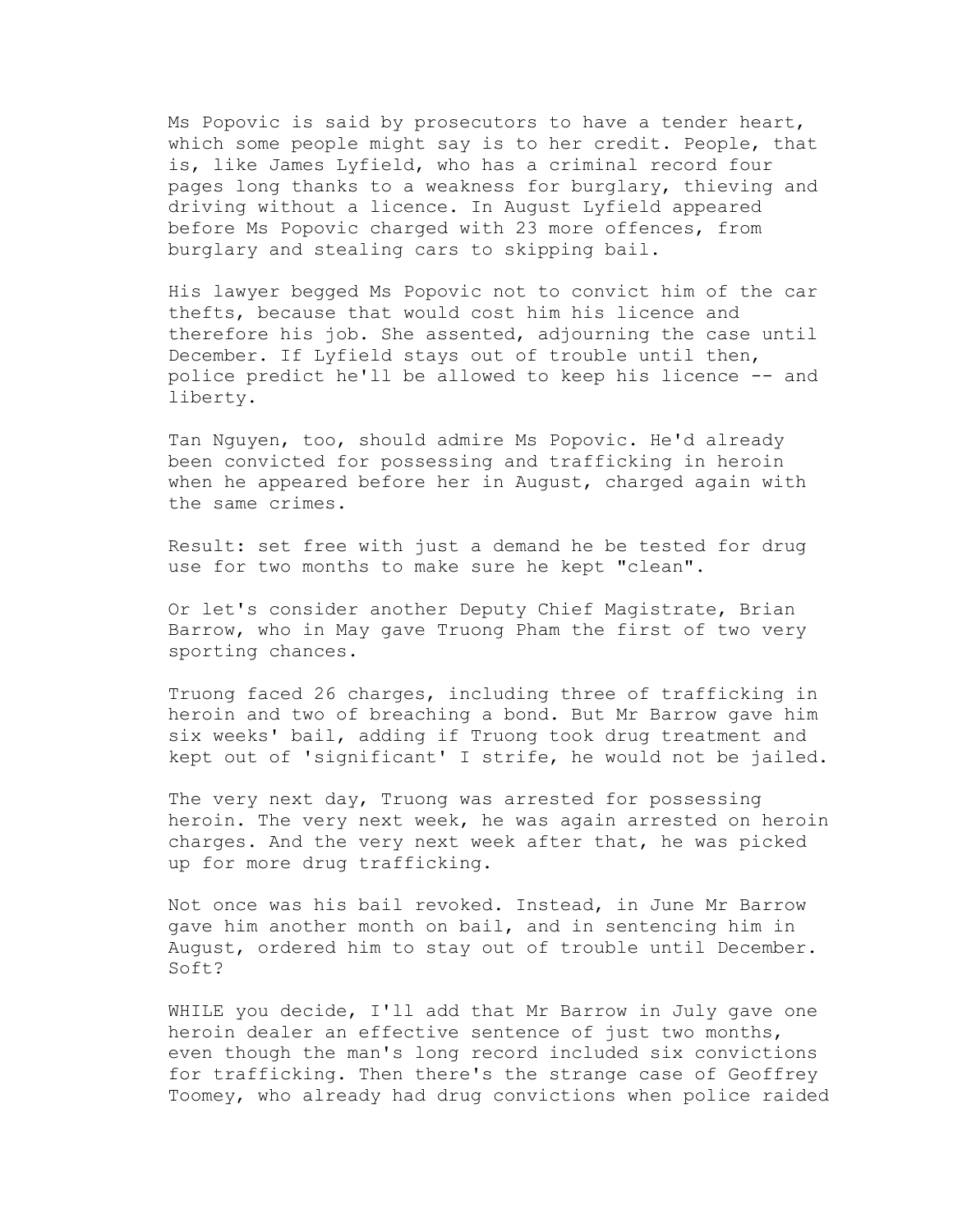his home and found four pistols, 426 other weapons, explosives, amphetamines, LSD tabs, hashish, cannabis plants and other drugs.

Toomey was found guilty of 13 charges, including four of drug trafficking, yet a Ringwood magistrate gave him just a community-based order, and recorded no conviction.

Police prosecutors say they are depressed by the leniency of too many magistrates.

Legal activists will no doubt object, and point out more people are being jailed in Victoria these days, not fewer, but they ignore that our crime rate has gone up in four of the past five years, and that our rate of imprisonment is about half that of NSW. In fact magistrates now jail just 20 per cent of drug traffickers and manufacturers they see.

So are they' 'soft  $c - -ks'$  ? Ask the chief magistrate. As for me, I could never endorse such a crude comment.

"Police say they are depressed by the leniency"

\*\*\*\*\*\*\*\*\*\*\*\*\*\*\*\*\*\*\*\*\*\*\*\*\*\*\*\*\*\*\*\*\*\*\*\*\*\*\*\*\*\*\*\*\*\*\*\*\*\*\*\*\*\*\*\*\*\*\*

**ARTICLE 2 Herald Sun 13/12/2000 - Andrew Bolt**

**We pay our magistrates good money to UPHOLD the laws. Our two top magistrates have in two recent cases handed out "justice" which seems so lenient that we must now tell them who is boss.**

In fact, police prosecutors are so fed up that a senior sergeant has officially recommended that Acting Chief Magistrate Brian Barrow be prosecuted for "misconduct in a public office".

He has also asked that Attorney-General Rob Hulls examine the behaviour of Deputy Chief Magistrate Jelena Popovic, who he says is famed as "probably the softest magistrate on the bench".

These recommendations by Acting Sen-Sgt Jeff Birrell are yet to be endorsed by his superiors and, then, the Director of Public Prosecutions.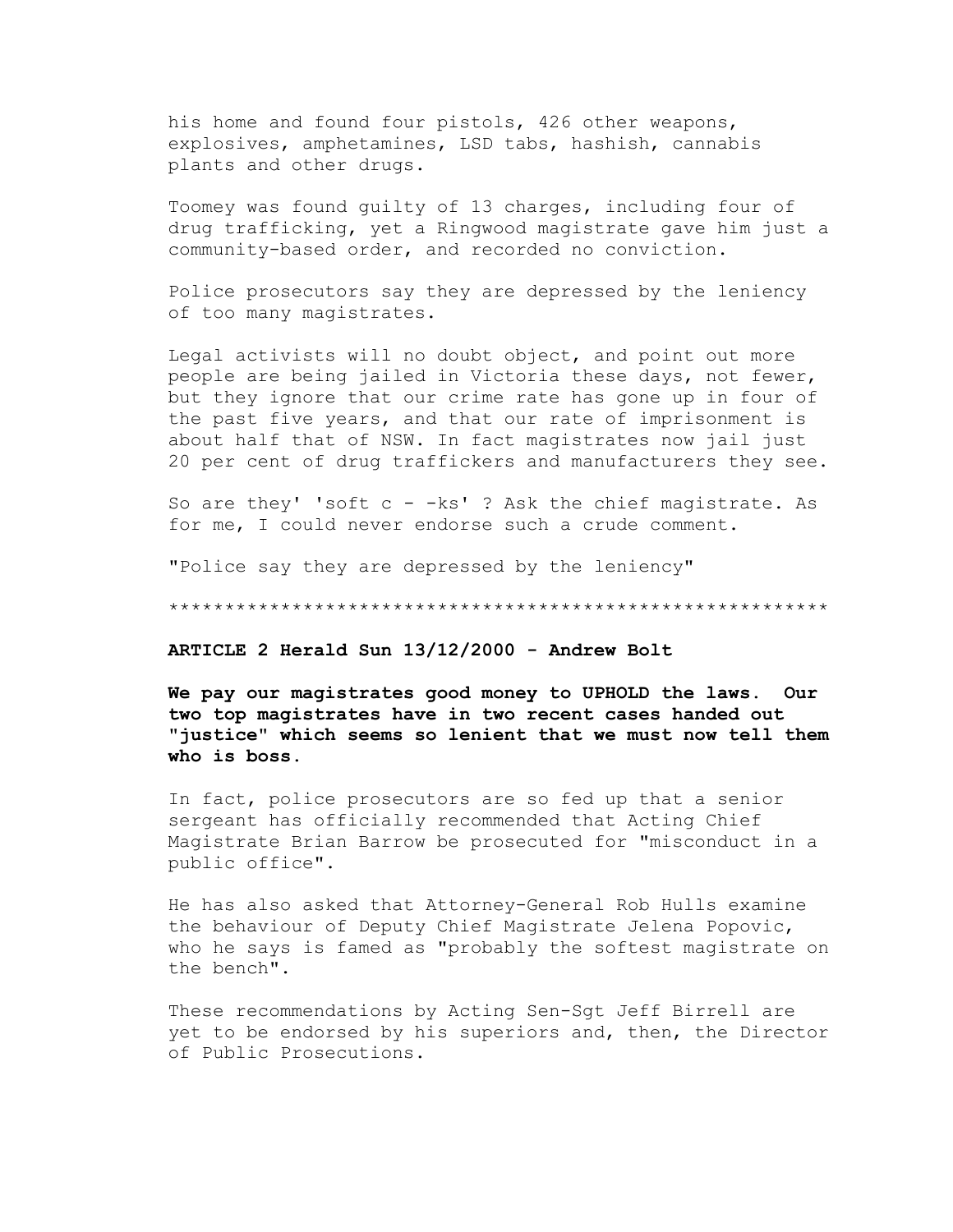Mr Barrow, who runs our magistrates courts since he helped force out his boss, last week handed out the shortest sentence in Victorian history.

He jailed Benjamin Walton "until the court rises" -- which turned out to be the 30 seconds it took Mr Barrow to finish his paperwork.

Even on face value, 30 seconds seems a ludicrously soft penalty, seeing Walton was caught driving while disqualified for the 12th time.

Moreover, Mr Barrow was reminded when he imposed this joke of a sentence that it was contrary to the law for him to be so lenient.

THE prosecutor told him that anyone caught more than once driving while disqualified must by law be jailed for at least a month.

But Mr Barrow told the prosecutor he'd already made his decision, and "it's a matter for yourself if you want to take it any further' '.

Here's the nub of the issue. The public, through our politicians, passed a law to jail offenders like Walton for at least a month. But Mr Barrow did not uphold that law.

Of course, it's possible he may have simply made a mistake. But if not, then I understand why the prosecutor wants action against him, because our laws belong to the public, not magistrates and judges.

AUSTRALIA'S Chief Justice, Murray Gleeson, has put this case best, stating: "Judges whose authority comes from the will of the people, and who exercise authority upon trust that they will administer justice according to law, have no right to subvert the law because they disagree with a particular rule.

"No judge has a choice between implementing the law and disobeying it."

Now for Ms Popovic, the Deputy Chief Magistrate who once hugged two drug traffickers she let walk free.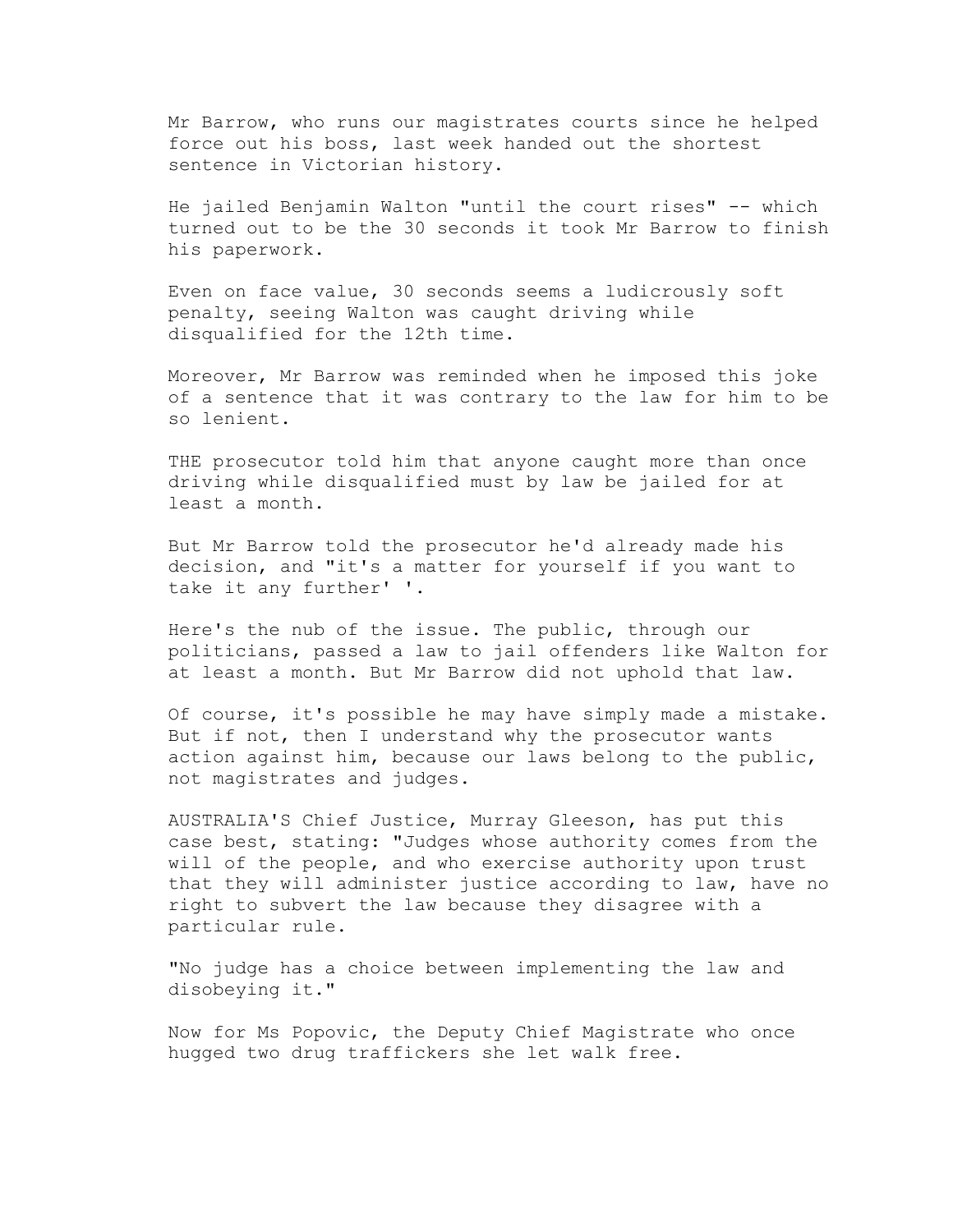On November 30, she presided over a hearing involving five protesters who had allegedly invaded the Indonesian consulate and burned its flag.

Even before a word of evidence was heard, Ms Popovic made clear her sympathies.

"Who is pushing this prosecution? The Indonesian consulate?" she demanded.

"No," said the prosecutor. "The police were."

BUT Ms Popovic was not mollified. "I don't know what the facts are but it is clearly some kind of East Timorese protest," she said.

"The young people, I presume they are young people, and reading some of the material, some of these young people have worked in a voluntary capacity in East Timor. If they have got no prior convictions, the worst thing that would happen to them if I was a presiding magistrate and found the charges proven is to have them dismissed. "

Having already decided -- before hearing any evidence - she would not punish demonstrators for destroying Indonesian property, Ms Popovic turned on the prosecutor.

Popovic: You have to wonder sometimes whether these matters are brought for any legitimate purpose.

Prosecutor: Your worship, we have a situation where we have a victim.

It is their property and they have laid the complaint and we are obliged to investigate and prosecute.

Popovic: I reckon it would be much cheaper to buy them a new flag.

Prosecutor: Your worship.

Popovic: One, two, three, four, five people to court over it.

Prosecutor: Your worship, the situation is (that) it is their property, they have the right to.